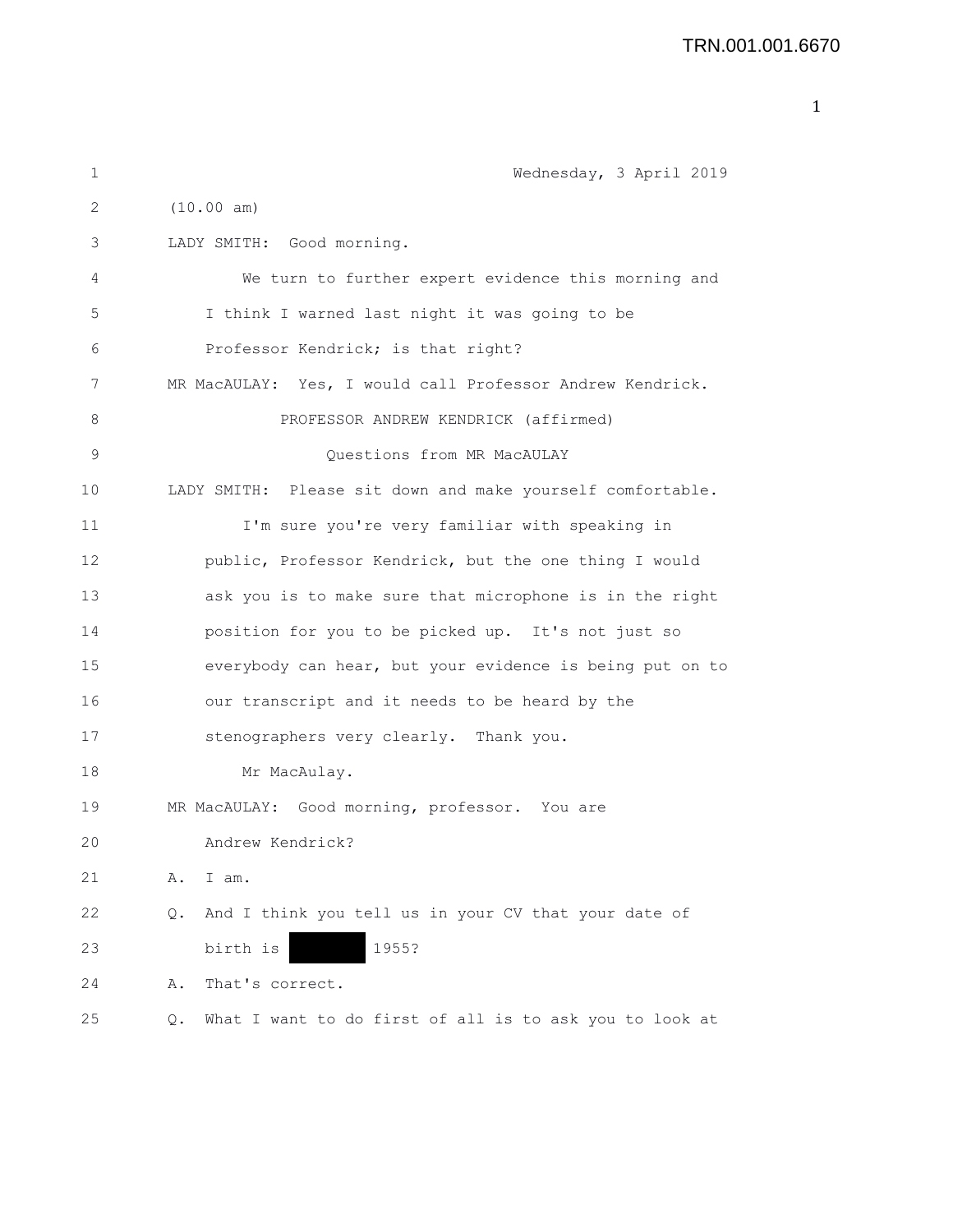| 1  |       | your report, which you'll find in the green folder      |
|----|-------|---------------------------------------------------------|
| 2  |       | beside you, and I'll put this on the screen. I'll be    |
| 3  |       | giving a reference for that, and it's LIT.001.001.6914. |
| 4  |       | My reason for doing this is so we can get the title     |
| 5  |       | of the research that you've done. Do you tell us here   |
| 6  |       | that your research has focused on:                      |
| 7  |       | "The Development of Children's Care Services in         |
| 8  |       | Scotland"?                                              |
| 9  |       | And that this is part 1, 1900 to 1995?                  |
| 10 | Α.    | That's correct.                                         |
| 11 | Q.    | This is research that you were commissioned to do by    |
| 12 |       | this inquiry?                                           |
| 13 | Α.    | Yes.                                                    |
| 14 | $Q$ . | In a moment I'll come to look at what that covered, but |
| 15 |       | before doing that, can I perhaps first of all look at   |
| 16 |       | your CV?                                                |
| 17 | Α.    | Certainly.                                              |
| 18 | Q.    | It's in the folder in front of you and I'll put it on   |
| 19 |       | the screen as well; it's at WIT.003.002.0710.           |
| 20 |       | Your position at the moment, professor, is that of      |
| 21 |       | professor emeritus of residential childcare; is that    |
| 22 |       | correct?                                                |
| 23 | Α.    | That's correct.                                         |
| 24 | О.    | Are you essentially retired then?                       |
| 25 | Α.    | Yes, I retired last year.                               |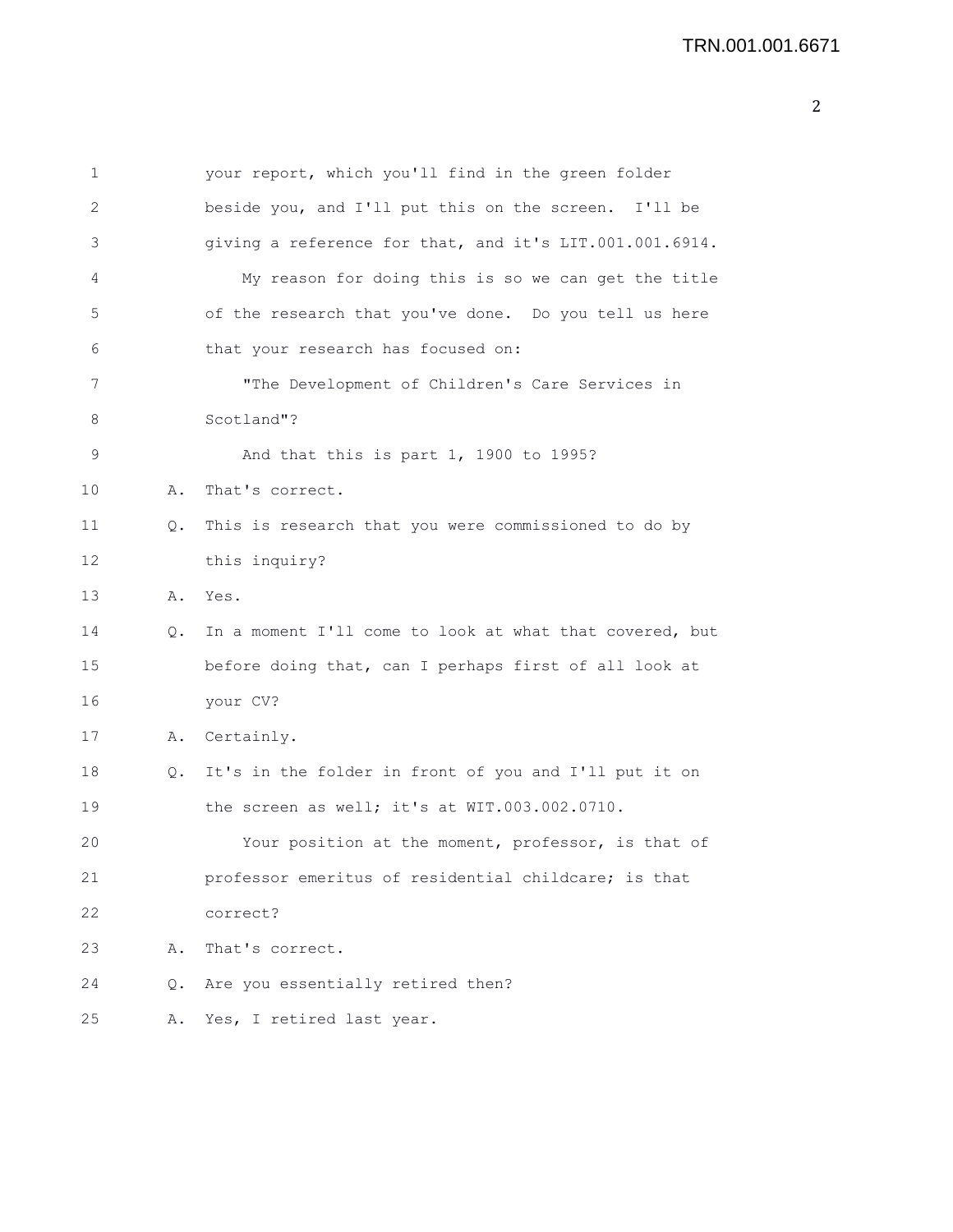```
1 Q. But at the time of your retirement, were you associated
2 with the School of Social Work and Social Policy at the
3 University of Strathclyde?
4 A. Yes, and I'm still associated through the emeritus
5 status.
6 Q. You provide us with your higher education, and I think
7 we see there that the focus of your undergraduate and
8 postgraduate degrees was on social anthropology.
9 A. That's correct.
10 Q. What does that cover?
11 A. Well, at the time it was very much looking at the study
12 of human society. Traditionally this would often mean
13 in the Third World and developing world. My thesis was
14 "Caste and Temple Service in a Sinhalese Highland
15 Village", something I have not really referred to very
16 much in my career.
17 Q. Well, if we look at the positions that you've held,
18 starting at 1985, you were a research officer with
19 Central Regional Council. You then went into academia
20 in 1987?
21 A. Yes.
22 Q. And you became a professor of residential childcare in
23 2001?
24 A. That's correct.
25 Q. And that's a position you held until 2018 when you
```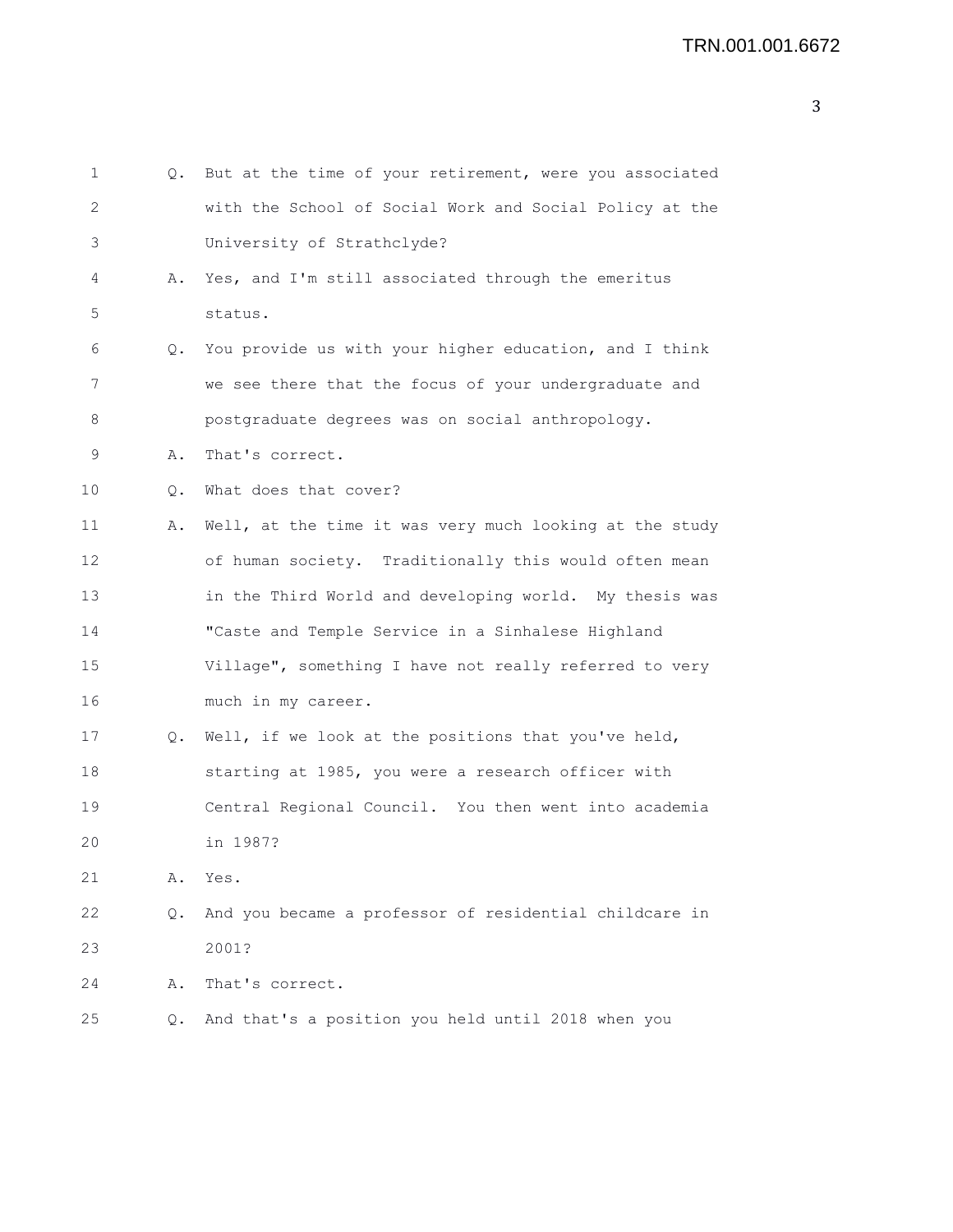1 retired? 2 A. That's right, yes. 3 Q. You've also been head of school at the Glasgow School of 4 Social Work and the School of Social Work and Social 5 Policy at the University of Strathclyde? 6 A. Yes. 7 Q. Can I then just look at one or two matters you list 8 **and under the heading "University responsibilities".** 9 Of course, immediately one's eyes are drawn to the third 10 item on the list and that's your membership of the 11 Centre for Excellence of Looked-After Children in 12 Scotland, CELCIS. Can you just help me with that? What 13 has your involvement with that group been over the 14 years? 15 A. Well, when I was appointed as professor of residential 16 childcare, it was to the Scottish Institute for 17 Residential Childcare, which was the predecessor of 18 CELCIS. However, when I took over as head of school of 19 the Glasgow School of Social Work, through that role 20 I went on to the management committee of the Scottish 21 Institute for Residential Childcare. 22 When the Scottish Institute for Residential 23 Childcare transformed into CELCIS, I continued to be on 24 the management committee for CELCIS up until the point 25 where I stepped down as head of school in 2015.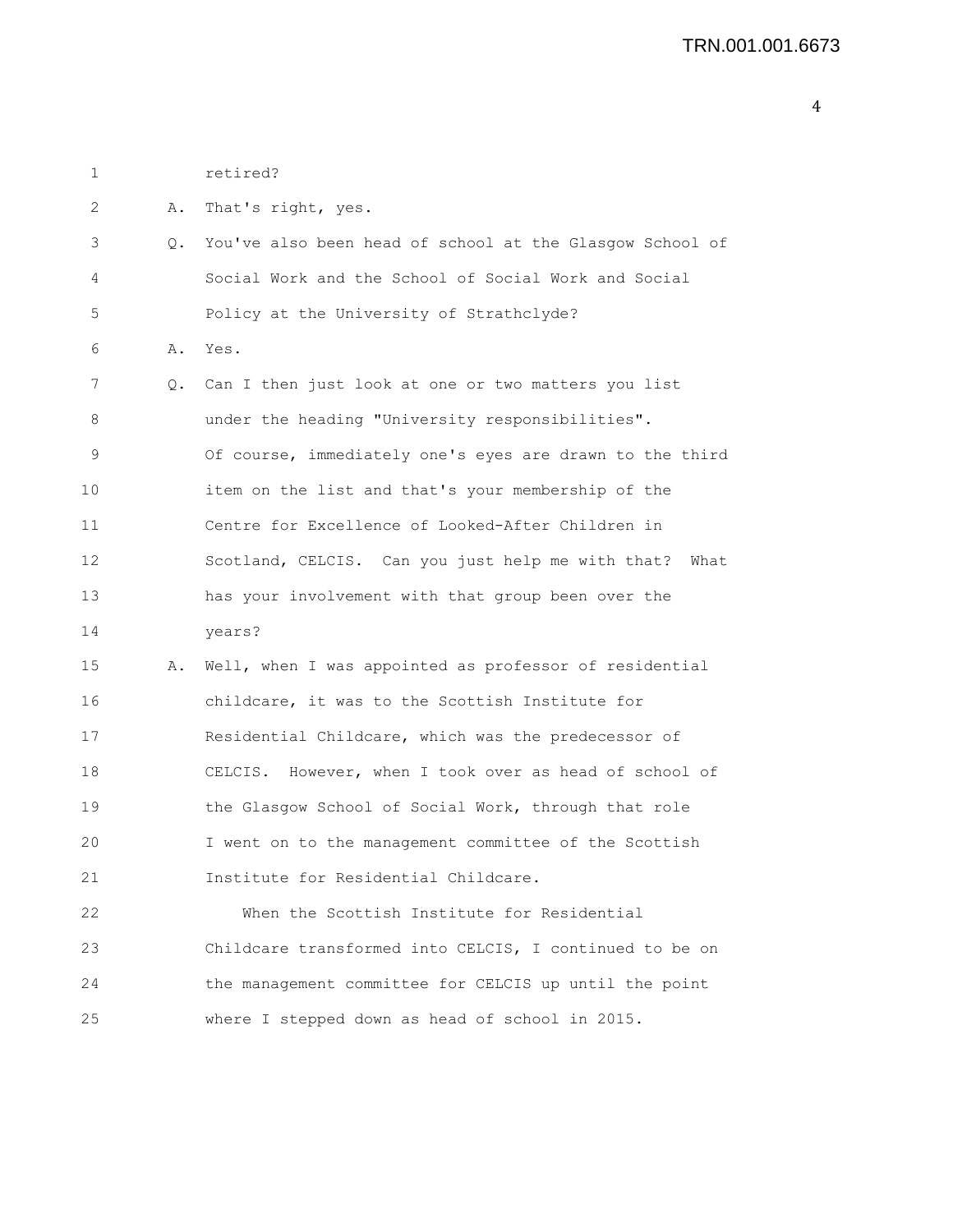```
1 Q. In a summary form, can you give us some indication as to
2 the work that CELCIS has engaged in over the years?
3 A. CELCIS is there to support the development of services
4 for looked-after children in Scotland. This has
5 included research, consultancy, education. A lot of the
6 work is very much focused on working in partnership with
7 local authorities and voluntary agencies in the
8 development of their services.
9 Q. If we move on to the next section in the CV at 0711,
10 that's page 2, you provide us with some assistance
11 in relation to your academic contributions and esteem
12 indicators. You tell us you're a fellow of the Academy
13 of Social Sciences; that's 2017 you were admitted?
14 A. Yes.
15 Q. Can I ask you a little bit about the International
16 Working Group on Therapeutic Residential Childcare of
17 which you've been a member since 2015?
18 A. This is a group of academics and professionals in
19 residential childcare, leading academics from Europe,
20 America, Australia, as well as professionals from the
21 States and Europe, who came together to look at the
22 issues around residential therapeutic care, and in 2015
23 published a consensus statement on residential
24 therapeutic care to try and set out the principles under
25 which therapeutic residential care should operate.
```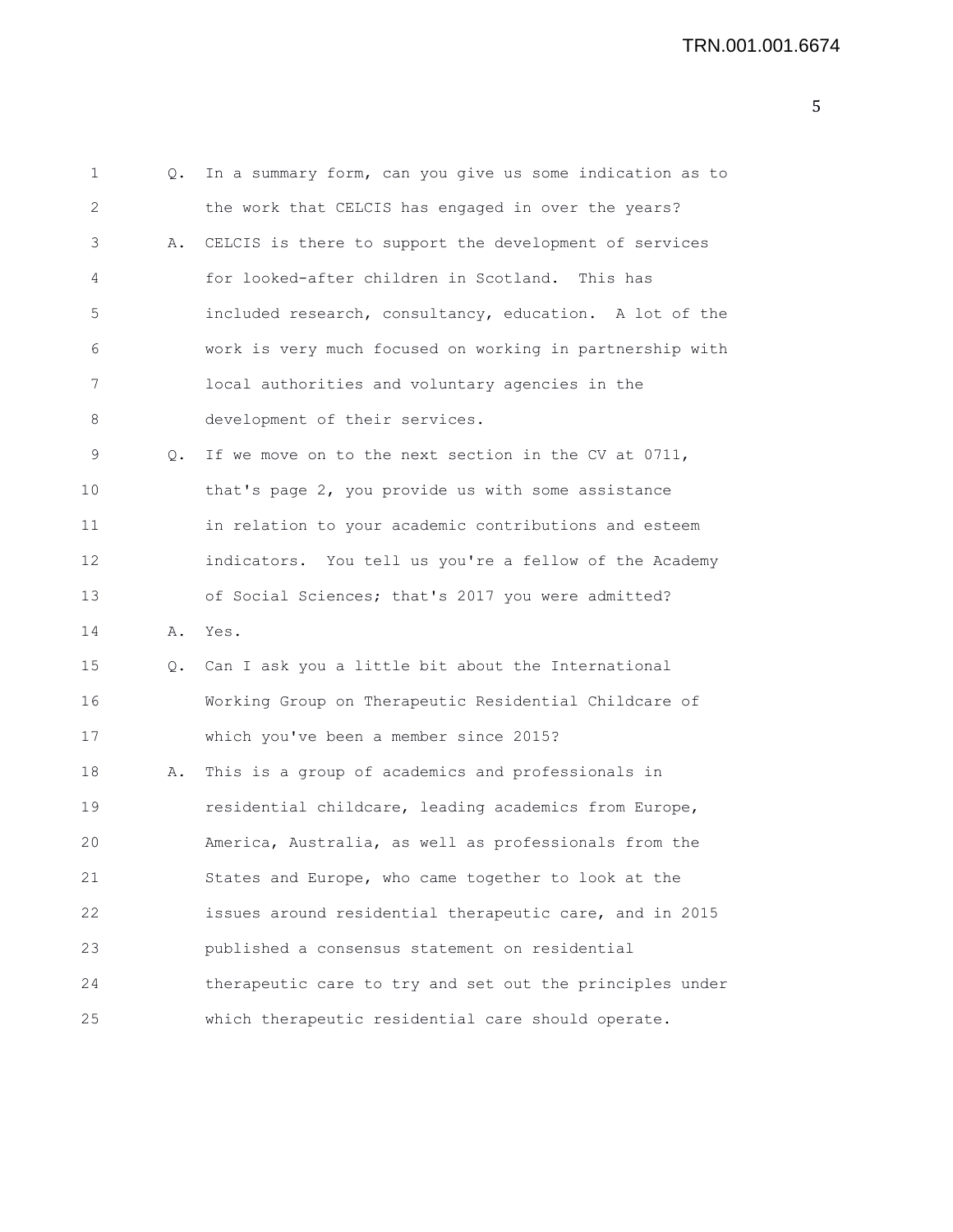## TRN.001.001.6675

| 1  |    | That's now been translated into a number of different    |
|----|----|----------------------------------------------------------|
| 2  |    | languages.                                               |
| 3  | Q. | When you talk about "therapeutic childcare", what does   |
| 4  |    | that encompass?                                          |
| 5  | Α. | That was an interesting process in itself because        |
| 6  |    | residential therapeutic care means different things in   |
| 7  |    | different countries. In the States it's very much        |
| 8  |    | a specific form of residential care, separated out from, |
| 9  |    | say, group homes or juvenile justice institutions.       |
| 10 |    | I think in the UK we look at it much more that all       |
| 11 |    | residential care should take on the principles of        |
| 12 |    | therapeutic care and similarly in Europe in terms of     |
| 13 |    | social pedagogy and the approach in Europe. So very      |
| 14 |    | much it means that it's looking at the child and young   |
| 15 |    | person holistically and the way in which residential     |
| 16 |    | care can support them.                                   |
| 17 | Q. | And do you have regular meetings as a group?             |
| 18 | Α. | Regular but infrequent. So because we're scattered       |
| 19 |    | around the globe, we've come together twice since the    |
| 20 |    | publication of that paper and we're due to meet later    |
| 21 |    | this year.                                               |
| 22 | Q. | The next item I want to ask about is 2012 to date,       |
| 23 |    | you've been vice-president of what's described as the    |
| 24 |    | European Scientific Association for Residential and      |
| 25 |    | Family Care for Children and Adolescents. And indeed,    |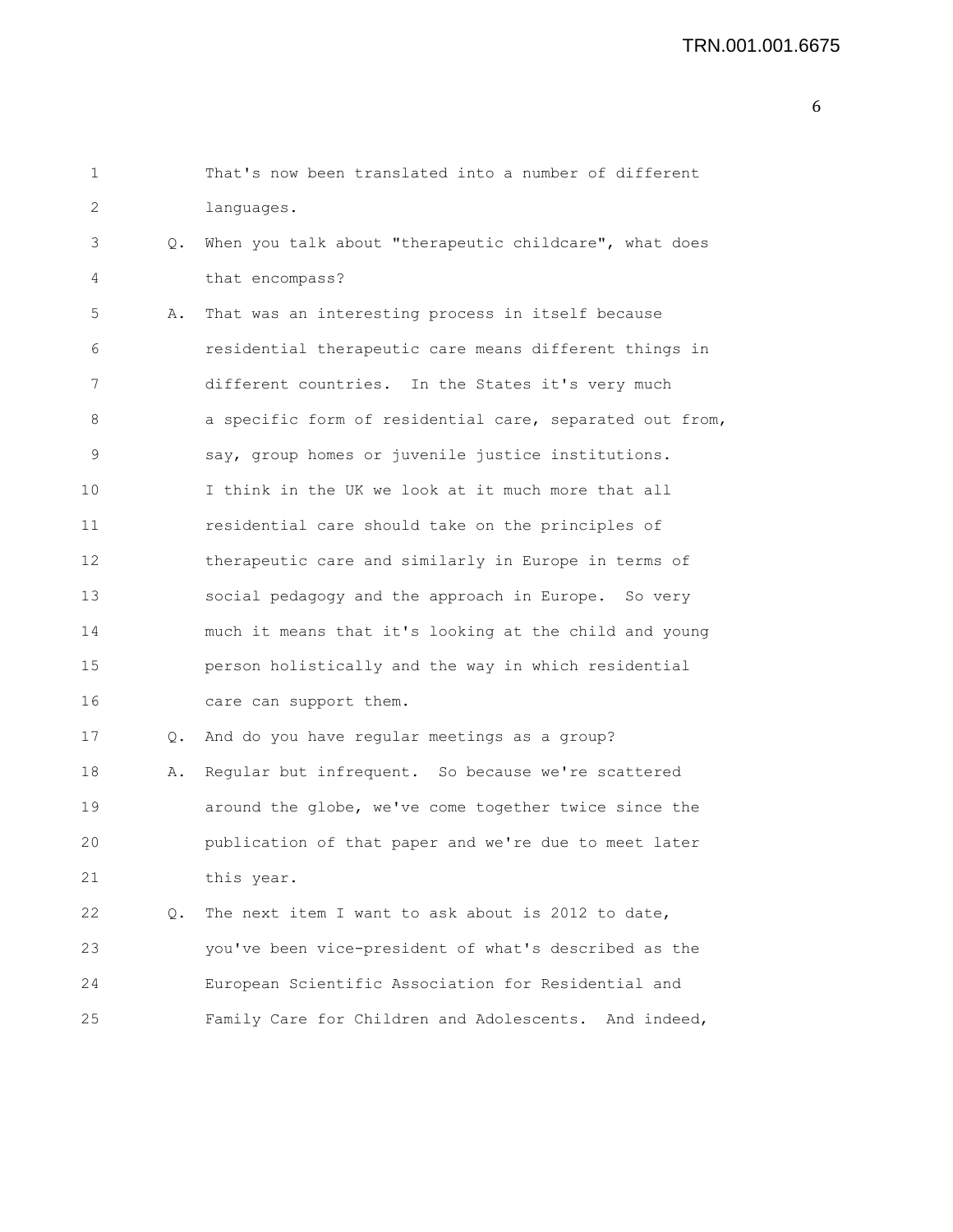| 1  |           | you've been on the board since 2001.                     |
|----|-----------|----------------------------------------------------------|
| 2  | Α.        | Yes.                                                     |
| 3  | Q.        | What does that involve?                                  |
| 4  | Α.        | EUSARF -- it's a rather clunky name, I will admit -- has |
| 5  |           | convened an international conference every two years and |
| 6  |           | has also undertaken other work, such as an academy for   |
| 7  |           | postgraduate students in this area. But it's now seen    |
| 8  |           | as one of the leading international conferences on child |
| 9  |           | and youth care.                                          |
| 10 | Q.        | Moving on then to the next page, 0712, you have          |
| 11 |           | a heading, "Professional contributions since 2001". If   |
| 12 |           | I can just pick up the first one, actually, 2014 to      |
| 13 |           | 2015, you have been chair of the Scottish Social         |
| 14 |           | Services Council working group on the review of the      |
| 15 |           | social work education in Scotland.                       |
| 16 | Α.        | Yes.                                                     |
| 17 | $\circ$ . | What did that involve?                                   |
| 18 | Α.        | This was organised by the Scottish Social Services       |
| 19 |           | Council and it was looking at whether there needed to be |
| 20 |           | any major changes in social work education in Scotland   |
| 21 |           | undertaken by the universities and so was reviewing the  |
| 22 |           | curriculum, the approach, particularly issues around     |
| 23 |           | whether generic social work education should continue.   |
| 24 |           | Because down south in England, very much it's gone much  |
| 25 |           | more specialist. And whether there are any urgent needs  |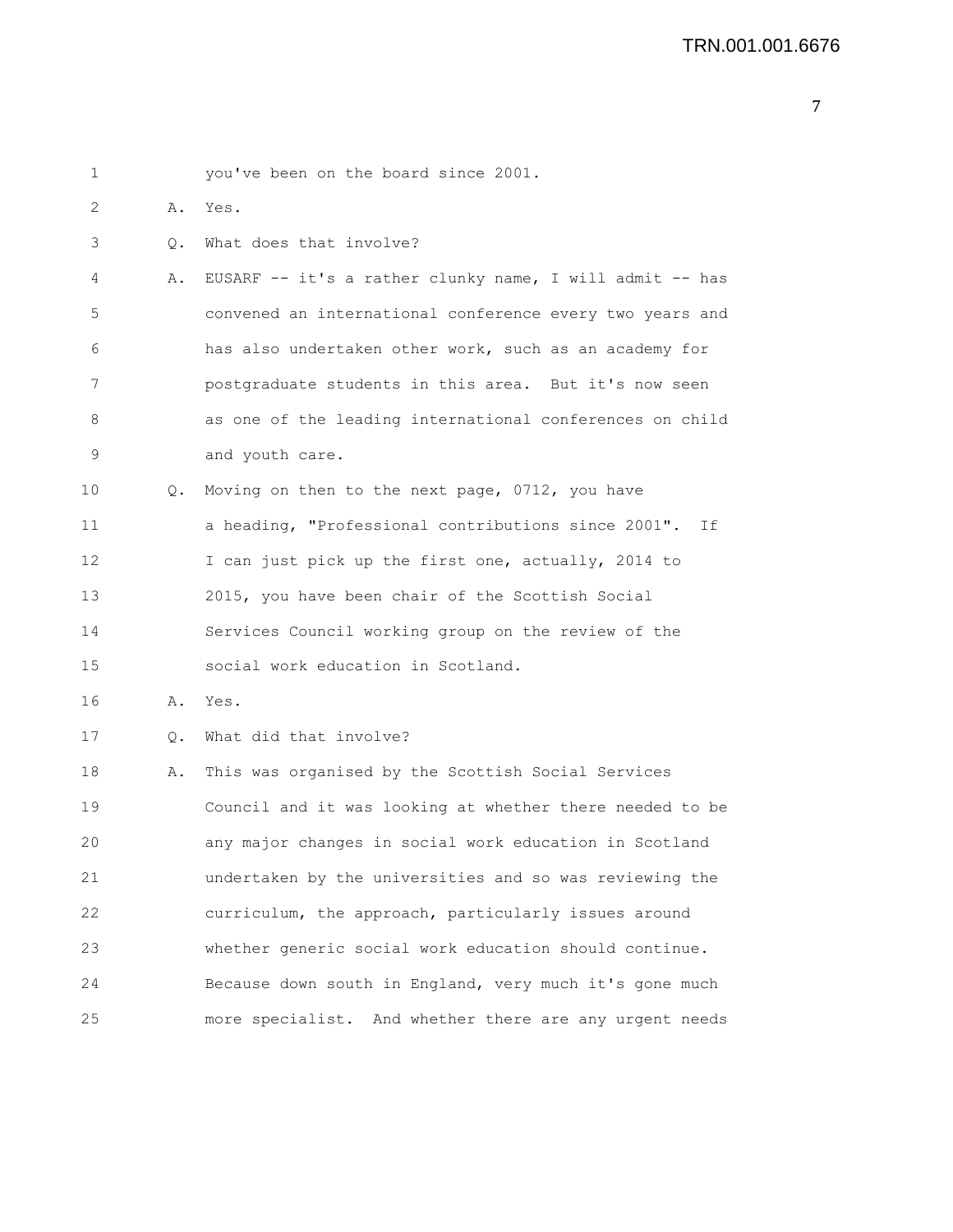| 1  |           | in terms of updating social work education in Scotland.    |
|----|-----------|------------------------------------------------------------|
| 2  | $\circ$ . | Under the heading "Research", can I just pick up on the    |
| 3  |           | second item:                                               |
| 4  |           | "Regulation and development of foster care                 |
| 5  |           | services."                                                 |
| 6  |           | 2015 to 2016 is when the research was carried out.         |
| 7  |           | That was a project that you've done for the                |
| 8  |           | Scottish Government; is that right?                        |
| 9  | Α.        | Yes, that's correct.                                       |
| 10 | Q.        | Has that been published?                                   |
| 11 | Α.        | It has not formally been published. It was a report to     |
| 12 |           | Scottish Government.                                       |
| 13 | $\circ$ . | Can I just understand what you're trying to cover          |
| 14 |           | in that report?                                            |
| 15 | Α.        | It was really to cover the same issues and themes as the   |
| 16 |           | Shaw Report on residential childcare, so to look at the    |
| 17 |           | regulatory framework of foster care from the end of        |
| 18 |           | the $--$ from 1948, I think, to $--$ I can't remember when |
| 19 |           | it was up to, 1995 or possibly 2005 --                     |
| 20 | 0.        | So it's historical in that sense?                          |
| 21 | Α.        | Yes, and also to look at developments of services over     |
| 22 |           | that period in time.                                       |
| 23 | Q.        | Then the next item:                                        |
| 24 |           | "Children's services workers' experience of                |
| 25 |           | residential childcare (1960 to 1975): an oral history."    |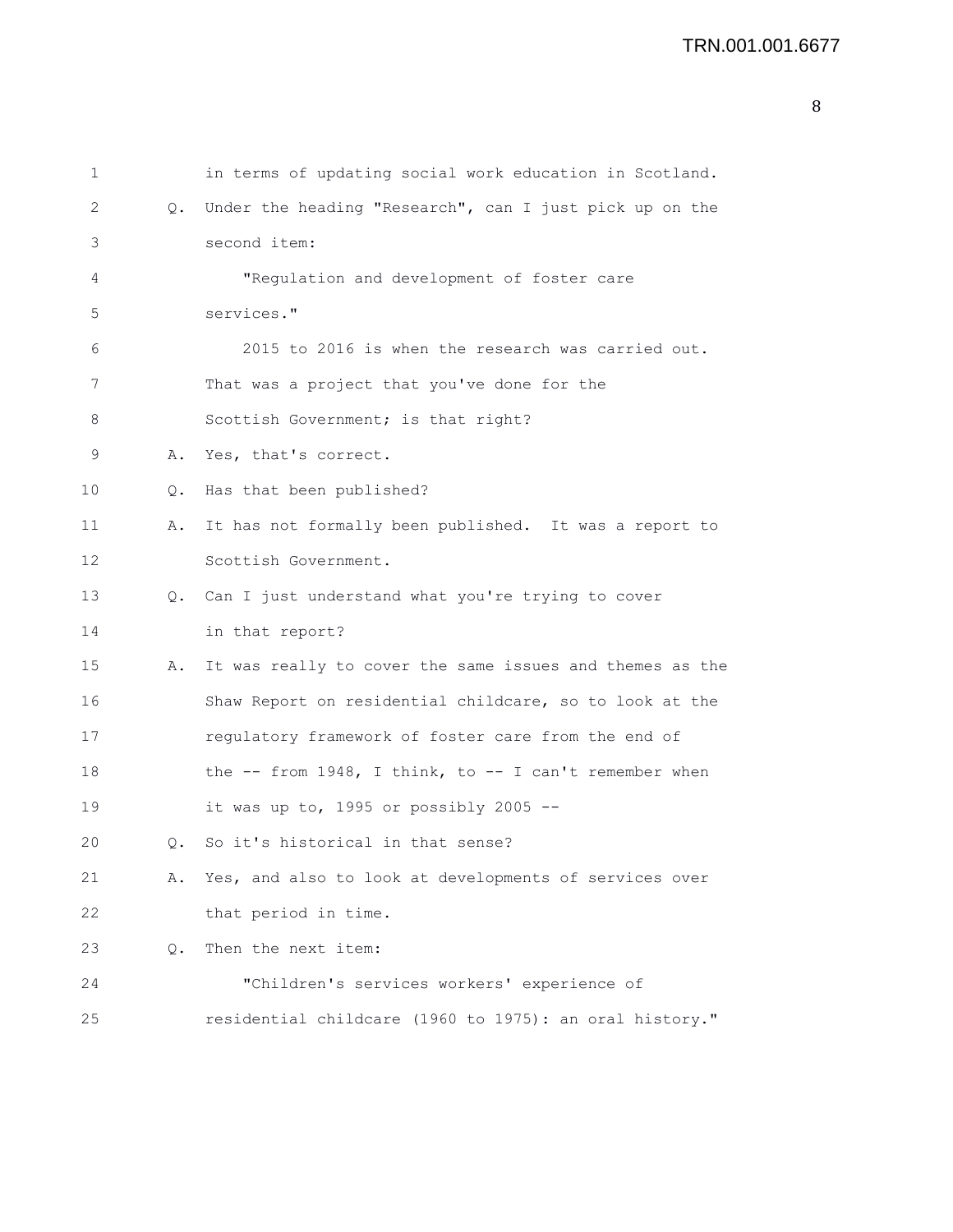| 1  | Α. | Yes.                                                     |
|----|----|----------------------------------------------------------|
| 2  | Q. | There are you looking at those who are working in        |
| 3  |    | residential childcare?                                   |
| 4  | Α. | Yes. We interviewed a sample of 21 or 22 individuals     |
| 5  |    | who either worked in residential childcare in that       |
| 6  |    | period or were children's services workers who were      |
| 7  |    | working closely with residential childcare.              |
| 8  | Q. | And that was a project that was funded by the            |
| 9  |    | British Academy?                                         |
| 10 | Α. | Yes, that's right.                                       |
| 11 | Q. | Moving on to the next page, I think you tell us at the   |
| 12 |    | top that you carried out a literature review for the     |
| 13 |    | Shaw historical abuse systemic review.                   |
| 14 | Α. | Yes, along with colleagues at Strathclyde University.    |
| 15 | Q. | And towards the bottom of the page, we have a long list  |
| 16 |    | of areas that you've been involved with that we can look |
| 17 |    | at for ourselves. The second bottom, 2002 to 2005,       |
| 18 |    | you've been involved in an evaluation of secure          |
| 19 |    | accommodation in Scotland.                               |
| 20 | Α. | Yes.                                                     |
| 21 | Q. | If I could ask you what did that involve? And over what  |
| 22 |    | period were you looking?                                 |
| 23 | Α. | Well, that was contemporary, so that was looking at      |
| 24 |    | secure accommodation at that point in time, 2002 to      |
| 25 |    | 2005, specifically looking at outcomes of young people   |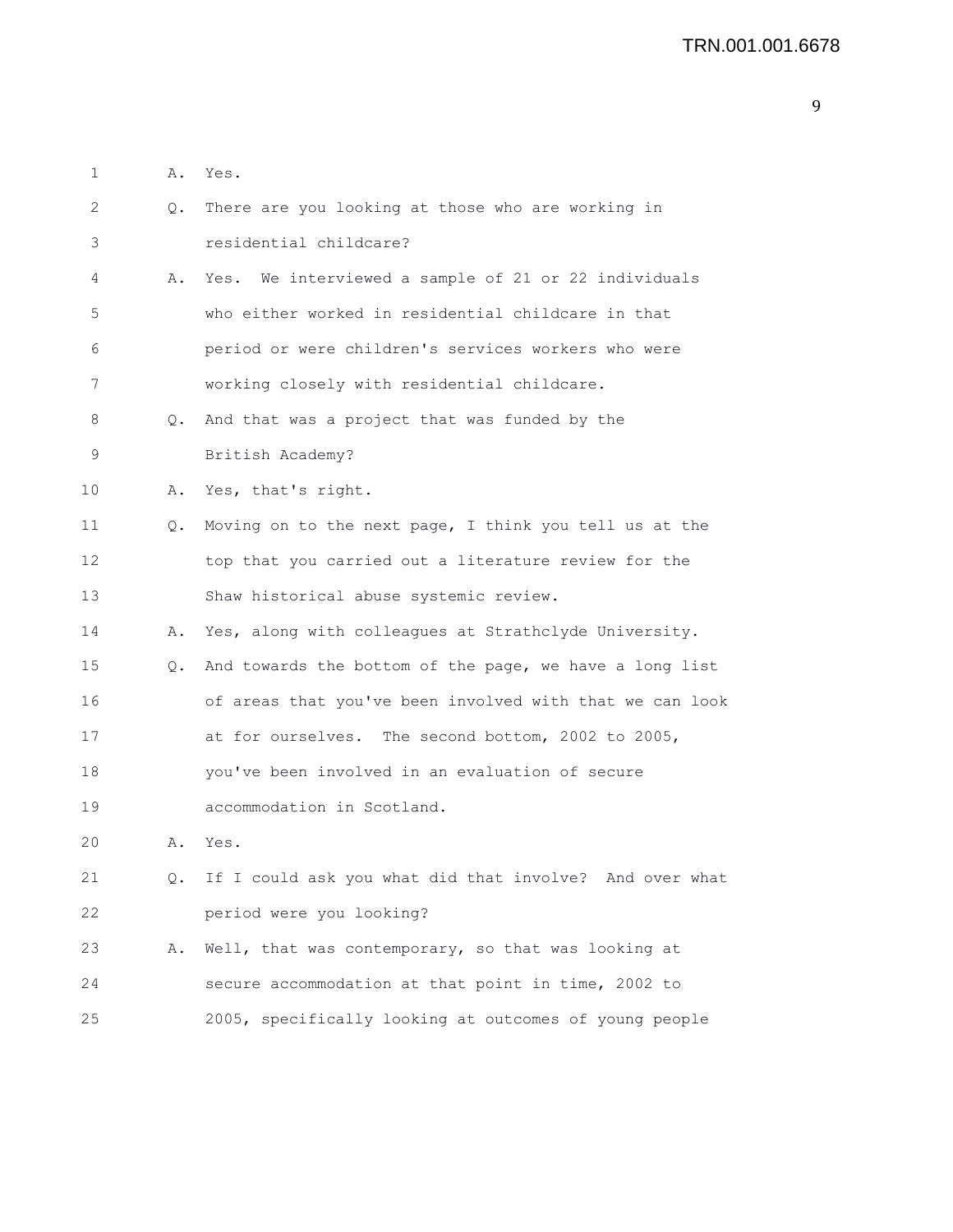| 1  |    | who were placed in secure accommodation, looking at the |
|----|----|---------------------------------------------------------|
| 2  |    | career trajectories of those who had been placed in     |
| 3  |    | secure accommodation. So looking at, in a sense, the    |
| 4  |    | reason why they'd ended up in secure accommodation, but |
| 5  |    | then looking on to see where they went to following     |
| 6  |    | their period in secure accommodation.                   |
| 7  | Q. | And that's an area you touch upon in the period we're   |
| 8  |    | going to look at today --                               |
| 9  | Α. | That's right, yes.                                      |
| 10 | Q. | -- up to 1995?                                          |
| 11 | Α. | Yes.                                                    |
| 12 | Q. | Moving on then to the next page, 0714, the third item   |
| 13 |    | down, you reference there the Kent Report:              |
| 14 |    | "Children's safeguards review: a literature review."    |
| 15 |    | The Kent Report, can you remind us what that was?       |
| 16 | Α. | The Kent Report, the children's safeguards review, was  |
| 17 |    | looking at the safeguarding and protection of children  |
| 18 |    | in care and it was parallel to the Utting "Children's   |
| 19 |    | Safeguards" report down in England at the same time.    |
| 20 | 0. | So you were involved in that process?                   |
| 21 | Α. | That's right. Again, I did the literature review for    |
| 22 |    | that.                                                   |
| 23 | Q. | Similarly, if you look at the last item where there's   |
| 24 |    | reference to the Skinner Report:                        |
| 25 |    | "Literature review of residential childcare."           |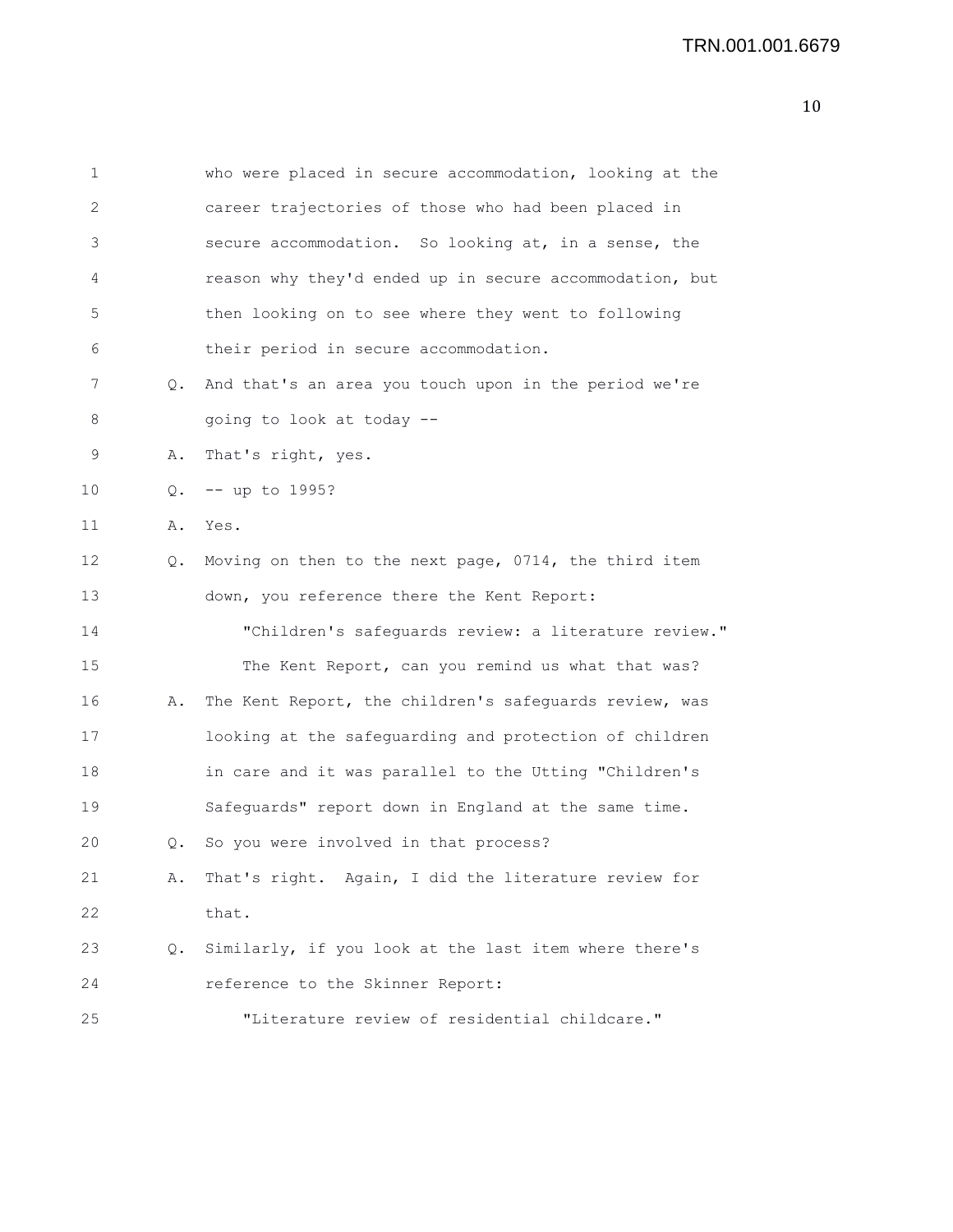|    | Again was that in connection with the report that        |
|----|----------------------------------------------------------|
|    | Angus Skinner produced in 1992?                          |
| Α. | Yes, that's "Another Kind of Home", yes, so that         |
|    | literature -- you might see a pattern here in terms of   |
|    | literature reviews.                                      |
| Q. | So far as the Skinner Report was concerned -- and        |
|    | I think you look at that in this report -- was that      |
|    | looked upon as an important report in the area of social |
|    | childcare?                                               |
| Α. | Absolutely. I think it was seen as seminal in the        |
|    | development of residential childcare in Scotland and is  |
|    | still looked at today as -- as you'll see in my report,  |
|    | I went back to Angus Skinner's fundamental principles in |
|    | order to look at different aspects of childcare.         |
| Q. | And I think you may know that Angus Skinner has given    |
|    | evidence to the inquiry.                                 |
| Α. | Yes, that's right.                                       |
| Q. | Then the heading "Knowledge exchange projects", if I can |
|    | just touch briefly on that and look at the first item:   |
|    | "Consultation and engagement on financial redress        |
|    | for survivors of abuse in care in Scotland funded by the |
|    | Scottish Government."                                    |
|    | So you have been involved in that particular             |
|    | project?                                                 |
| Α. | That's right, working with colleagues in CELCIS on       |
|    |                                                          |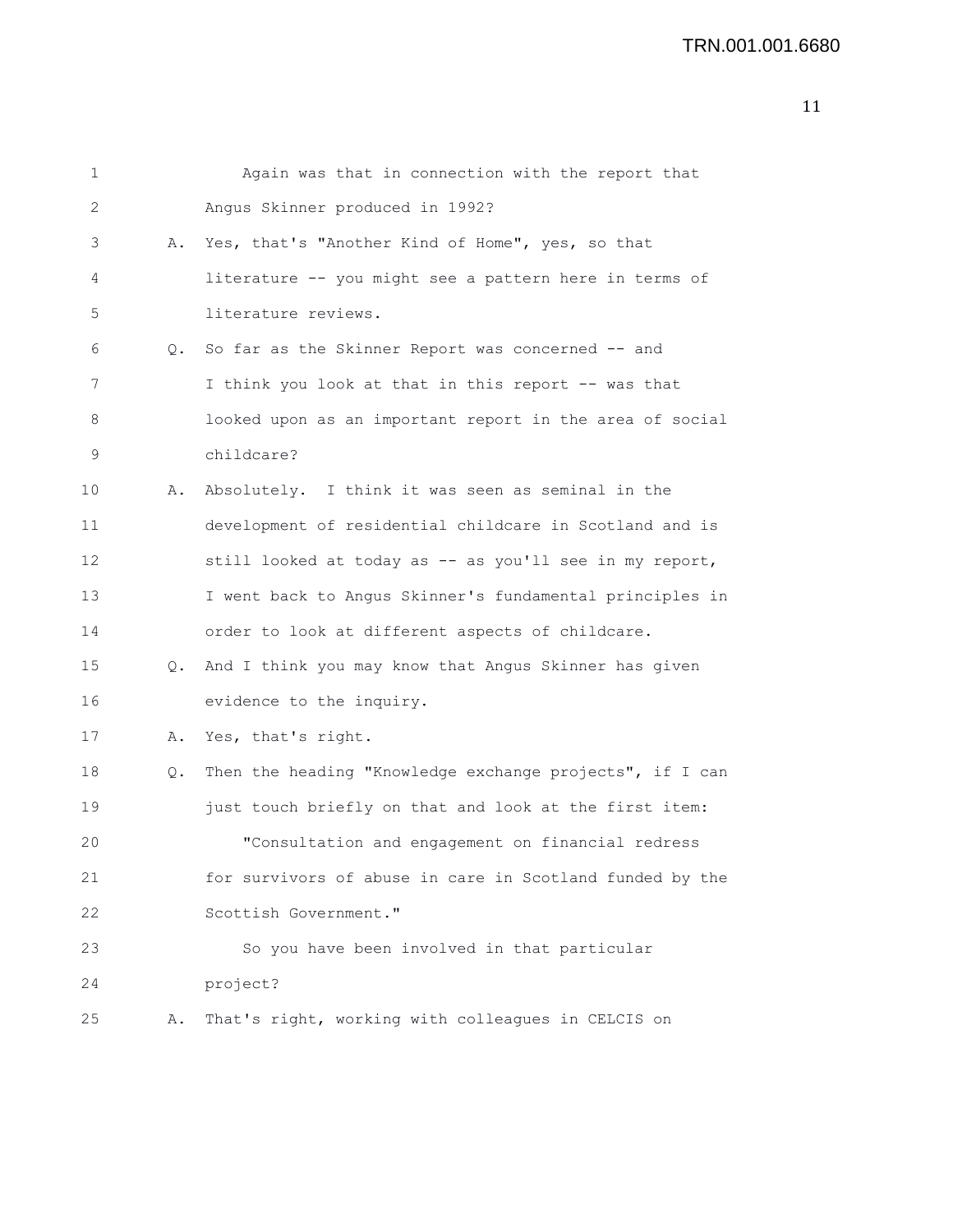| 1  |    | undertaking the consultation and engagement process.    |
|----|----|---------------------------------------------------------|
| 2  | Q. | And is that an ongoing process?                         |
| 3  | Α. | Yes, it is. The consultation and engagement process     |
| 4  |    | itself was completed with the publication of            |
| 5  |    | a consultation report, but the Scottish Government,     |
| 6  |    | having accepted the recommendations of that report, are |
| 7  |    | now taking forward work towards legislation and, again, |
| 8  |    | myself and colleagues have been involved in that work.  |
| 9  | Q. | Thereafter, over a number of pages, you give us         |
| 10 |    | information about the publications, books, published    |
| 11 |    | reports, and books and report chapters that you have    |
| 12 |    | contributed to over the years.                          |
| 13 | Α. | That's right.                                           |
| 14 | Q. | Can I then go back to the report itself, professor.     |
| 15 |    | I'll get it back on the screen: it's LIT.001.001.6914.  |
| 16 |    | As we can see from the title of this report, we're      |
| 17 |    | told it's part 1 and it's 1900 to 1995. I think it is   |
| 18 |    | the position that you will also produce a report        |
| 19 |    | post-1995?                                              |
| 20 | Α. | That's right.                                           |
| 21 |    | Q. We see your name on the front page and also the      |
| 22 |    | reference to three other persons. Can you let me know   |
| 23 |    | what their involvement was in the production of this    |
| 24 |    | report?                                                 |
| 25 | Α. | Yes. At the start of the project I employed two         |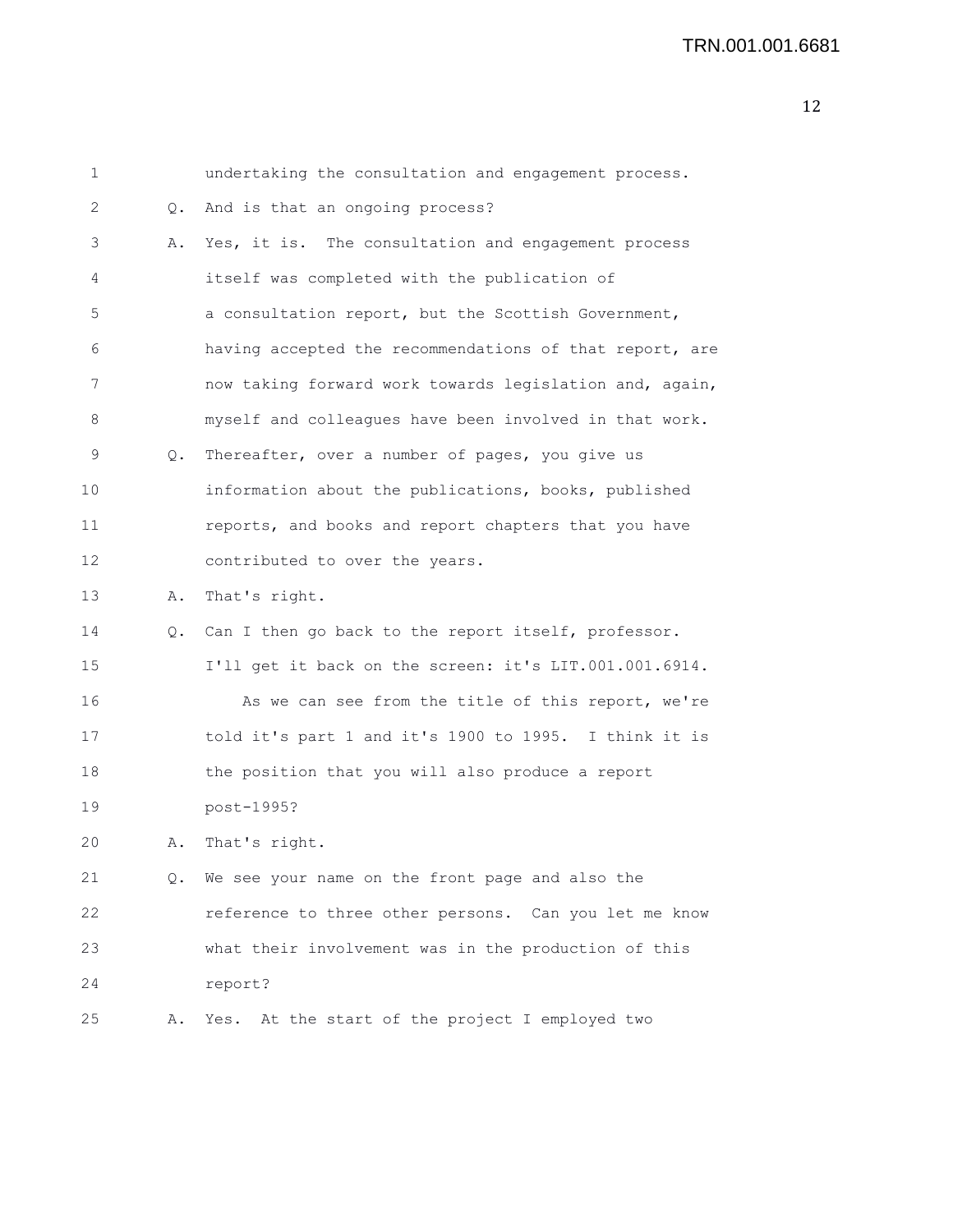| 1  |           | part-time research assistants, Erin Lux and                 |
|----|-----------|-------------------------------------------------------------|
| 2  |           | Richard Withington, who were providing support in           |
| 3  |           | accessing material and in drafting some of the review at    |
| 4  |           | that point. Richard Withington then moved on to another     |
| 5  |           | post, and Sharon McGregor came in to take his place at      |
| 6  |           | that point. They provided support in terms of               |
| 7  |           | identifying literature, accessing the literature, and as    |
| 8  |           | I say, drafting some of the initial drafts of the           |
| 9  |           | report.                                                     |
| 10 | $\circ$ . | But ultimately, is the report your report?                  |
| 11 | Α.        | I've included their names to acknowledge their              |
| 12 |           | contributions. I would say that I have done the             |
| 13 |           | majority of the work on it, but it's important to           |
| 14 |           | acknowledge that they have made that contribution to it.    |
| 15 |           | Q. Can we then move on to the introduction that you provide |
| 16 |           | to the report at 6920. That's page 6 of the report          |
| 17 |           | itself.                                                     |
| 18 |           | Can you just tell us, because this is headed                |
| 19 |           | "Context", what message you're seeking to convey at this    |
| 20 |           | point?                                                      |
| 21 | Α.        | It's just simply the fact that the abuse of children in     |
| 22 |           | care has become increasingly recognised around the          |
| 23 |           | I mean, from the 1980s in the US there was<br>world.        |
| 24 |           | research being undertaken on the abuse of children in       |
| 25 |           | In the 1990s there were inquiries in this<br>care.          |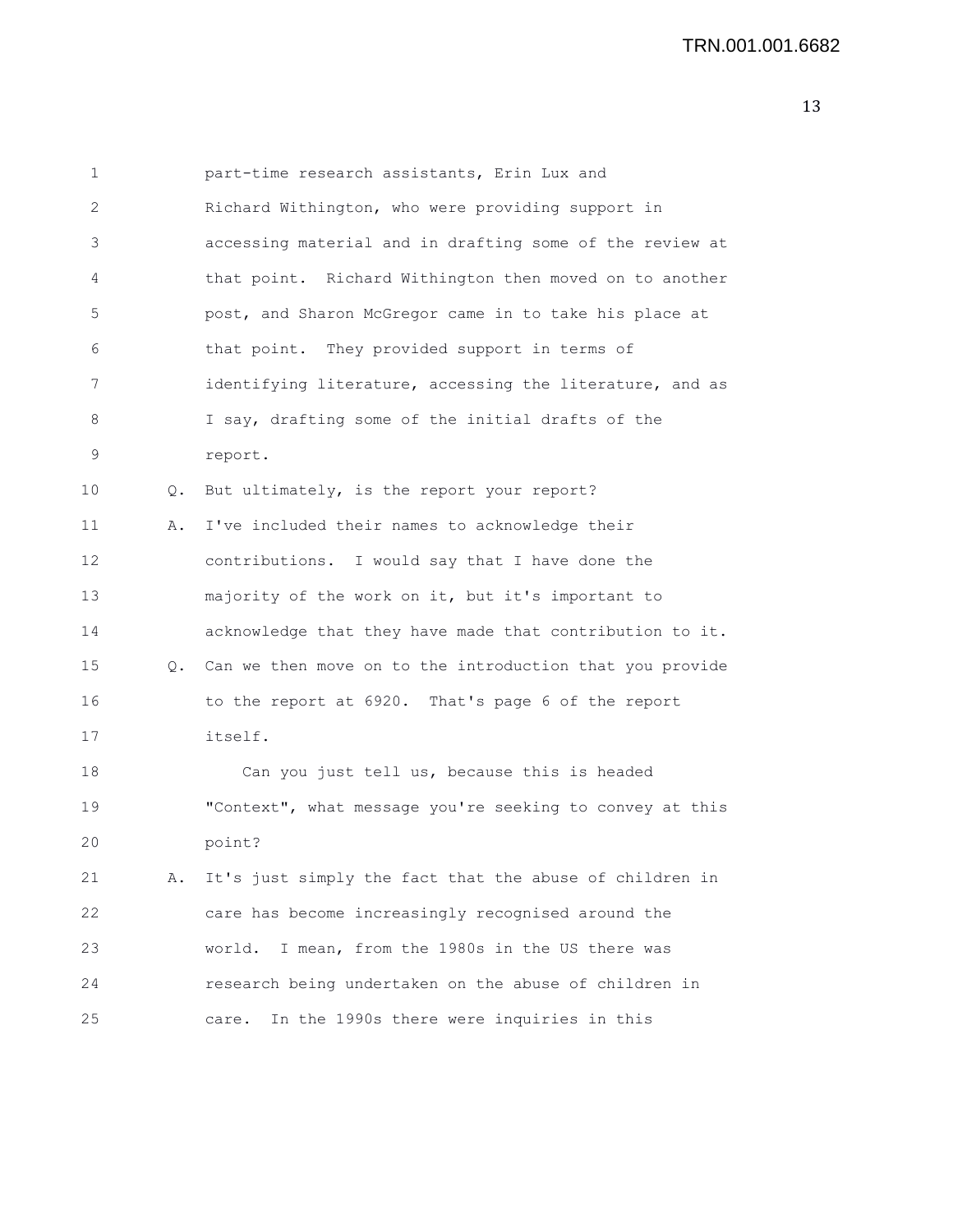| country, and in a sense at that point in time it was |  |  |  |  |  |  |
|------------------------------------------------------|--|--|--|--|--|--|
| looking at contemporary abuse.                       |  |  |  |  |  |  |

3 I think more recently we've realised that we weren't 4 aware of the extent of abuse, and as adults who have 5 experienced care as children have come forward to tell 6 about their abuse as children, then there's been an 7 increasing focus on this topic and a number of inquiries 8 around the world have focused on this.

9 I think also, it's important that there are 10 important differences in the care systems across the 11 world. You've got to recognise those differences when 12 you look at the care experiences of children and young 13 people, and that care systems vary very much and that 14 it's not possible sometimes to look at the experiences 15 in other countries and just translate it into your own 16 country; you have to look at the specific history of 17 each individual country. Even if we look at the 18 differences between the development of care services 19 between Scotland and England, there are notable 20 differences.

21 Q. You touch upon this, I think, in the report, the 22 difference, for example, attitudes towards foster care 23 being one prime example.

24 A. That's right, yes.

25 Q. If we move on to consider what you saw the aims and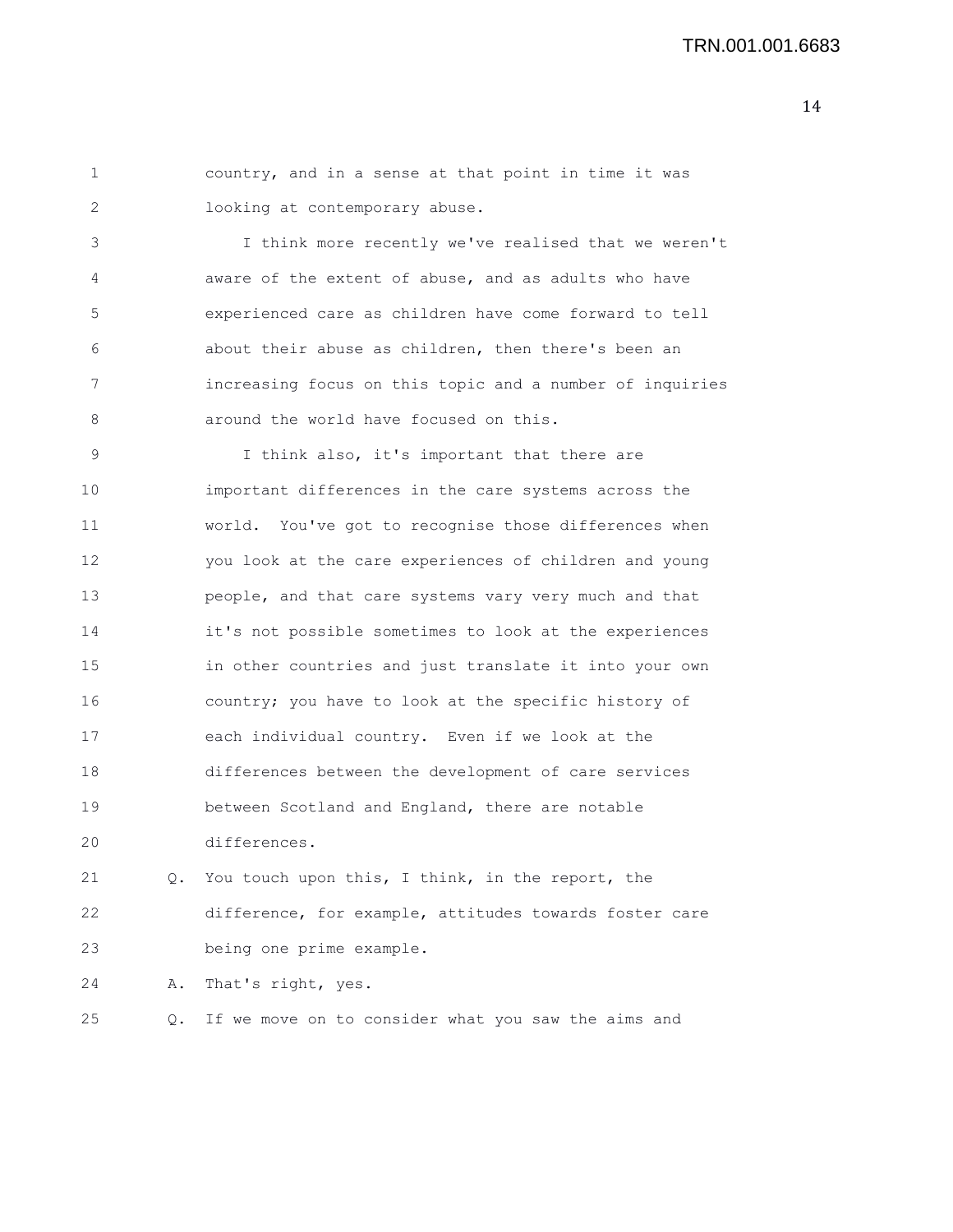1 objectives of this part of the report to be -- this is 2 at 6922, page 8 -- what did you see the aims and 3 objectives of this work to be? 4 A. Primarily, it's to describe the development of childcare 5 services in Scotland, and that's how they were 6 established, what the reason behind services being 7 established was, the evolution over time, and the way in 8 which different forms of care developed, the changing 9 nature of the childcare population, the reasons why 10 children have entered care have changed significantly 11 over time. So to look at that. The numbers of children 12 in care have changed significantly over time. 13 But also, I focused on some specific issues 14 in relation to the selection and supervision of 15 residential workers and foster carers, and also the 16 training and qualifications of staff and foster carers. 17 Through that process, to try and identify systemic 18 weaknesses but also the development of good and better 19 practice over time. 20 Q. If we look to your methodology then towards the bottom 21 of that page, essentially this has been a research 22 review; is that correct? 23 A. That's right. 24 Q. You haven't been looking at, for example, records of 25 inspection reports and so on and so forth; you've been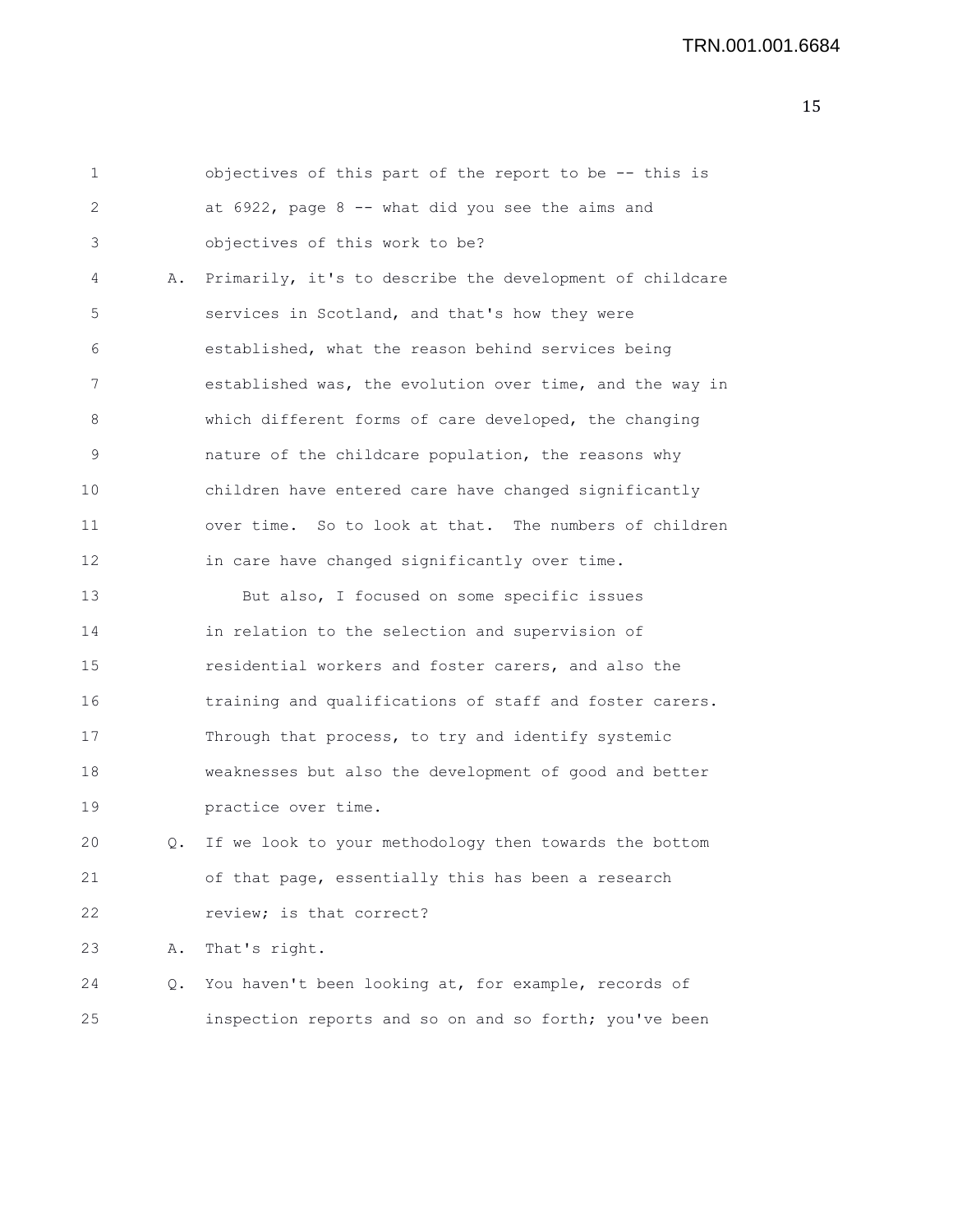1 looking at what research is out there? 2 A. I've been looking at what research is out there, but 3 also looking at some professional reviews of services as 4 well. For example, more recently, the 5 Care Inspectorate, I have done reviews of their 6 inspections. So I have not looked at specific 7 inspection reports but I've looked at overall summaries 8 of those and those go back over time. For example, the 9 Clyde Committee was in a sense an inquiry rather than 10 research, but to look at the whole range of that sort of 11 documentation to try and identify individuals' 12 experiences of care services.

13 There are some autobiographies of experiences of 14 children in care, but research has also picked up on 15 experiences of children, as I said, to look at the grey 16 literature -- and when I say care service providers' 17 reports, it would be overview reports, it wouldn't be 18 specific reports on individuals or on specific services, 19 but also policy documents and then official statistics 20 as well.

21 I think one of the things is to say that it's 22 a patchwork quilt because in some periods you will find 23 quite a lot on a particular type of care service and 24 very little on another type. So you know, it feels like 25 there are gaps in our knowledge of the history of care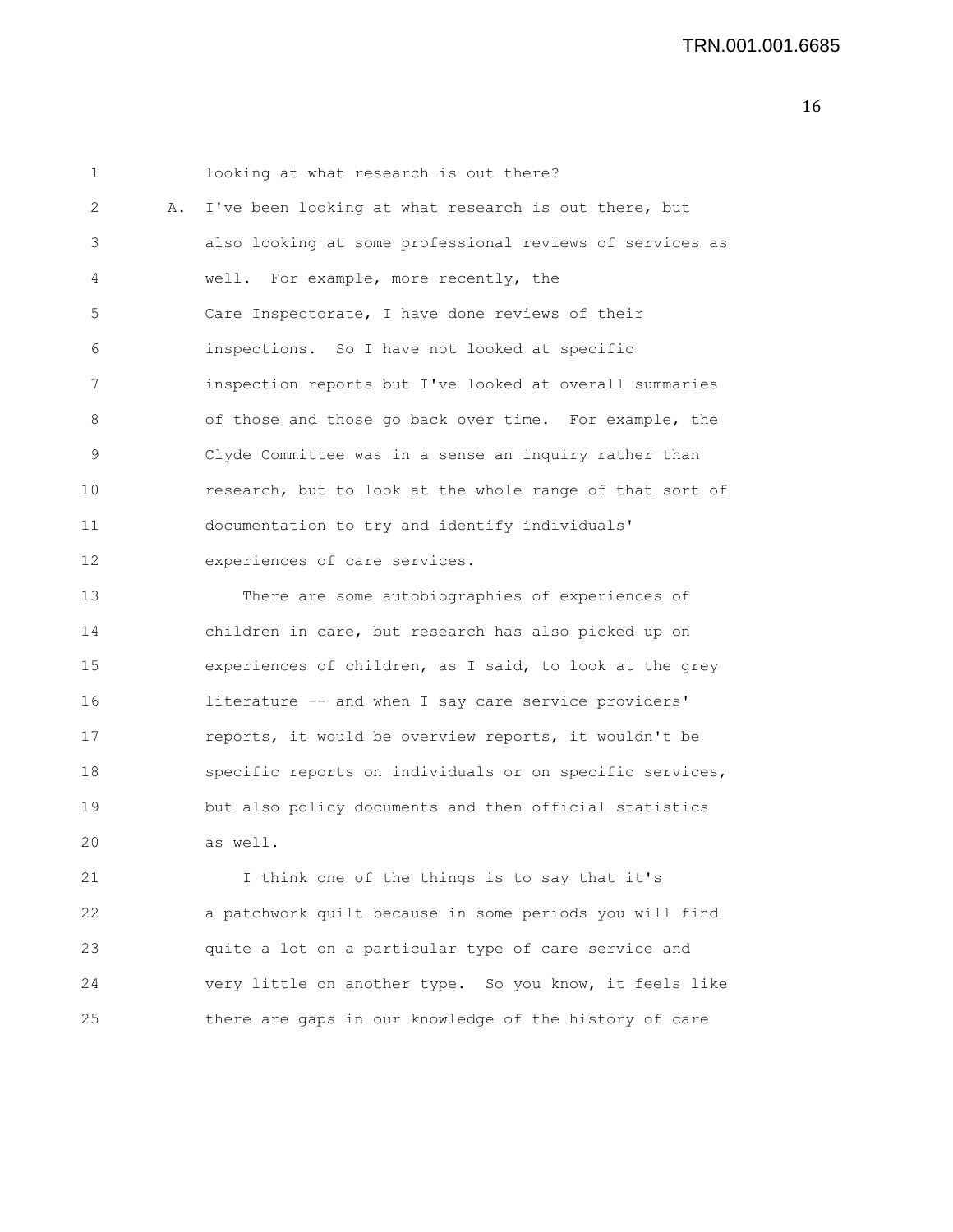1 services.

| 2  | Q. | We'll see this when we look at the body of the report    |
|----|----|----------------------------------------------------------|
| 3  |    | but there have been, over the years, a wide range of     |
| 4  |    | different types of care service. For example, one of     |
| 5  |    | the areas you touch upon is the area known as the role   |
| 6  |    | played by what's called "lock hospitals".                |
| 7  | Α. | Lock hospitals, yes. It was a new one on me as well.     |
| 8  | Q. | When you came across it?                                 |
| 9  | Α. | That's right.                                            |
| 10 | Q. | But it was there for a period of time?                   |
| 11 | Α. | That's right. This was when, in a sense, before<br>Yes.  |
| 12 |    | there were the medications for venereal disease, so lock |
| 13 |    | hospitals were -- different victims of venereal disease  |
| 14 |    | were placed in these lock hospitals. This would include  |
| 15 |    | children, particularly young girls, who were placed      |
| 16 |    | there and then often, once they had been cured, they     |
| 17 |    | would be then placed in such institutions as the         |
| 18 |    | Magdalene institutions, another institution which has    |
| 19 |    | disappeared.                                             |
| 20 | Q. | If you go back to the report at page 6923, page 9 of the |
| 21 |    | report itself, you have made the point already that the  |
| 22 |    | nature of children's services has changed markedly over  |
| 23 |    | the years. But notwithstanding that, I think you say     |
| 24 |    | that care services can broadly be categorised into three |
| 25 |    | different groups. Can you just summarise those for me?   |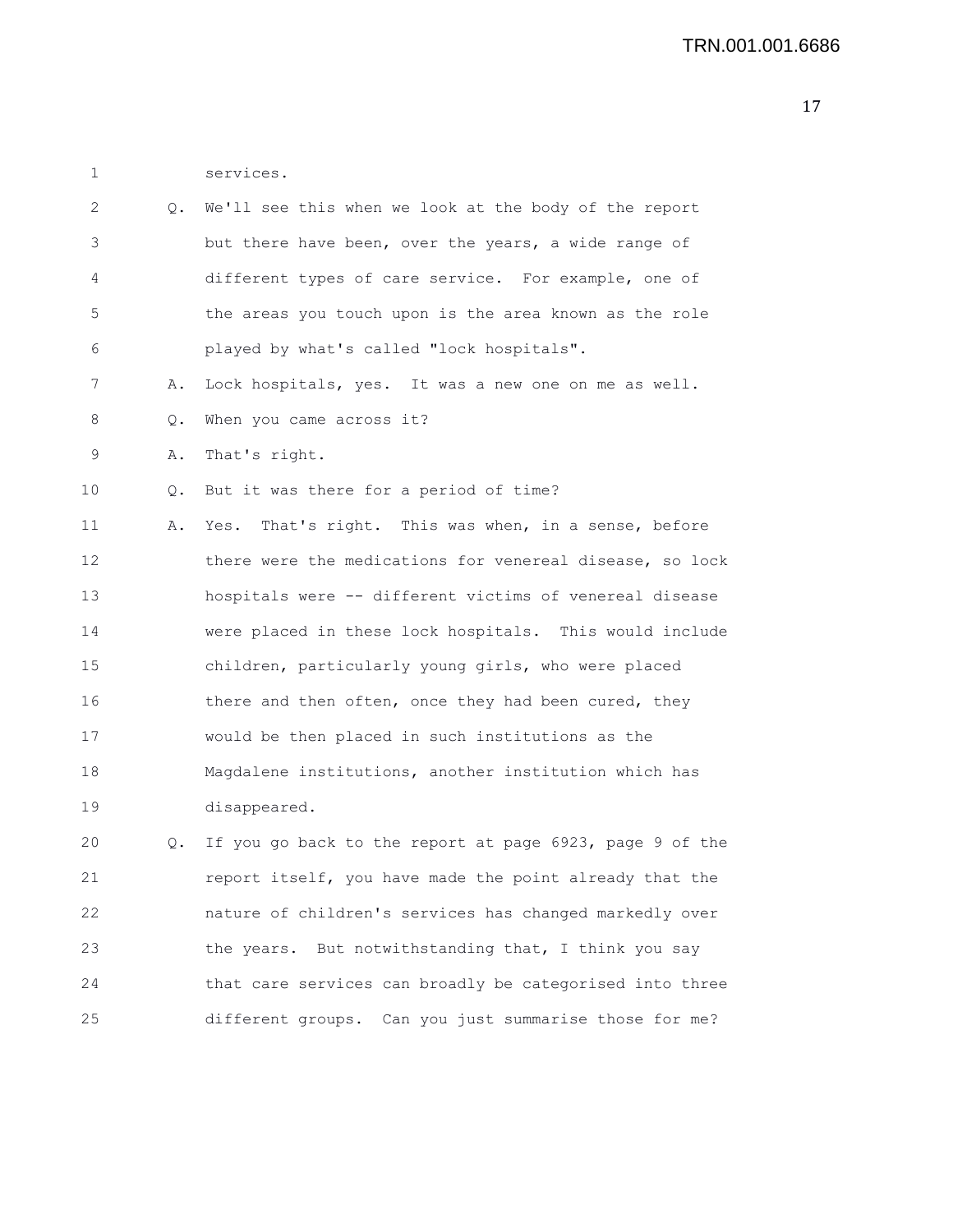| 1  | Α. | Yes. First of all, for young offenders or children and   |
|----|----|----------------------------------------------------------|
| 2  |    | young people with behavioural difficulties, initially    |
| 3  |    | those children would be placed in prison, and over the   |
| 4  |    | years there has been a move to get children and young    |
| 5  |    | people out of adult prisons. They started with the       |
| 6  |    | early reformatories, whose specific purpose was to take  |
| 7  |    | children out of prison, but then borstals was another    |
| 8  |    | institution again to take young people out of prison.    |
| 9  |    | Secure accommodation more recently, again, to get        |
| 10 |    | children out of prison. So these have developed.         |
| 11 |    | Then services for victims of abuse and neglect.          |
| 12 |    | Often, particularly for younger children, this would be  |
| 13 |    | foster care, but victims of abuse and neglect may also   |
| 14 |    | be placed in children's homes. They were placed in       |
| 15 |    | industrial schools and other forms of residential care.  |
| 16 |    | Then we have services for disabled children or           |
| 17 |    | children in care because of parental illness; developed  |
| 18 |    | in the early hospitals and institutions for the disabled |
| 19 |    | in the 19th and early 20th century. Later in the 20th    |
| 20 |    | century, there was a move, community care policies, and  |
| 21 |    | the move away from placing disabled children in          |
| 22 |    | hospitals or in residential care and a move to forms of  |
| 23 |    | respite care, particularly, and support for children and |
| 24 |    | young people in the community.                           |
|    |    |                                                          |

25 Q. When we look at the structure of the report, I think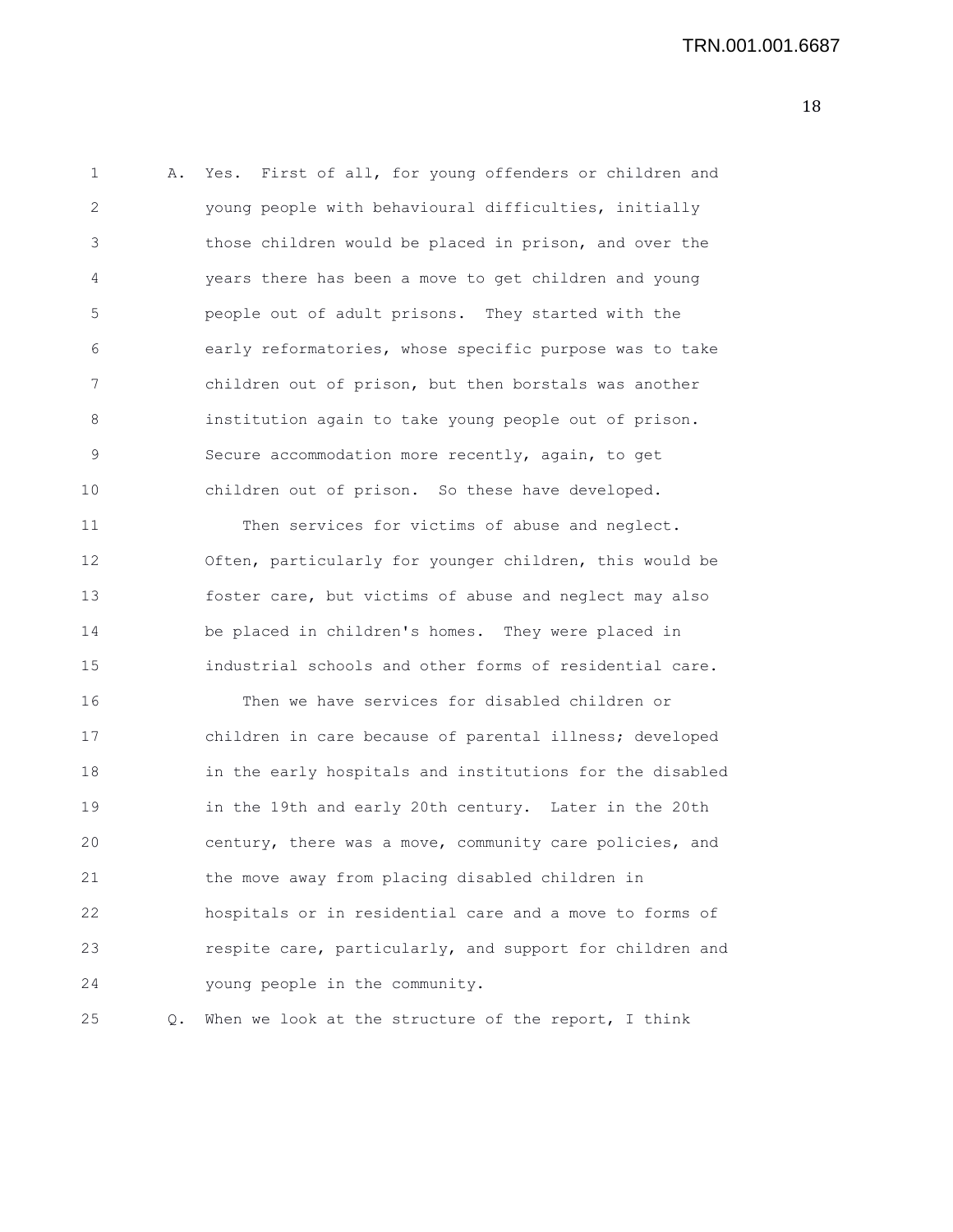```
19
```

| 1  |    | like some other experts, you've divided that into      |
|----|----|--------------------------------------------------------|
| 2  |    | different periods of time?                             |
| 3  | Α. | Yes.                                                   |
| 4  | Q. | 1900 to 1948, 1948 to 1968, and 1968 to 1995?          |
| 5  | Α. | Yes.                                                   |
| 6  | Q. | And then 1995 to date?                                 |
| 7  | Α. | That's right.                                          |
| 8  | Q. | And I think there you're seeking to follow landmark    |
| 9  |    | changes in legislation?                                |
| 10 | Α. | Yes. That's correct.                                   |
| 11 | Q. | Before you started looking at the 1900 to 1948 period, |
| 12 |    | I think you thought it important to put that into some |
| 13 |    | historical context. That's where you begin your        |
| 14 |    | analysis of the care services in the report; is that   |
| 15 |    | right?                                                 |
| 16 | Α. | That's right. Before 1900 -- that's simply because     |
| 17 |    | a lot of the developments in children's care services  |
| 18 |    | started in the 19th century.                           |
| 19 | Q. | Section 2 of the report, that begins on page 6925,     |
| 20 |    | I think I'm right in saying, is devoted to that        |
| 21 |    | particular period.                                     |
| 22 | Α. | That's right.                                          |
| 23 | Q. | So it is very much historical. It's from page 6925 to  |
| 24 |    | In particular, you focus on the role, even at<br>6942. |
| 25 |    | that time, that boarding out, as it was then called,   |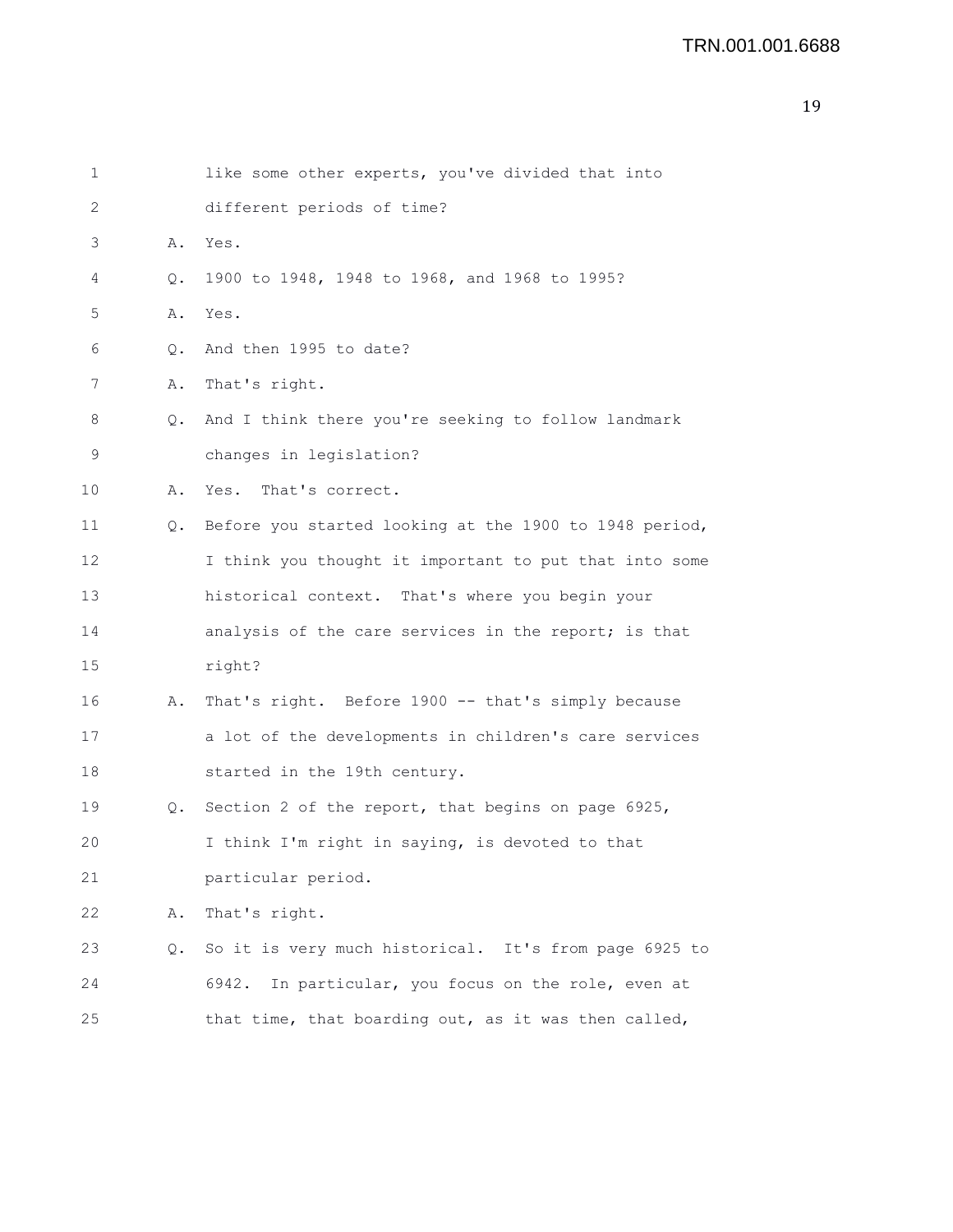1 played.

2 A. That's correct.

3 Q. Can you elaborate on the position then, pre-1900? 4 A. Yes. Boarding out had been recognised in Scotland from 5 the Poor Law of the 16th century, and as I say, there 6 was a difference between Scotland and England that in 7 terms of pauper children, boarding out was seen as the 8 preferred option. It was originally for orphaned and 9 destitute children. It was very much a case of removing 10 children from the deprivation and depravation of the 11 urban slums and placing them in a long distance away in 12 rural communities, crofting communities up in the 13 north-east of Scotland, but also down in the south-west 14 of Scotland, in Dumfries & Galloway, in a sense to 15 create separation from their parents and to place them 16 in clean, healthy, rural settings. 17 Q. But this was a policy that post-1900 was also very much 18 in play? 19 A. It very much continued and continued right up until the 20 1960s. I was thinking about this the other day, 21 actually, that even more recently, when you look at more 22 modern patterns of foster care, foster parents are often 23 in the rural hinterlands of the major cities. So

24 certainly when I was doing research in the 1990s,

25 children from Dundee would often be placed with foster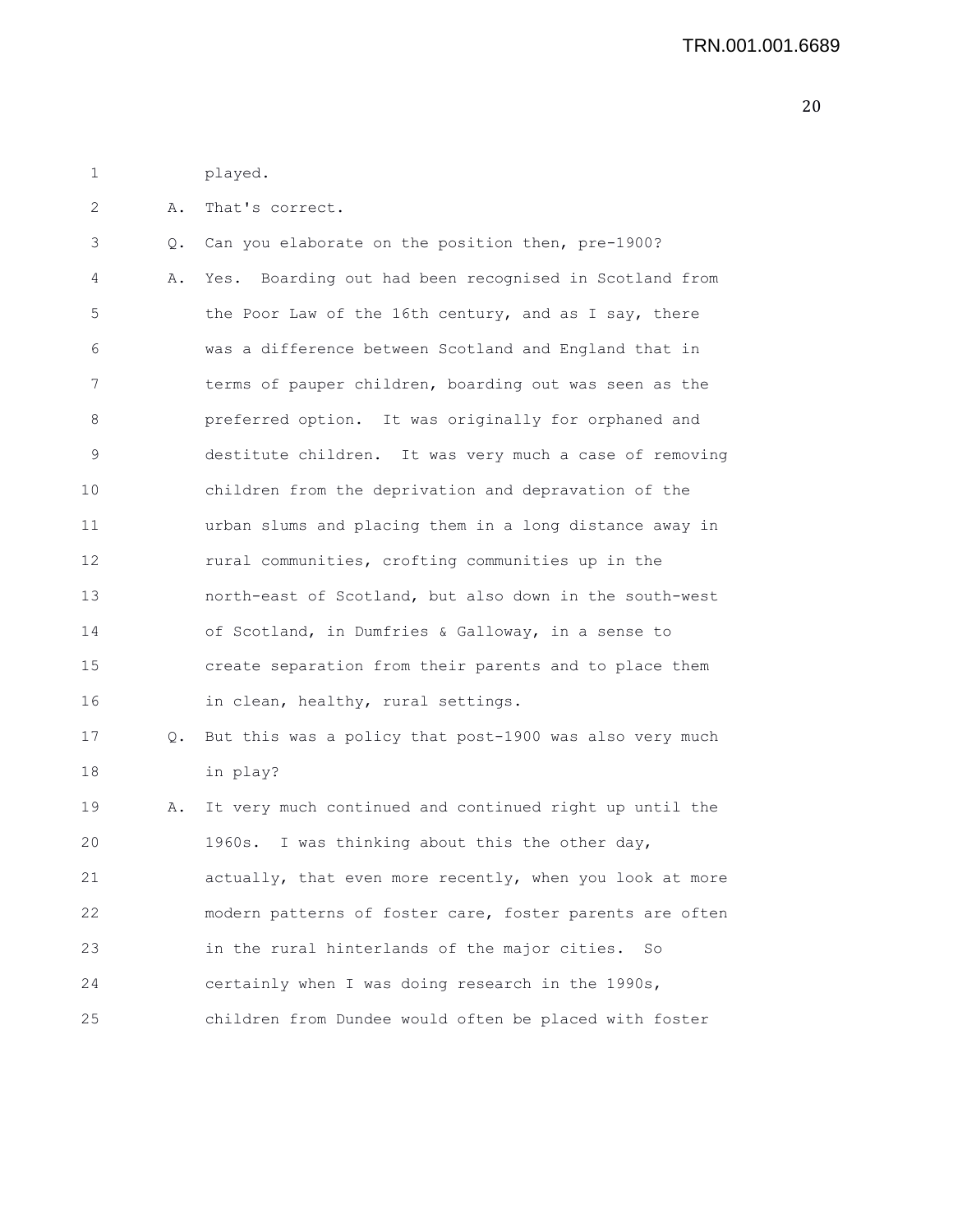| 1  |           | carers in Angus or Perth and Kinross because that's     |
|----|-----------|---------------------------------------------------------|
| 2  |           | where the foster carers were.                           |
| 3  | $\circ$ . | I think there was also a policy -- and we'll see this   |
| 4  |           | later on in the report -- of keeping children as far    |
| 5  |           | away as possible from their natural parents.            |
| 6  | Α.        | Absolutely. It was seen as disruptive for there to be   |
| 7  |           | contact with their parents.                             |
| 8  | Q.        | You devote a section, on page 6929, page 15 of the      |
| 9  |           | report, with the heading:                               |
| 10 |           | "Hospitals, Almshouses and the Poorhouse."              |
| 11 |           | And in this connection, it was interesting to note      |
| 12 |           | that on the following page that:                        |
| 13 |           | "The hospitals that were endowed were in fact           |
| 14 |           | establishments that became independent fee-paying       |
| 15 |           | schools."                                               |
| 16 | Α.        | That's right. I puzzled about that, but it seems that   |
| 17 |           | these hospitals in providing services also gained       |
| 18 |           | a great deal of money in terms of philanthropic         |
| 19 |           | donations. When it was seen that there was a need to    |
| 20 |           | change, some of those hospitals, as you say, became     |
| 21 |           | independent fee-paying schools.                         |
| 22 | Q.        | So if we turn to page 6930 of the report, halfway down, |
| 23 |           | do you tell us that:                                    |
| 24 |           | "For example, some became independent fee-paying        |
| 25 |           | boarding schools, for example Fettes College."          |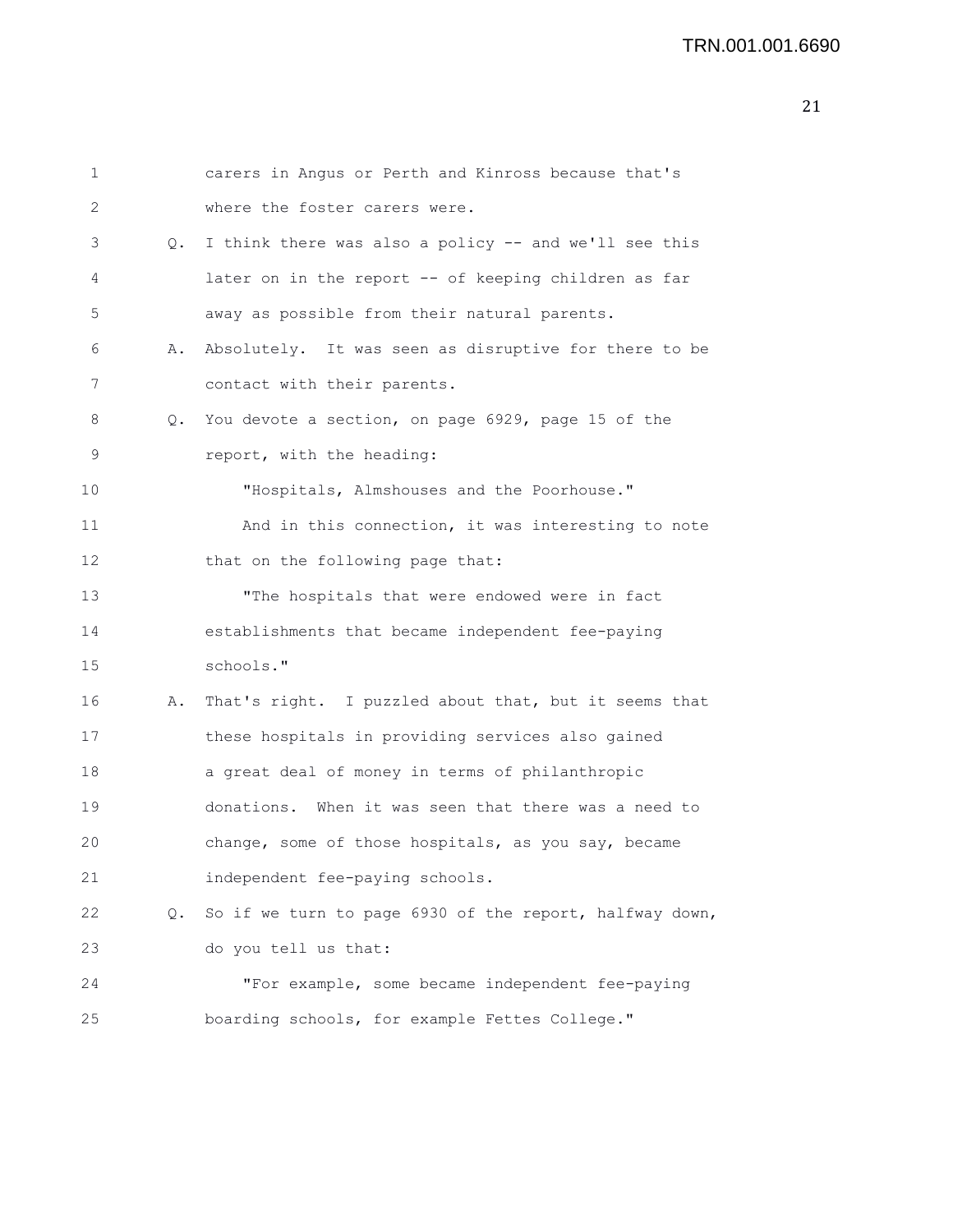| 1  | Α. | Yes.                                                     |
|----|----|----------------------------------------------------------|
| 2  | Q. | "Others became day schools "                             |
| 3  |    | And you give examples of George Watson's,                |
| 4  |    | James Gillespie's and Hutchesons'. I think you also say  |
| 5  |    | that:                                                    |
| 6  |    | "George Herriot's, as set out in Herriot's will, was     |
| 7  |    | for the maintenance, relief, bringing up and education   |
| 8  |    | of pure fatherless bairns", and so on.                   |
| 9  | Α. | Yes.                                                     |
| 10 | Q. | You also go on to look at the role played by orphanages  |
| 11 |    | and children's homes during this early period. Did       |
| 12 |    | these institutions come on to the scene pre-1900?        |
| 13 | Α. | Yes, they did. There was a tradition of orphanages       |
| 14 |    | across Europe earlier than this, going back to the       |
| 15 |    | 16th century, and orphanages and homes in a sense came   |
| 16 |    | late to Scotland. Part of that is because of an          |
| 17 |    | anti-institutional bias, the focus on boarding out that  |
| 18 |    | we've seen. But certainly, orphanages started to open    |
| 19 |    | towards the beginning of the 19th century and then there |
| 20 |    | was a major expansion in the second half of the          |
| 21 |    | 19th century.                                            |
| 22 | Q. | And you provide some reasons for that, Irish migration   |
| 23 |    | to Scotland?                                             |
| 24 | Α. | That's right.                                            |
| 25 | Q. | There's also the philanthropic influence of people like  |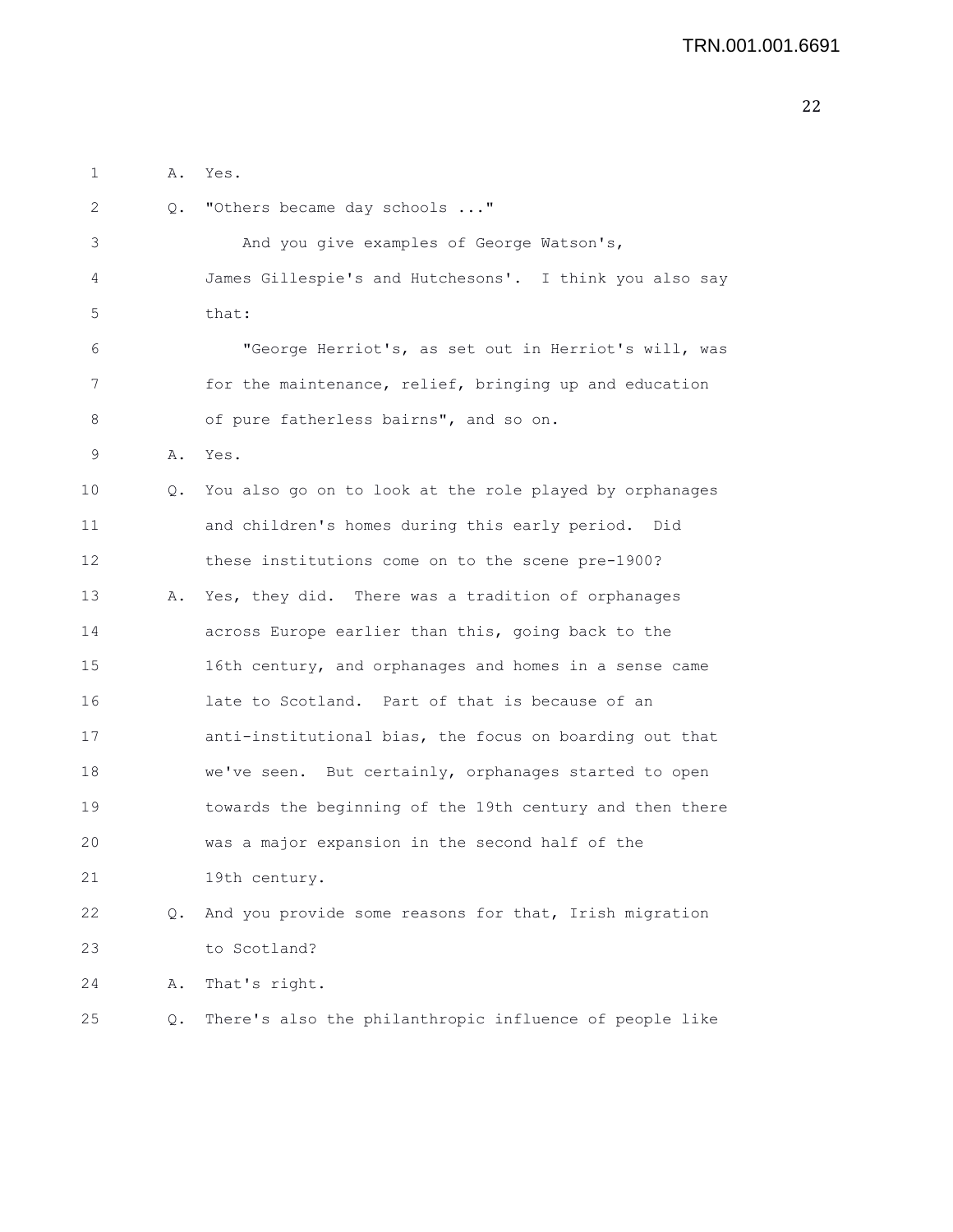1 Mr Quarrier?

| 2           | Α. | That's right. The general push to provide homes for      |
|-------------|----|----------------------------------------------------------|
| 3           |    | children in poverty on the streets, and this was seen as |
| 4           |    | a way of doing that.                                     |
| 5           | Q. | One factor -- and I just wanted to explore this with     |
| 6           |    | you -- that you put forward, you have mentioned two      |
| 7           |    | already, but what's second in your original list at      |
| 8           |    | page 6931 is that:                                       |
| $\mathsf 9$ |    | "Children ceased to be chargeable to the parish          |
| 10          |    | at the age of 14."                                       |
| 11          | Α. | That's right.                                            |
| 12          | Q. | And you say that was a reason why voluntary homes, for   |
| 13          |    | example, came into play. Can you explain that?           |
| 14          | Α. | Well, Quarriers actually started doing work in Glasgow,  |
| 15          |    | and one of the establishments that was set up was        |
| 16          |    | a hostel for working boys. So in a sense, when children  |
| 17          |    | were going to work at such a young age but may not have  |
| 18          |    | proper lodging, then this was seen as a part of the      |
| 19          |    | philanthropic effort of providing refuges. Then in       |
| 20          |    | a sense, on the back of that, it was providing           |
| 21          |    | orphanages and more permanent homes and education for    |
| 22          |    | children and young people at that time.                  |
| 23          | 0. | You also mention in this section that:                   |
| 24          |    | "At this time children and young people would also       |
| 25          |    | be housed in prisons"; is that right?                    |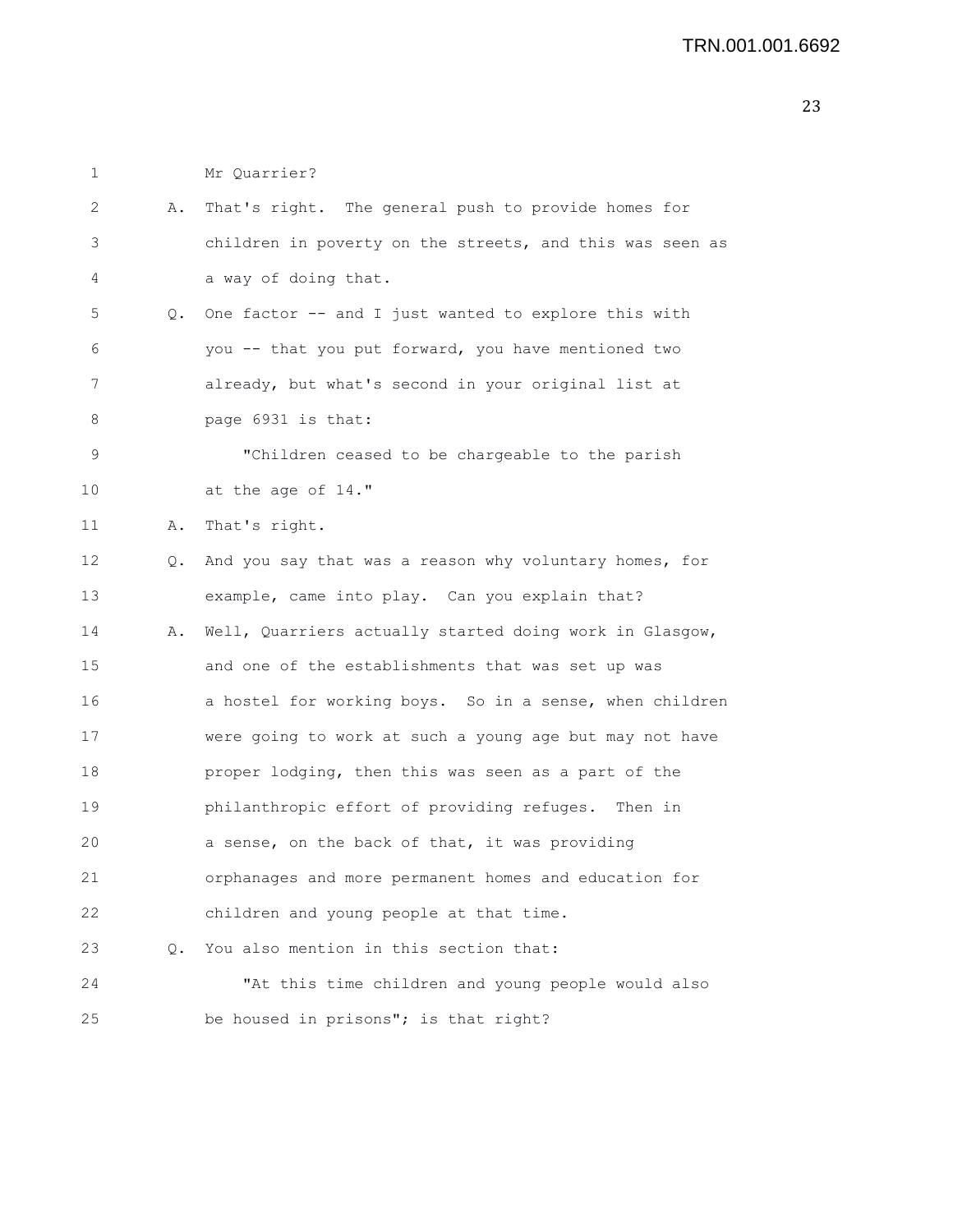| 1  | Α. | Absolutely right, in terms of children who broke the law |
|----|----|----------------------------------------------------------|
| 2  |    | and often for quite minor offences -- would be put into  |
| 3  |    | prison.                                                  |
| 4  | Q. | You mention the inception of reformatories and           |
| 5  |    | industrial schools as well.                              |
| 6  | Α. | That's right.                                            |
| 7  | Q. | And even over this period, was the difference between    |
| 8  |    | those types of institution to some extent blurred        |
| 9  |    | in relation to the residents?                            |
| 10 | Α. | Initially, less so. Initially, industrial schools --     |
| 11 |    | and they were sometimes called ragged schools -- were to |
| 12 |    | provide education for poor children. Initially, they     |
| 13 |    | started as day establishments. I've forgotten his name,  |
| 14 |    | sorry, but the one in Aberdeen was initially a day       |
| 15 |    | establishment. Others were set up and they started to    |
| 16 |    | provide residential accommodation for the children as    |
| 17 |    | well.                                                    |
| 18 |    | So the industrial schools were very much in terms of     |
| 19 |    | the poor, the destitute, vagrants, beggar children, who  |
| 20 |    | wouldn't have had an offending history but who were      |
| 21 |    | possibly on the path to offending.                       |
| 22 |    | Reformatories were very much focused on taking           |
| 23 |    | children who had been sentenced and sentenced to prison  |
| 24 |    | to take them out of the prison context.                  |
| 25 | Q. | As time went on, the distinction became blurred and      |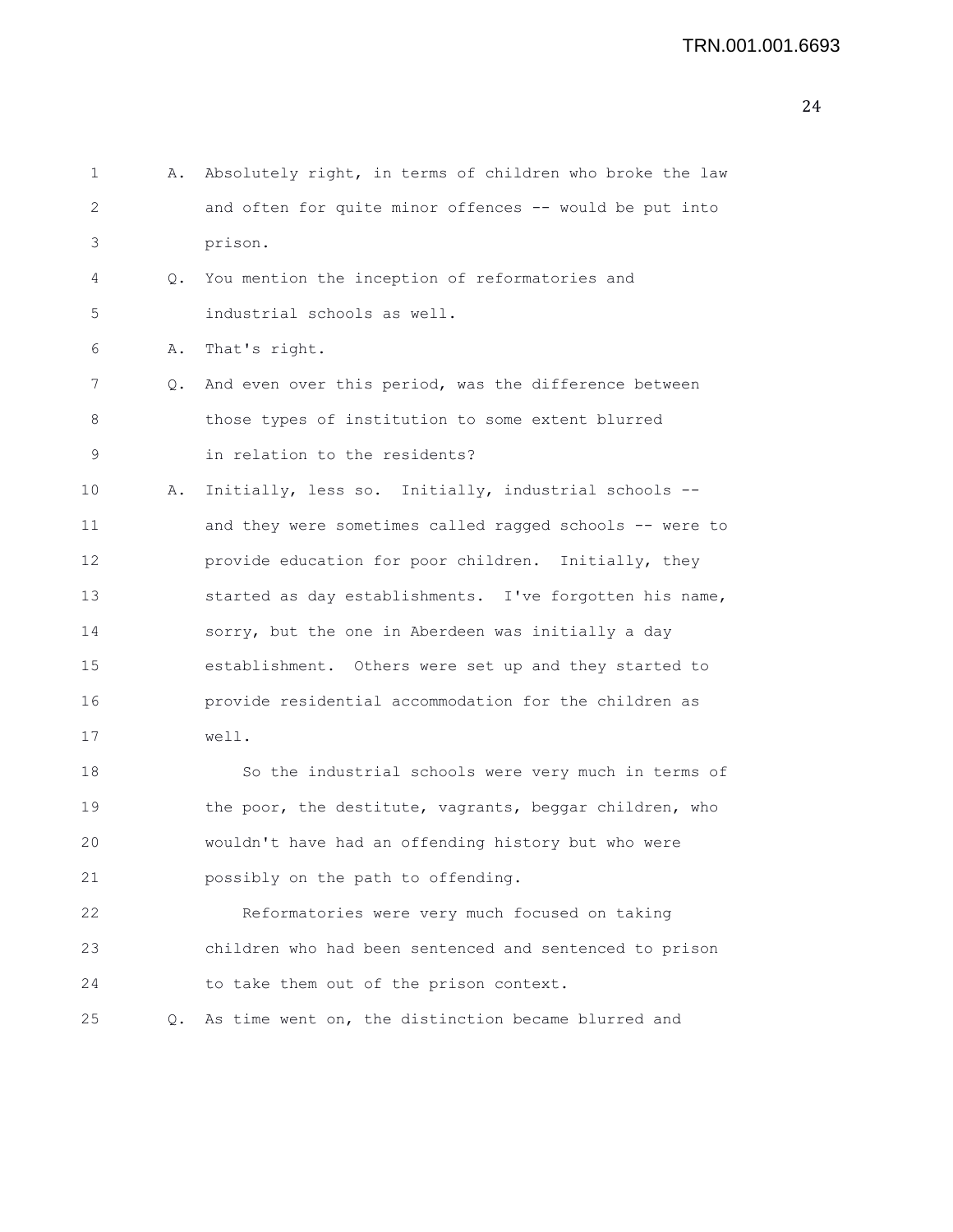| 1  |    | indeed by 1932 they were abolished and they were        |
|----|----|---------------------------------------------------------|
| 2  |    | subsumed under the umbrella of approved schools?        |
| 3  | Α. | That's right.                                           |
| 4  | Q. | Can I take you to page 6938, that's page 24, where your |
| 5  |    | heading here is:                                        |
| 6  |    | "Institutions and hospitals for disabled children."     |
| 7  |    | So I take it that pre-1900 such institutions did        |
| 8  |    | exist?                                                  |
| 9  | Α. | Yes, and existed  but rather they started to develop    |
| 10 |    | before the 18th century, but really it was during the   |
| 11 |    | 18th century that there was serious development of      |
| 12 |    | institutions for disabled children.                     |
| 13 | Q. | Do you mean the 19th century?                           |
| 14 | Α. | Sorry, probably. Yes, the 19th century.                 |
| 15 | Q. | So if we look at page 6938 you mention                  |
| 16 |    | Donaldson's Hospital. Did that become Donaldson's       |
| 17 |    | School for the Deaf?                                    |
| 18 | Α. | That's right.                                           |
| 19 | Q. | And that was as a result of a bequest from an Edinburgh |
| 20 |    | publisher, James Donaldson?                             |
| 21 | Α. | Yes.                                                    |
| 22 | Q. | I note here that Smyllum Orphanage originally was also  |
| 23 |    | a home for deaf children --                             |
| 24 | Α. | Yes, that's right.                                      |
| 25 |    | Q. -- although I think we know it developed into        |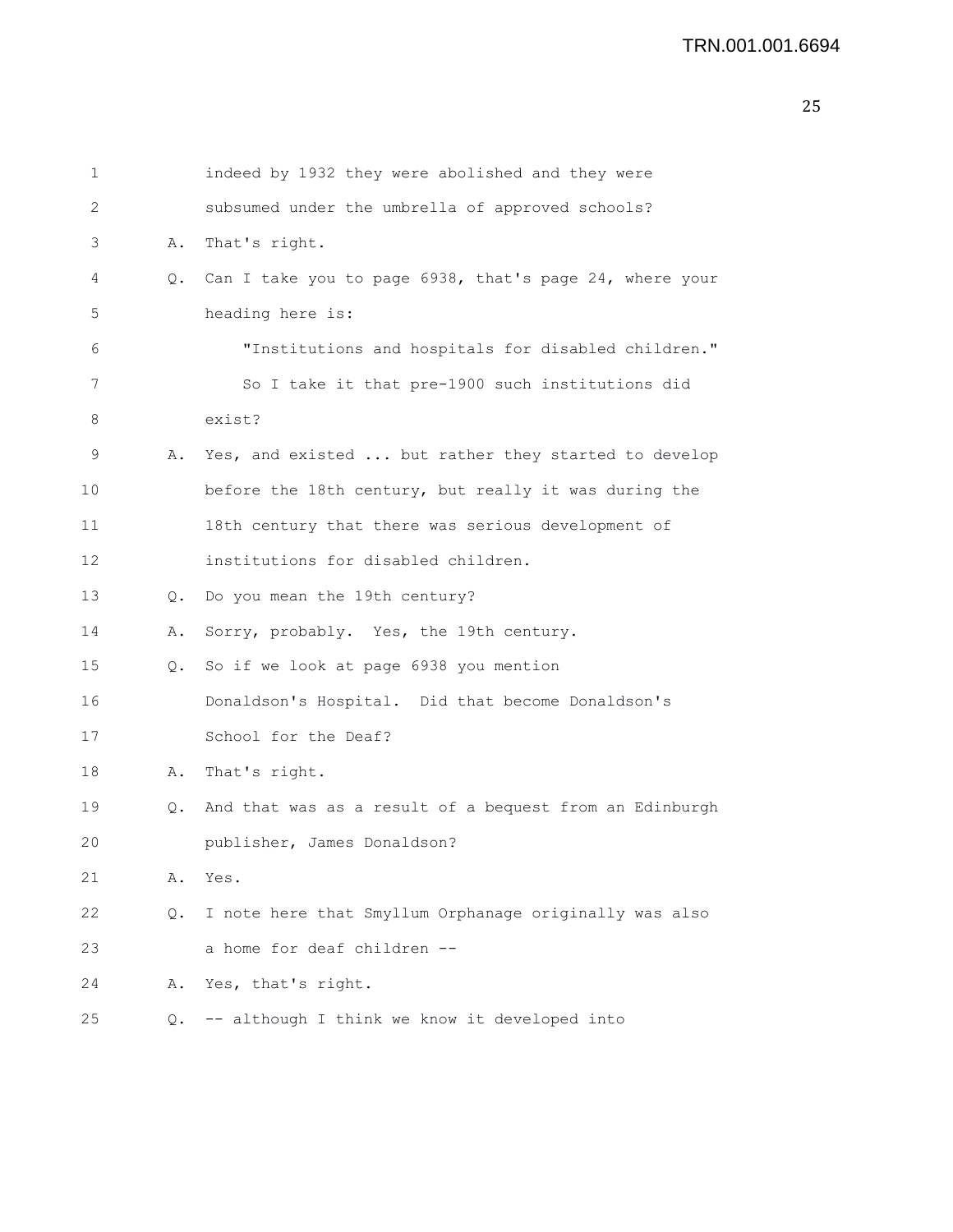| 1  |    | a children's home.                                       |
|----|----|----------------------------------------------------------|
| 2  |    | A. Yes.                                                  |
| 3  | Q. | We touched upon this earlier, but if you turn to         |
| 4  |    | page 6940, your heading towards the bottom there is:     |
| 5  |    | "The Magdalene Asylums and Institutions and Lock         |
| 6  |    | Hospitals."                                              |
| 7  |    | I'm interested in this: the Magdalene asylums, we        |
| 8  |    | know from what we've heard that they existed in Ireland, |
| 9  |    | but from your research they also had a presence in       |
| 10 |    | Scotland?                                                |
| 11 | Α. | There were some 20 or so established, which may not have |
| 12 |    | been called Magdalene institutions, but whose purpose    |
| 13 |    | was the same, which was in that sense to protect and     |
| 14 |    | reform fallen women, those children and young girls who  |
| 15 |    | may have been in prostitution and suchlike, or who had   |
| 16 |    | illegitimate children.                                   |
| 17 | Q. | Although you're saying fallen women, you're really       |
| 18 |    | talking about young girls here?                          |
| 19 | Α. | Yes, certainly. In some of the early documentation, it   |
| 20 |    | was seen as  I'm being careful with my language, but     |
| 21 |    | it's the language of the time and, in a sense, with      |
| 22 |    | a lot of this, there are terms that we wouldn't use now. |
| 23 |    | It was for those who could seem to be reformed rather    |
| 24 |    | than, say, hardened prostitutes.                         |
| 25 | Q. | I think it's acceptable within this context to use the   |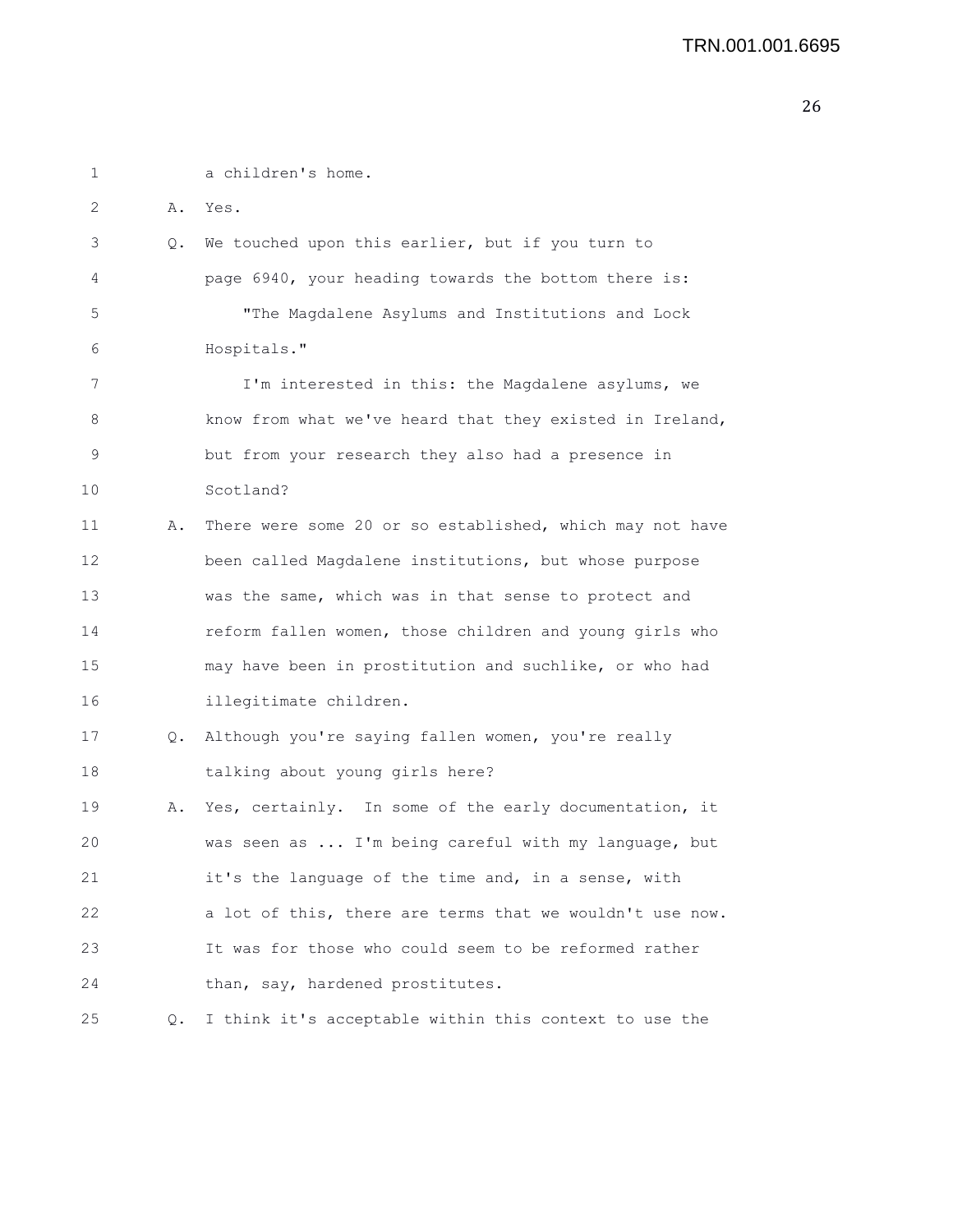| 1  |    | language of the time to convey the message, although one |
|----|----|----------------------------------------------------------|
| 2  |    | wouldn't use that sort of language today.                |
| 3  | Α. | That's right.                                            |
| 4  | Q. | And you've mentioned lock hospitals and we'll return to  |
| 5  |    | that in a moment.                                        |
| 6  |    | But your conclusion then in this historical              |
| 7  |    | background section on page 6942, how would you conclude  |
| 8  |    | that part of it?                                         |
| 9  | Α. | That the types of care in terms of foster care and the   |
| 10 |    | different types of residential institution               |
| 11 |    | establishments formed the basis for the development of   |
| 12 |    | childcare services in Scotland into the 20th century.    |
| 13 |    | You can see very much that development and evolution,    |
| 14 |    | certainly into the first half of the 20th century, but   |
| 15 |    | even further, as some institutions which were set up     |
| 16 |    | in the 19th century continued to exist today, providing  |
| 17 |    | children's services, but in a very much different form.  |
| 18 | Q. | Can we then move on to the next section, which is        |
| 19 |    | section 3 of the report, and that begins at page 6943 on |
| 20 |    | page 29 of the report itself.                            |
| 21 |    | Can you perhaps -- and this is covering the period       |
| 22 |    | 1900 to 1948 and we know that's a period that was        |
| 23 |    | interrupted by two world wars.                           |
| 24 | Α. | That's right.                                            |
| 25 | Q. | And those interruptions were important to the care of    |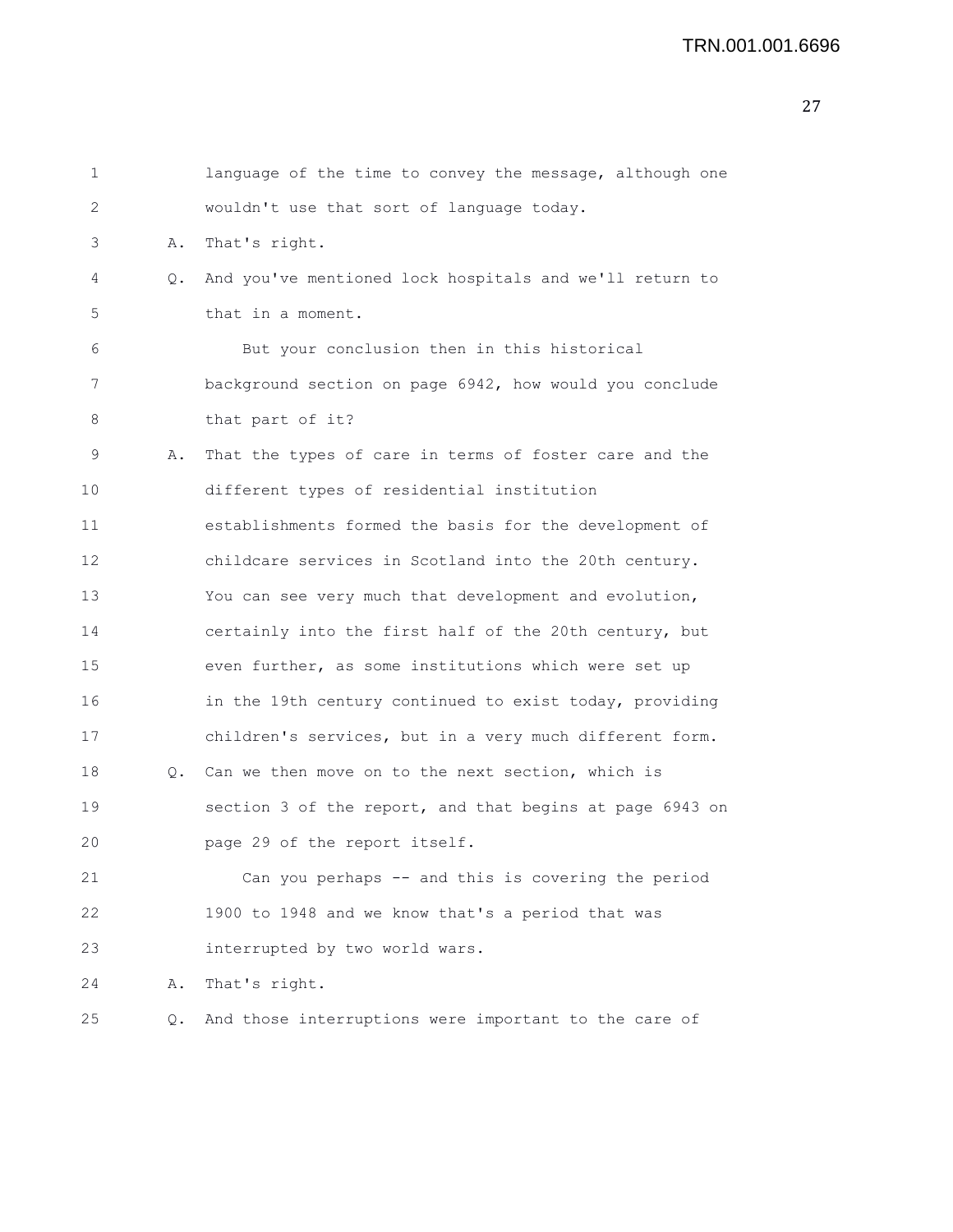1 children?

2 A. Yes.

3 Q. Can you give us the general context then of this -- the 4 social context over the period? I think you tell us 5 about that in the report.

6 A. Well, it's important to remember that it was a period 7 absolutely marked by poverty in Scotland. At the start 8 of the 20th century, before World War I, there were 9 periods of economic depression. Obviously, between the 10 two wars, after an initial economic resurgence just in 11 terms of picking the country -- the country picking 12 itself up after the war, it then went into the 13 Great Depression and the figures suggest that the number 14 of children who went into care during the depression was 15 at its peak.

16 But obviously the disruption caused by the two wars, 17 in the First World War particularly, in terms of the 18 loss of life, of men, leaving then orphans and widows, 19 was immense. In the Second World War, the impact of 20 evacuation because of the bombing raids on Glasgow and 21 other areas, again caused major disruption, and in terms 22 of the development of services was significant, not just 23 in terms of simply just evacuation centres, evacuation 24 camps and hostels, but some of the thinking that was 25 developed during the Second World War because of the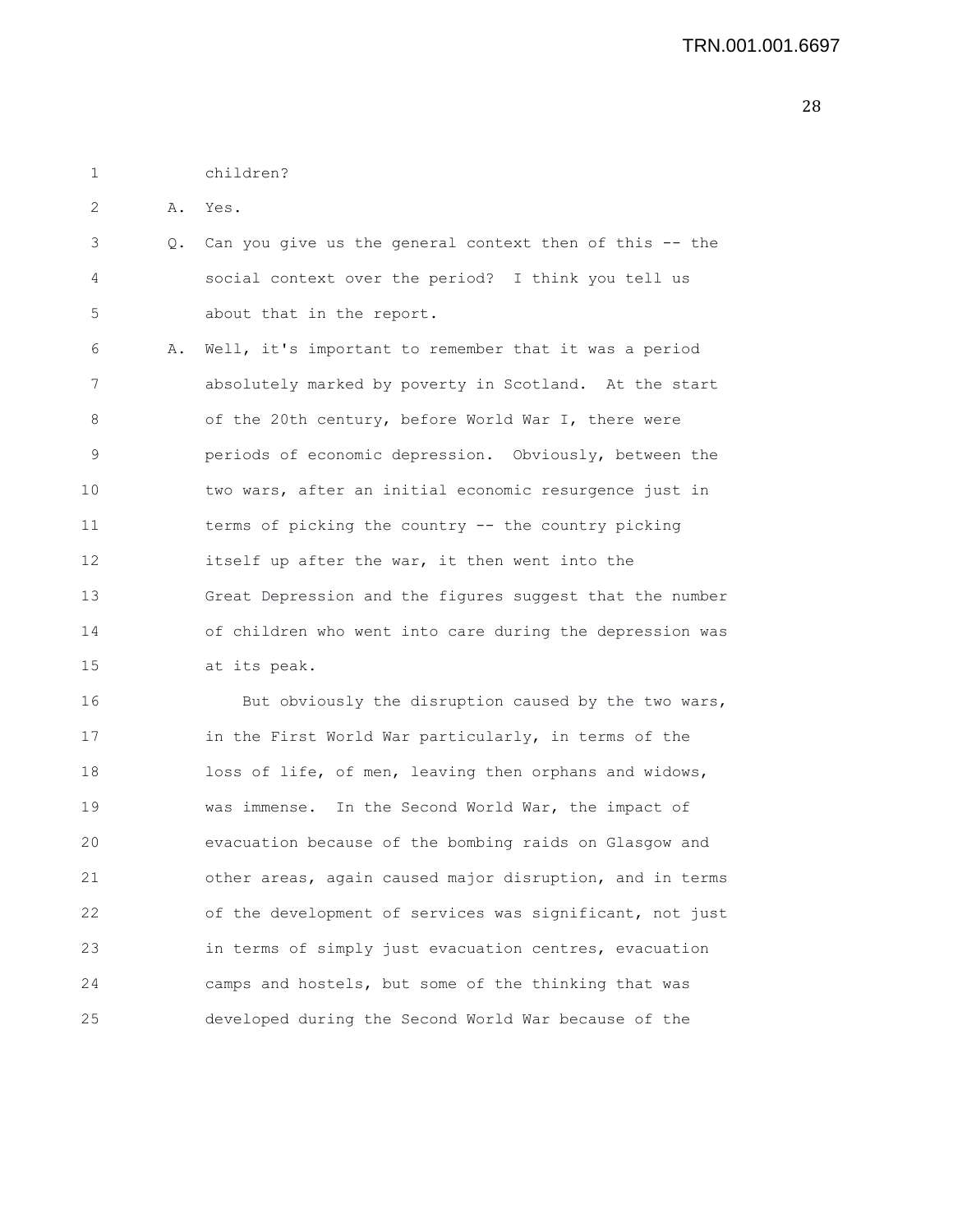```
1 experience of evacuation.
2 Q. You're pulling together a number of factors there?
3 A. Yes.
4 Q. The fact that soldiers were killed and left children
5 with widowed mothers --
6 A. Yes.
7 Q. -- who would have difficulty, no doubt, in looking after
8 such children?
9 A. Yes.
10 Q. You also talk about soldiers being the fathers of
11 illegitimate children as well. So all these came
12 together to create a situation where a huge number of
13 children required to be taken into care?
14 A. That's right. There were also concerns about juvenile
15 justice in terms of young offenders, particularly young
16 boys, who, in the context of the war, with fathers away
17 and the general social upheaval, so there was an
18 expansion of approved schools and remand homes in the
19 Second World War, for example. So a number of factors
20 sort of overlap.
21 Q. If I take you to page 6947 of this section, that's
22 page 33 and we've moved to the period after the Second
23 World War. In the third paragraph down, under reference
24 to work by Abrams, you indicate that:
25 "During this interwar period, there were at least
```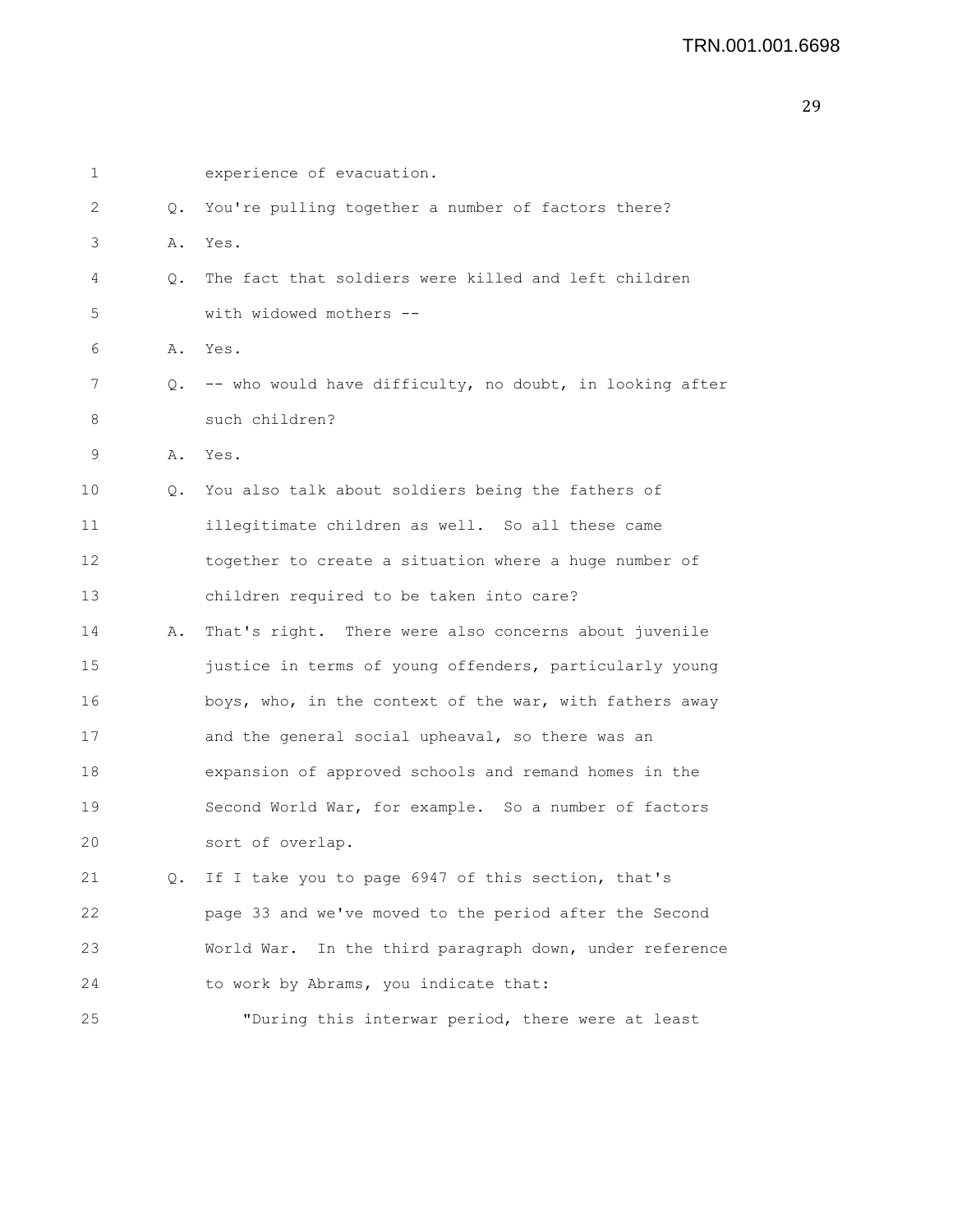```
1 275 institutions for homeless children and young people
2 across Scotland. More than 100 were located in Glasgow
3 and Edinburgh."
4 On the face of it, that seems a significant number
5 of institutions for a country like Scotland.
6 A. Well, I think we've always had a good number of
7 residential institutions. I think the difference
8 between then and now would be the size of the
9 institutions. So they would be much larger than the
10 number -- although we may have similar numbers of
11 institutions, now they would be much smaller. So when
12 you talked about a small children's home, at that time
13 you would be talking about 20, 30, 40 children.
14 Q. You mentioned Quarriers in that same paragraph, where
15 they may have been housing up to 800 children at any one
16 time.
17 A. That's right, and that's -- both Quarriers and Aberlour
18 were in a sense small villages.
19 Q. You've touched upon the evacuation of children during
20 the Second World War already. That had an impact on
21 these institutions and, in particular, how many children
22 could be taken into these institutions?
23 A. Yes.
24 Q. I think you say at one point, I can't pick it up, but
25 this is on page 6949, that:
```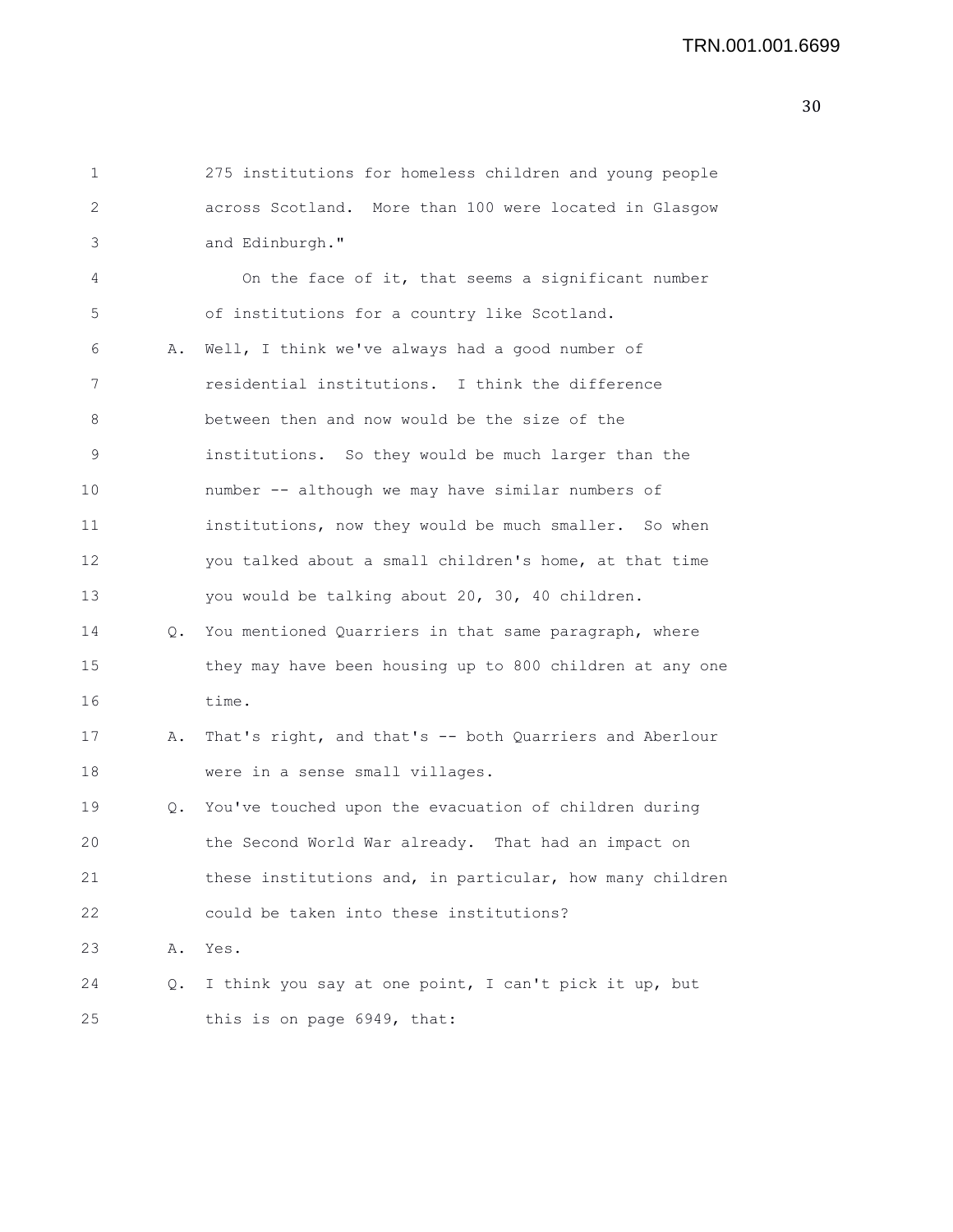```
31
```

| 1  |               | "Quarriers' cottages were bursting at the seams          |
|----|---------------|----------------------------------------------------------|
| 2  |               | because of children who had been evacuated."             |
| 3  | Α.            | That's right, yes, or who were orphans. That as well.    |
| 4  | Q.            | As a consequence of the war?                             |
| 5  | Α.            | Yes.                                                     |
| 6  | $Q_{\bullet}$ | I think you tell us also that:                           |
| 7  |               | "During the war years [and I raise this because we       |
| 8  |               | had some evidence on this] there were establishments set |
| 9  |               | up to cater for Jewish children --"                      |
| 10 | Α.            | Yes.                                                     |
| 11 | 0.            | "-- who had been migrated to this country."              |
| 12 |               | That's on page 6951.                                     |
| 13 | Α.            | Yes.                                                     |
| 14 | Q.            | There were a number of these?                            |
| 15 | Α.            | That's right. Through the Kindertransport, these were    |
| 16 |               | set up. But also, for allied soldiers as well, there     |
| 17 |               | were a number of residential schools.                    |
| 18 | Q.            | While I have that page on the screen, 6951, the next     |
| 19 |               | paragraph, you indicate that:                            |
| 20 |               | "A relatively small number of Scottish children were     |
| 21 |               | evacuated overseas to the dominions of Canada."          |
| 22 |               | These of course are children who are being               |
| 23 |               | evacuated: they are not being migrated, they are simply  |
| 24 |               | being evacuate for protective purposes?                  |
| 25 | Α.            | That's correct, and some research I found on children    |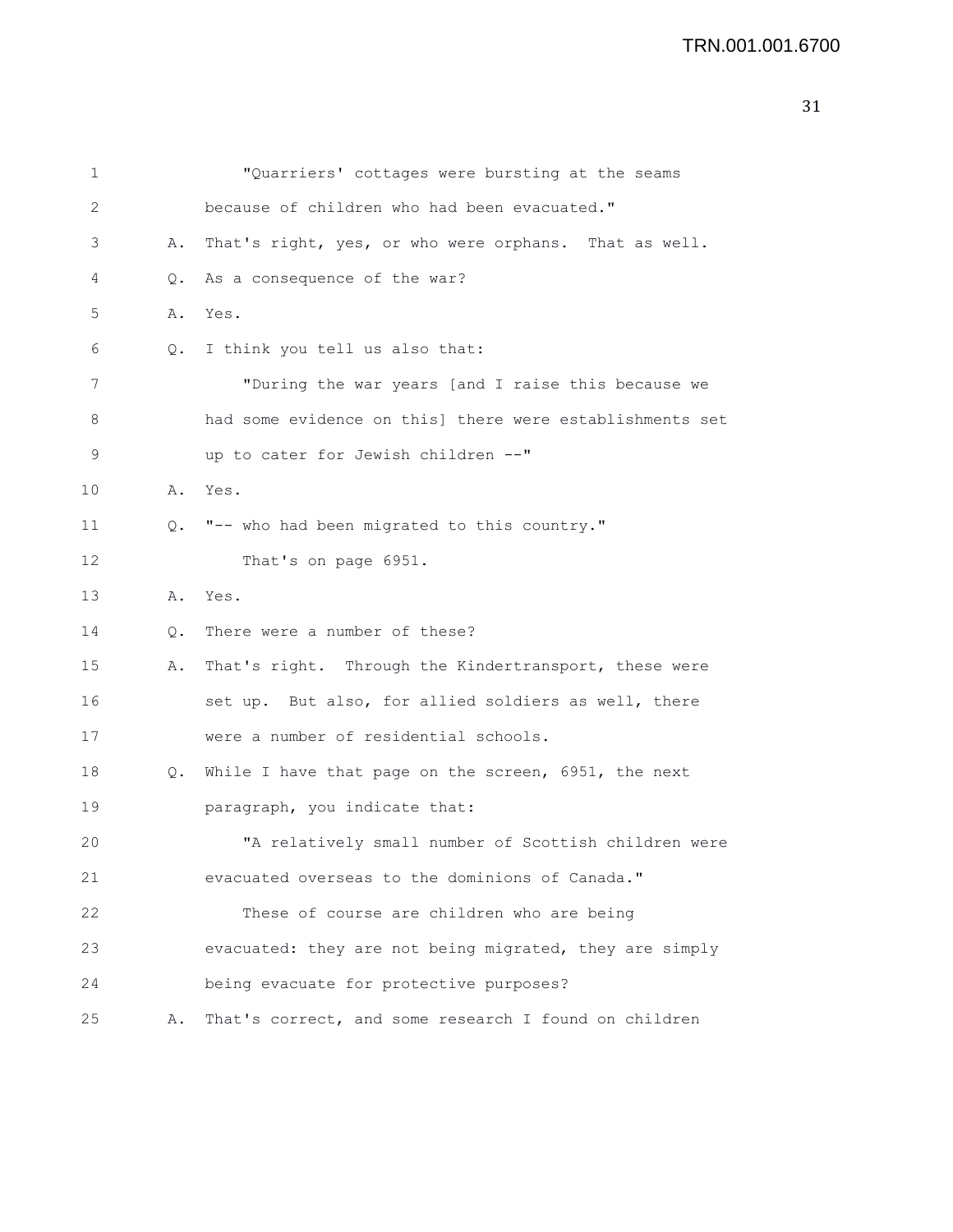```
1 who were sent to South Africa with a very different
2 experience because they were welcomed in South Africa.
3 The support of these children -- and this isn't
4 necessarily Scottish children -- the support of these
5 children was seen as part of the war effort. So often,
6 these children had very positive experiences, but then
7 came home after the war.
8 Q. Children evacuated within this country, I think as you
9 tell us in this report, some had positive experiences,
10 some did not?
11 A. Yes.
12 Q. So there was a variability?
13 A. Yes, very much so.
14 Q. Is this a theme that, just generally looking at what
15 you've looked at over the research you've looked at, is
16 this a theme that goes through this whole period up to
17 1995, namely the variability of the experiences that
18 children had in different areas of care?
19 A. That's correct. I think it's the case that it goes all
20 the way through the system. I think we can safely say
21 that, over the years, the general conditions have
22 improved, but nevertheless, even up to today, there will
23 be that variability of experience, particularly if
24 children are abused.
25 So going back to this period, there are positive
```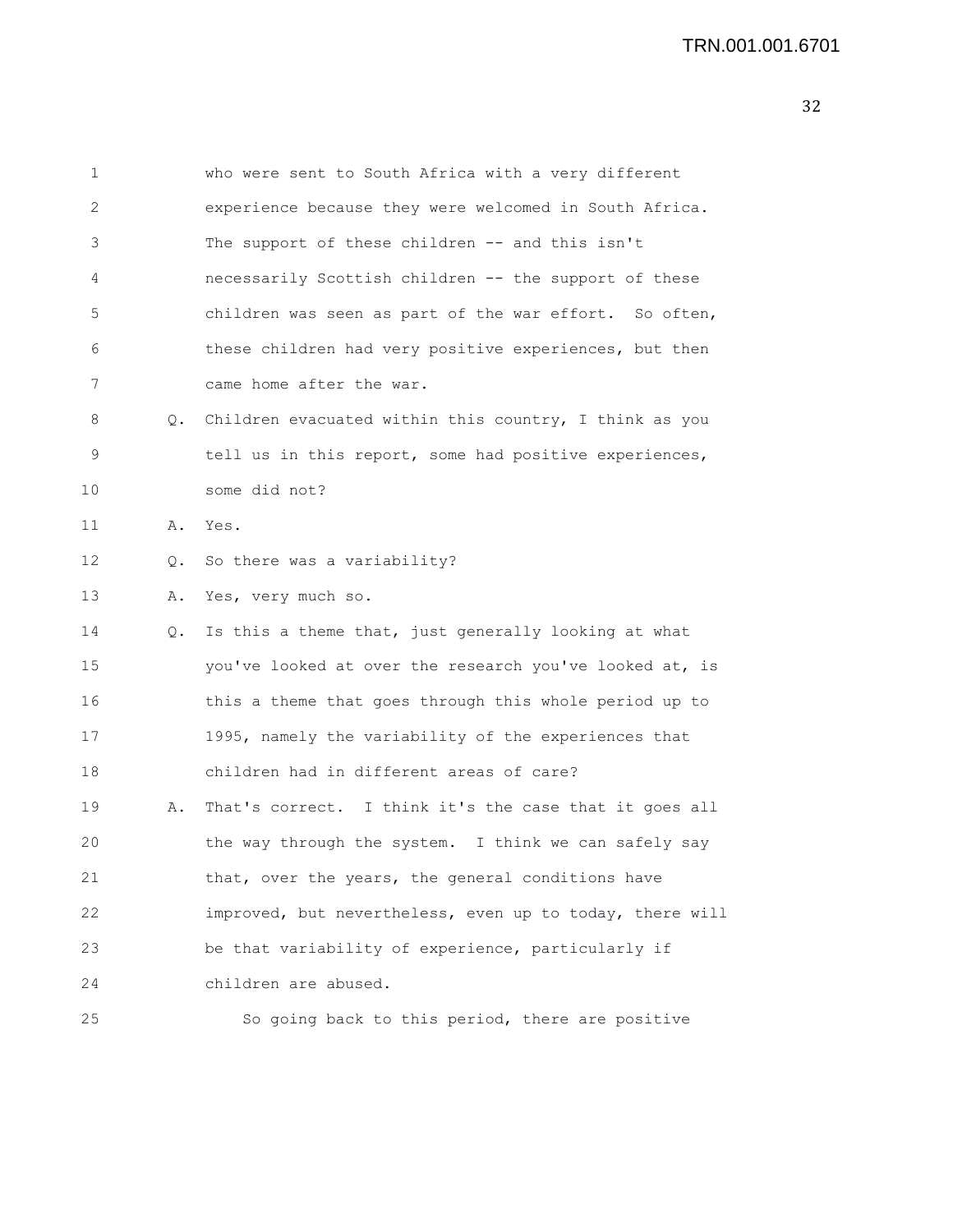| 1  |               | accounts of boarding out, there are positive accounts of    |
|----|---------------|-------------------------------------------------------------|
| 2  |               | residential care. Within individuals' care careers,         |
| 3  |               | you will see them having some positive experiences and      |
| 4  |               | then very negative experiences and abusive experiences.     |
| 5  |               | Within the same establishment children may experience       |
| 6  |               | differences because of relationships with individual        |
| 7  |               | staff members, which may have been positive or which may    |
| 8  |               | have been negative. I think that that is certainly          |
| 9  |               | a theme that underpins much of this report.                 |
| 10 |               | Q. Going back to the Canadian evacuation, you do note there |
| 11 |               | that the scheme for evacuating children overseas to         |
| 12 |               | Canada in particular ended because of the sinking of the    |
| 13 |               | City of Benares by a torpedo in the Atlantic, I think.      |
| 14 | Α.            | Yes. This was specifically of the evacuation of             |
| 15 |               | children during the war, yes --                             |
| 16 | $Q_{\bullet}$ | With $a$ $-$                                                |
| 17 | Α.            | -- as opposed to the migration of particular children       |
| 18 |               | from Quarriers.                                             |
| 19 | Q.            | I think 77 children died in that episode, but I think       |
| 20 |               | you say that none of them were Scottish; is that right?     |
| 21 | Α.            | I understand that's the case, yes.                          |
| 22 |               | What year was that; can you remember?<br>LADY SMITH:        |
| 23 | Α.            | I'm not sure exactly, but it would be at some point         |
| 24 |               | during the war, probably early, 1941, 1942, maybe before    |
| 25 |               | that.                                                       |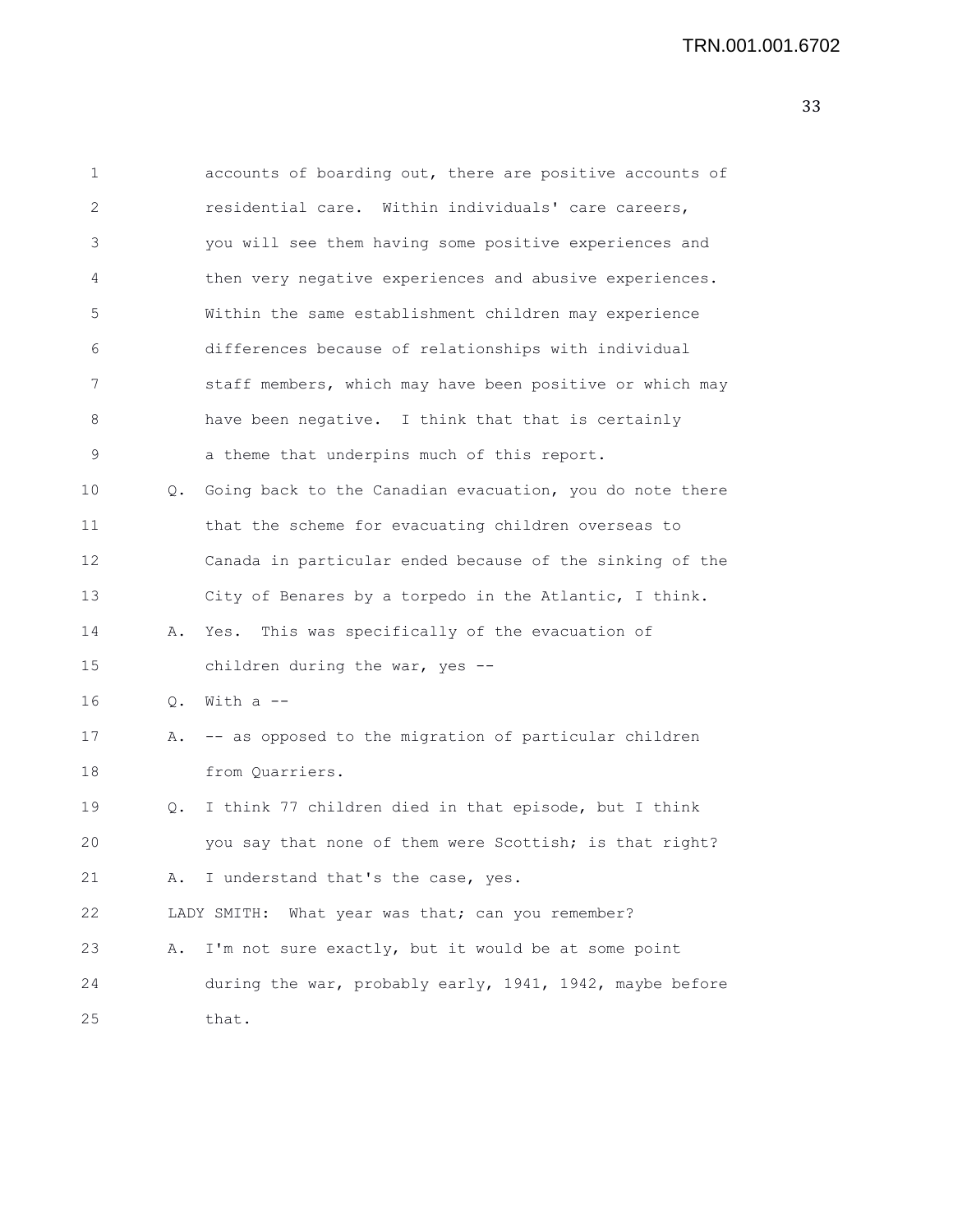1 MR MacAULAY: I think we heard evidence from a child migrant 2 who was migrated after this event, but that was under 3 the child migration scheme as opposed to the evacuation 4 scheme. 5 Can I take you to what you say about the 6 Clyde Committee on page 6951. You provide us with some 7 helpful background as to the setting-up of the Clyde and 8 indeed the Curtis committees. Can you help me with 9 that? 10 A. Yes. Sometimes the setting-up of the committees has 11 been linked with the death of a child in foster care in 12 England, Dennis O'Neill, but I think there was a broader 13 movement at that time about concerns about the welfare 14 of children in care and such incidents as the death of 15 Dennis O'Neill may have contributed but weren't the only 16 factors. 17 Q. But the death of Dennis O'Neill was in England? 18 A. That was in England. There was also a publicised case 19 of physical abuse of children in foster care in Scotland 20 at a similar sort of time, but I think there'd been 21 a general swell of concern, particularly around 22 institutional care, which led to the Curtis and Clyde 23 committees. 24 Q. I think you say in your report, towards the bottom of 25 page 691, that: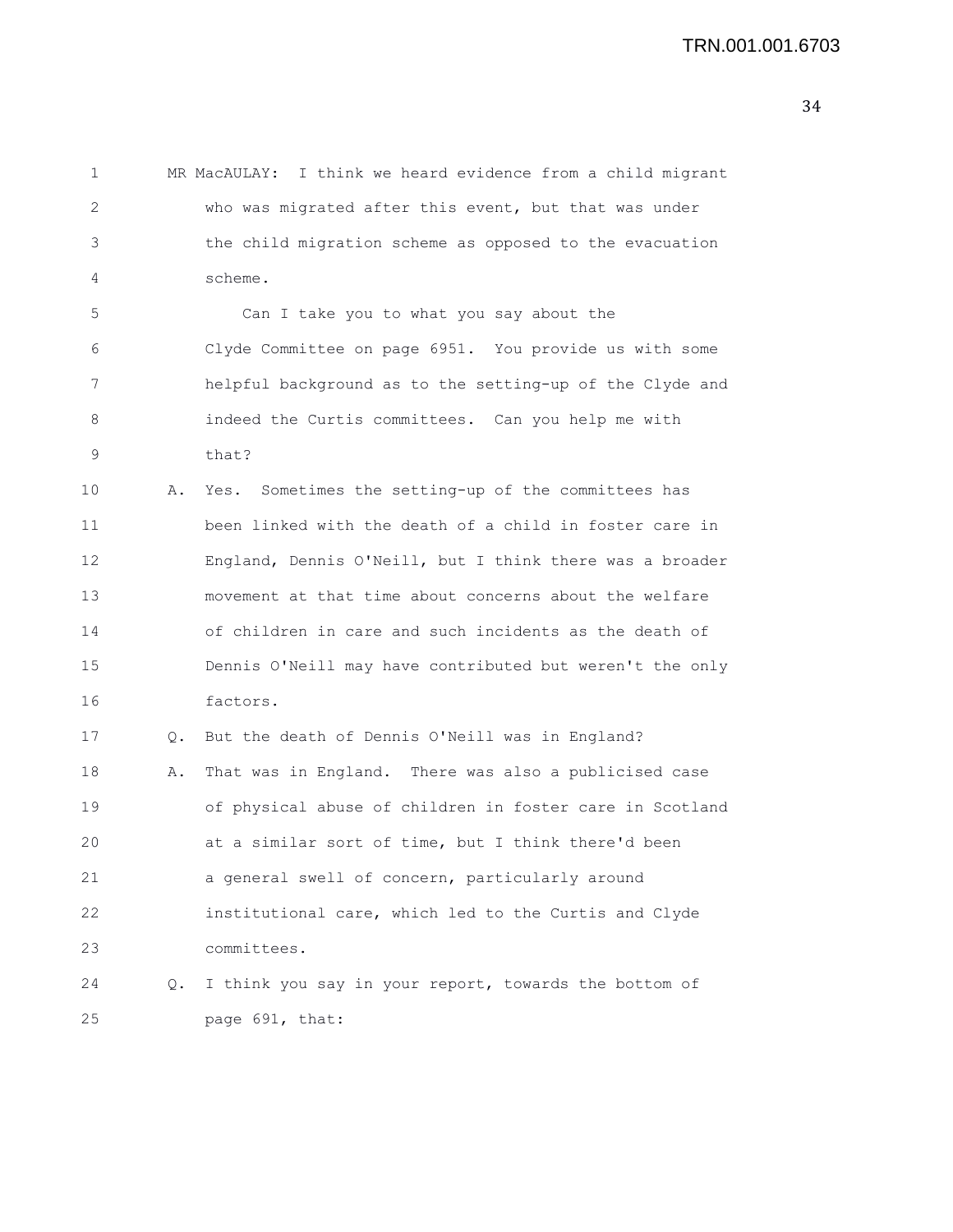```
1 "Neither the Scottish public nor the press was
2 clamouring for change in Scotland."
3 A. That's right.
4 Q. And:
5 "The main driver for the Clyde Committee may have
6 been the need to mirror the Curtis Inquiry in England."
7 A. Yes. And I think that that can be a pattern sometimes
8 in terms of different points, reviews of care.
9 Q. On page 6952, that's page 38 of the report, you
10 reproduce the figures for the number of children in care
11 as produced in the Clyde Committee; is that correct?
12 A. Yes.
13 Q. We needn't look at the details; they're there for us to
14 find.
15 So far as the Clyde recommendations were concerned,
16 then, can you help me with what Clyde wanted to happen?
17 A. I suppose there were two different aspects of it. One
18 was that Clyde identified the range of responsibilities
19 of different departments of the way in which children
20 could end up in care through a whole range of different
21 legislation. So the Clyde Committee, and indeed the
22 Curtis Committee, recommended that there should be
23 a much clearer legislative process and that there should
24 be a better organised or a better organisation for
25 dealing with children in care. That led to the
```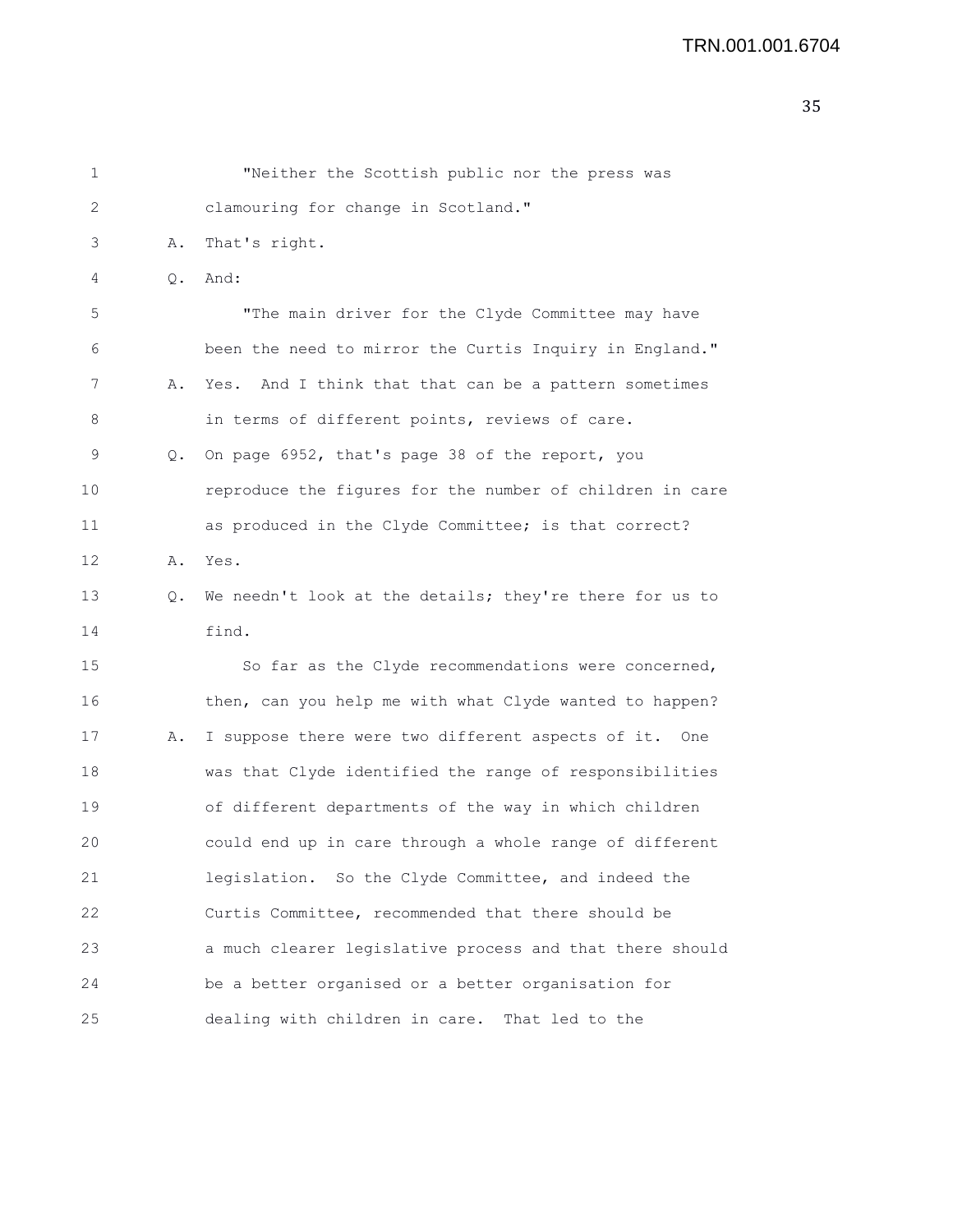| 1  |    | Children Act (1948) and children's committees.           |
|----|----|----------------------------------------------------------|
| 2  | Q. | Again, on page 6953, you reference here work by Murphy   |
| 3  |    | and British Social Services that the findings of Clyde   |
| 4  |    | were not so sensational as those of Curtis, either in    |
| 5  |    | fact or presentation. But nevertheless, the Act was      |
| 6  |    | a Great Britain Act?                                     |
| 7  | Α. | That's right.                                            |
| 8  | Q. | And the Act was also part of Scots law?                  |
| 9  | Α. | That's right. There had been arguments that Scotland     |
| 10 |    | took up the Act with perhaps less enthusiasm than in     |
| 11 |    | England.                                                 |
| 12 | Q. | Again, I'll look shortly at some aspects of the Clyde    |
| 13 |    | report in relation to foster care. Let's move on to      |
| 14 |    | look at foster care during this period. This was still   |
| 15 |    | the preferred option for children to be put in care?     |
| 16 | Α. | Certainly in terms of those who were put in care through |
| 17 |    | the Poor Law in terms of destitute children.<br>An       |
| 18 |    | increasing number of children were being separated from  |
| 19 |    | their parents. Initially, in terms of boarding out,      |
| 20 |    | it would be orphaned children, but this started again at |
| 21 |    | the end of the 19th century, where children whose        |
| 22 |    | parents were in the poorhouse would be separated and     |
| 23 |    | boarded out. With the development of the child           |
| 24 |    | protection agencies, increasingly children who suffered  |
| 25 |    | abuse or neglect would be separated. So in terms of      |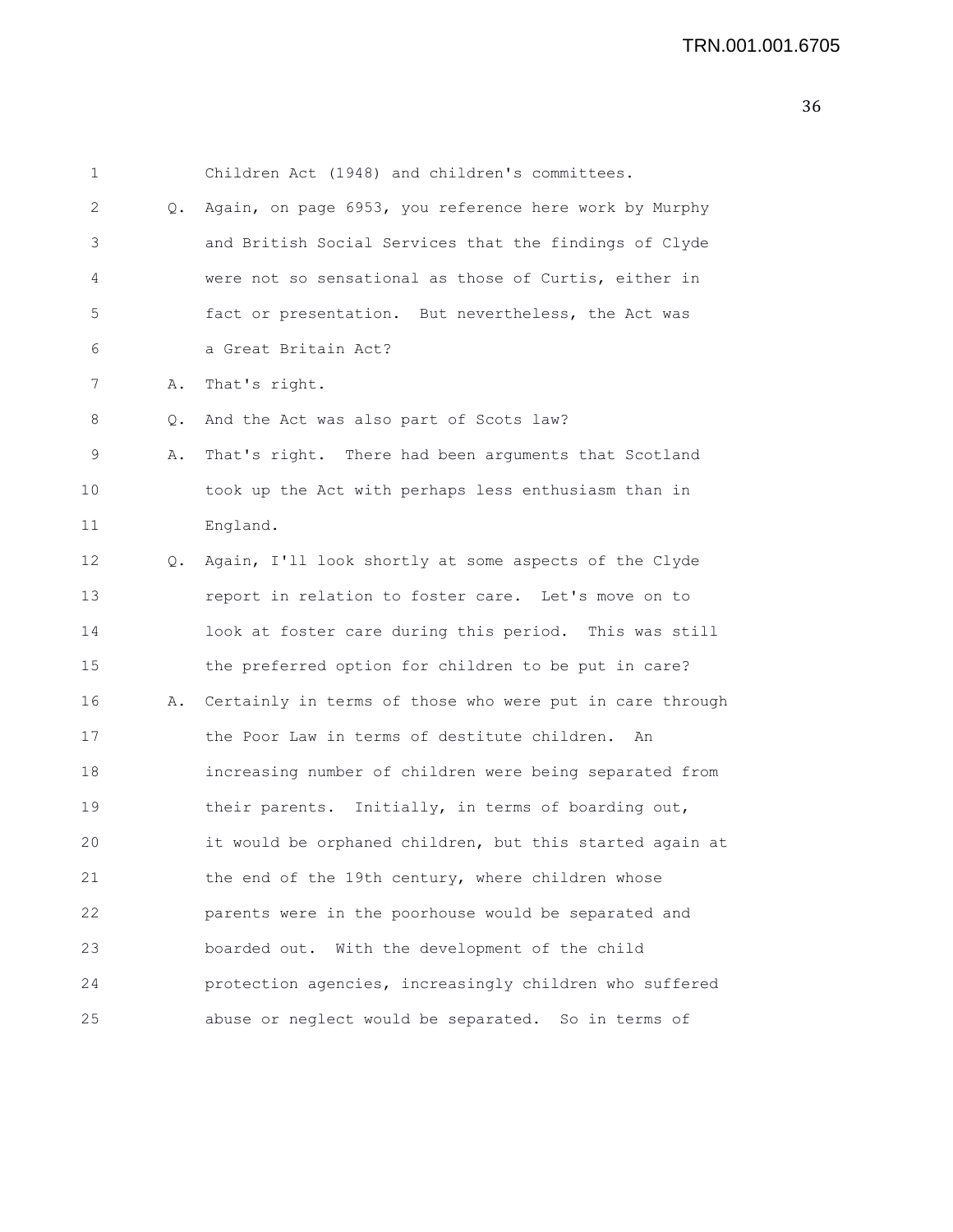1 that group of children, boarding out was the preferred 2 option and so 90% of children were boarded out. 3 But just to refer back to the figures in the Clyde 4 report, overall less than half of children in Scotland 5 were boarded out and the majority were actually in some 6 form of residential institution or care, and that would 7 be these other forms of residential care: institutions 8 for disabled children, the reformatories, the industrial 9 schools, and the voluntary homes. 10 Q. So far as foster care was concerned, on page 6954, again 11 looking to how children boarded out were treated, again 12 you draw on Abrams -- 13 A. Yes. 14 Q. - who looked at this. On page 40 you quote directly 15 from what Abrams has said. What were her conclusions? 16 A. Well, certainly that there was variability. I think 17 there were the issues of those who endured ill-treatment 18 and cruelty. But certainly, boarded-out children were 19 seen as a source of labour by crofters and farmers. 20 That was acknowledged, that children would be working on 21 the crofts. In some communities, there would be 22 a relatively large number of boarded-out children, so in 23 some of the smaller island communities, there may be

24 more boarded-out children than children who were living

25 there. So this could be quite significant.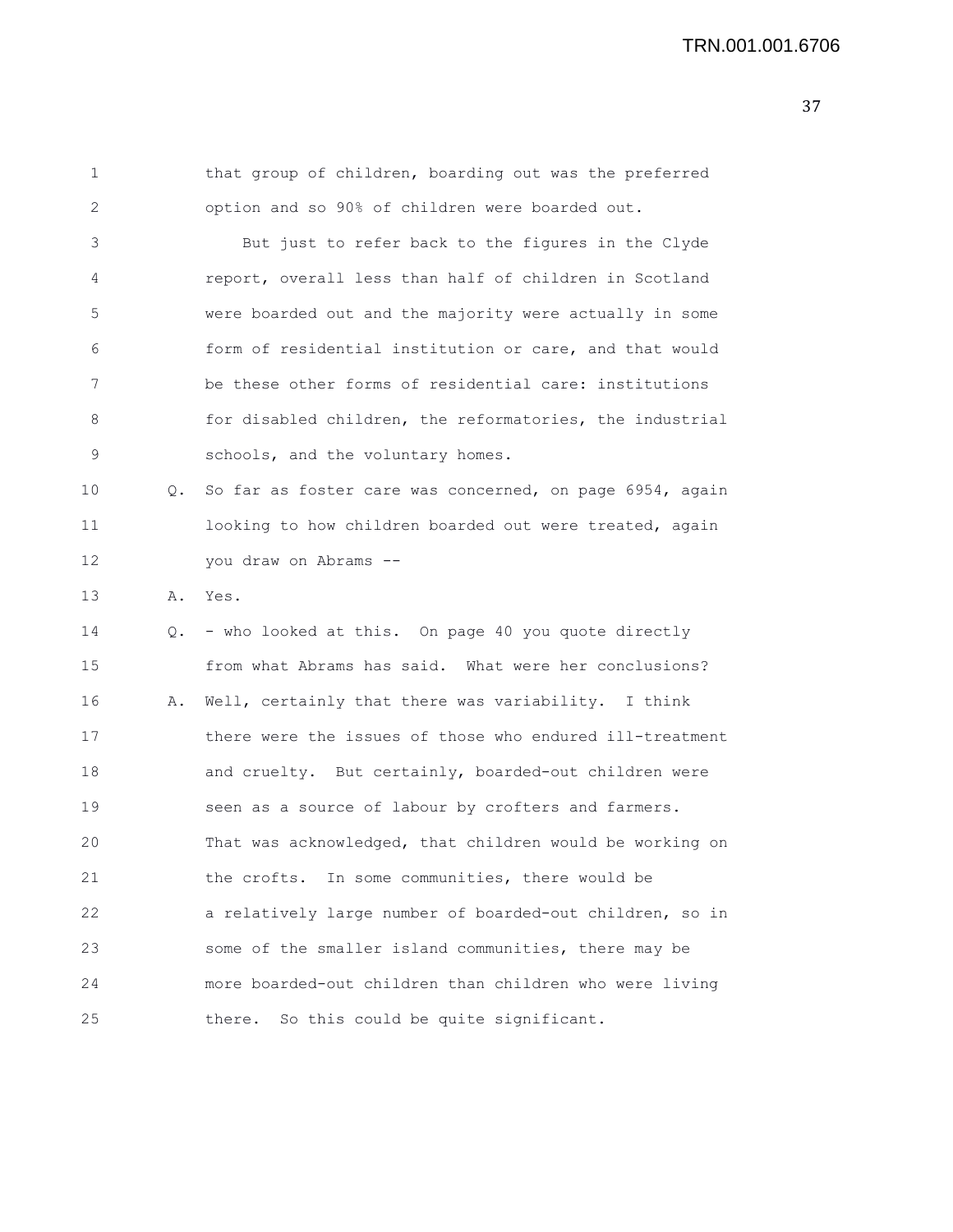1 Obviously, on the crofts at that time, all children 2 would be expected to undertake work on the croft. So 3 even in terms of the work, some children undoubtedly 4 were severely exploited in terms of their labour. 5 Others would see it as part of what one did as a child 6 in a family because other children would also be working 7 on the croft. 8 So again, it's very much that idea that the 9 experience of children was often just by chance. 10 Q. If we look then at the Clyde Report, what was 11 Lord Clyde's view on the practice of boarding out? 12 A. Generally, it was in favour and he saw boarding out or 13 foster care as the way forward and the move away 14 certainly from the large institutions. The 15 Clyde Committee acknowledged instances of abuse and 16 neglect and also acknowledged that children might be 17 exploited. Clyde was also concerned about the isolation 18 of children in the more remote areas of Scotland in 19 terms of their general social engagement. 20 Q. I think, as you've said, Clyde was -- although he 21 favoured boarding out as the way ahead, notwithstanding 22 the Clyde Report was critical -- 23 A. Yes. 24 Q. -- of quite a number of aspects of the programme --

25 A. That's right.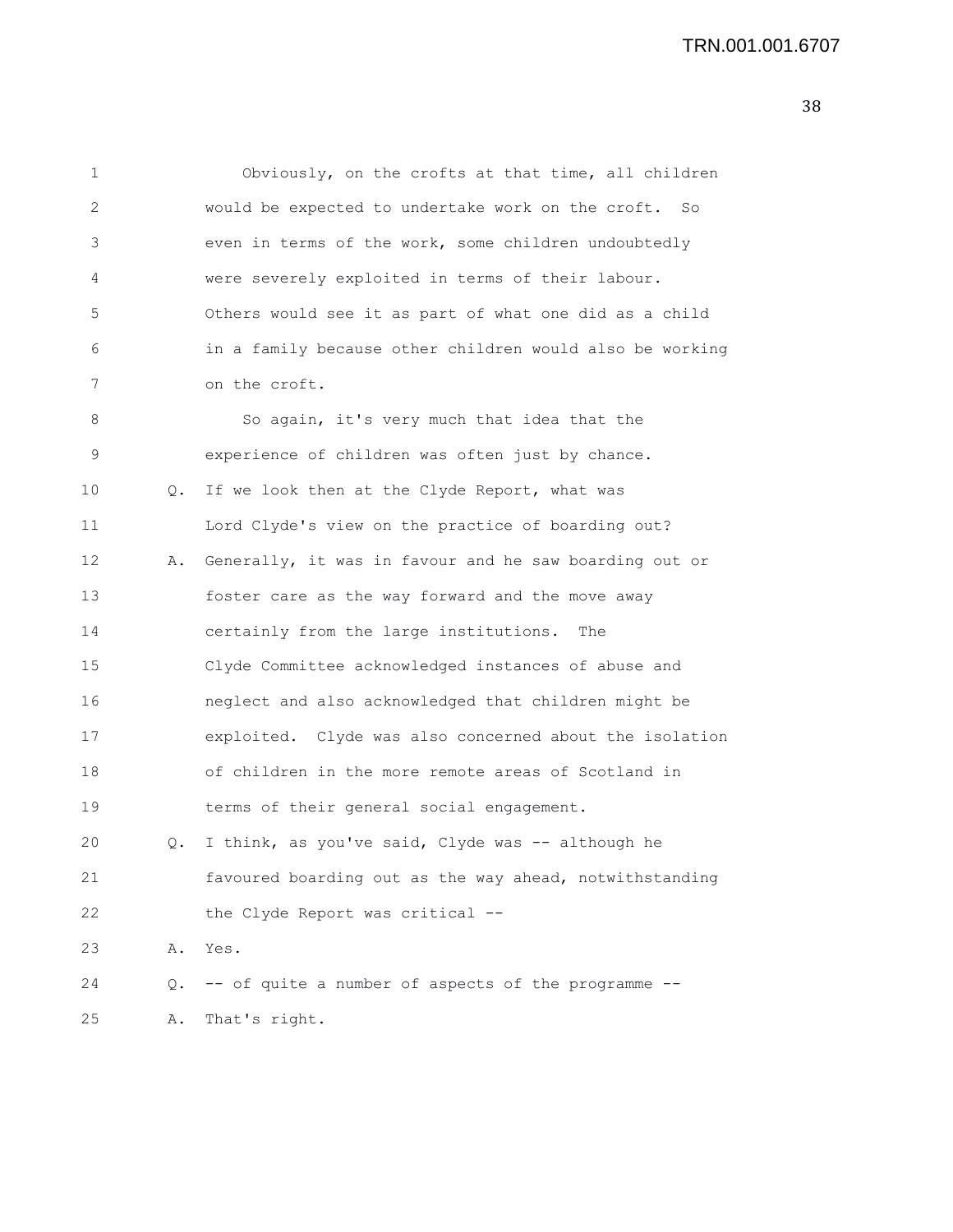```
1 Q. -- not least the fact that inspection was haphazard.
2 A. Was minimal. That again was impacted by the fact that
3 this was undertaken at the end of the war. Because
4 services such as inspection -- I mean, things such as
5 petrol rationing immediately impacted on the way in
6 which the inspections could be carried out.
7 Q. I think you refer -- I think this is to Clyde or maybe
8 perhaps Abrams on page 6955 --to:
9 "Between 1931 and 1948, Glasgow Corporation only
10 employed four inspectors --"
11 A. That's right.
12 Q. "-- when there were 2,500 children boarded across the
13 country."
14 A. That's right.
15 Q. So that in itself tells us inspections would not be
16 particularly regular or common?
17 A. No, that's correct.
18 LADY SMITH: And I suppose, given practices we know about,
19 a lot of those children would be boarded out
20 individually, so it's not groups of families necessarily
21 would be in the same place.
22 A. Very much so, and again, not just in terms of this
23 period in time, but the isolation of some children in
24 foster care because of that, because they're on their
25 own, can be significant.
```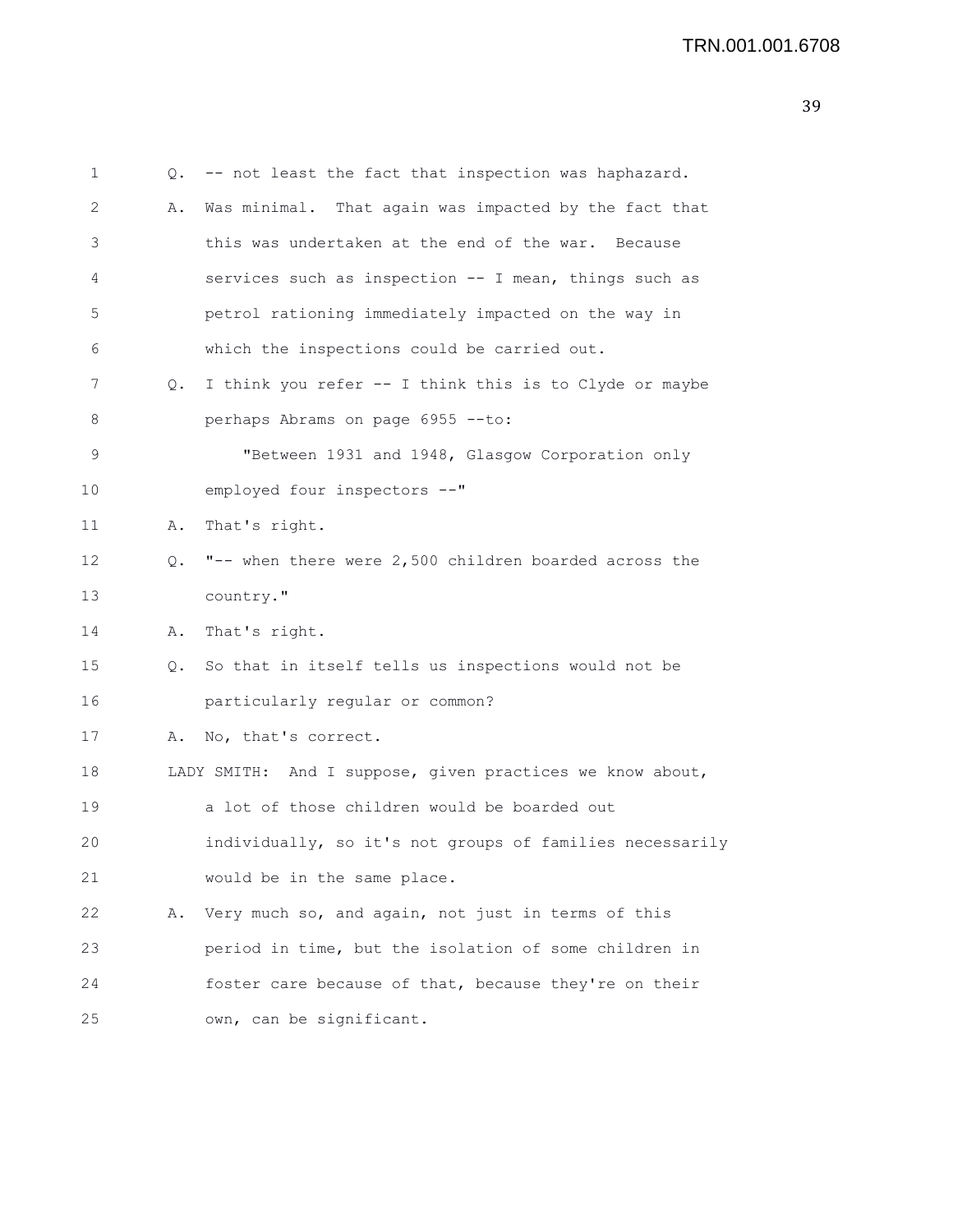1 LADY SMITH: Yes. I suppose if you're brought up as a child 2 on a croft, life has been, in that era, pretty tough 3 from day one and you probably have to work on the croft 4 as soon as you're able to do anything practical. But 5 the point, I suppose, that wasn't being recognised was 6 you were taking children who had been brought up in 7 a completely different culture and throwing them into 8 this life that was so alien to everything they were used 9 to -- 10 A. Absolutely. 11 LADY SMITH: -- and was going to be physically and 12 emotionally very demanding for them. 13 A. Absolutely, and as we've said, away from their parents, 14 often siblings would be split up, so away from their 15 family, into this alien culture. Again, at that time, 16 a lot of the crofters would still be speaking the

17 Gaelic.

18 LADY SMITH: Yes, that would be another complication for 19 them.

20 MR MacAULAY: On page 6956, page 42, you actually quote from 21 Clyde and make reference to this practice of children 22 being boarded out on crofts. The quote goes on to say: 23 "We strongly deprecate the boarding-out of city 24 children on crofts in very remote areas where they have 25 no real contact with other children, where they have no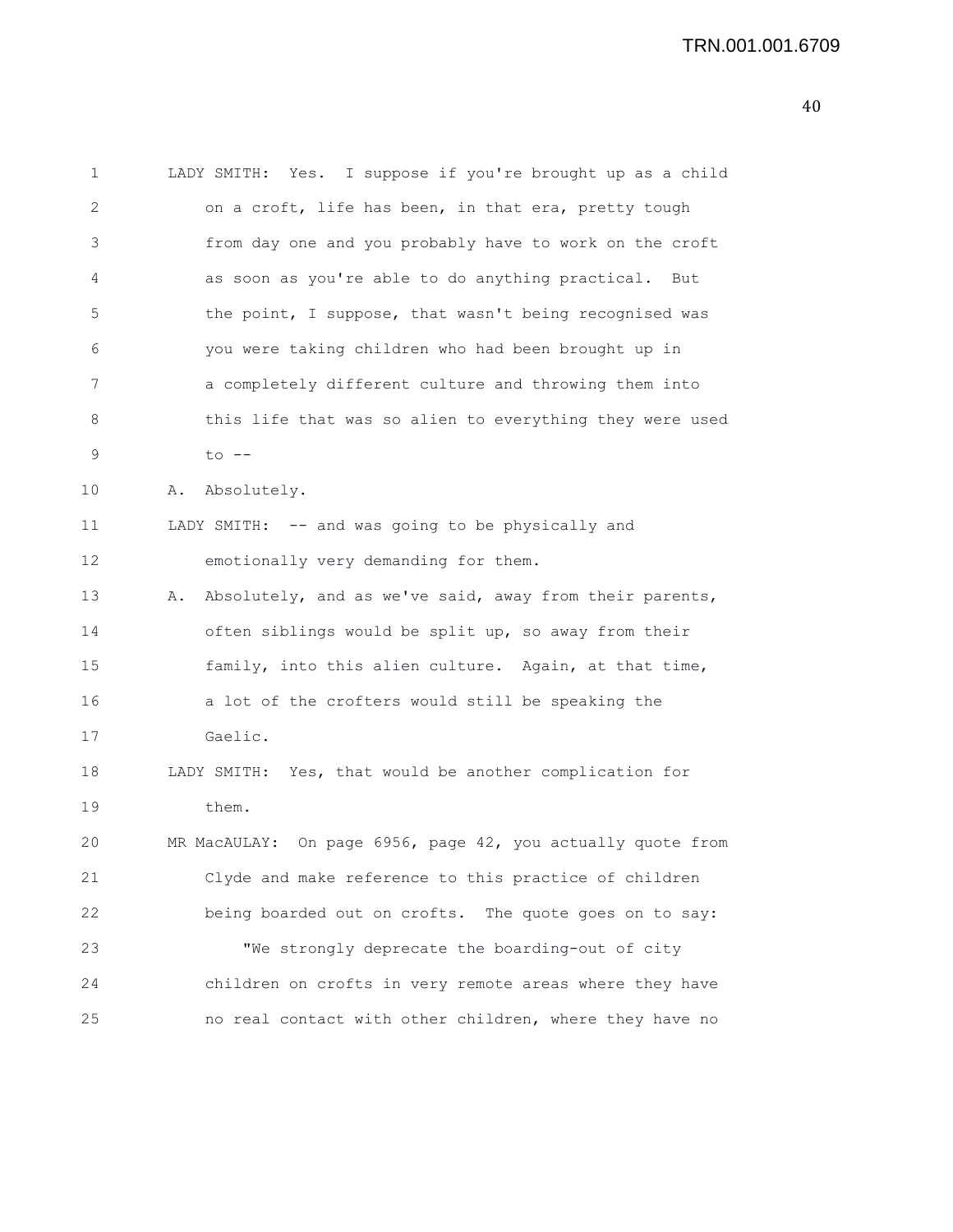| 1  |    | facilities for learning a trade which is congenial to    |
|----|----|----------------------------------------------------------|
| 2  |    | them, or where the living conditions are bad."           |
| 3  |    | So Clyde fully faced up to that problem and clearly      |
| 4  |    | was recommending that that should not, as a practice,    |
| 5  |    | continue?                                                |
| 6  | Α. | Yes, but  But I think it's terms like "in very           |
| 7  |    | remote areas" because -- I think it was fudged in        |
| 8  |    | a sense because of the importance that was seen of the   |
| 9  |    | boarding-out system and the acknowledgement that there   |
| 10 |    | was a shortage of foster carers generally. So although   |
| 11 |    | the practice may have been criticised, I think it was    |
| 12 |    | still seen in some senses as better than life in         |
| 13 |    | institutions if you could get good quality care and if   |
| 14 |    | you could focus on issues such as selection.             |
| 15 | Q. | But I think we see later on in the report that the       |
| 16 |    | boarding out of children to crofts continued into the    |
| 17 |    | 1960s?                                                   |
| 18 | Α. | That's right, that's right.                              |
| 19 | Q. | On that same page, you take from Abrams a description of |
| 20 |    | how a car full of children would be taken from Glasgow   |
| 21 |    | and driven around villages and crofts, where they were   |
| 22 |    | left with anyone who wished to take them.                |
| 23 | Α. | Yes, that's right.                                       |
| 24 | Q. | She presents the memories of a man boarded out on the    |
| 25 |    | coast of the Moray Firth between 1938 and 1949, who was  |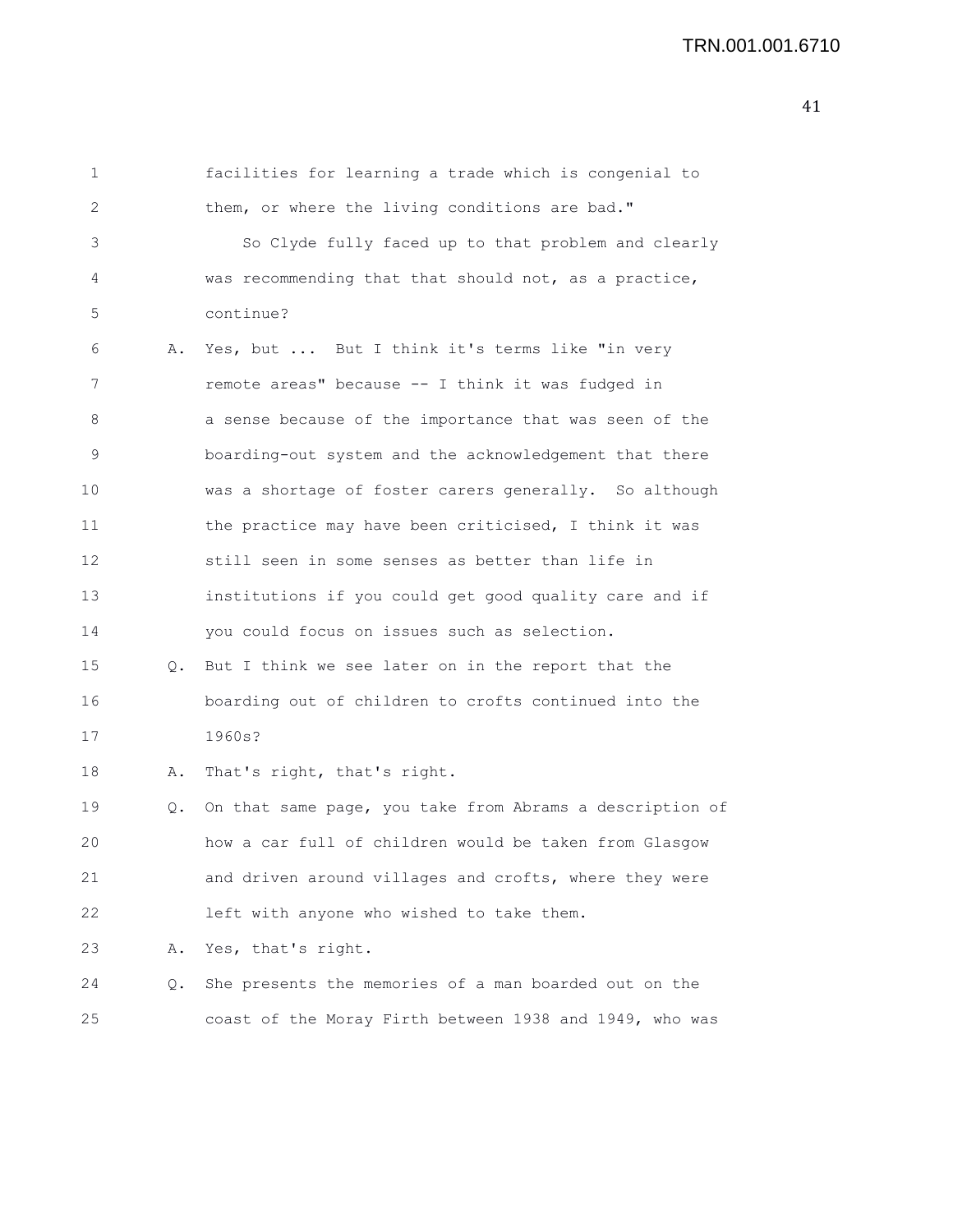| 1  |    | clear that:                                              |
|----|----|----------------------------------------------------------|
| 2  |    | " [his] foster mother took children for the              |
| 3  |    | money, both the allowance from Glasgow Corporation and   |
| 4  |    | the income from sending the children out to farm work."  |
| 5  | Α. | Yes.                                                     |
| 6  | Q. | The Clyde solution, I think, was better foster carers?   |
| 7  | Α. | Yes.                                                     |
| 8  | Q. | And better vetting; is that right?                       |
| 9  | Α. | That's right, yes, and better selection and certainly to |
| 10 |    | try and move away from the weaknesses of the system as   |
| 11 |    | were identified in the committee. But foster care was    |
| 12 |    | definitely seen as the solution to the problem or        |
| 13 |    | a solution to the problem.                               |
| 14 | Q. | Can we then look at residential care under this          |
| 15 |    | particular period because, as you pointed out, in fact   |
| 16 |    | the majority of children were in one form of residential |
| 17 |    | care or the other.                                       |
| 18 | Α. | Yes.                                                     |
| 19 | Q. | Under reference to the Clyde figures. I think, as we've  |
| 20 |    | already touched upon, in this interwar period there were |
| 21 |    | at least 275 institutions for homeless children in       |
| 22 |    | Scotland.                                                |
| 23 | Α. | That's right.                                            |
| 24 | Q. | The poorhouse featured. Can you perhaps help me with     |
| 25 |    | that? You touch upon that at page 6959, page 45.         |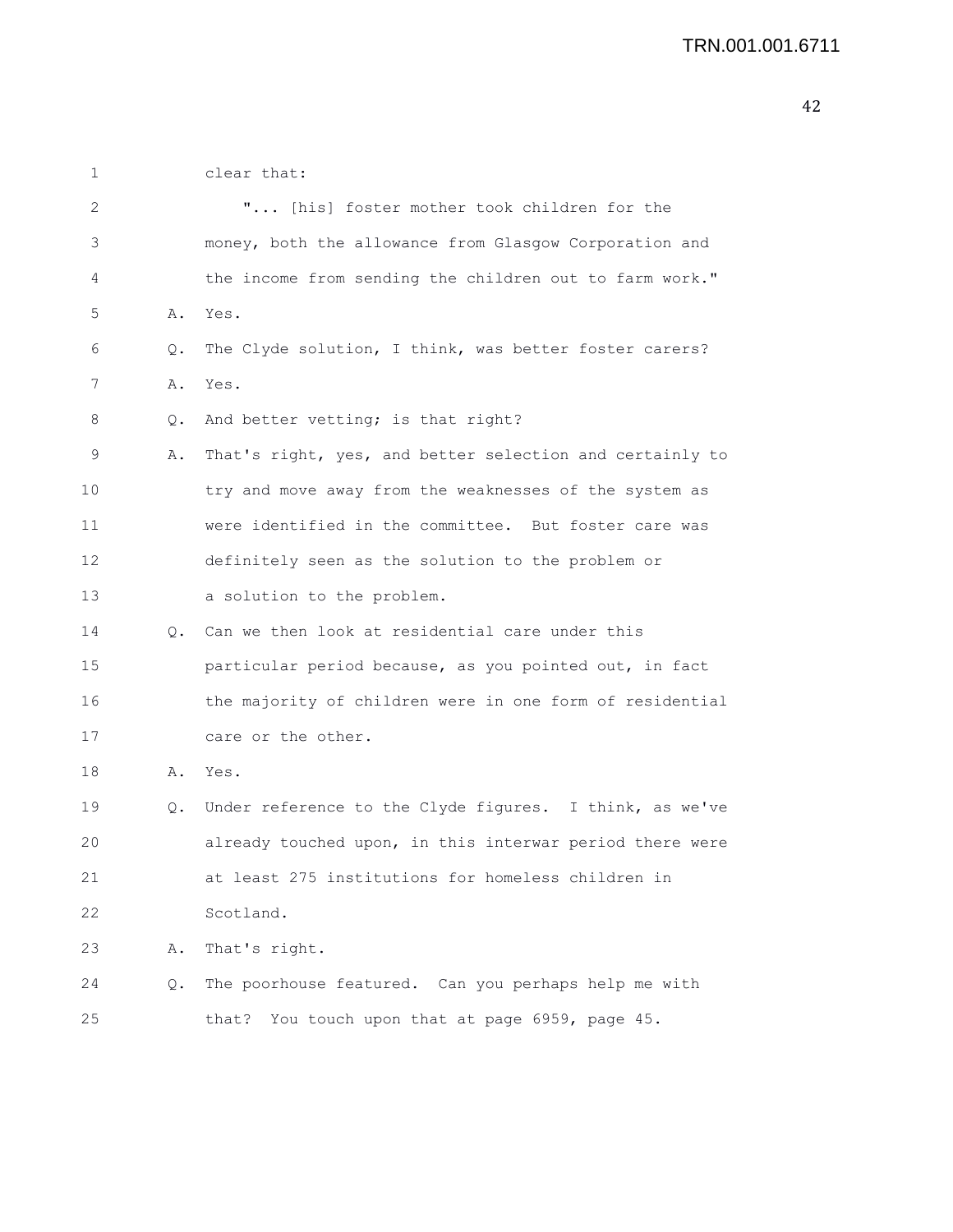| 1  | Α. | Yes. So continuing on from the 19th century, there was  |
|----|----|---------------------------------------------------------|
| 2  |    | actually an expansion in the number of poorhouses in    |
| 3  |    | Scotland at the start of the 20th century. Although     |
| 4  |    | we've acknowledged that most children would be boarded  |
| 5  |    | out in foster care, some boarded out at that time could |
| 6  |    | also include being boarded out in other forms of        |
| 7  |    | residential care as well. But nevertheless, over that   |
| 8  |    | period, there were still a significant number of        |
| 9  |    | children in the poorhouse each year. I think one of the |
| 10 |    | main issues of the poorhouse was that it would be       |
| 11 |    | accommodating adults, the elderly, often people who may |
| 12 |    | be infirm, as well as children.                         |
| 13 |    | Certainly there were issues about children being        |
| 14 |    | cared for in a setting like that, but also that         |
| 15 |    | conditions were very poor, the concern about the health |
| 16 |    | of children, there was overcrowding in the poorhouse.   |
| 17 |    | Obviously, not all the poorhouses are the same          |
| 18 |    | because I refer to a smaller poorhouse on one of the    |
| 19 |    | islands, where it might only be about eight or nine     |
| 20 |    | people in it and very different to some of the large    |
| 21 |    | poorhouses in the major cities. But nevertheless, any   |
| 22 |    | of the reflections of the experiences of children who   |
| 23 |    | experienced the poorhouse were very negative.           |
| 24 | Q. | On that particular page you give us some figures: even  |
| 25 |    | into the 20th century there were 66 poorhouses across   |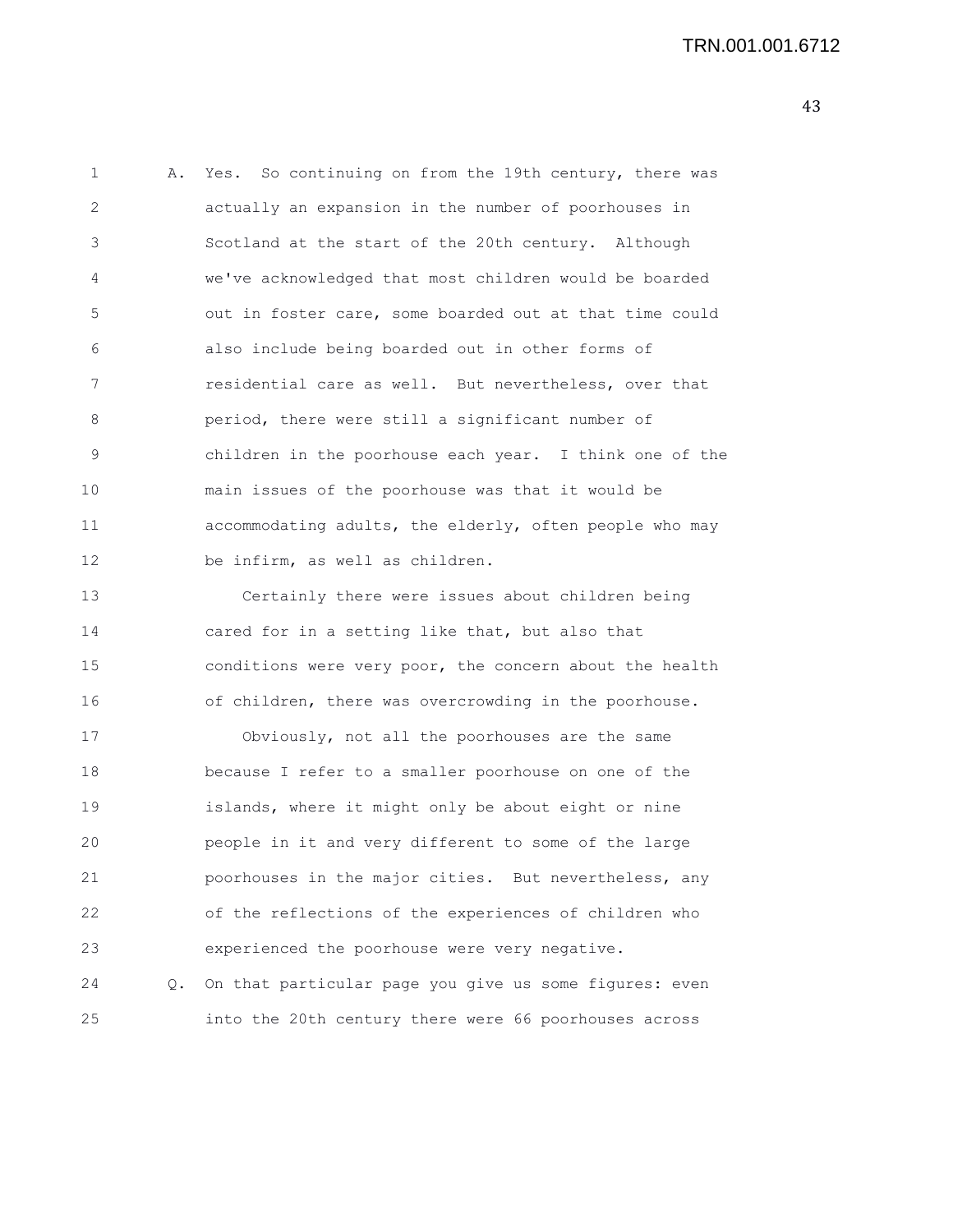```
44
```

```
1 Scotland, which increased to over 70, which could
2 accommodate 21,000 people.
3 A. Yes.
4 Q. And I think you've taken a table here from
5 Professor Levitt's work --
6 A. That's correct.
7 Q. -- tracing the numbers of children under the Poor Law in
8 poorhouses.
9 A. Yes.
10 Q. So we even see in 1945 there are 886 children in
11 poorhouses.
12 A. That's right, yes.
13 Q. You have a quote, I think, from work by Dr Parsons, who
14 carried out a survey of children in receipt of poor
15 relief. He found that many children had been kept in an
16 institution for years without any contact with the
17 outside world. That's quite a depressing picture.
18 A. Absolutely. It would be horrendous.
19 Q. You touch upon what Clyde's view on this practice was on
20 the following page, 6960. What did Clyde conclude?
21 A. That it must stop. It was quite clear on that: that
22 placing children in the poorhouse should stop.
23 Q. Again, under the context of residential care, you have
24 a section dealing with:
25 "Orphanages, Children's Homes and Hostels."
```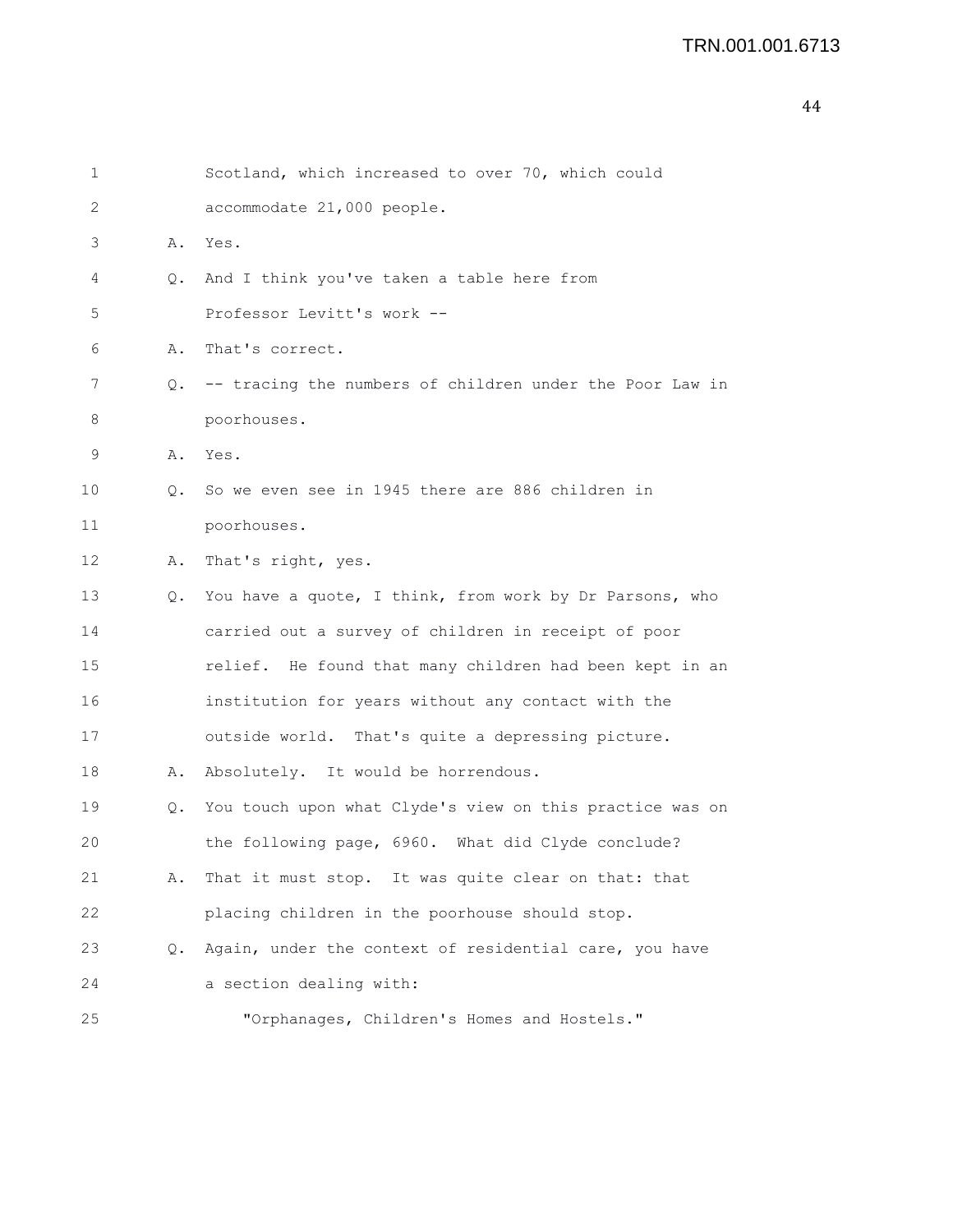| 1  |    | I think again you rely on Abrams for a particular --     |
|----|----|----------------------------------------------------------|
| 2  | Α. | That's right.                                            |
| 3  | Q. | -- incident in connection with Whinwell Children's Home, |
| 4  |    | which was in Stirling. What was she referring to?        |
| 5  | Α. | Well, that's just in terms of looking at the reasons     |
| 6  |    | again for why the children were placed there. It was     |
| 7  |    | about neglect in that sense, and later those children    |
| 8  |    | were actually emigrated to Canada.                       |
| 9  |    | I think I must acknowledge, as an aside, that Abrams     |
| 10 |    | is an excellent history of this period in terms of       |
| 11 |    | residential and foster care and is an important work.    |
| 12 | Q. | She contrasts, I think, the different patterns --        |
| 13 | Α. | That's right.                                            |
| 14 | Q. | -- that existed in different voluntary homes, I think    |
| 15 |    | these are. What were the different patterns?             |
| 16 | Α. | That was, I think  Whinwell would be seen as             |
| 17 |    | a relatively small home at that time in terms of         |
| 18 |    | Stirling. I don't recall exactly how many, but I think   |
| 19 |    | it might be 20 or 30 children who were placed there, as  |
| 20 |    | opposed to the two large orphanages, Quarriers Homes and |
| 21 |    | Aberlour Orphanage.                                      |
| 22 |    | Obviously, although they were only two homes, we saw     |
| 23 |    | previously that they were very large, with hundreds of   |
| 24 |    | children being placed there.                             |
| 25 | Q. | I think what she says also is that, so far as Quarriers  |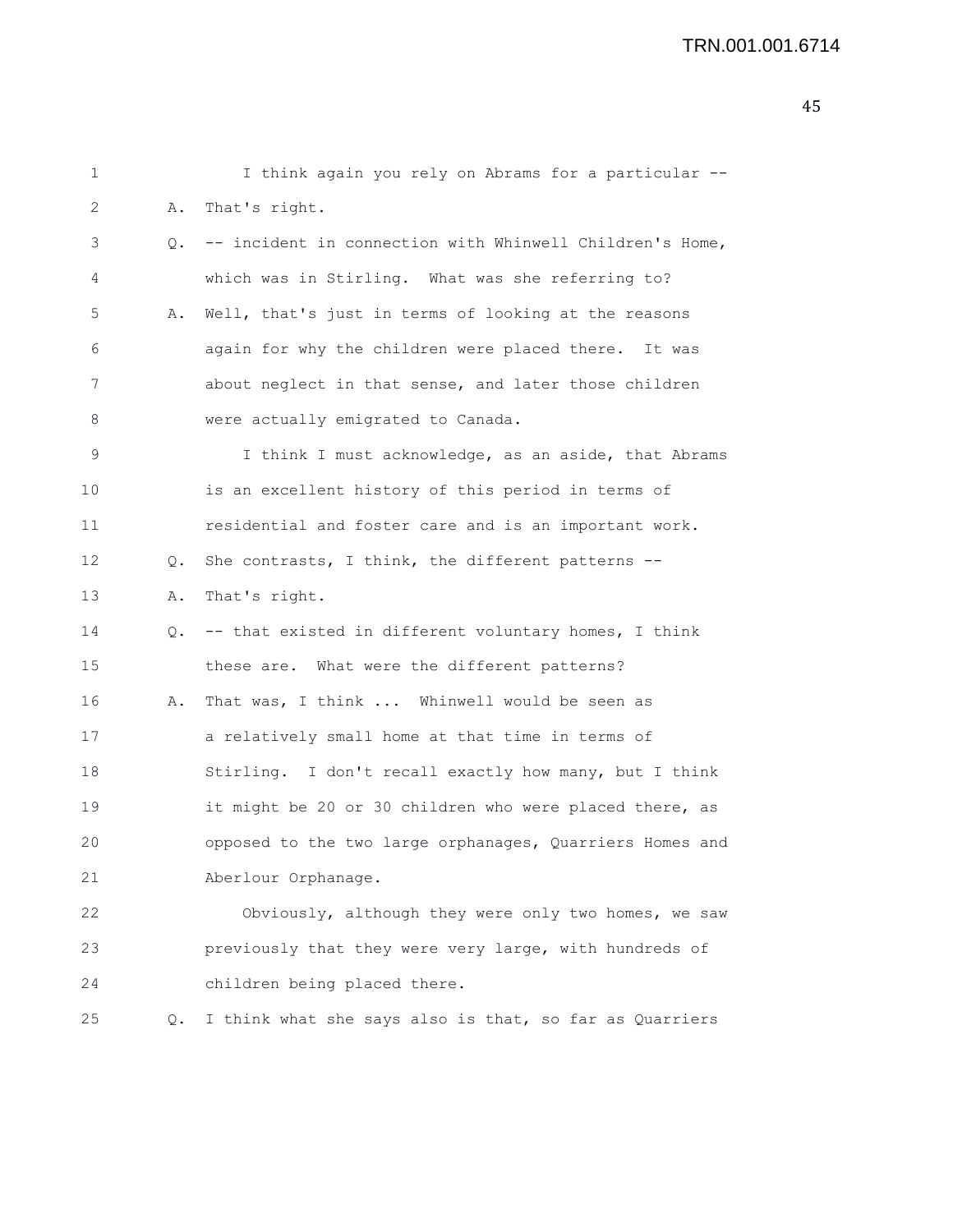| 1  |    | were concerned, they were heavily engaged in emigration  |
|----|----|----------------------------------------------------------|
| 2  |    | of children --                                           |
| 3  | Α. | That's right.                                            |
| 4  | 0. | -- whereas Aberlour seemed to adopt a policy of children |
| 5  |    | staying there until school-leaving age --                |
| 6  |    | A. Yes.                                                  |
| 7  | Q. | -- and then being found employment?                      |
| 8  | Α. | Yes.                                                     |
| 9  |    | Q. So different approaches --                            |
| 10 | Α. | There were different approaches. An argument has been    |
| 11 |    | made that one of the reasons why there wasn't more       |
| 12 |    | emigration of children from Scotland was precisely       |
| 13 |    | because of the boarding-out system. In a sense,          |
| 14 |    | Scotland had an internal economy of children being       |
| 15 |    | placed, as we've heard, on crofts and farms rather than  |
| 16 |    | being emigrated to the colonies.                         |
| 17 |    | Q. So the emigration was perhaps to the outer islands    |
| 18 |    | rather than to Canada?                                   |
| 19 | Α. | That's right.                                            |
| 20 | Q. | On page 6961, you make reference to a work by            |
| 21 |    | David Divine, and it's a work entitled,                  |
| 22 |    | "Aberlour: Narratives of Success". I think in short,     |
| 23 |    | what you have set out here are accounts by individuals   |
| 24 |    | who went to Aberlour Orphanage and in the main had       |
| 25 |    | positive experiences of being there.                     |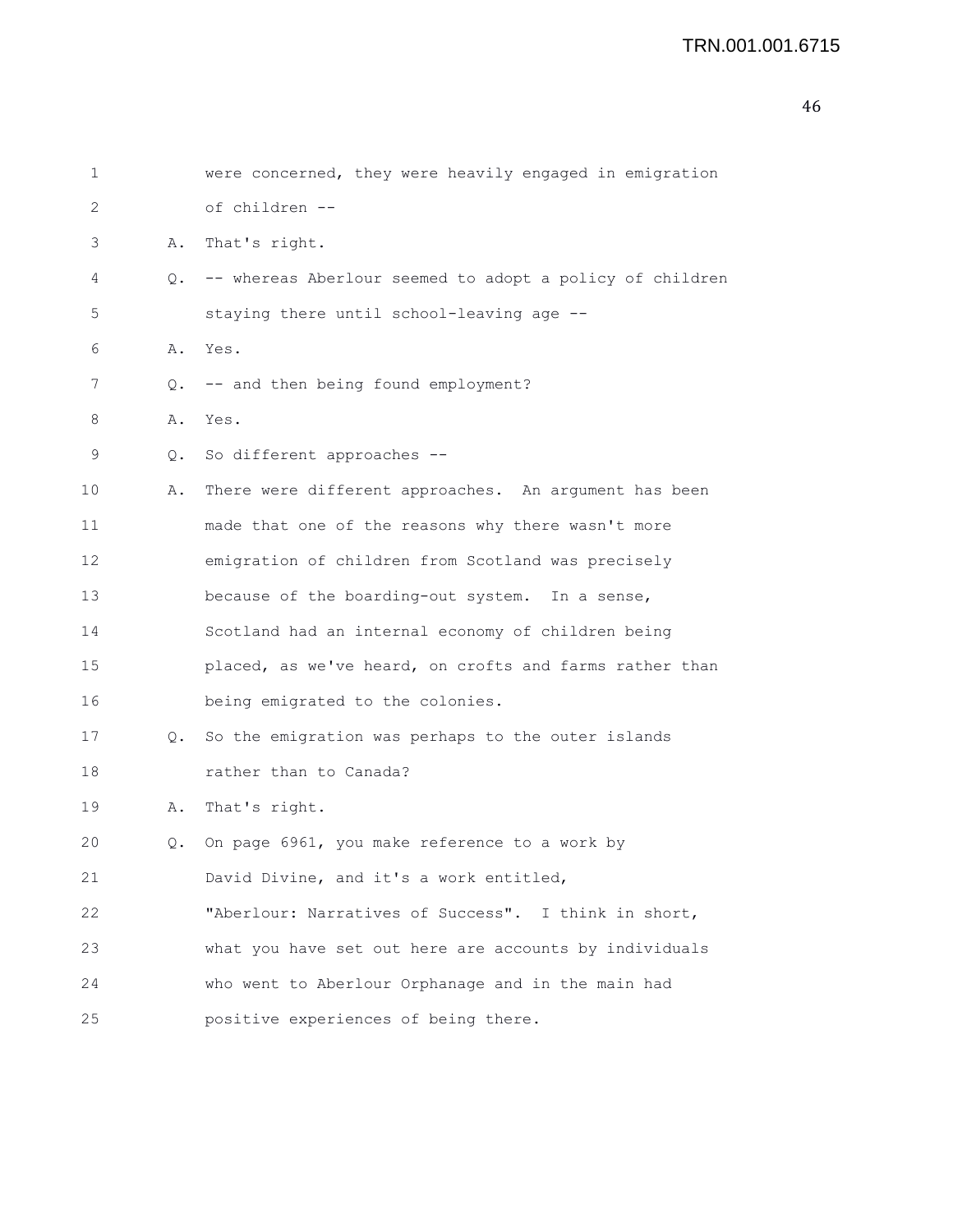1 A. That's right, David Divine himself was placed in 2 Aberlour Orphanage and lived there from a young age 3 until he left in his teens. It was a project that he 4 engaged in, to do an oral history of Aberlour, based 5 partly on his own experiences, but making contact with 6 other residents, but also with staff at that time. 7 Yes, there are aspects of it, the idea that corporal 8 punishment was an everyday occurrence, in a sense it was 9 expected, but nevertheless there were positive 10 experiences as well. 11 Q. If we turn to page 6963, that's page 49 of the report, 12 towards the bottom there's reference there, under 13 reference to Cree, of the development of Scotland's 14 first family group home and that was Edzell Lodge. Was 15 that Edinburgh? 16 A. I believe it was Edinburgh, yes, because the 17 organisation was based in Edinburgh. 18 Q. Can you give me a date? 19 A. I don't have it to hand. Given that it's in this 20 period, I would imagine it was in the late 1940s. 21 Q. So this was -- 22 LADY SMITH: I'm just a bit puzzled. Edzell is a place in 23 Angus. 24 A. Yes, but I believe the lodge -- 25 LADY SMITH: It's a lodge named after Edzell?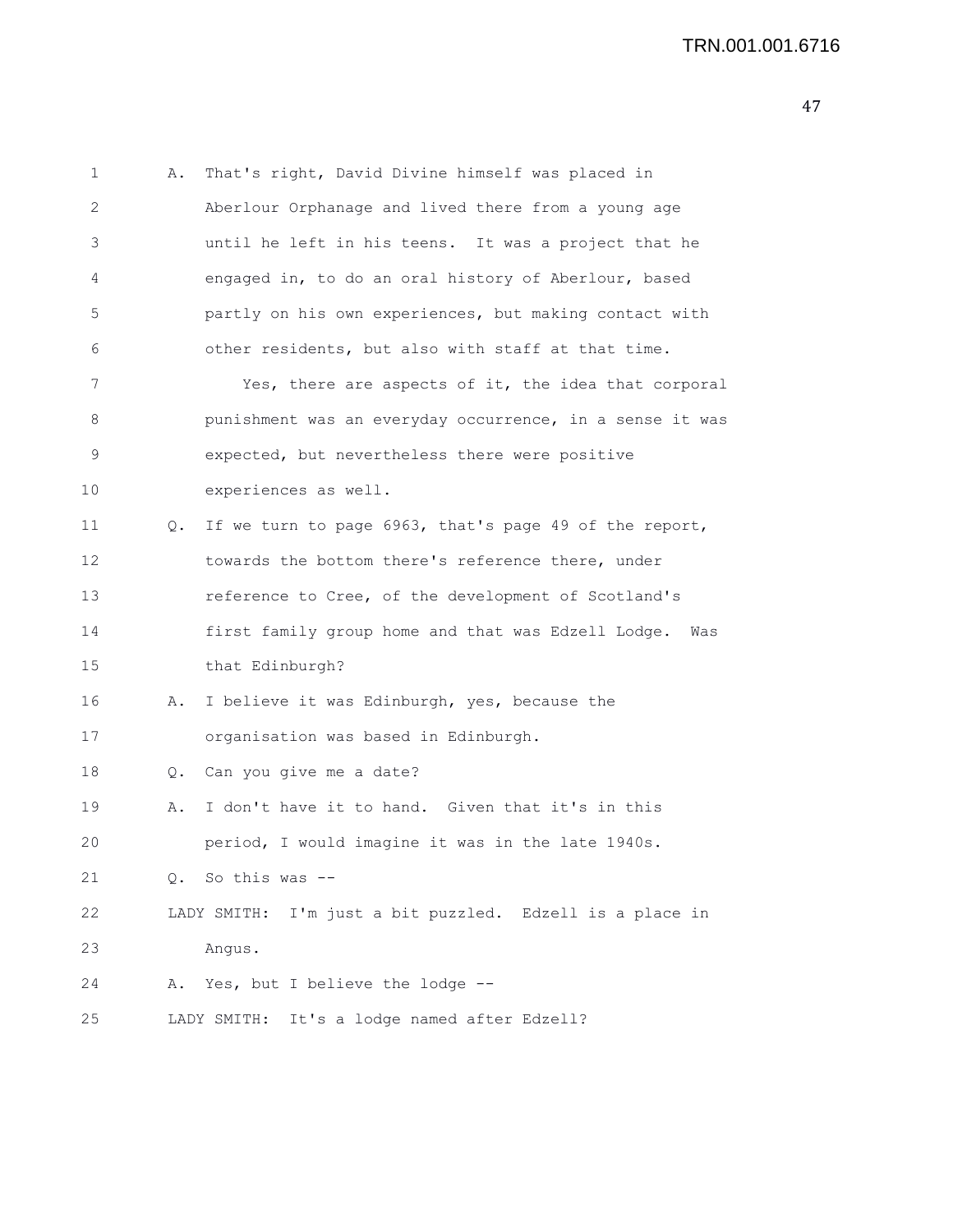```
1 A. Yes. Because the study was actually a study of a family
2 organisation in Edinburgh and Edzell Lodge was
3 previously, I think, a mother and baby home, I think,
4 but then it was transformed. That is to the best of my
5 recollection.
6 MR MacAULAY: The author of this work, Cree, "On Public
7 Streets", I think is the title of it, describes this
8 whole approach as "revolutionary".
9 A. Yes.
10 Q. Is that the notion of having a small institution?
11 A. I think that's right. It was the first in terms of the
12 movement away from the large institutions, the large
13 homes. Because we're still talking about homes of 40,
14 50, 60, 90 children as standard in a sense.
15 Q. You move on to look at what Clyde had to say about
16 voluntary homes, orphanages and so on; that's on
17 page 6964.
18 A. Yes.
19 Q. We get some figures in the first paragraph there, but
20 you then go on to set out that Clyde in fact was
21 critical of the large institutions.
22 A. Very much so, yes.
23 Q. What did they have to say about them?
24 A. I think it's very much about the impersonality of these
25 establishments. There is no recognition of the need for
```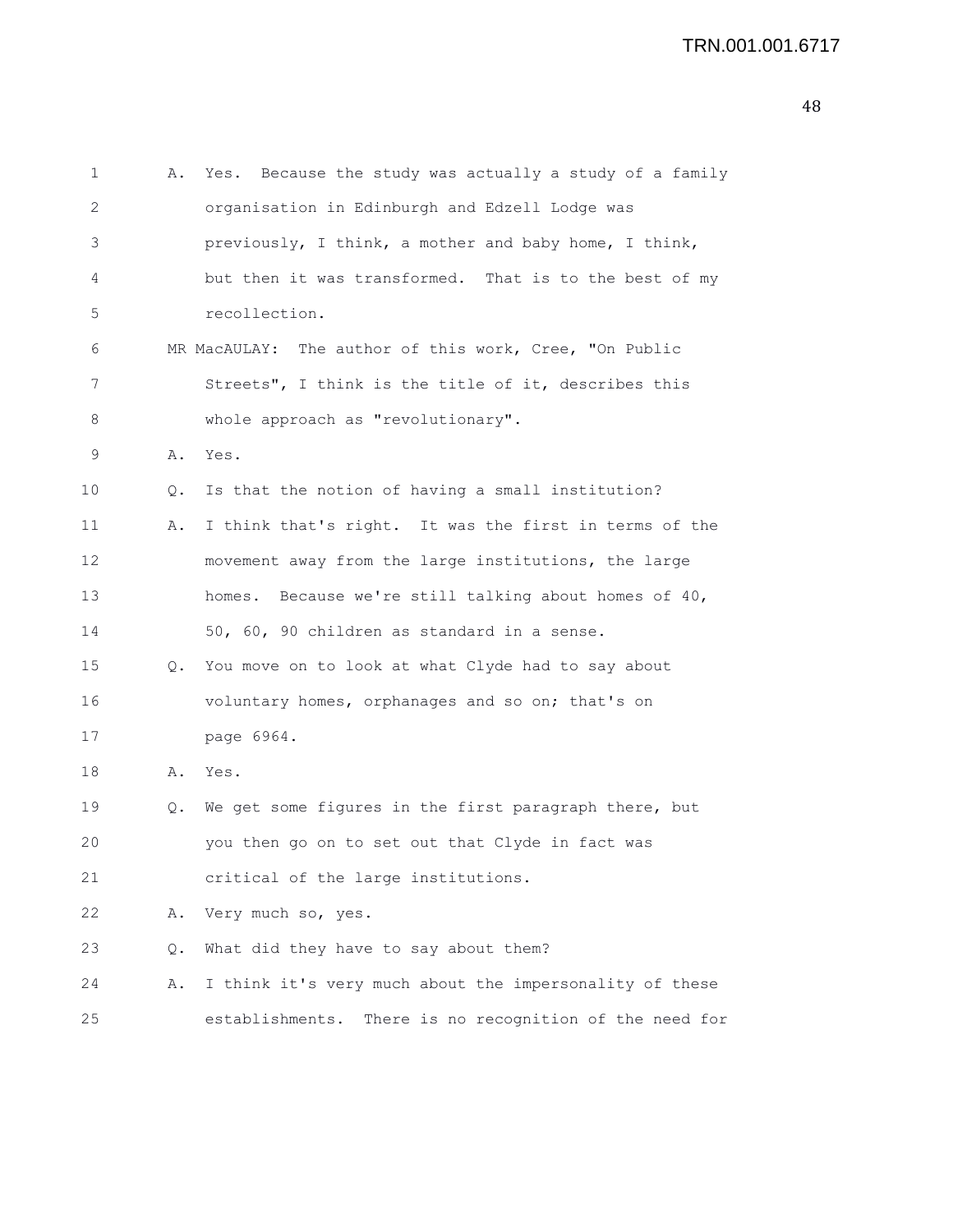| 1  |    | children to have, say, personal belongings, to have,     |
|----|----|----------------------------------------------------------|
| 2  |    | say, private space. One thing that has struck me in      |
| 3  |    | writing this and this period is the extent to which      |
| 4  |    | cleanliness was almost seen as the absolute priority.    |
| 5  |    | The accounts of children scrubbing floors, of cleaning   |
| 6  |    | woodwork, of polishing brass in voluntary homes, in      |
| 7  |    | approved schools. It was this constant theme that these  |
| 8  |    | institutions, they might gleam and sparkle, but they     |
| 9  |    | were, in a sense, so sterile as well because of this.    |
| 10 | Q. | You've provided us with a quote from Clyde and I'll just |
| 11 |    | read that out:                                           |
| 12 |    | "Some of these homes left a bad impression upon the      |
| 13 |    | members of the committee who had visited them.<br>The    |
| 14 |    | uniformity, the repression, the impersonality of these   |
| 15 |    | cold and forbidding abodes afford no real consolation to |
| 16 |    | the children who grew up in them and constitute a sorry  |
| 17 |    | preparation for entry into our world where the child     |
| 18 |    | must ultimately fend for itself."                        |
| 19 |    | Even then, this is 1945, it was recognised that          |
| 20 |    | really from an emotional perspective, from the child's   |
| 21 |    | perspective, there was a lack.                           |
| 22 | Α. | Oh, absolutely. This again goes back to the size of      |
| 23 |    | these homes: if you have larger numbers of children with |
| 24 |    | what we would now see as relatively small numbers of     |
| 25 |    | staff, then everything becomes rigid and routine.        |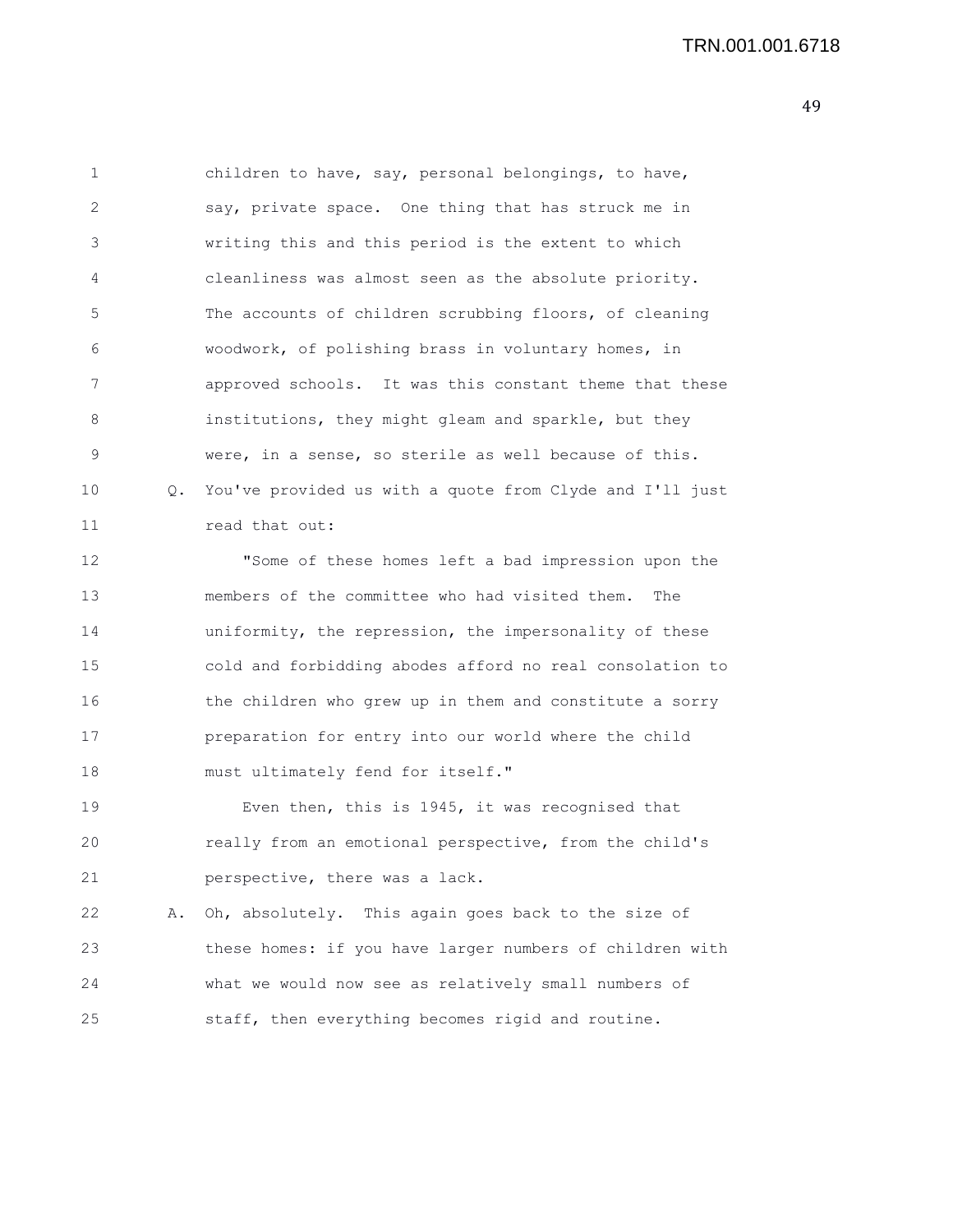1 Everything has to be done in a sense by the bell and 2 everything was done by the bell. Children would get up, 3 they would be marched to shower or wash, they would be 4 marched to breakfast and would eat in large canteens. 5 There was comment on the way in which, I think it was in 6 terms of Aberlour, the way in which food was served, in 7 this sort of wholescale way and they would have 8 relatively little opportunity for play and recreation.

9 It started to change and it was moving away, but 10 again, that's another constant theme in terms of large 11 institutions when staff are looking after large numbers 12 of children: there's no place for the individual. It's 13 just -- somebody, I think, says -- I think it's later in 14 terms of one of the, it might have been Larbert, there 15 was no -- the focus was on the collective, not on the 16 individual.

17 Q. Going back to Clyde, if you look at page 6965 on 18 **page 51, a quarter of the way from the top, you've** 19 quoted from Clyde again, where you say: 20 "While homes can provide more direct supervision 21 than foster care, there is a danger of the lack of

22 parental affection, which is so essential a background 23 for the start of a normal emotional development."

24 So just again, even at this time, in the 1940s, the 25 emotional development of children was seen to be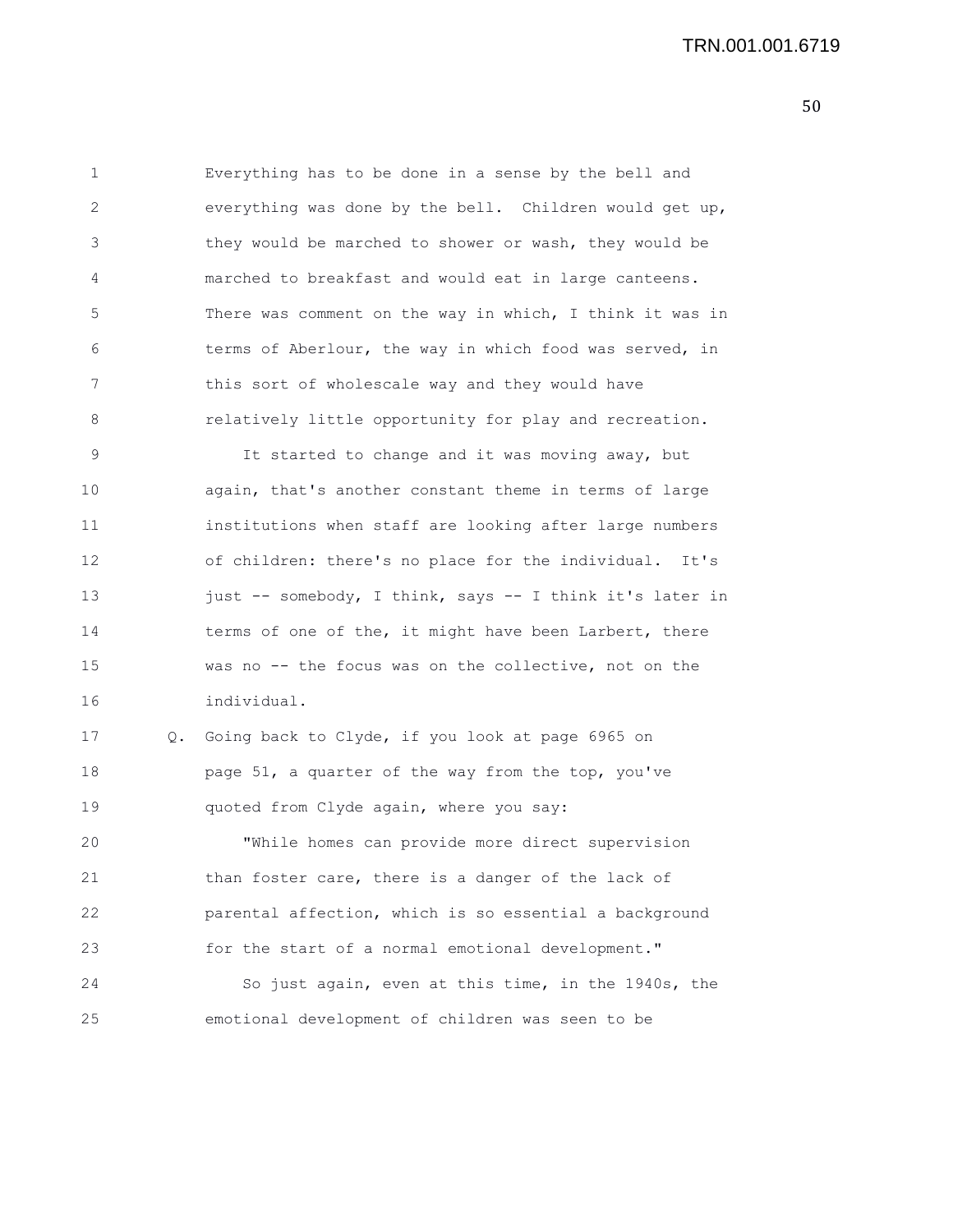| $\mathbf 1$     |    | an important factor in the child's upbringing?           |
|-----------------|----|----------------------------------------------------------|
| 2               | Α. | Certainly, yes. In Scotland, during the 1920s and        |
| 3               |    | 1930s, 1940s, there was the development of child         |
| 4               |    | quidance services, of child psychiatry and child         |
| 5               |    | psychology -- impact with a much more of a focus on the  |
| 6               |    | emotional and mental well-being of children and young    |
| 7               |    | people. During the war -- I may come on to it later --   |
| 8               |    | Glasgow Child Guidance Service set up Nerston            |
| 9               |    | Residential School, and again there's this idea that     |
| 10              |    | these ideas were starting to come to the fore.           |
| 11              |    | But a lot of the focus was on simply the physical        |
| 12              |    | health and cleanliness of children. A lot of staff       |
| 13              |    | would be from nursing backgrounds. There was relatively  |
| 14              |    | little training on child development at that time.       |
| 15 <sub>1</sub> | Q. | But we read here from Clyde that emotional development   |
| 16              |    | of children was seen to be important and that within the |
| 17              |    | context of these larger institutions there was a real    |
| 18              |    | risk that that could not be provided.                    |
| 19              | Α. | Absolutely.                                              |
| 20              | Q. | These institutions carried on for a quite considerable   |
| 21              |    | time after these thoughts were expressed?                |
| 22              | Α. | Yes.                                                     |
| 23              |    | MR MacAULAY: My Lady, that's 11.30.                      |
| 24              |    | LADY SMITH: That sounds like a convenient time to pause. |
| 25              |    | We normally take the morning break about now, so         |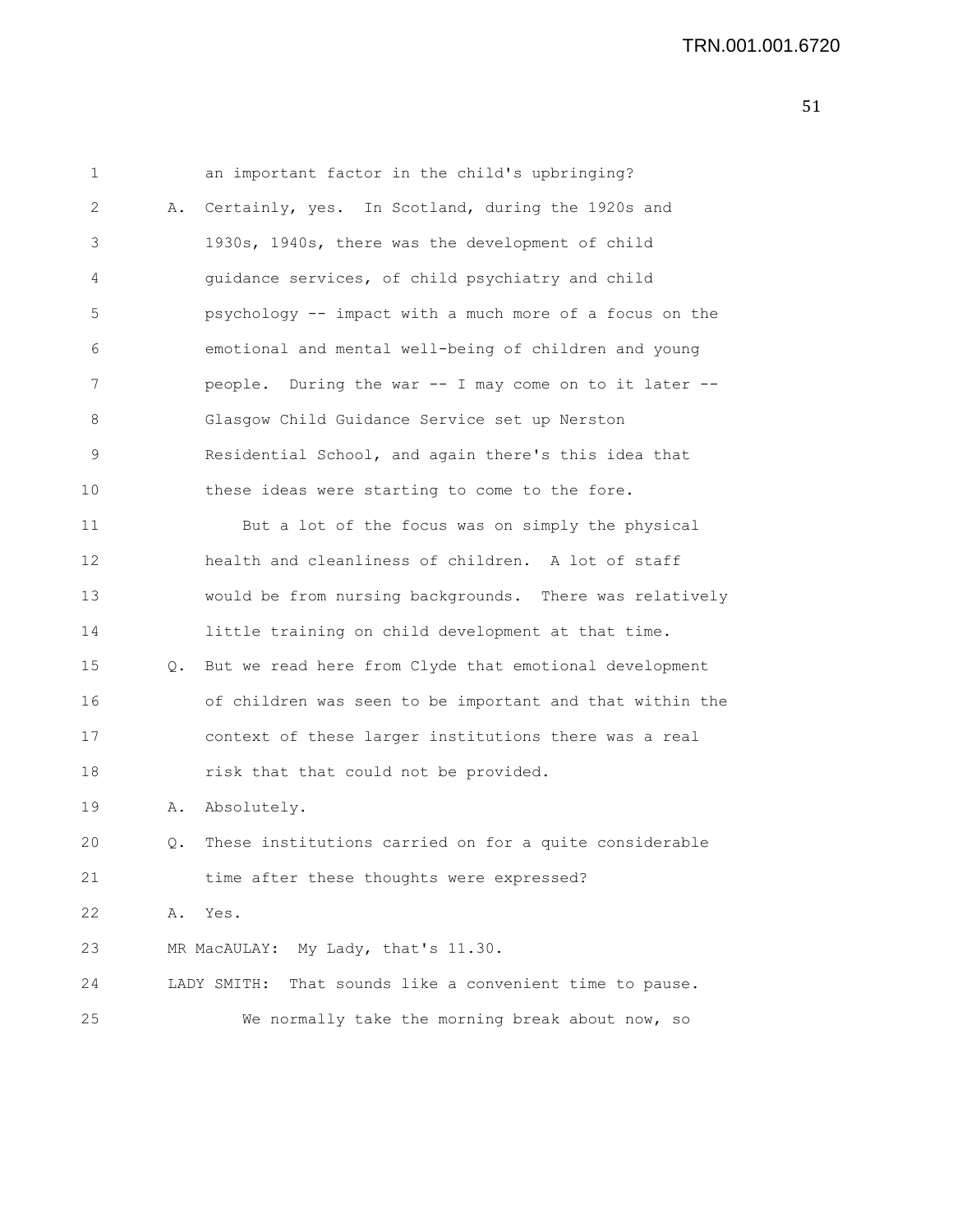| 1  | I'll stop now for about 15 minutes and resume after          |
|----|--------------------------------------------------------------|
| 2  | that.                                                        |
| 3  | (11.30 am)                                                   |
| 4  | (A short break)                                              |
| 5  | (11.49 am)                                                   |
| 6  | LADY SMITH: Mr MacAulay.                                     |
| 7  | MR MacAULAY: Before the break we'd been looking at what      |
| 8  | Clyde had said about the larger institutions. Can            |
| 9  | I then just look at how Clyde sought to address the          |
| 10 | problems he associated with these places. If we look at      |
| 11 | the report at page 6965, at page 51 of the report            |
| 12 | itself, I think you set out there the recommendations        |
| 13 | that Clyde put forward to deal with those issues.            |
| 14 | Yes, that's right. So again he focused to an extent on<br>Α. |
| 15 | size, saying that homes shouldn't be too large, that         |
| 16 | even where each establishment had more than 30 children      |
| 17 | then there should be smaller dormitories or cottages --      |
| 18 | cottage-style homes were quite popular at that time --       |
| 19 | and then that there should be specific training as well,     |
| 20 | so focusing on the training of house mothers.                |
| 21 | You'll see that there was also identified the need           |
| 22 | for residential nurseries because previously there           |
| 23 | hadn't been a real call for residential nurseries.           |
| 24 | I think one of the first opened in Edinburgh in 1936,        |
| 25 | but over this period a number of residential nurseries       |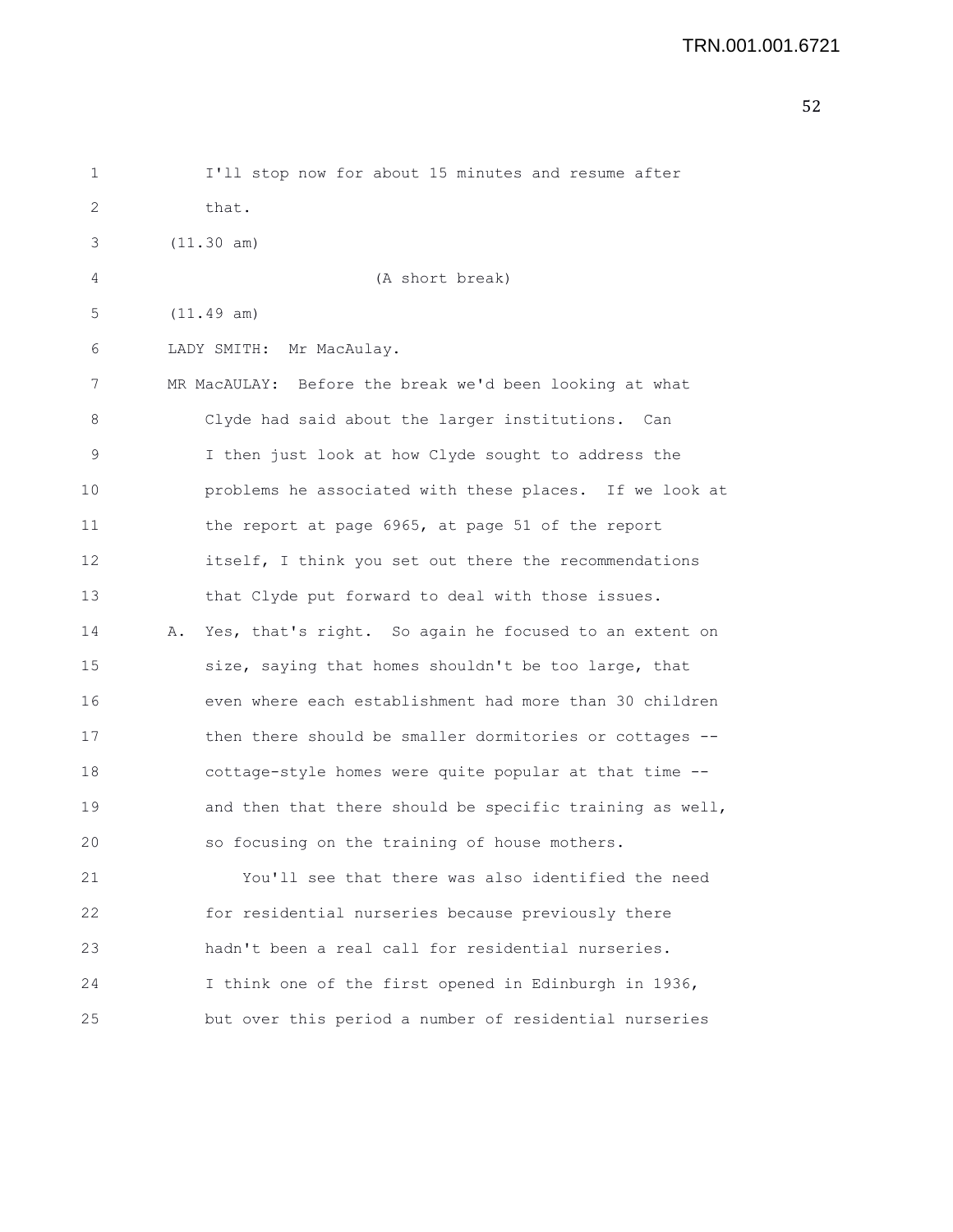| 1                 |           | opened; these were obviously for babies and small         |
|-------------------|-----------|-----------------------------------------------------------|
| 2                 |           | children.                                                 |
| 3                 | $\circ$ . | Yes. You provide some statistics on that page, in fact,   |
| 4                 |           | under reference to work by White, "Residential            |
| 5                 |           | Childcare, Past and Present". What you say is as late     |
| 6                 |           | as 1930, there were only five authorities with separate   |
| 7                 |           | children's homes and those were Govan, Edinburgh,         |
| 8                 |           | Glasgow, Paisley and Dundee; is that correct?             |
| 9                 | Α.        | Yes, that's correct.                                      |
| 10                | Q.        | And even by 1948, there were only 37 local authority      |
| 11                |           | homes compared to 127 voluntary homes. So the voluntary   |
| $12 \overline{ }$ |           | sector outweighed by quite a significant amount the       |
| 13                |           | local authority sector?                                   |
| 14                | Α.        | Yes, predominated. In the first half of the               |
| 15                |           | 20th century it wasn't seen as the requirement for local  |
| 16                |           | authorities to be providing residential care. It was      |
| 17                |           | only -- some had started and there were major debates,    |
| 18                |           | actually, at the time about whether they should open      |
| 19                |           | their own residential homes.                              |
| 20                | Q.        | Did this change after the 1968 Act?                       |
| 21                | Α.        | Local authority homes started to develop, I think,<br>No. |
| 22                |           | during the 1950s and 1960s as well. There was a change    |
| 23                |           | in balance between local authority and voluntary homes.   |
| 24                | Q.        | I think I meant to say the 1948 Act.                      |
| 25                | Α.        | Oh right, yes.                                            |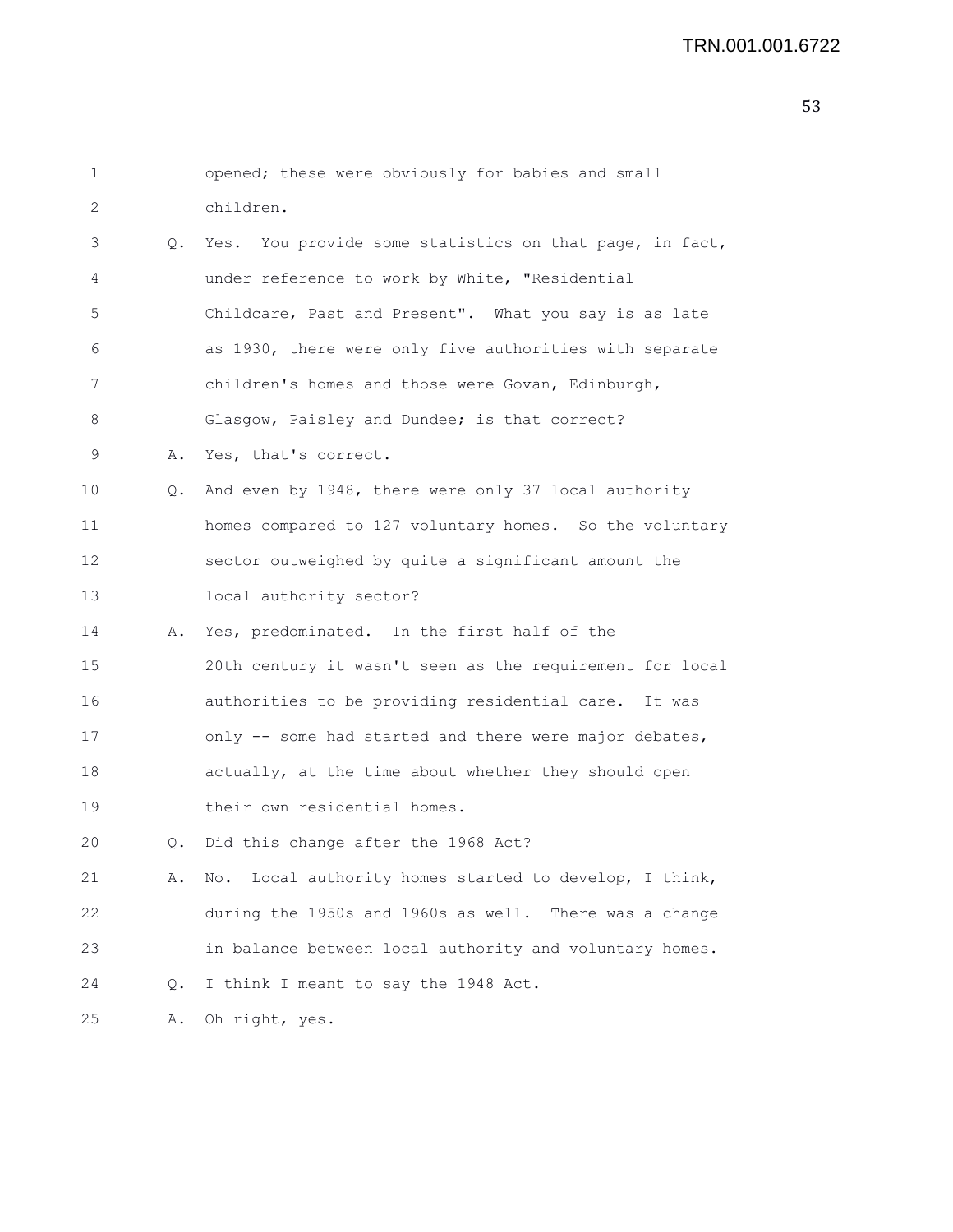| 1  | Q. | Can I then go back to industrial schools and             |
|----|----|----------------------------------------------------------|
| 2  |    | reformatories and approved schools. You start looking    |
| 3  |    | again at that on page 6966, page 52 of the report. By    |
| 4  |    | this time, let's say by 1932 onwards, the label had      |
| 5  |    | changed and we now have approved schools.                |
| 6  | Α. | That's right.                                            |
| 7  | Q. | They were taking over the functions of the former        |
| 8  |    | industrial schools and reformatories?                    |
| 9  | Α. | That's right.                                            |
| 10 | Q. | I think what you tell us in the report, if we move on to |
| 11 |    | page 6968, is that although that was the case, they      |
| 12 |    | retained many of the characteristics of the earlier      |
| 13 |    | schools --                                               |
| 14 |    | A. Yes.                                                  |
| 15 | Q. | -- and in fact the same buildings?                       |
| 16 | Α. | That's right.                                            |
| 17 | Q. | You go on to say that a number of approved schools were  |
| 18 |    | also opened over this period; is that correct?           |
| 19 | Α. | Yes.                                                     |
| 20 | 0. | Particularly during the war?                             |
| 21 | Α. | Yes.                                                     |
| 22 | Q. | But still filled to capacity?                            |
| 23 | Α. | They were seen as a real demand during the war.<br>Yes.  |
| 24 | Q. | And if we get a sense of the numbers, if we go to        |
| 25 |    | page 6969, page 55, you tell us, about three paragraphs  |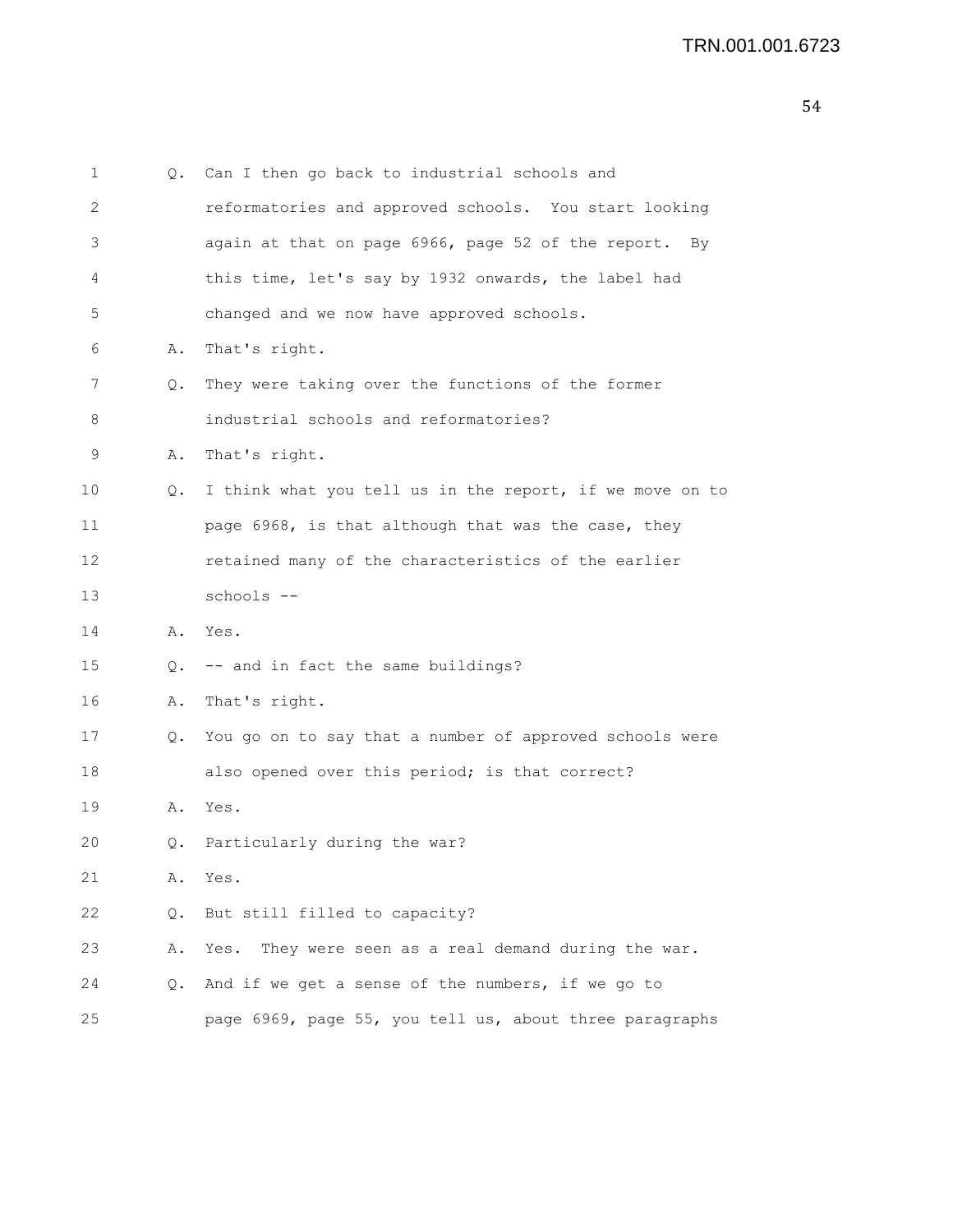| 1  |           | from the top:                                            |
|----|-----------|----------------------------------------------------------|
| 2  |           | "At the end of 1947 there were 26 approved schools       |
| 3  |           | in Scotland."                                            |
| 4  |           | And you gave us the classification of them.<br>The       |
| 5  |           | majority were for boys?                                  |
| 6  | Α.        | Yes.                                                     |
| 7  | Q.        | There were separate schools for girls?                   |
| 8  | Α.        | Yes.                                                     |
| 9  | $\circ$ . | And the sexes were kept apart?                           |
| 10 | Α.        | Yes, certainly in approved schools they were kept apart. |
| 11 | Q.        | You provide us there with what's called:                 |
| 12 |           | "The Barns Evacuation Hostel for disturbed and un        |
| 13 |           | billetable evacuees."                                    |
| 14 |           | Was that some form of trial or experiment?               |
| 15 | Α.        | It was very much an experiment. David Wills expounded    |
| 16 |           | the need to approach residential care in a very          |
| 17 |           | different way, in a therapeutic way. He implemented      |
| 18 |           | a policy of no punishment at this school. He had school  |
| 19 |           | committees, so it was a very different atmosphere. And   |
| 20 |           | initially, I think it was pretty chaotic, but it was     |
| 21 |           | seen in the end that it started to work. Following the   |
| 22 |           | war, Barns, the hostel closed down, and David Wills,     |
| 23 |           | I think, went out to England and did work.               |
| 24 | Q.        | So when was this, what time frame are we talking about?  |
| 25 | Α.        | This was actually during the war.                        |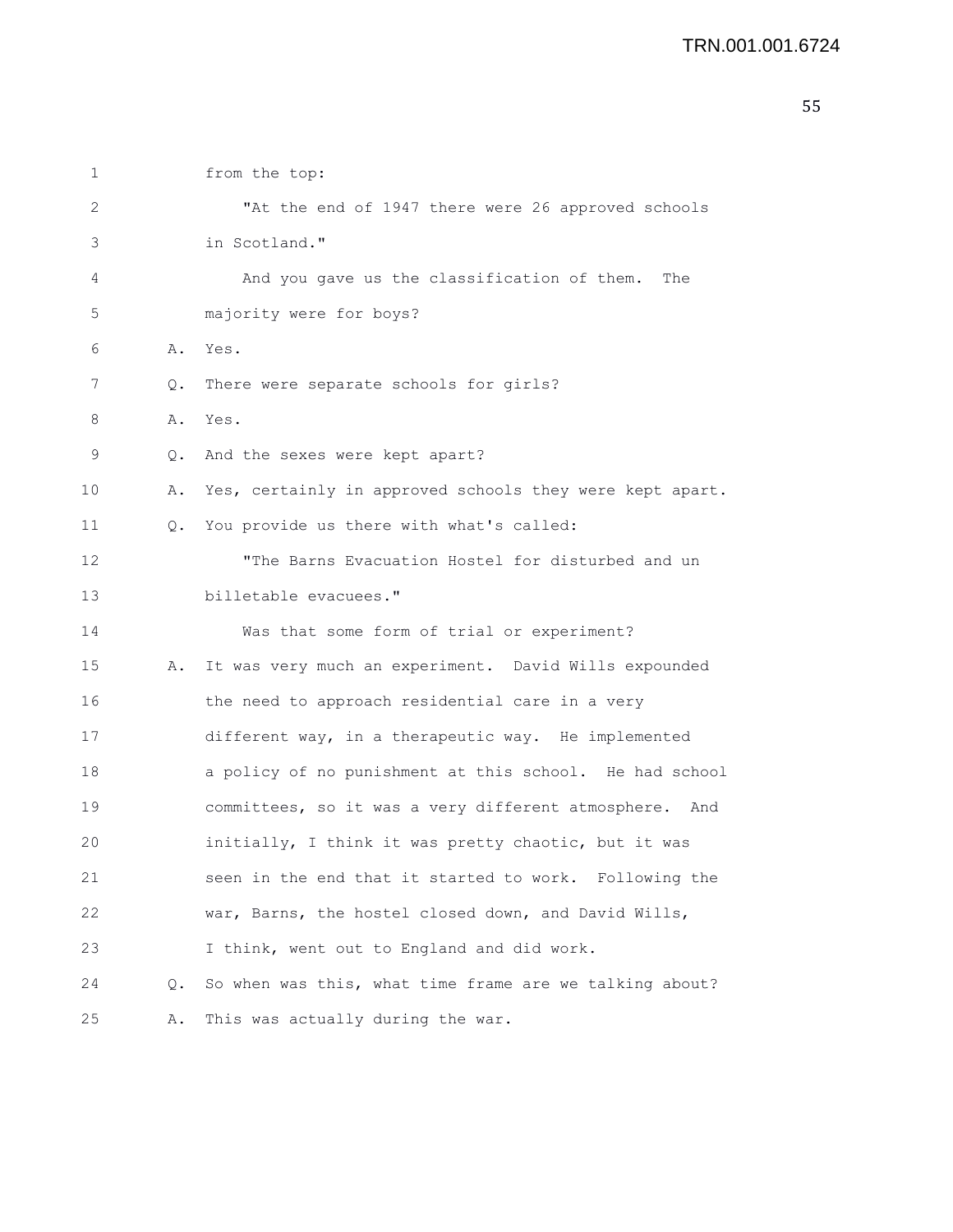1 Q. Can we then look at the topic of borstals, which you 2 look at on page 6970, page 56 of the report. The 3 borstal system was in fact established, as you tell us, 4 at the turn of the 20th century. So there's no 5 historical background -- 6 A. That's right. 7 Q. -- as we had with approved schools? Can you just help 8 me about that? How did that come into play? 9 A. Well, again, it was an attempt to remove young people -- 10 borstals were for an older group of young people -- from 11 the prison system. The first, I think, was opened in 12 England just after the turn of the 20th century, and 13 then in Scotland the first one was opened in 1908. 14 Others were opened, but were part of adult prisons, and 15 there was some criticism of setting up the borstals 16 within prisons because of that feeling that they weren't 17 really separating the young people from adult prisoners 18 in the same way. 19 Q. The place you mention as being the first borstal 20 in Scotland in the second paragraph, 21 Blairlodge Academy -- 22 A. Yes. 23 Q. -- which opened in I think you say in 1908. You go on 24 to talk about Polmont. 25 A. Sorry, yes. That is what was Polmont.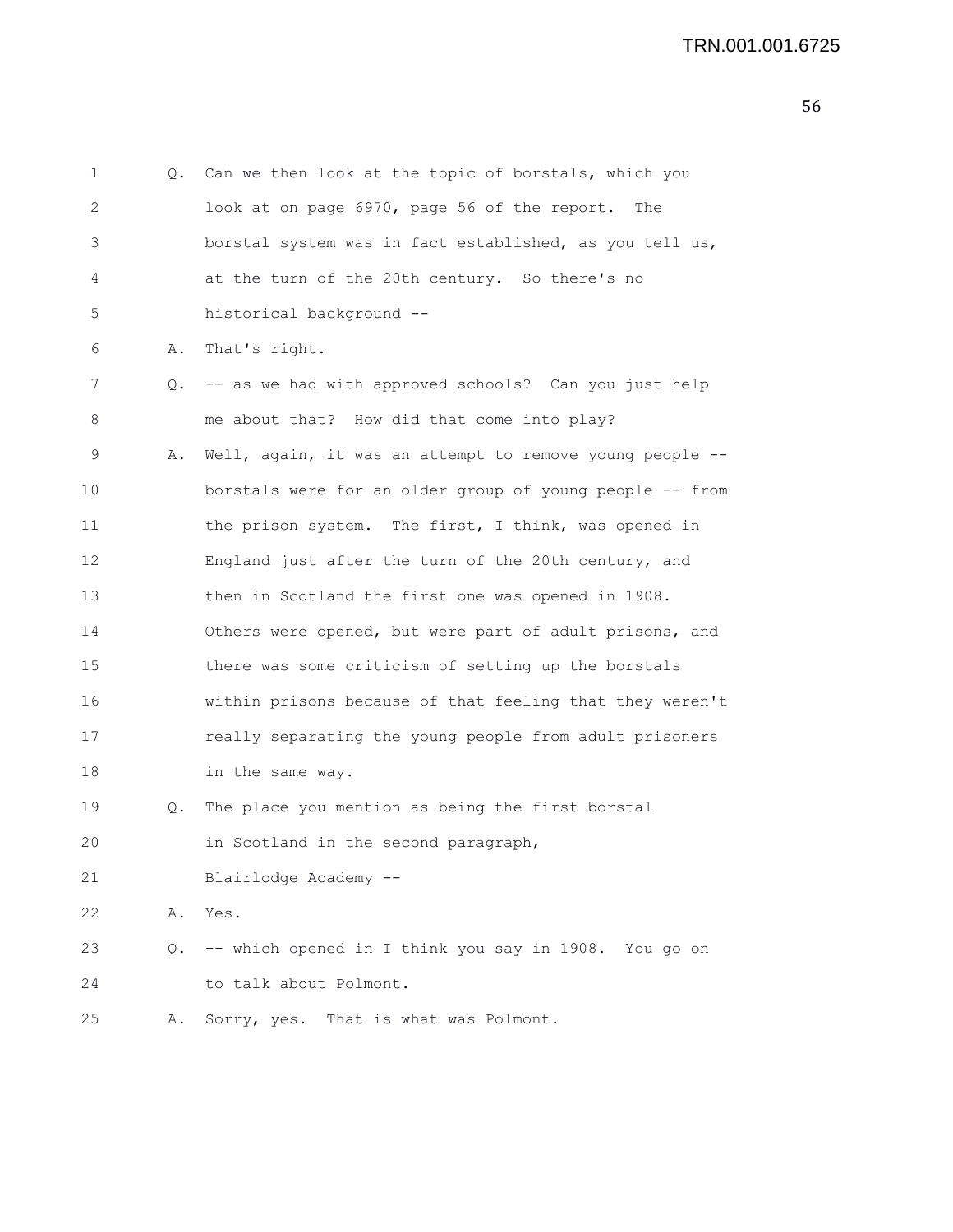| 1  | Q.        | That became Polmont?                                        |
|----|-----------|-------------------------------------------------------------|
| 2  | Α.        | Yes.                                                        |
| 3  |           | Q. If we look at the numbers, there's reference there to    |
| 4  |           | about 101 young offenders being admitted to Polmont then    |
| 5  |           | in 1912, so a fairly significant number of children.        |
| 6  |           | Would these be children who had been sent there by the      |
| 7  |           | courts?                                                     |
| 8  | Α.        | Yes.                                                        |
| 9  | Q.        | Of a particular age group?                                  |
| 10 | Α.        | Yes.                                                        |
| 11 | Q.        | What age group? Is it over 16 at least?                     |
| 12 | Α.        | I think it was over 16, yes, and up to 21.                  |
| 13 | $\circ$ . | You tell us --                                              |
| 14 | Α.        | Sorry, up to 23 in Scotland.                                |
| 15 | 0.        | You tell us a little bit about the regime within the        |
| 16 |           | borstal institutions. What sort of regime was it?           |
| 17 | Α.        | Well, very much a disciplinary regime. And although         |
| 18 |           | there was education, this was relatively minimal.<br>It     |
| 19 |           | was very much based around physical education and work      |
| 20 |           | training within the borstal.                                |
| 21 |           | Q. You provide us with some information about recidivism on |
| 22 |           | page 6971, looking at a period between 1912 and 1925.       |
| 23 |           | That was the first 1,000 young men liberated between        |
| 24 |           | that period?                                                |
| 25 | Α.        | Yes.                                                        |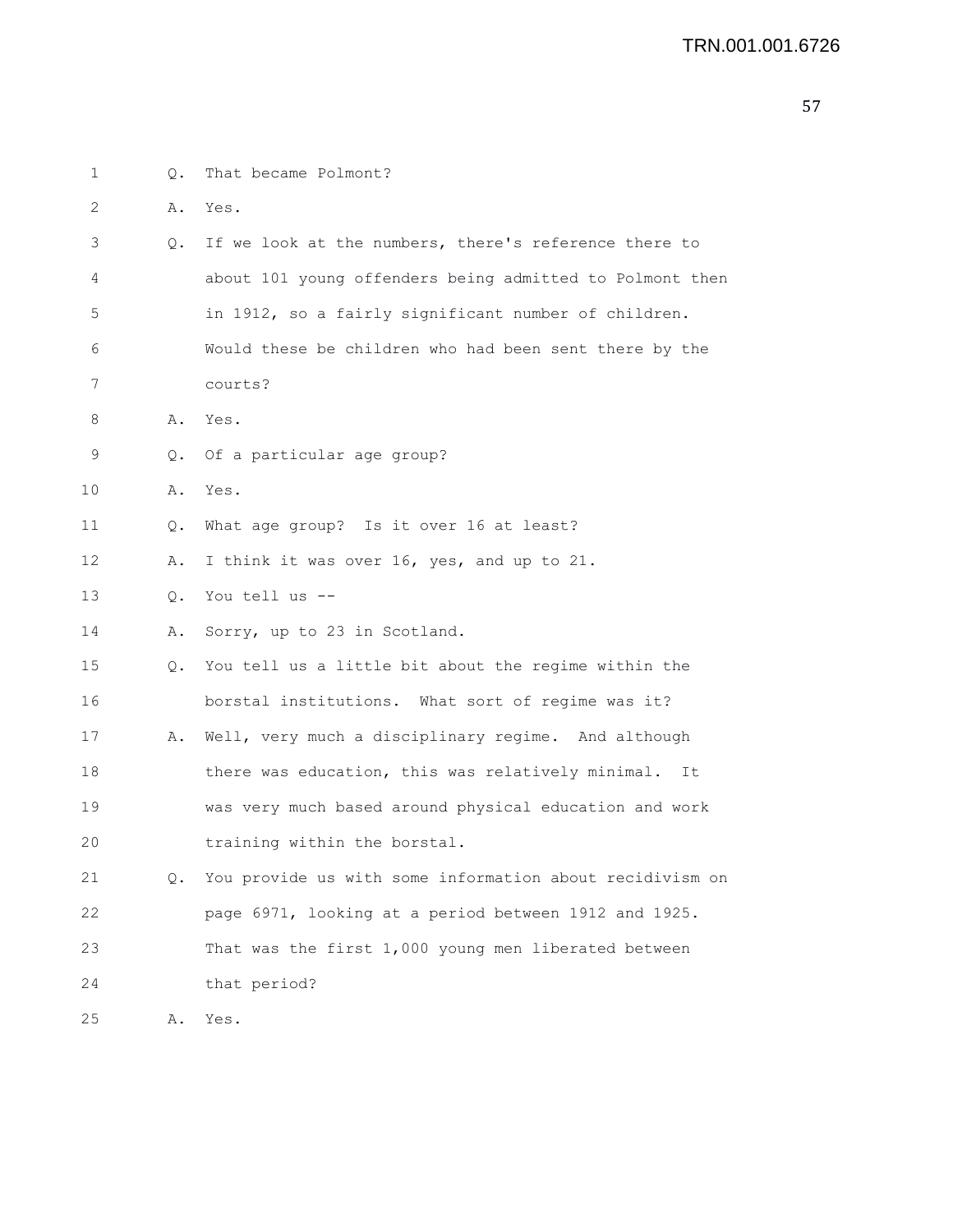| 1  | Q. | It would appear that 62.7% had not received a further      |
|----|----|------------------------------------------------------------|
| 2  |    | conviction.                                                |
| 3  | Α. | That's right. So at that point it was seen that the        |
| 4  |    | borstal was a success in terms of taking young people      |
| 5  |    | out of adult prisons and then for them to go on and not    |
| 6  |    | offend further.                                            |
| 7  |    | Q. On the next page, page 6972, page 58 of the report, you |
| 8  |    | talk about Cornton Vale. Did that become a borstal at      |
| 9  |    | a point in time?                                           |
| 10 | Α. | The borstal was established in 1946 and others<br>Yes.     |
| 11 |    | were -- the other one in the similar period was            |
| 12 |    | Castle Huntly, Noranside in Forfar came later. I think     |
| 13 |    | that's it. Throughout this period there were places        |
| 14 |    | opening, Cornton Vale closed in 1975. There was still      |
| 15 |    | the borstal sections of some of the adult prisons as       |
| 16 |    | well.                                                      |
| 17 | Q. | And what about girls then? Where would they be             |
| 18 |    | accommodated? I mean, Cornton Vale became a woman's        |
| 19 |    | prison, but was it a borstal for boys or for girls or      |
| 20 |    | both?                                                      |
| 21 | Α. | For boys.                                                  |
| 22 | Q. | What about girls? How were they accommodated?              |
| 23 | Α. | I'm not sure, actually. It's a good question.              |
| 24 | Q. | Was there a woman's prison in existence?                   |
| 25 | Α. | I think there may have been a section of a woman's         |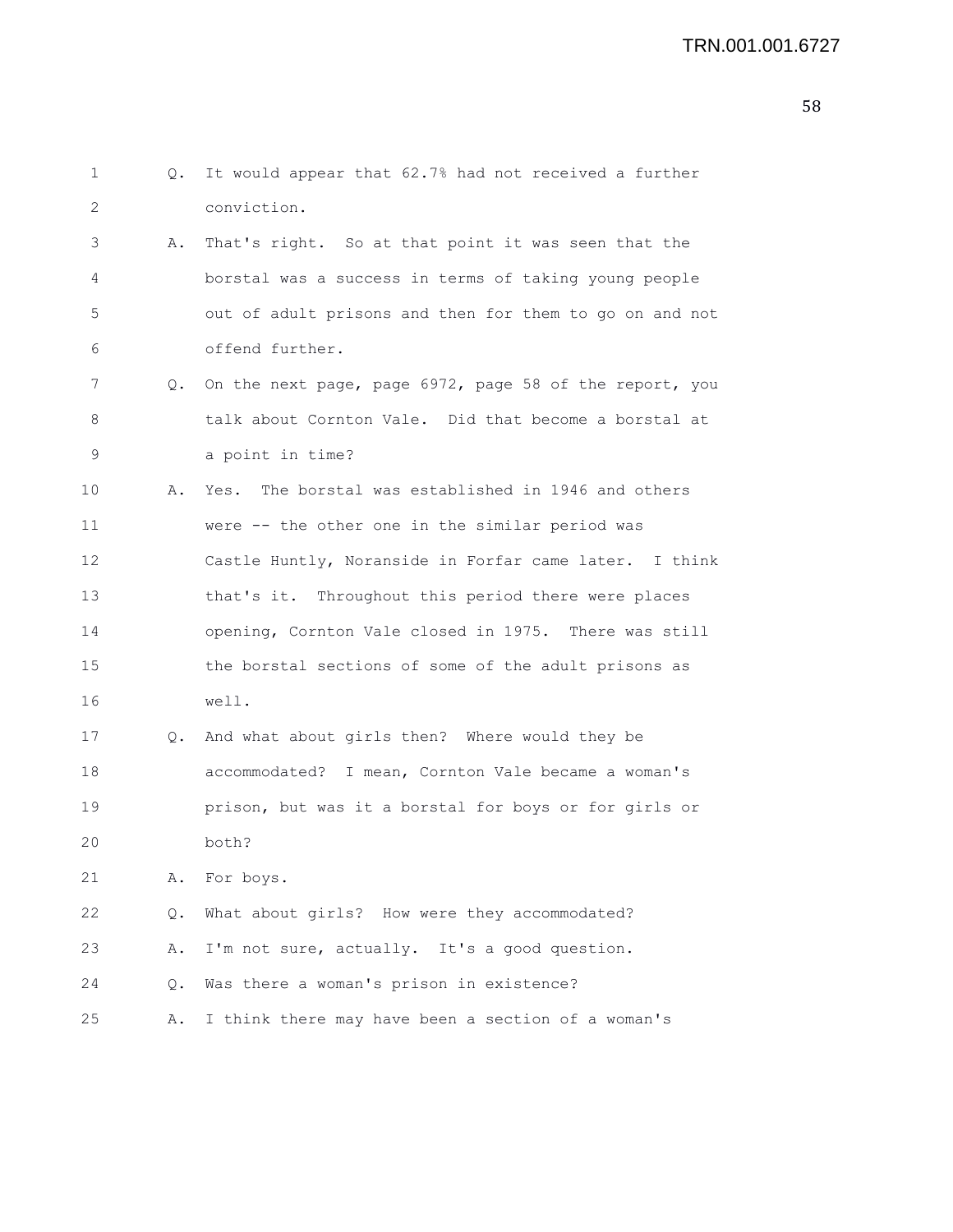1 prison, that's right. 2 Q. You then have a section, professor, dealing with homes 3 for disabled children and long-stay hospitals. How did 4 these institutions develop over this period? 5 A. Well, over this period, there was an expansion in terms 6 of homes for disabled children. At the start of the 7 20th century there was still the two national 8 institutions at Baldovan and Larbert, and up until the 9 1930s, there were a number of other institutions opened. 10 Q. You mentioned Woodilee had opened but then closed in 11 1937. 12 A. Yes. 13 Q. And you also mentioned Waverley Park Home. 14 A. That's right. And a number of these -- some of these 15 closed because of the opening of Lennox Castle. 16 Q. I think you tell us that Lennox Castle was opened in the 17 mid-1930s. 18 A. That's right. 19 Q. So far as Waverley Park Home is concerned on page 6974, 20 at page 60 of the report, you make mention there towards 21 the top of an inquiry that had to be carried out into 22 that particular institution in 1938; do you see that? 23 A. Yes. 24 Q. What was the background to that? 25 A. Obviously, these institutions needed to be certified or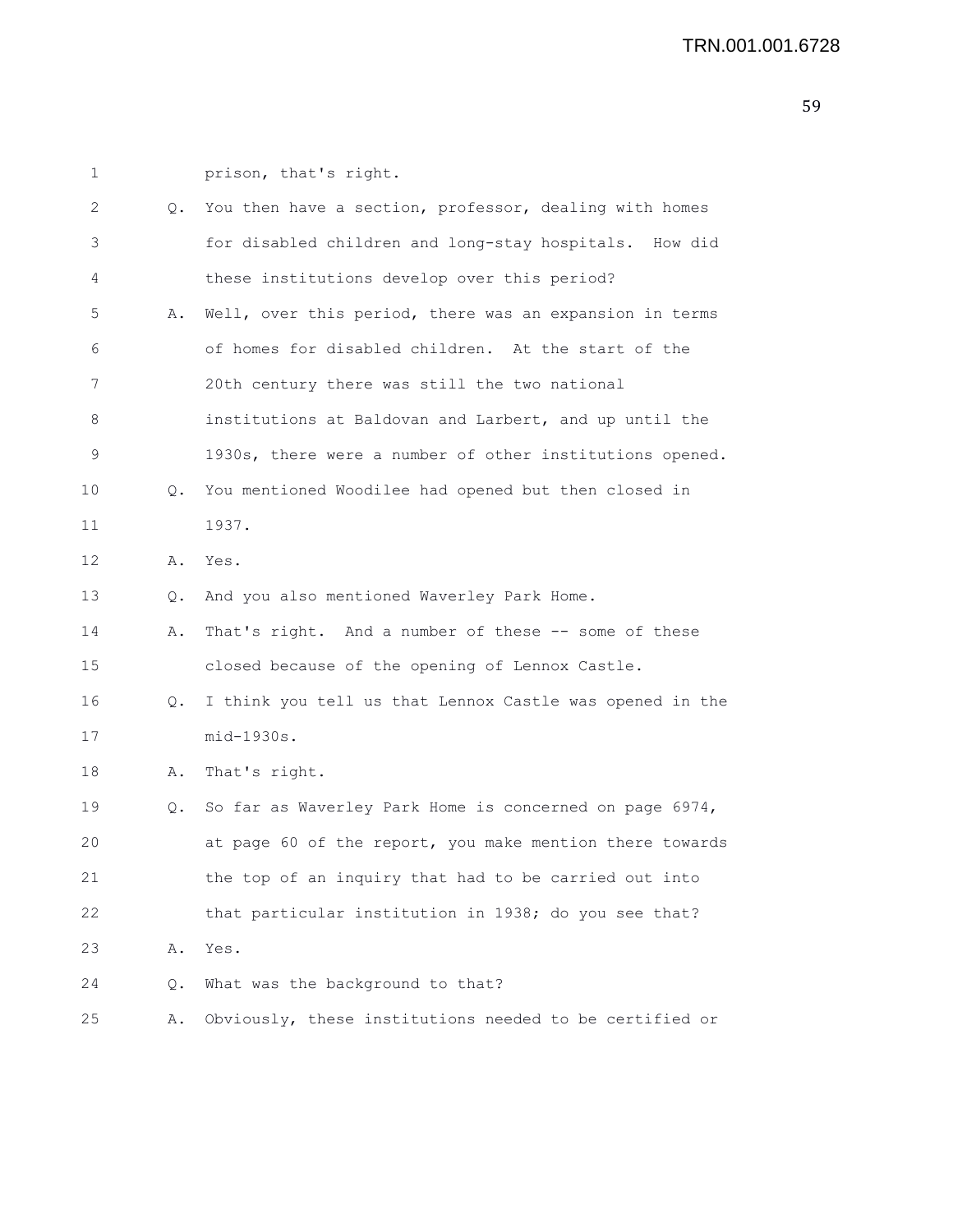| 1  |    | should be certified in order to take children and young  |
|----|----|----------------------------------------------------------|
| 2  |    | people, and the board of control oversaw certification.  |
| 3  |    | As it says, because of allegations of abuse and methods  |
| 4  |    | of discipline, there then was a review of that.          |
| 5  |    | Punishment by the administration of the sick needle,     |
| 6  |    | that's giving drugs to make girls feel ill. So it was    |
| 7  |    | because of that that there was the review.               |
| 8  | Q. | You go on to say in the section of the report that:      |
| 9  |    | "Notwithstanding the opening of new institutions to      |
| 10 |    | deal with these children, demand outstripped supply."    |
| 11 | Α. | Yes. One of the authors, Egan, talks about in a sense    |
| 12 |    | the expansion of the definition of the learning disabled |
| 13 |    | so that there was almost an increasing number of         |
| 14 |    | children and young people who were seen as eligible to   |
| 15 |    | be placed in institutions.                               |
| 16 | Q. | On page 6975 of the report, page 61, you give an example |
| 17 |    | towards the bottom of Larbert, that was so overwhelmed   |
| 18 |    | by applications from local authorities that a waiting    |
| 19 |    | list was compiled --                                     |
| 20 | Α. | That's right.                                            |
| 21 | 0. | -- and in some cases where children were urgently        |
| 22 |    | required to be removed from their homes, no action was   |
| 23 |    | taken because no beds were available.                    |
| 24 | Α. | That's right, and I think it must be said as well that   |
| 25 |    | when we talk about these institutions, particularly over |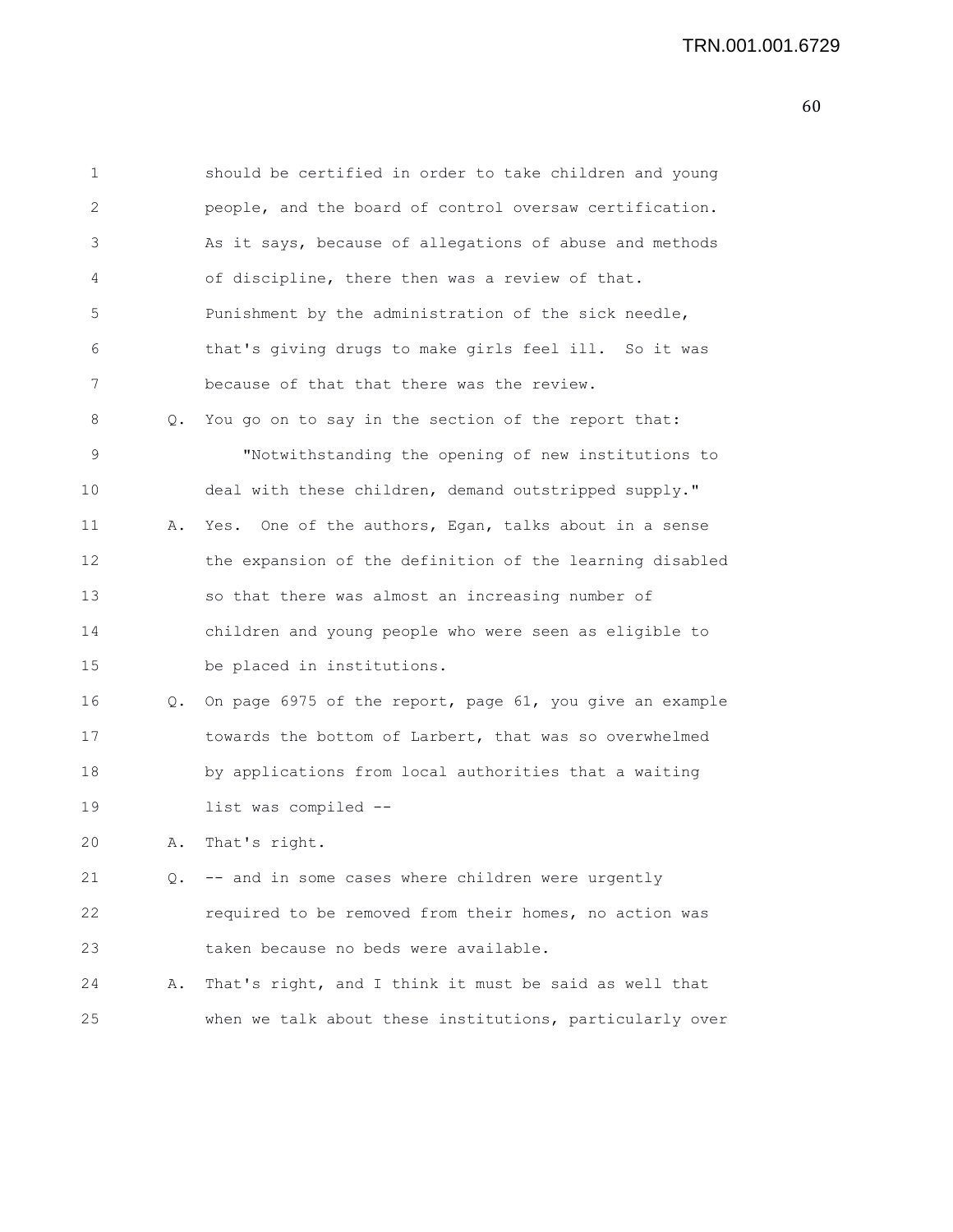| 1  |    | this period, children and young people may be placed in  |
|----|----|----------------------------------------------------------|
| 2  |    | other institutions because of lack of particular spaces. |
| 3  |    | So we see mention of children and young people with      |
| 4  |    | learning disabilities who may be placed in prison, who   |
| 5  |    | may be placed in the poorhouse because there aren't      |
| 6  |    | other accommodations available.                          |
| 7  | Q. | Moving on then to page 6976 where you give some          |
| 8  |    | understanding of the numbers of children who may have    |
| 9  |    | been housed in these institutions, it's the figures      |
| 10 |    | there for 1930. They say there was at least 888          |
| 11 |    | children with learning disabilities in institutions.     |
| 12 |    | That's quite a significant number.                       |
| 13 | Α. | Yes.                                                     |
| 14 | Q. | Then you say that:                                       |
| 15 |    | "By 1936, there were 11 institutions which were          |
| 16 |    | known to have admitted children with learning            |
| 17 |    | disabilities."                                           |
| 18 |    | And you list them for us there.                          |
| 19 | Α. | That's correct, yes.                                     |
| 20 | Q. | When the Lennox Castle institution opened in 1936, it    |
| 21 |    | housed 1,200 patients, but not all of these were         |
| 22 |    | children.                                                |
| 23 | Α. | No, that's right. So again, there was a mixture of       |
| 24 |    | adults and children at Lennox Castle.                    |
| 25 | Q. | If you turn to the final part of this section on         |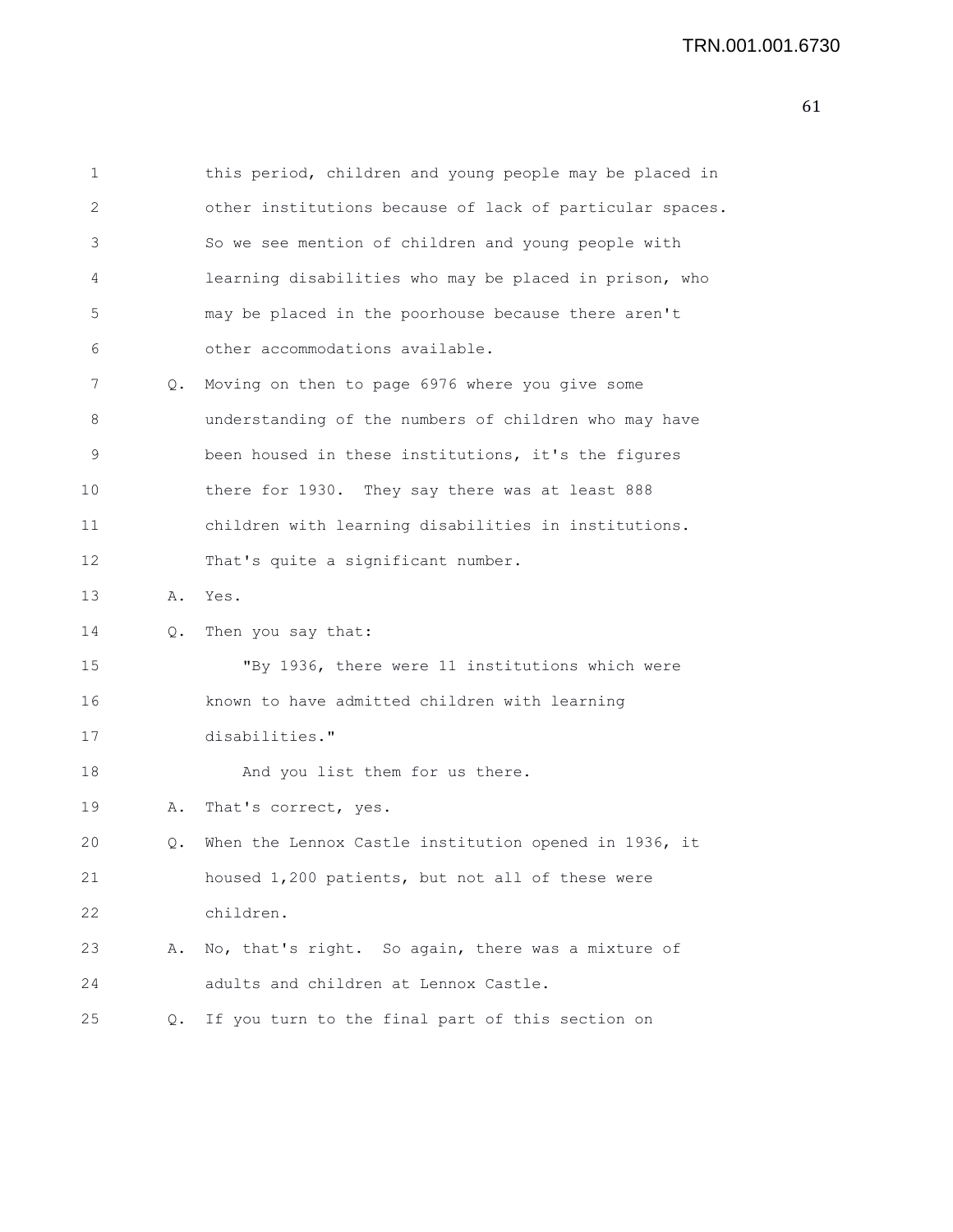| 1               |    | page 63, page 6977, do you set out there some criticisms |
|-----------------|----|----------------------------------------------------------|
| 2               |    | that I think were directed in particular towards         |
| 3               |    | Larbert?                                                 |
| 4               | Α. | That's right.                                            |
| 5               | Q. | What was being said?                                     |
| 6               | Α. | Well, this was by someone who was working at Larbert and |
| 7               |    | was critiquing the system for the institutional regime,  |
| 8               |    | that there was little opportunity for individual work    |
| 9               |    | with these children and young people, echoing in a sense |
| 10              |    | some of the more modern theories about working with      |
| 11              |    | children and young people in residential care, of        |
| 12 <sup>2</sup> |    | looking at every day-to-day opportunity to educate       |
| 13              |    | children and young people, to develop their social       |
| 14              |    | skills through reading, through discussion, through      |
| 15              |    | cooking, through all forms of activity.                  |
| 16              |    | Laird is saying that there was simply none of that       |
| 17              |    | going on in Larbert at the time and that part of the     |
| 18              |    | reason for that was what he called the horrendous staff  |
| 19              |    | turnover at the time and just that focus on keeping      |
| 20              |    | children clean and healthy.                              |
| 21              | Q. | Yes. What she says -- and you have provided the          |
| 22              |    | quote -- is:                                             |
| 23              |    | "There is really a poor chance of real personal          |
| 24              |    | relationships in wholly uncertain settings "             |
| 25              | Α. | Absolutely.                                              |
|                 |    |                                                          |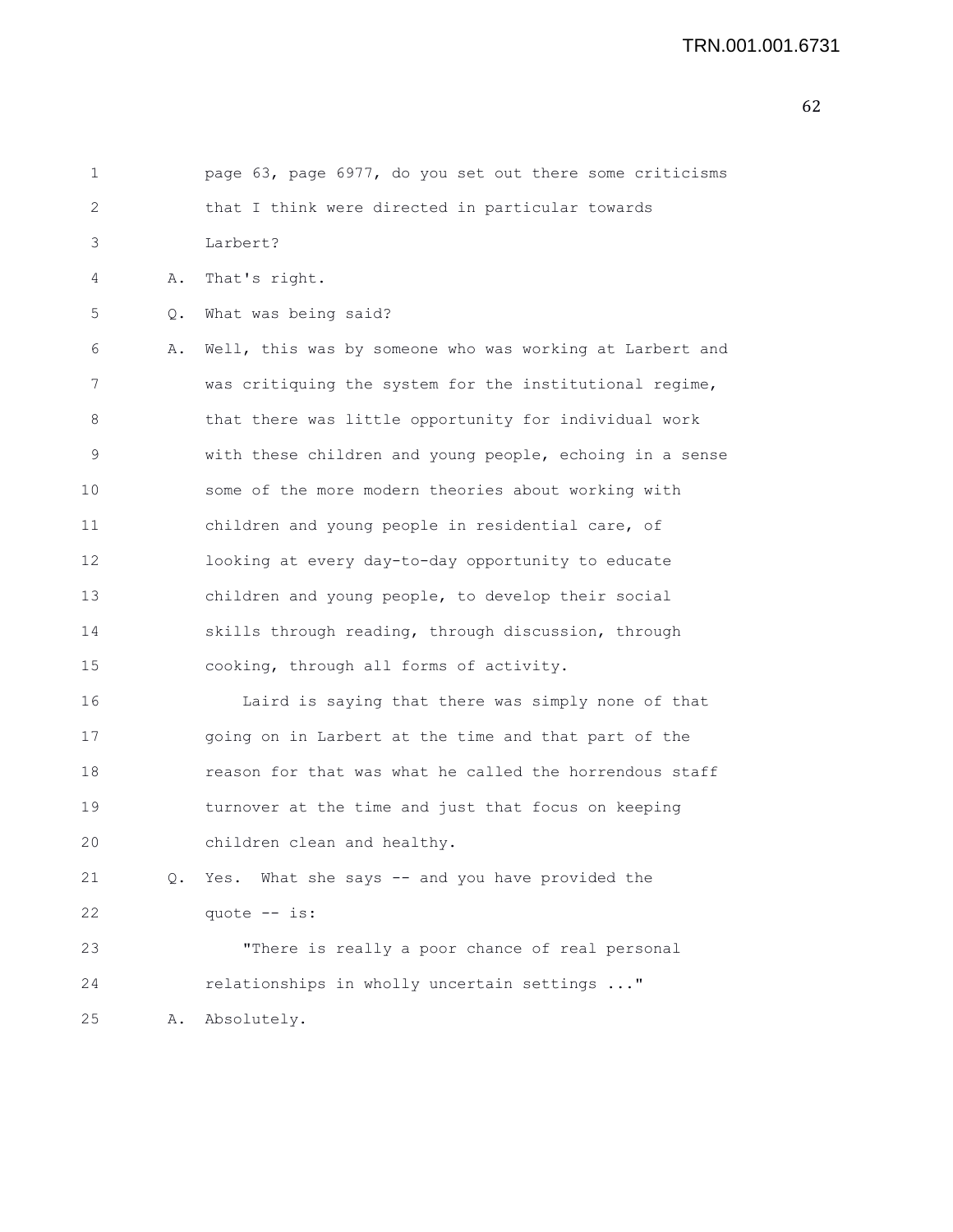```
1 LADY SMITH: Of course, I don't suppose, professor, you're
2 suggesting that keeping children clean and healthy isn't
3 important.
4 A. Oh no.
5 LADY SMITH: I think the point you're making of itself it
6 can be cause for concern about a child if they're not
7 clean and healthy, but it's not enough.
8 A. That's right, absolutely.
9 MR MacAULAY: You provide then a little insight into a work
10 by Jimmy Laing, it's a book "50 Years in the System".
11 A. Yes.
12 Q. In 1938 you tell us that Jimmy Laing was admitted to
13 Baldovan Institute and this is a summary you have taken
14 from his book. I think I can say that Jimmy Laing's
15 date of birth was 1929, so I think that tells us what
16 age he would have been when he was admitted into
17 Baldovan House. Without us having to read this, can you
18 summarise briefly for us what his account tells us?
19 A. I think it's very much that idea of children and young
20 people in a sense just being warehoused. There was no
21 individual support or education or training. The issue
22 of bed-wetting comes up over and over again in
23 institutional care, and again there's this idea if you
24 wet the bed, you were given a hammering. In a sense,
25 that comes back to that idea of cleanliness. This was
```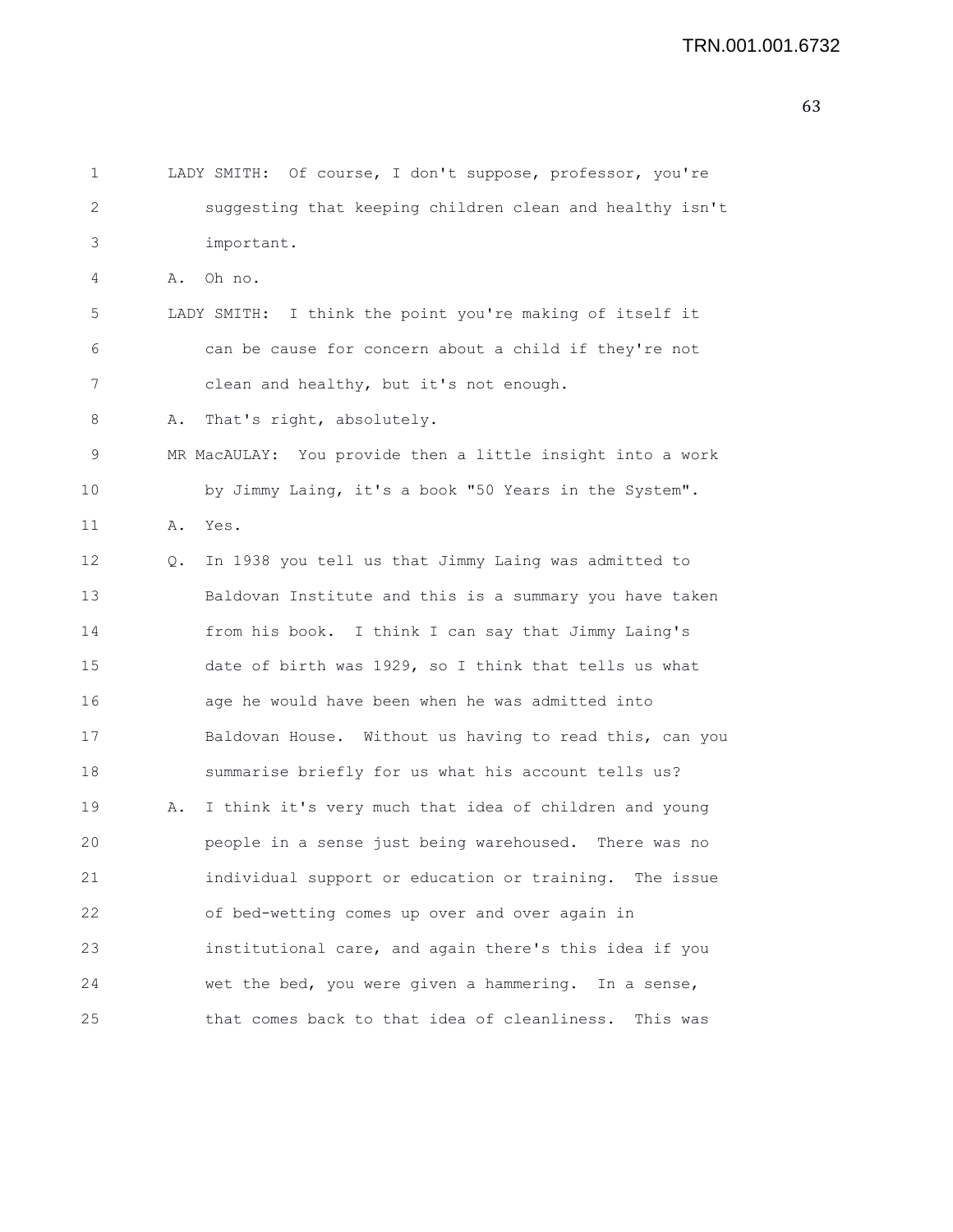| 2  |    | against that.                                            |
|----|----|----------------------------------------------------------|
| 3  |    | He talks about the harshness of the regime, of the       |
| 4  |    | punishments, that food was for the most part lacking in  |
| 5  |    | variety, and it was a pretty horrendous regime.          |
| 6  |    | Again, that idea of children being hired out as          |
| 7  |    | cheap labour, but the perks of that in the sense of      |
| 8  |    | being outside the institution and getting cigarettes and |
| 9  |    | jam sandwiches.                                          |
| 10 |    | So that in itself is almost -- you know, these           |
| 11 |    | highlights of getting a ham and cheese sandwich when     |
| 12 |    | you're out at work on the farm puts into perspective     |
| 13 |    | just the harshness of that regime. It's the fact that    |
| 14 |    | there's little idea of the need for assessment, for      |
| 15 |    | review, for why is this young person in this             |
| 16 |    | institution, and the fact that he remained then in the   |
| 17 |    | system for 47 years, that is a real indictment on        |
| 18 |    | institutional care at that time.                         |
| 19 | Q. | And being in the system for 47 years would mean that     |
| 20 |    | he was there as an adult --                              |
| 21 | Α. | Absolutely.                                              |
| 22 | Q. | -- so for quite a considerable period of time.           |
| 23 | Α. | Yes, including in the state hospital at Carstairs at one |
| 24 |    | point.                                                   |
| 25 | Q. | Can I take you on then? You have sections dealing with   |

1 almost breaking -- you know, almost rebellious in going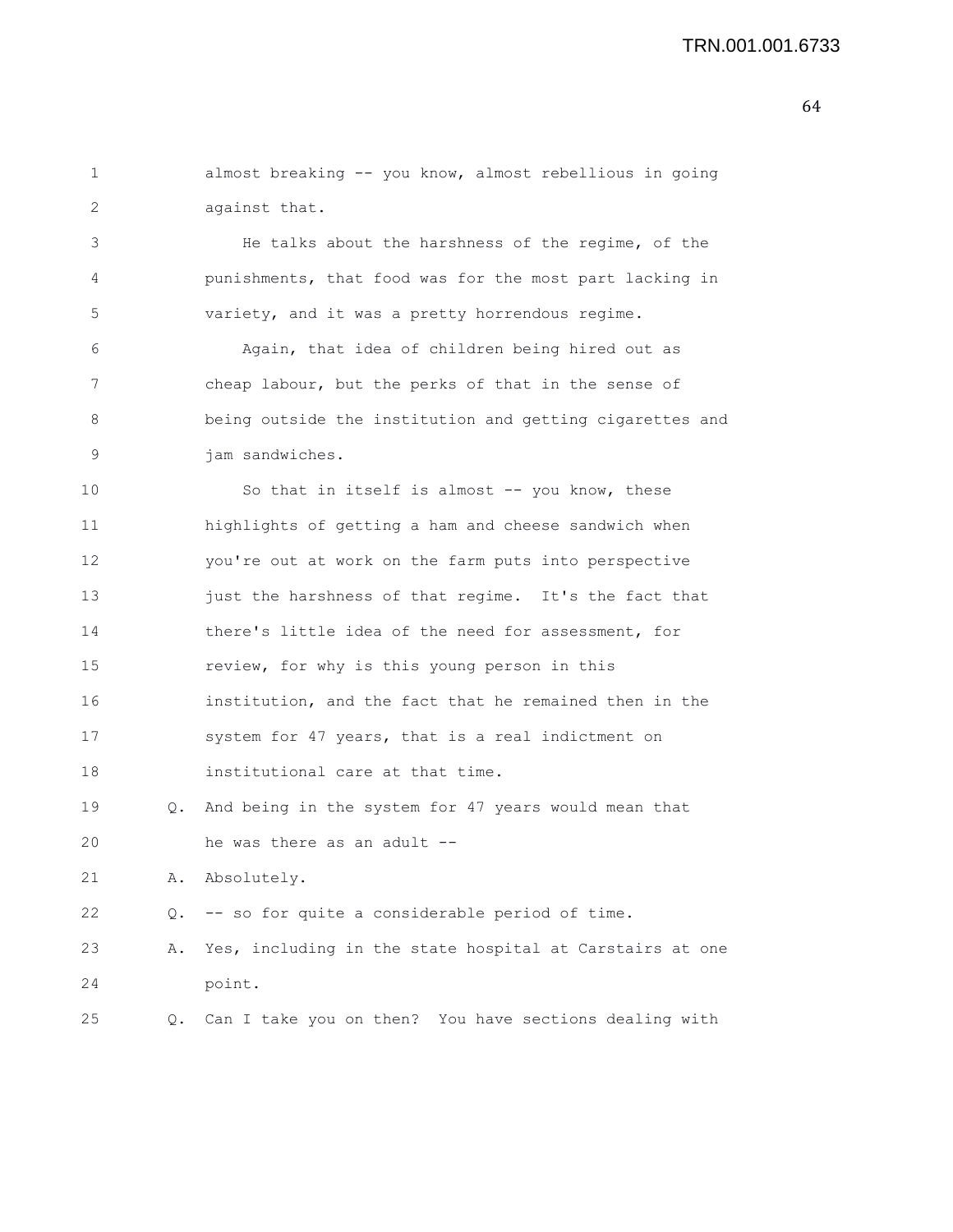| 1  |    | deaf education, acute care in hospitals and convalescent |
|----|----|----------------------------------------------------------|
| 2  |    | homes, which we can pick up for ourselves. If I can      |
| 3  |    | take you back to the Magdalene asylums and institutions  |
| 4  |    | and lock hospitals point. This is on page 6981,          |
| 5  |    | page 67. We're now dealing with this period of course    |
| 6  |    | up until 1948. Did these institutions still exist?       |
| 7  | Α. | Yes, they do indeed. I think some continued through to   |
| 8  |    | the 1950s. There's not been a huge amount written more   |
| 9  |    | recently about them, but there were a number of these,   |
| 10 |    | not all run by the Catholic Church; I believe there was  |
| 11 |    | a Church of Scotland home as well and a number of other  |
| 12 |    | voluntary organisations, as I mentioned, the Salvation   |
| 13 |    | Army homes.                                              |
| 14 |    | There was criticism of the repressive regimes within     |
| 15 |    | the Magdalene asylums and the focus on, in a sense,      |
| 16 |    | religion and hard work and monotonous work, laundry      |
| 17 |    | work.                                                    |
| 18 |    | Again, this goes back to class and gender                |
| 19 |    | assumptions about what these young girls would go on to  |
| 20 |    | do, which was domestic service or training to be a wife. |
| 21 |    | So there was criticism of the regimes and other hostels  |
| 22 |    | set up, but one researcher says that this reflected this |
| 23 |    | similar value system of surveillance, sexual and         |
| 24 |    | vocational control, and that continued right through     |
| 25 |    | this period.                                             |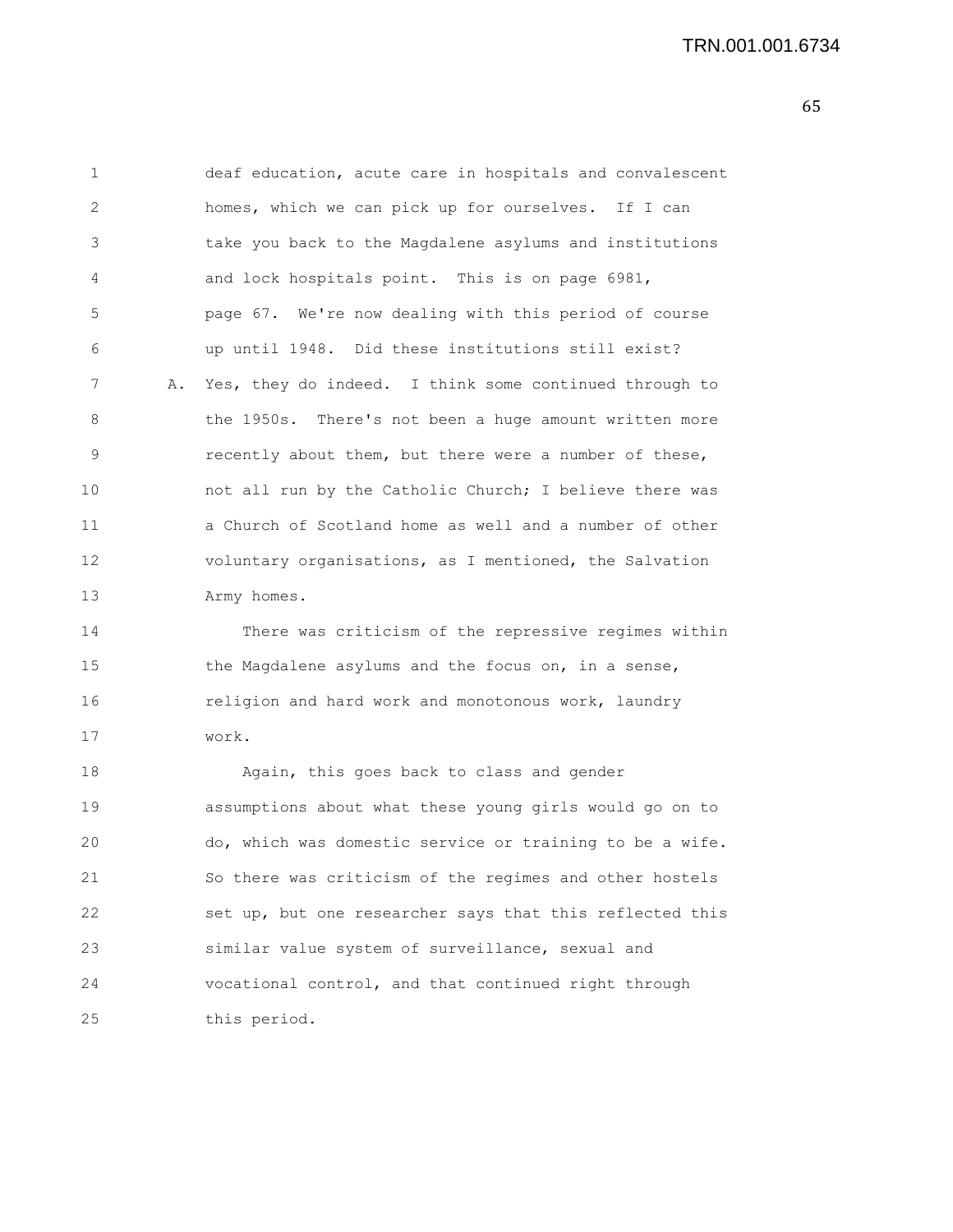```
66
```

| 1  |    | Q. On page 6982, page 68 of the report, you make reference |
|----|----|------------------------------------------------------------|
| 2  |    | to a work by Roger Davidson --                             |
| 3  | Α. | Yes.                                                       |
| 4  | Q. | -- with the title "This Pernicious Delusion". What was     |
| 5  |    | the pernicious delusion?                                   |
| 6  | Α. | This was the idea at the time that a sexually              |
| 7  |    | transmitted disease could be cured by having sexual        |
| 8  |    | intercourse with a virgin. So the professionals were       |
| 9  |    | saying that this was why there was the extent of sexual    |
| 10 |    | assault on young girls. Davidson suggests that, in         |
| 11 |    | fact, this myth wasn't believed by the general             |
| 12 |    | population; rather, it was put forward by professionals    |
| 13 |    | for them to understand why there was this extent of        |
| 14 |    | sexual assault going on.                                   |
| 15 |    | So this, in a sense, was a rationale for it, which         |
| 16 |    | didn't break with their ideas of masculinity in the        |
| 17 |    | family. So it was a denial, in a sense, of sexual          |
| 18 |    | abuse.                                                     |
| 19 | Q. | So what you're saying is a man who was suffering from      |
| 20 |    | venereal disease, the advice was being given that if       |
| 21 |    | he had sexual intercourse with --                          |
| 22 | Α. | I don't think the advice was being given. Rather, after    |
| 23 |    | the event, it was being seen as a justification for what   |
| 24 |    | had happened. So saying that the man did it because of     |
| 25 |    | this rather than they did it because of a sexual need or   |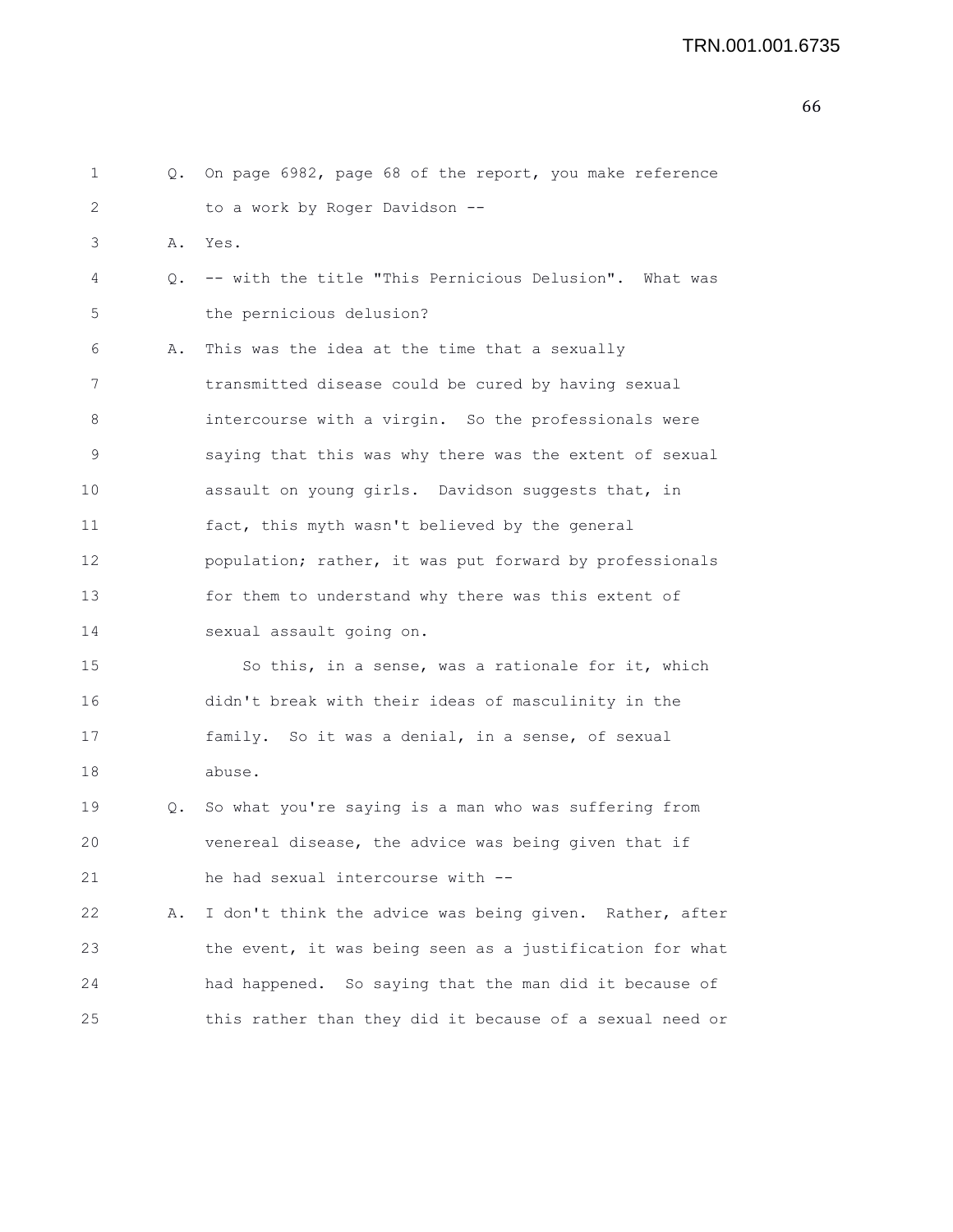1 sexual assault.

| 2  | Q. | And the effect of that eventually would be to put the    |
|----|----|----------------------------------------------------------|
| 3  |    | girl at risk of infection?                               |
| 4  | Α. | Absolutely.                                              |
| 5  | Q. | What time frame are we talking about?                    |
| 6  | Α. | In the 1920s and 1930s. Because another major issue      |
| 7  |    | at the time -- perhaps I've not touched on it here --    |
| 8  |    | was the issue of the belief that sexually transmitted    |
| 9  |    | diseases were spread by contact with dirty towels and    |
| 10 |    | toilet seats, which again went on and was advocated by   |
| 11 |    | medical professionals into the 1950s and 1960s.          |
| 12 |    | Again, if there was an outbreak of sexually              |
| 13 |    | transmitted diseases in an institution, this could be    |
| 14 |    | blamed on the lack of hygiene of young women rather than |
| 15 |    | being placed on -- that this was a potential case of     |
| 16 |    | sexual assault.                                          |
| 17 | Q. | So far as Clyde was concerned, the Clyde Report, did     |
| 18 |    | that report have much to say about the residential care  |
| 19 |    | of children with disabilities?                           |
| 20 | Α. | Very little but generally just stating that what         |
| 21 |    | residential provision was available was valuable.        |
| 22 | Q. | But I think also that such a group should not be         |
| 23 |    | intermingled with other children?                        |
| 24 | Α. | That's right, yes. There's again that idea of the        |
| 25 |    | separation of this group of children.                    |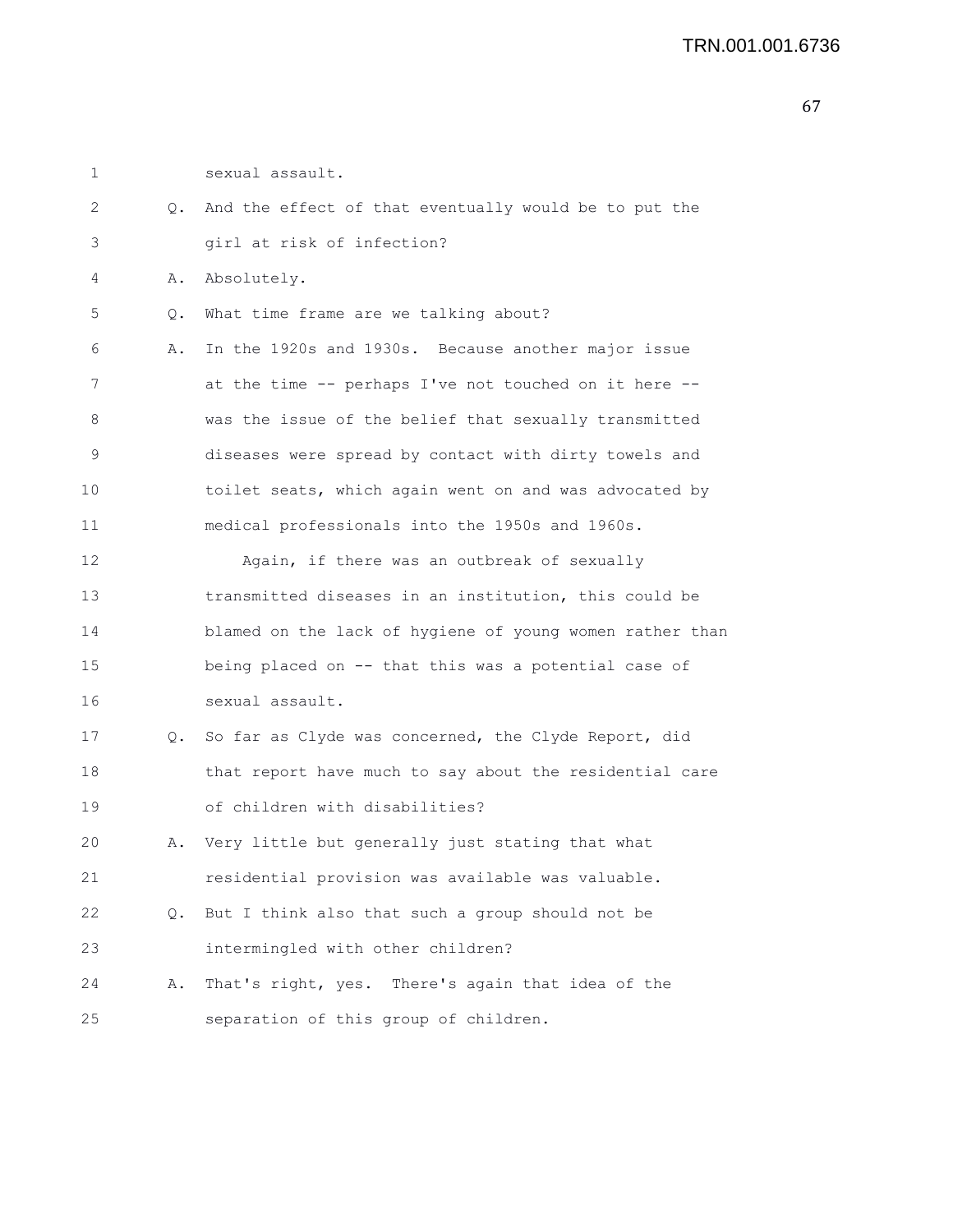1 Q. The section dealing with residential nurseries and baby 2 homes is on page 6983, page 69 of the report. Are you 3 saying there effectively that these places became places 4 where children could be -- from which children could be 5 adopted efficiently, I think is how it is put. 6 A. Yes. I think that's right. It was seen that there 7 was -- and, of course, illegitimacy, of course, as well 8 was a huge stigma at this time, so children would be 9 taken away from the mothers and placed in residential 10 nurseries, and often then for adoption. But it's 11 interesting that it's between the 1930s up until the 12 1970s, just for this period of 40 years, that there were 13 a significant number of residential nurseries in 14 Scotland. 15 Q. I think as you tell us later, that approach became 16 outmoded -- 17 A. Absolutely. 18 Q. -- because babies would be fostered to foster parents 19 rather than being put into these nurseries? 20 A. That's right. A lot of this came from Bowlby's work on 21 attachment, again during the war, on the impact of young 22 children being in institutions and that sort of paved 23 the way for the move away from residential nurseries. 24 Q. Can I then look at the final section in this particular

25 chapter, 1900 to 1948, where you have a section dealing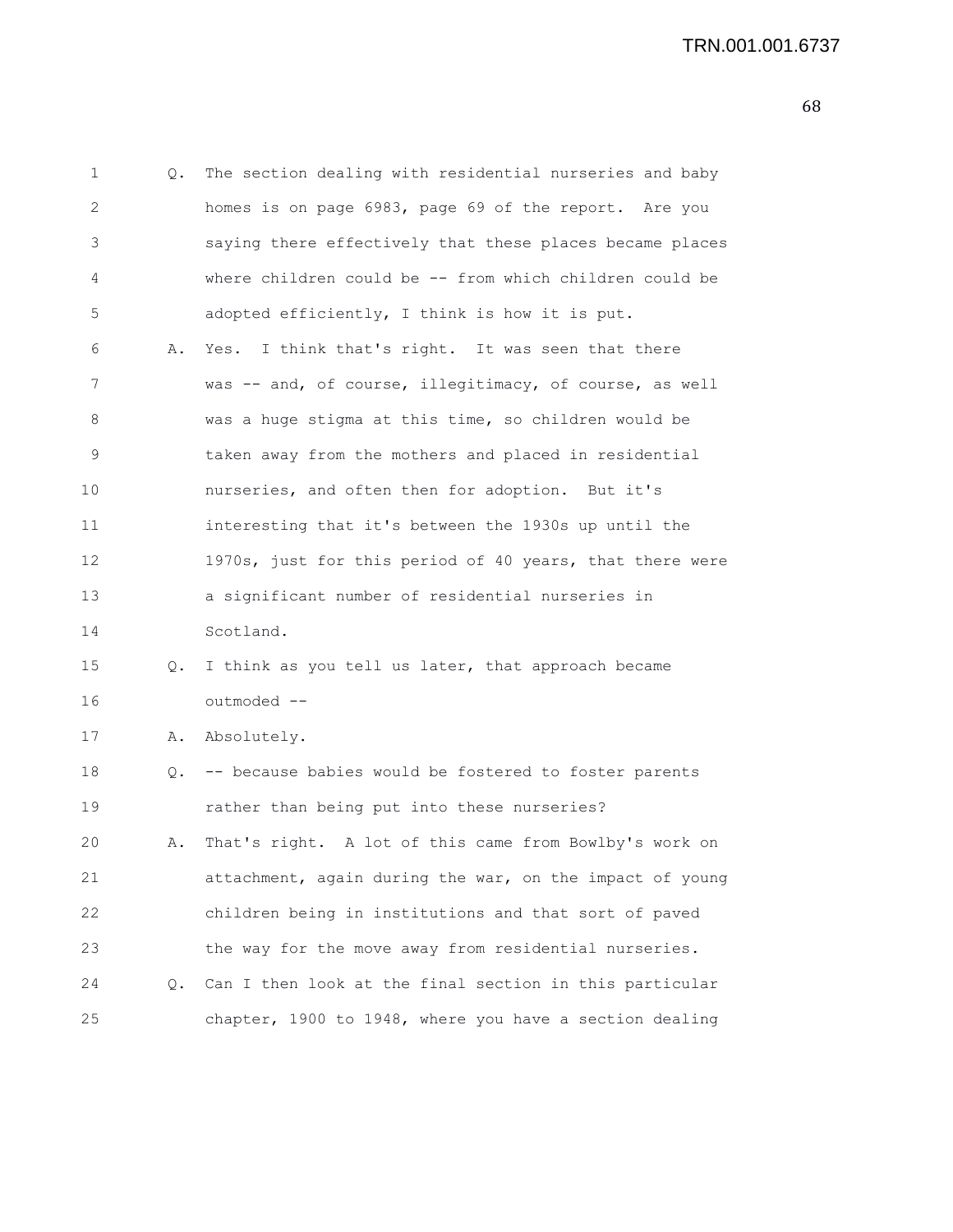| $\mathbf 1$    |           | with issues in the care services over this period.      |
|----------------|-----------|---------------------------------------------------------|
| $\overline{2}$ |           | I think as you've already mentioned, the template that  |
| 3              |           | you've used here has been taken from Skinner's work.    |
| 4              | Α.        | That's right.                                           |
| 5              | $\circ$ . | Your first heading is "Recruitment and Selection". What |
| 6              |           | conclusions did you come to over this period?           |
| 7              | Α.        | I think over this period very little was written about  |
| 8              |           | it. There may have been -- and in Clyde there was the   |
| 9              |           | recognition for the need for the selection of           |
| 10             |           | appropriate foster carers, for appropriate residential  |
| 11             |           | staff. But over a lot of this period it had been done   |
| 12             |           | on a very ad hoc basis. We spoke of a car turning up    |
| 13             |           | and whoever would take the children could take the      |
| 14             |           | children.                                               |

15 So with Clyde there started to be a focus on the 16 need to be more rigorous in the selection of foster 17 carers. Again, some of the comments in Clyde are about 18 appropriate residential staff, but there is very little, 19 really, when you're considering the scale of the sector, 20 to be said about this. Similarly, with training and 21 supervision, very little focus on the training of staff 22 until Clyde.

23 In terms of residential staff, the committee did 24 think that there needed to be basic training courses for 25 residential staff and that all future members of staff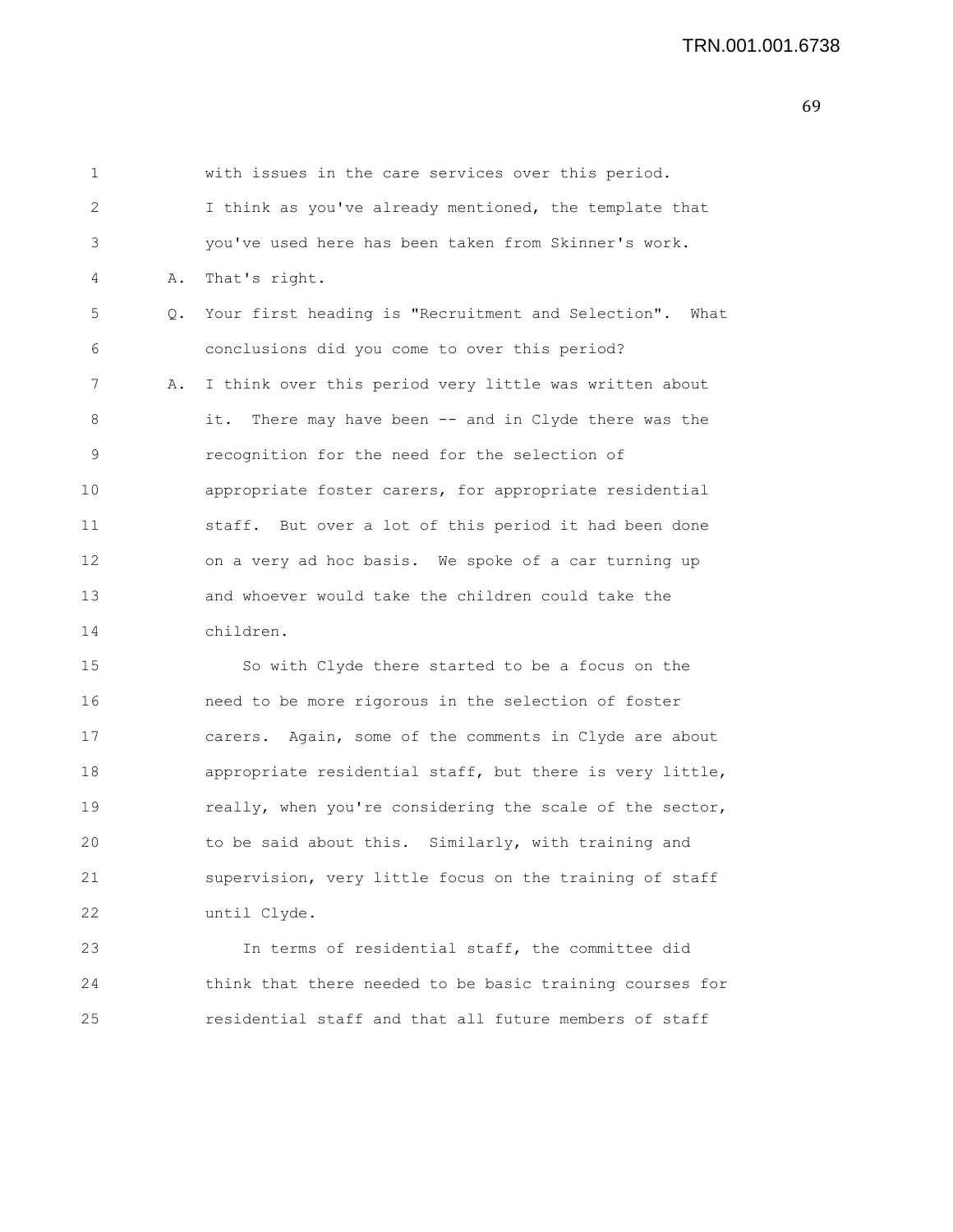| $\mathbf 1$ |    | of homes should be trained, but saying there isn't       |
|-------------|----|----------------------------------------------------------|
| 2           |    | a mechanism to do this at the moment.                    |
| 3           | Q. | And, "Systemic Weaknesses and Good Practice", you looked |
| 4           |    | at that. What do you conclude over this period?          |
| 5           | Α. | I think it comes back to the point you made earlier that |
| 6           |    | one of the major systemic weaknesses is around simply    |
| 7           |    | the variability of practice, that sometimes it seems     |
| 8           |    | almost by chance whether a child has a positive          |
| 9           |    | experience of care, either in both foster care or in     |
| 10          |    | residential care, or they have a very negative and       |
| 11          |    | abusive experience.                                      |
| 12          |    | We're starting to see some major shifts in thinking      |
| 13          |    | around policy and practice, starting to, as I said, with |
| 14          |    | the development of child guidance, looking to an extent  |
| 15          |    | at the emotional and mental well-being of children and   |
| 16          |    | young people.                                            |
| 17          | Q. | I think there you're looking at individuality and        |
| 18          |    | development.                                             |
| 19          | Α. | Yes, that's right. But against that, there are still     |
| 20          |    | these very rigid and structured regimes, and the idea of |
| 21          |    | a sterile environment in residential care.               |
| 22          | Q. | "Rights and Responsibilities", you look at that over     |
| 23          |    | this period.                                             |
| 24          | Α. | There'd been early international work on the<br>Yes.     |
| 25          |    | rights of children in the 1920s, but rights and          |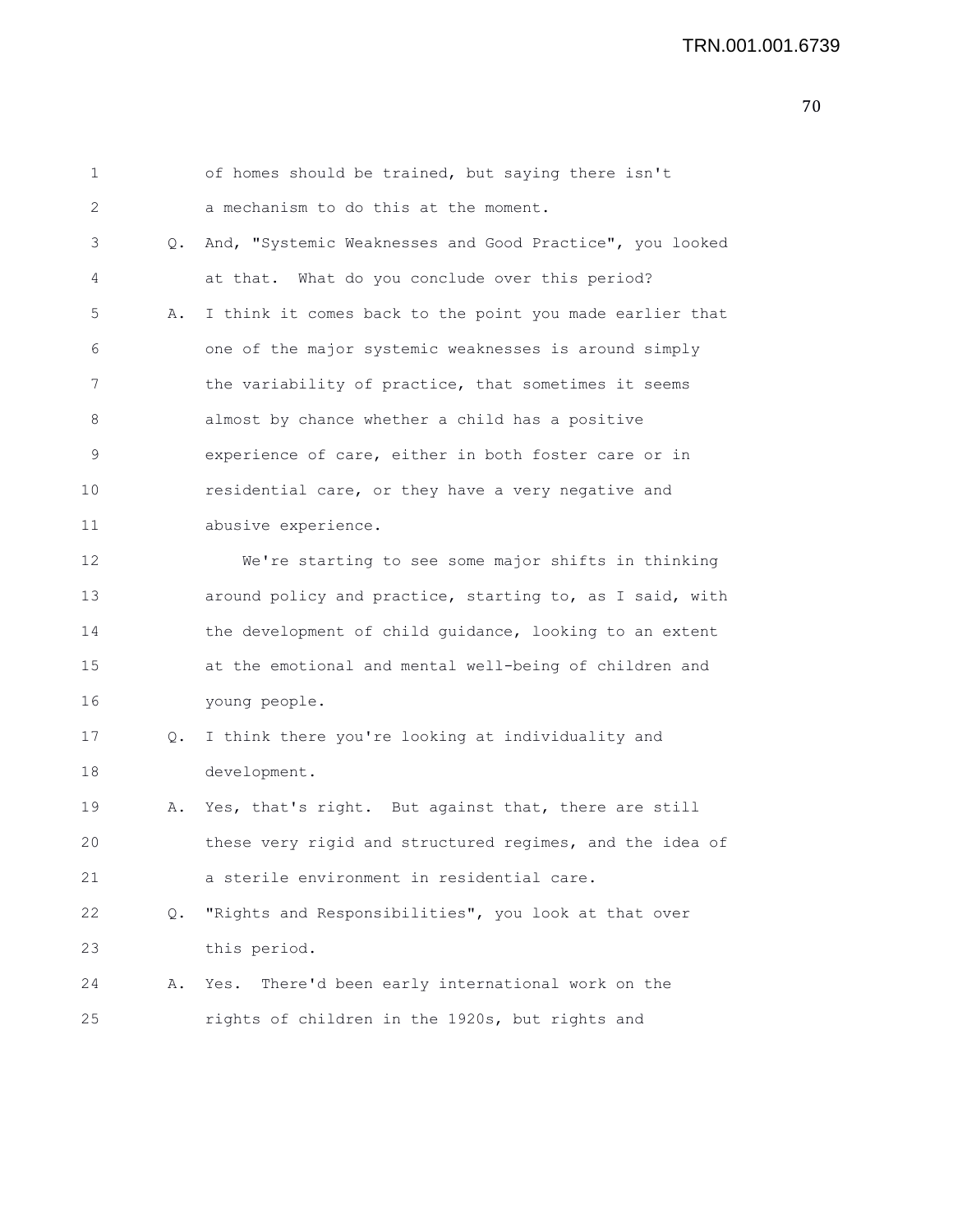| 1  |    | responsibilities wasn't really on the agenda of          |
|----|----|----------------------------------------------------------|
| 2  |    | childcare practice in Scotland.                          |
| 3  | Q. | "Good Basic Care", then you look at that. You've         |
| 4  |    | touched upon it already.                                 |
| 5  | Α. | That's right. Again saying that -- with that focus on    |
| 6  |    | cleanliness and the healthy environment, one of the      |
| 7  |    | driving forces in terms of the boarding-out system, as   |
| 8  |    | I said, in terms of institutional placements. I think    |
| 9  |    | it was again going back to Jimmy Laing where he talks    |
| 10 |    | about the highly polished floors at Baldovan, so these   |
| 11 |    | issues, but major concerns about the nature of           |
| 12 |    | accommodation, both in residential and foster care:      |
| 13 |    | children spoke of going hungry whilst in care; that lack |
| 14 |    | of individuality marked out by clothing and uniforms in  |
| 15 |    | institutions; children boarded out in the Highlands and  |
| 16 |    | Islands talked about, "We knew we were boarded out       |
| 17 |    | because of our tackety boots that we had provided by the |
| 18 |    | Corporation"; and also, because of the rigidity and      |
| 19 |    | routine in institutions, the lack of opportunities in    |
| 20 |    | terms of recreational and leisure facilities.            |
| 21 |    | There were some exceptions to that because we saw        |
| 22 |    | in relation to some of the homes for disabled children   |
| 23 |    | where they would actually be integrated into the         |
| 24 |    | community, would go on outings and suchlike, but put on  |
| 25 |    | shows for the local community. So again, variability in  |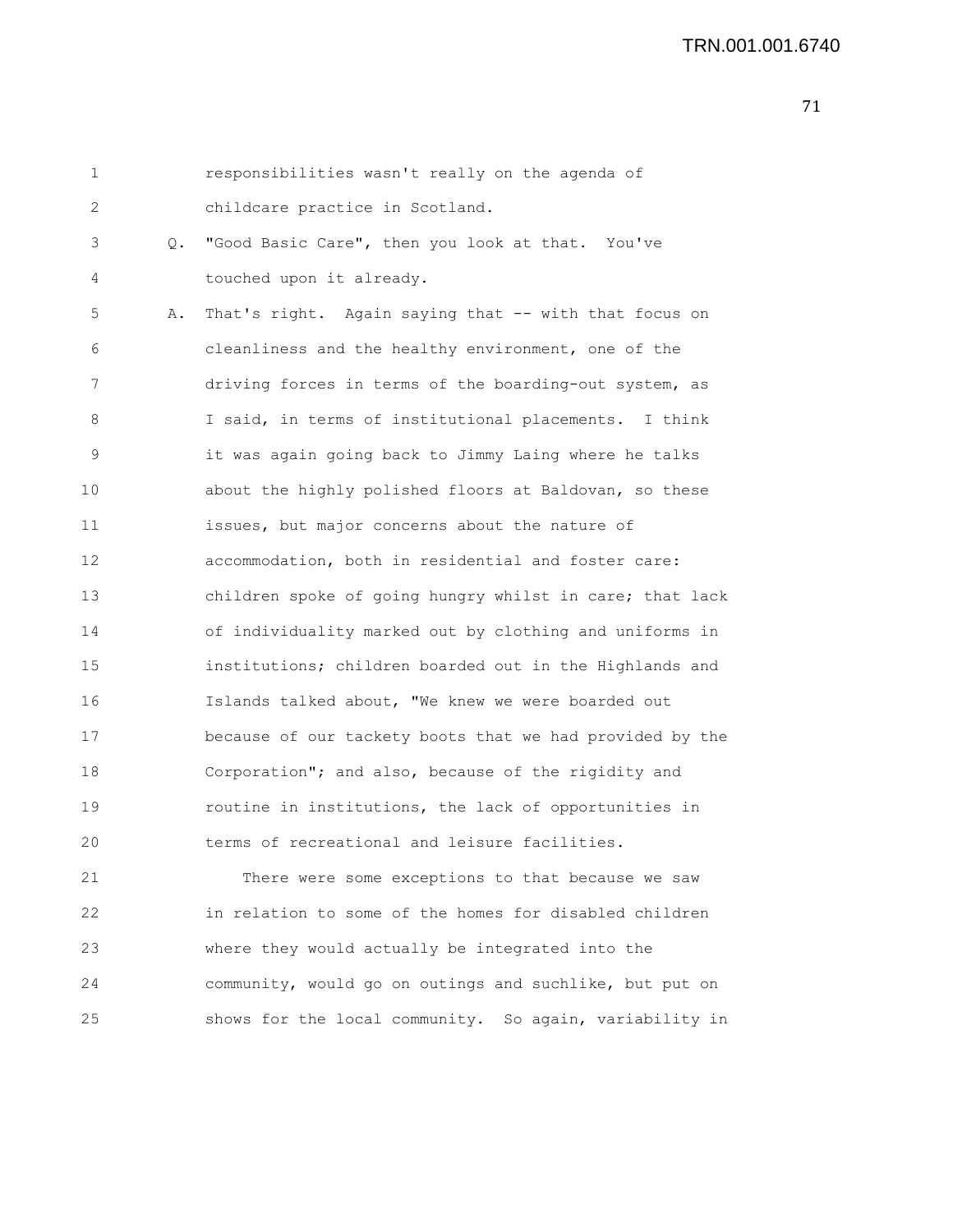1 terms of that.

2 Q. Education, you look at that. 3 A. I think very much focused on -- this is about vocational 4 training, this is about: what are the possibilities for 5 employment when you leave care? For young men it was 6 for the military, and lots of young men leaving care 7 would go into the armed forces or into trades and 8 a focus on the trades. For girls it would be for 9 domestic service, laundry work and suchlike. 10 Q. And you also look at health. 11 A. Again, that focus on physical health. Very much from 12 that nursing perspective, medical perspective. I think 13 that perhaps there wasn't a recognition of some of the 14 barriers to health, but it was very much focused on 15 that, less so on mental health and well-being. 16 Q. Although we've seen from Clyde that Clyde had focused to 17 some extent on -- 18 A. That's right, but I think that was it. I think towards 19 the end of this period there was an increasing awareness 20 of the importance of emotional and mental well-being. 21 Q. Your next concept is "Partnership with Parents". 22 A. Well, when I say limited, you know, I mean that was the 23 whole point of boarding out, was to separate children 24 from their parents. Even Clyde spoke about the 25 disruption about contact with parents. Residential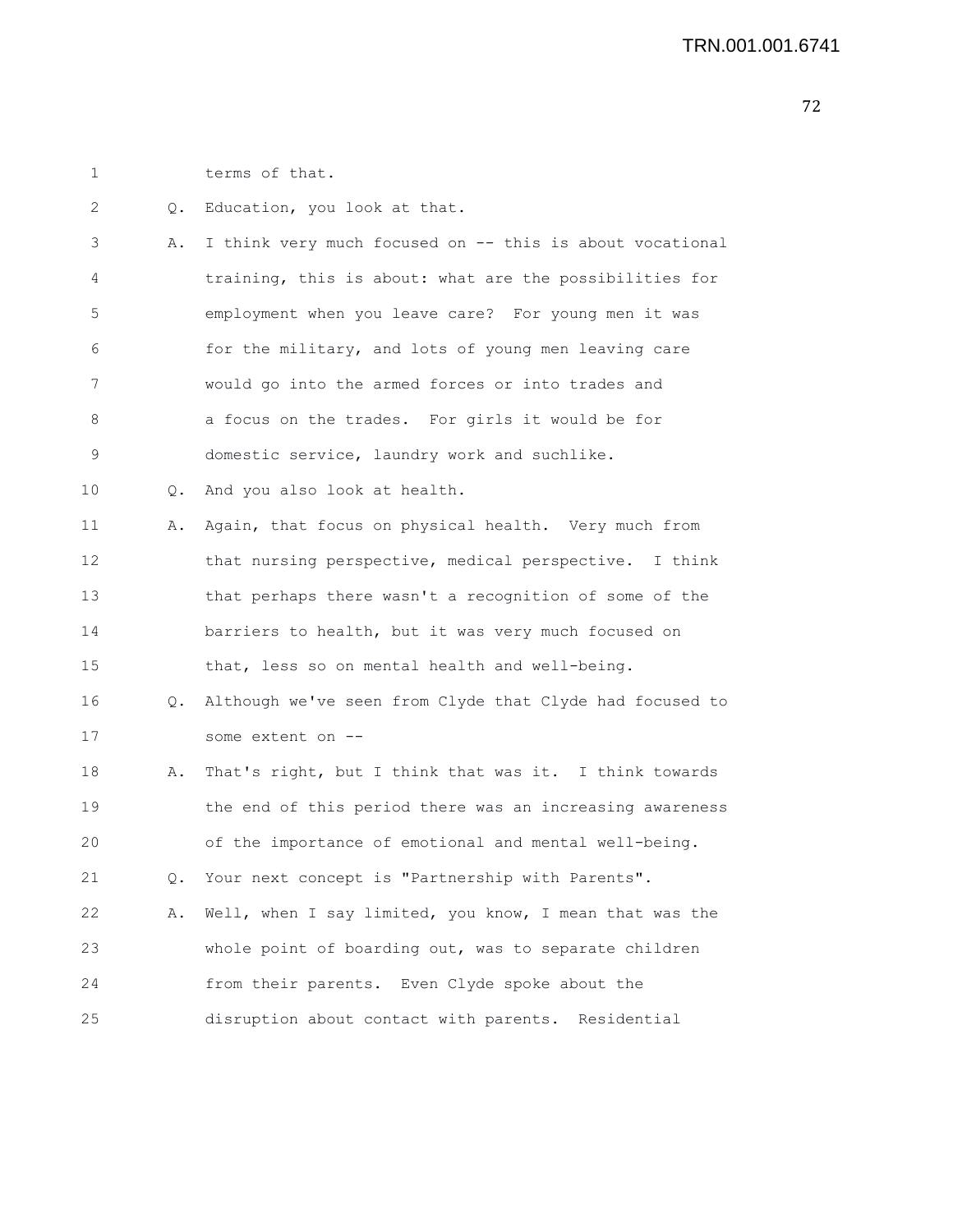1 establishments would limit parental contact. Nerston, 2 as I say, was set up by Child Guidance during the war, 3 could be seen as relatively forward-looking, but limited 4 parental contact, I think, to one weekend in the month. 5 So even in that sense, very limited contact. 6 Q. You do say that there was a recognition of the benefits 7 of keeping sibling groups together, but that this wasn't 8 often taken forward in practice. 9 A. I think where it was possible, it might be done, but in 10 terms of placements it was often not seen as a priority. 11 In some of the autobiographies we see that, the way in 12 which children were separated from their sibling group 13 for a variety of reasons. 14 Q. Your final principle here is the notion of "A Feeling of 15 Safety"; can you elaborate upon that? 16 A. Well, we've seen that a wide range of punishments and 17 sanctions, corporal punishment, routine, heavy-handed 18 often ... isolation, deprivation of privileges, the use 19 of medication as a punishment were common. Isolation 20 also in foster care, you'd quite often hear of children 21 being put in cupboards. In one case I recall her being 22 put in the hen coop as a punishment. Similarly, in 23 residential care as well. So these are in a sense -- 24 some of these are sanctioned punishments, so we saw the 25 use of medication as a punishment was approved by the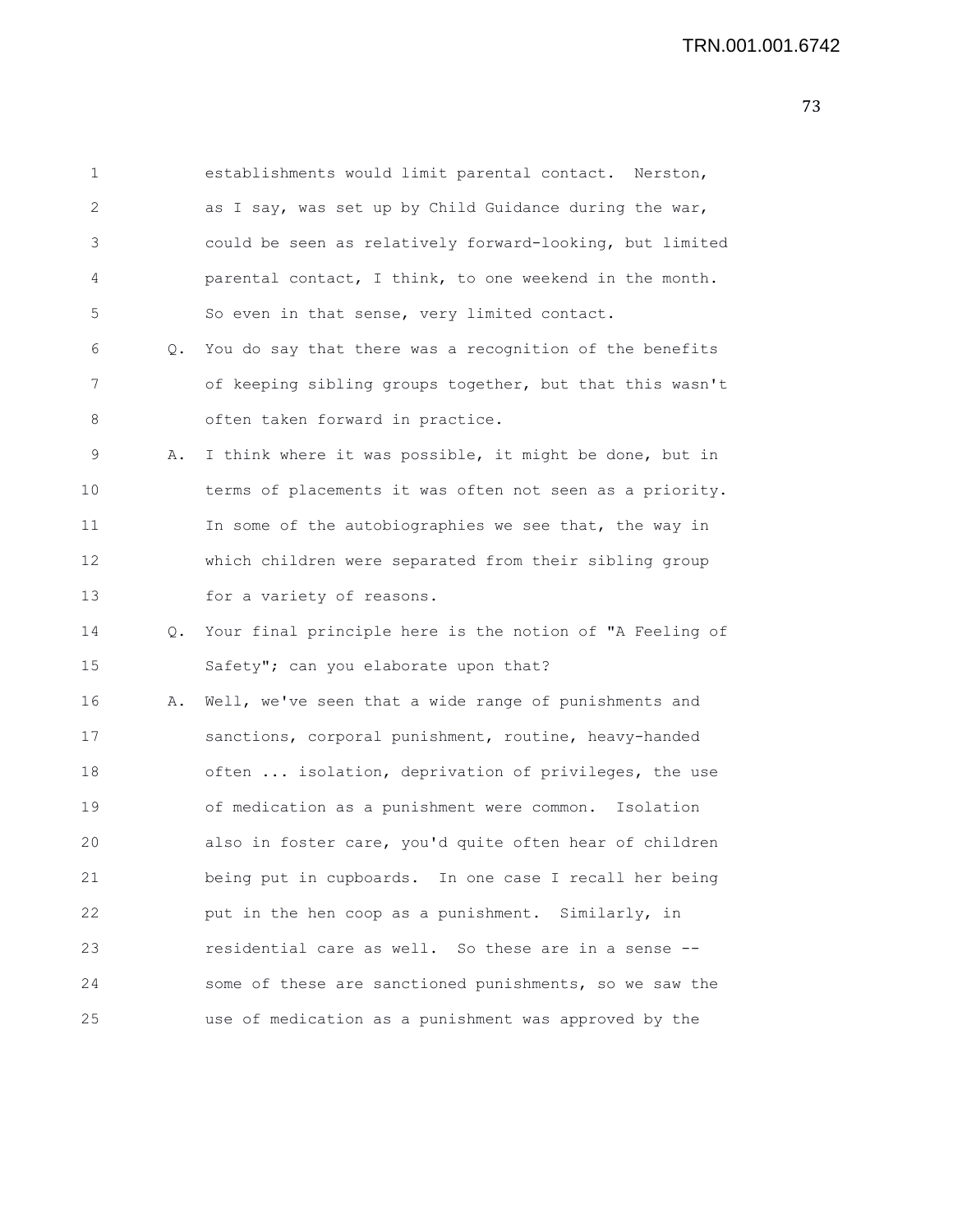| 1  |    | doctor of an institution.                               |
|----|----|---------------------------------------------------------|
| 2  |    | Then there is evidence also of just abusive             |
| 3  |    | behaviour, sexual abuse, physical and emotional abuse.  |
| 4  |    | It was quite clear it occurred.                         |
| 5  | Q. | Then can we move on, professor, to section 4 of your    |
| 6  |    | report. Here you are looking at:                        |
| 7  |    | "The Development of Children's Services Between 1948    |
| 8  |    | and 1968."                                              |
| 9  |    | You set out in your introduction a reference to the     |
| 10 |    | Children Act (1948), which of course followed the Clyde |
| 11 |    | and Curtis reports. Was that an important piece of      |
| 12 |    | legislation?                                            |
| 13 | Α. | That was. There was an increasing focus on children and |
| 14 |    | families and on the best interests of the child.        |
| 15 |    | I think that was parallelled by the setting-up of the   |
| 16 |    | National Health Service, so this was in the context of  |
| 17 |    | setting up the welfare state.                           |
| 18 |    | I think, as we saw after the First World War, there     |
| 19 |    | was an increasing focus on the health and well-being of |
| 20 |    | mothers and children, and I think this continued, that  |
| 21 |    | there was themselves -- put this real focus on the      |
| 22 |    | importance of families, leading up to these             |
| 23 |    | developments.                                           |
| 24 |    | The experience of evacuation had raised the             |
| 25 |    | appalling conditions in the slums of the cities and     |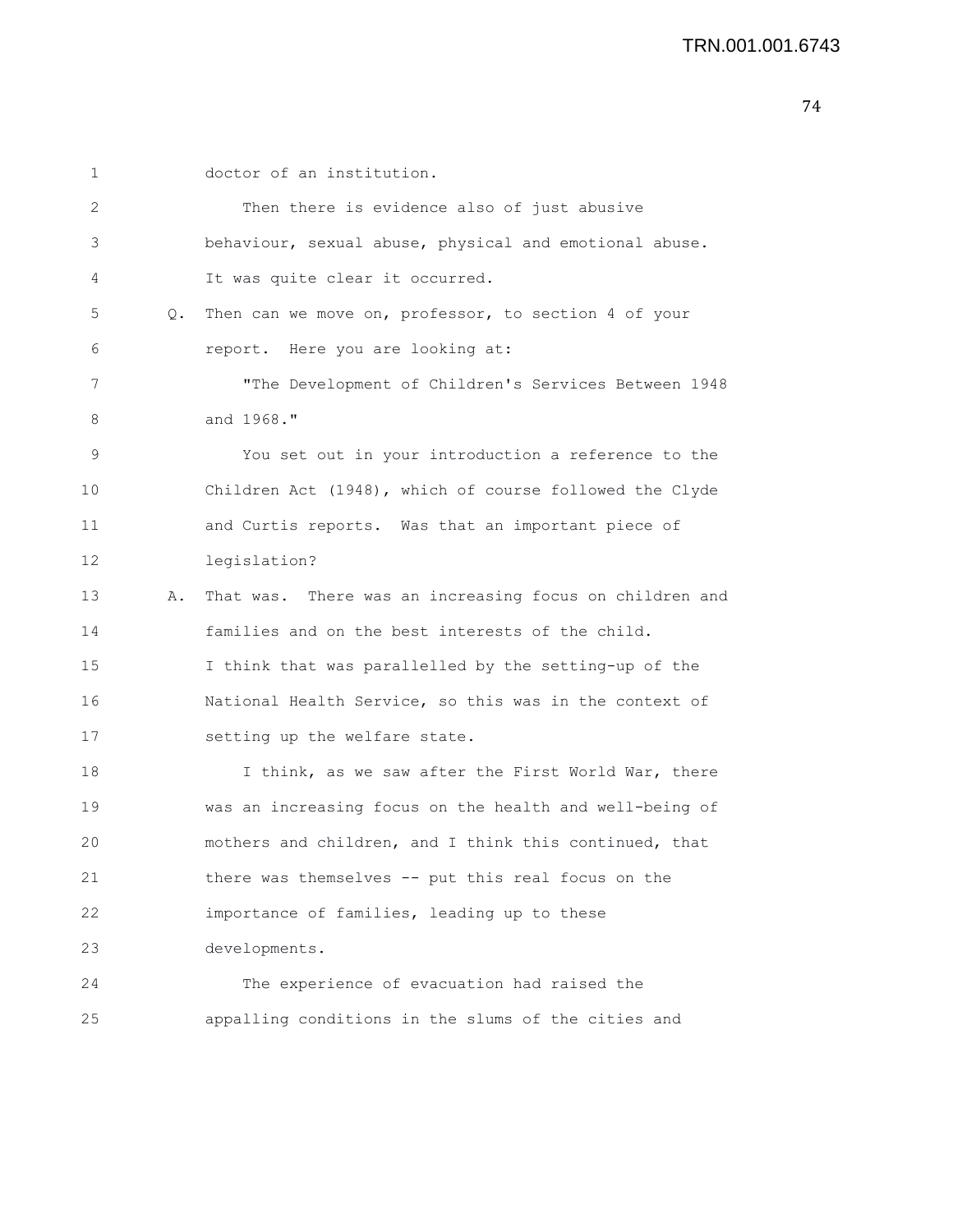| 1  |    | brought this to the fore in the development of social    |
|----|----|----------------------------------------------------------|
| 2  |    | policy in Scotland and the UK as a whole. So these were  |
| 3  |    | important changes and developments, I think, in terms of |
| 4  |    | ideas about children's services, that move away from the |
| 5  |    | large institutions. And although it took a long while,   |
| 6  |    | these things were starting to be put in place.           |
| 7  | Q. | The point you make about the legislation itself          |
| 8  |    | is that -- and you mentioned this earlier -- it laid     |
| 9  |    | a duty on local authorities to receive children into     |
| 10 |    | their care where the child had no parents or guardians   |
| 11 |    | or had been abandoned.                                   |
| 12 | Α. | That's right.                                            |
| 13 | Q. | That meant that local authorities would require to have  |
| 14 |    | homes for these children to go to.                       |
| 15 | Α. | Although at this point there was still a large number of |
| 16 |    | voluntary homes.                                         |
| 17 | Q. | Yes.                                                     |
| 18 | Α. | At the time there was some debate about that and some    |
| 19 |    | commentators have spoken about, in a sense, a fudge in   |
| 20 |    | leaving a rather ambiguous relationship between local    |
| 21 |    | authorities and voluntary homes in relation to this      |
| 22 |    | period.                                                  |
| 23 | Q. | You've mentioned already the new organisational          |
| 24 |    | structure that was set up by the Act, namely that county |
| 25 |    | councils and large borough councils were to have         |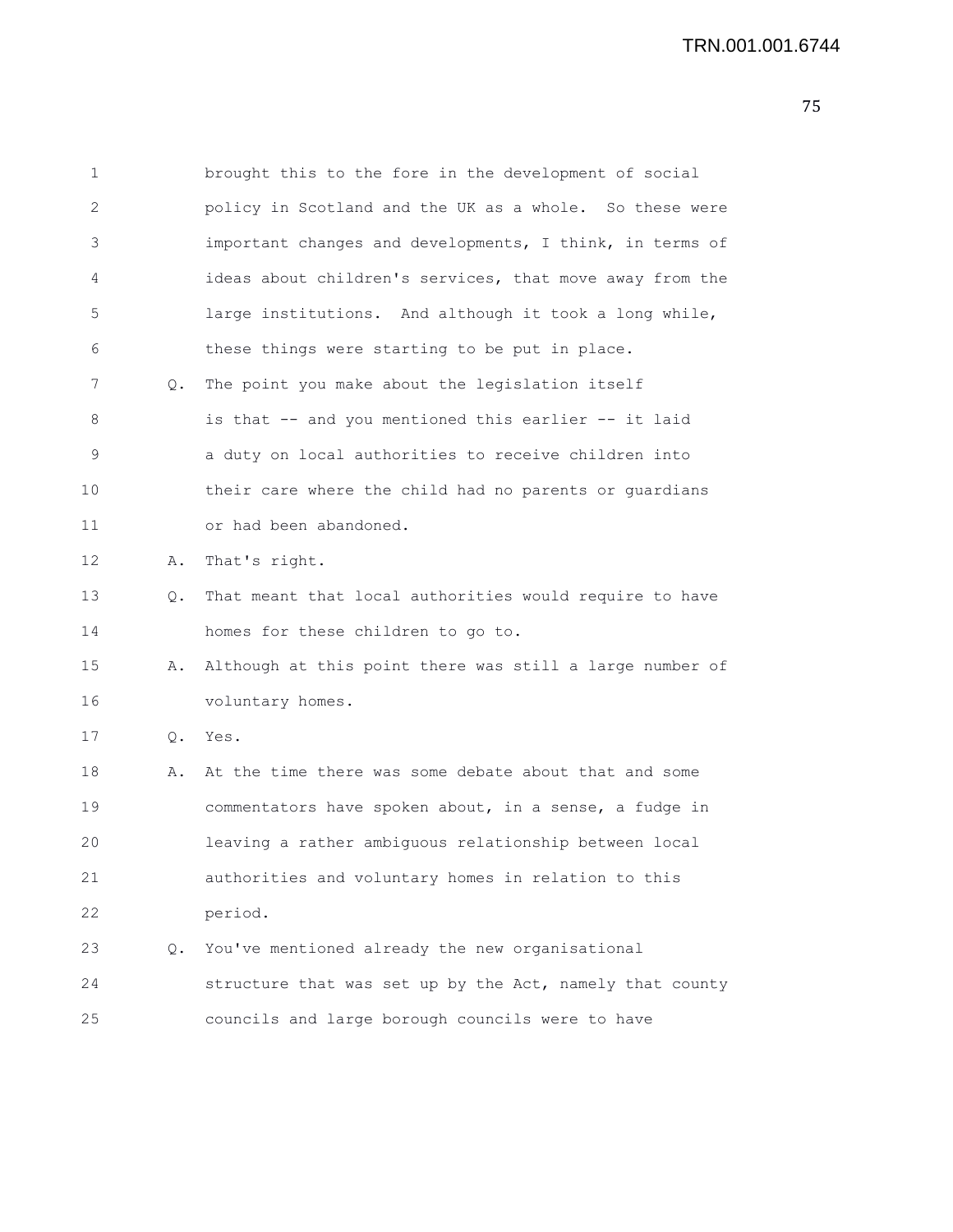| 1  |    | a children's committee to carry out their functions      |
|----|----|----------------------------------------------------------|
| 2  |    | under the $act$ $-$                                      |
| 3  | Α. | That's right, yes.                                       |
| 4  | Q. | -- and that there would be a separate Advisory Council   |
| 5  |    | on Childcare.                                            |
| 6  | Α. | Yes.                                                     |
| 7  | Q. | What was its function to be?                             |
| 8  | Α. | Well, in order to review different care settings.<br>So  |
| 9  |    | we'll see some of the reports that the advisory council  |
| 10 |    | did in relation to boarding out, for example. So it was  |
| 11 |    | to look at that and also look at issues around training. |
| 12 |    | So it was to advise government and to pull together      |
| 13 |    | reviews of particular areas of work.                     |
| 14 | 0. | What you say next is that:                               |
| 15 |    | "The 1948 Act was not received with great enthusiasm     |
| 16 |    | in Scotland."                                            |
| 17 | Α. | Certainly commentators at the time say there wasn't the  |
| 18 |    | same incentive for change in Scotland, so that it was in |
| 19 |    | a sense more reluctantly put in place in Scotland than   |
| 20 |    | in England.                                              |
| 21 | Q. | In the next page or two of your report, 6990, in fact    |
| 22 |    | through a number of pages to 6994, page 76 through to    |
| 23 |    | page 80, you provide us with an insight into a book by   |
| 24 |    | Helen Tennent.                                           |
| 25 | Α. | Yes.                                                     |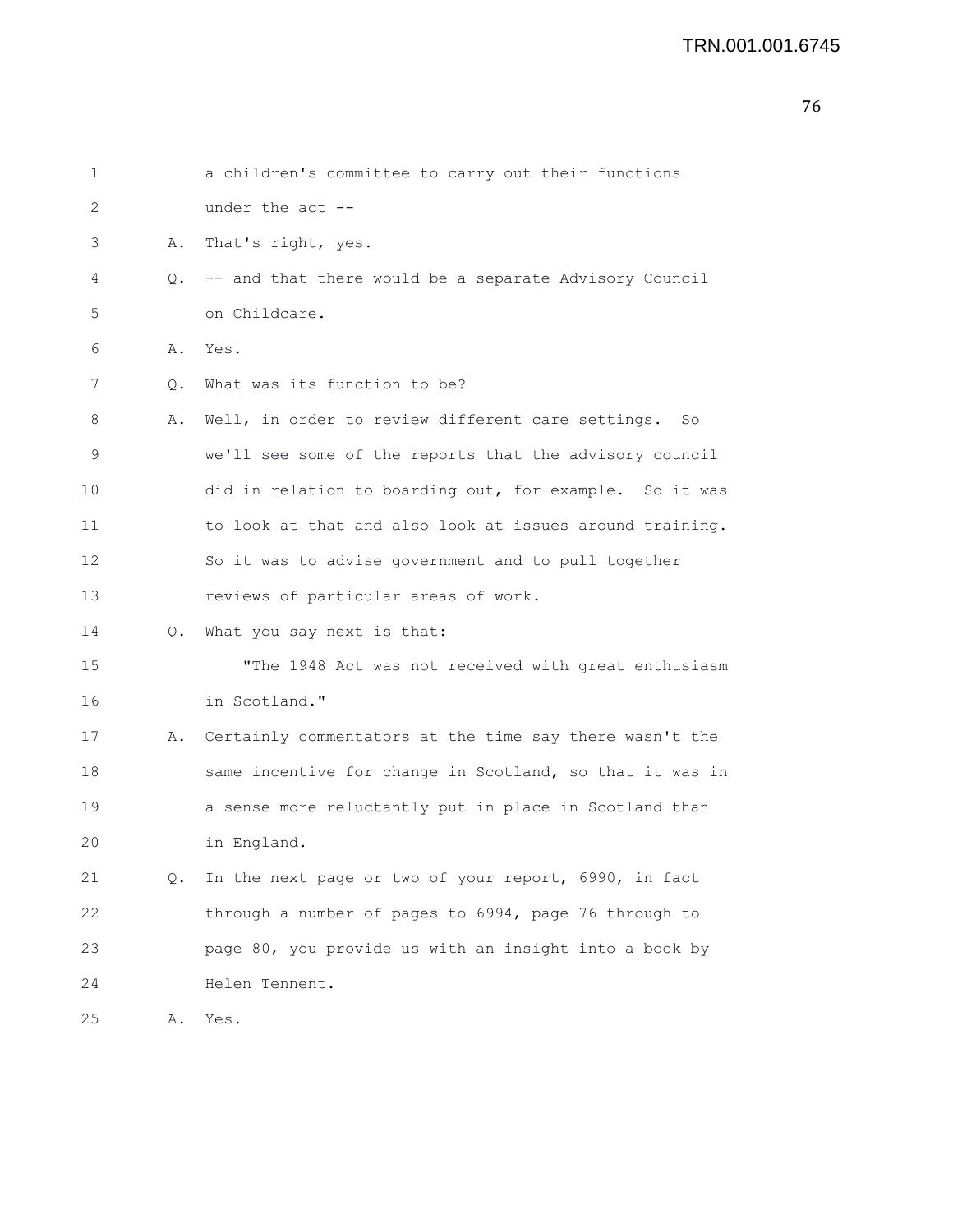1 Q. And I think the title is "I belong to Glasgow"; can you 2 very briefly summarise what you take from this? 3 A. It comes back to that idea of the variety of experience. 4 Helen Tennent first experienced care in terms of her 5 evacuation from Glasgow. She returned home, she was 6 abandoned by her mother, her father couldn't cope, and 7 she spent a period in voluntary care of foster carers. 8 Then she spent time in more children's homes, some 9 of which she found very positive, others which she 10 hated. 11 Eventually, she was placed on a croft in the north 12 of Scotland, which she found very positive, where she 13 felt loved, was supported, and yes, did work on the 14 croft, but also was supported in her education. That 15 came to an end when she was going on to

16 Inverness Academy, and because of the distance she was 17 moved to another foster placement.

18 Again, that experience of the lack of planning and 19 lack of foresight where she was driven up to the door of 20 a foster carer and the foster mother came out and said, 21 "Oh no, we can't take her", so she was driven around 22 Inverness until another foster care placement was found, 23 which was totally inappropriate.

24 She was sharing a bed with an elderly woman, a very 25 austere setting. She ran away back to her original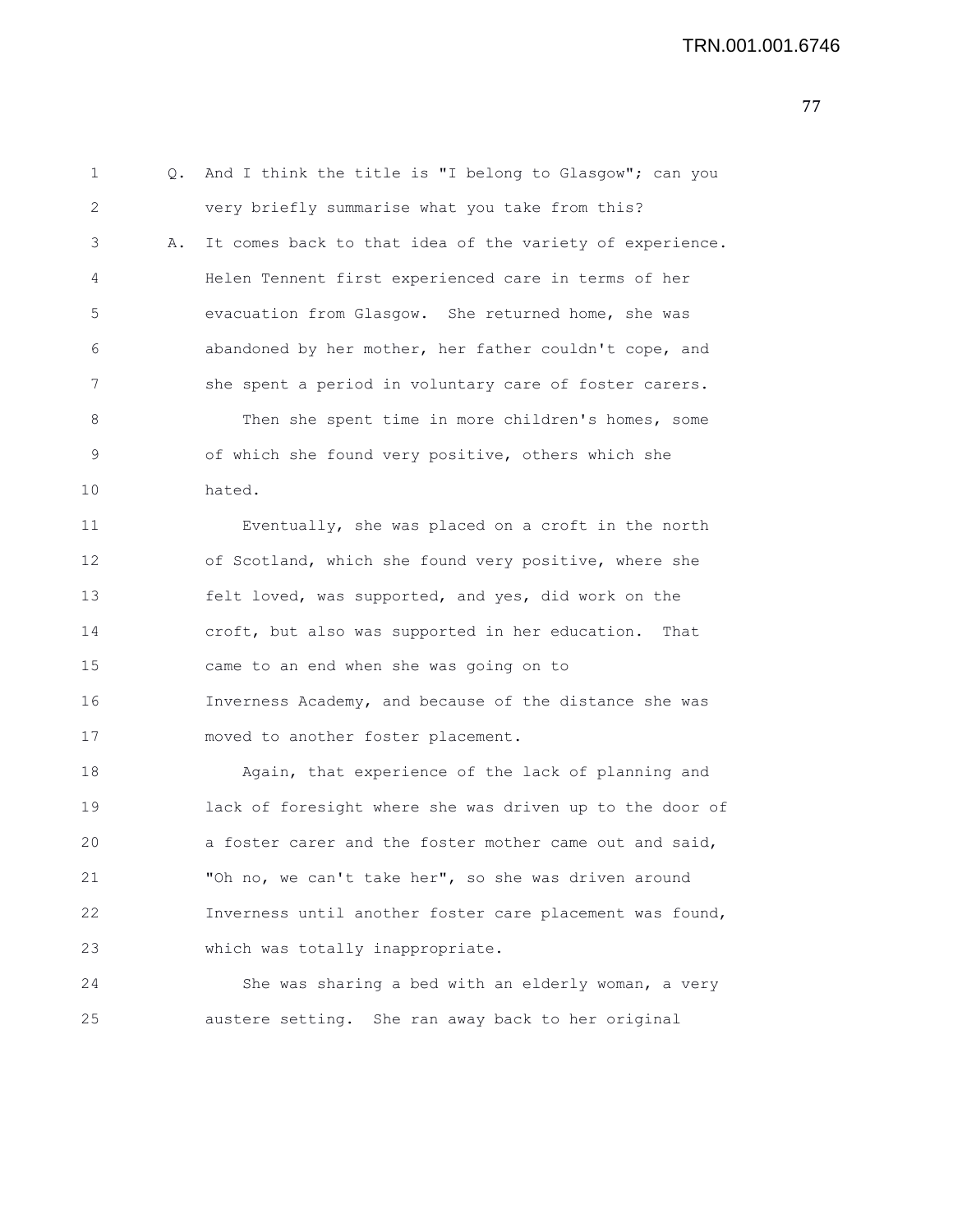## TRN.001.001.6747

| 1  |               | placement. She then moved to another inappropriate       |
|----|---------------|----------------------------------------------------------|
| 2  |               | placement, then spent some time -- again, different      |
| 3  |               | experiences of residential care. She had short stays in  |
| 4  |               | what had been the poorhouse in Glasgow.                  |
| 5  |               | Then, having undertaken work at college, she got         |
| 6  |               | a job and went on to finally live in some hostels,       |
| 7  |               | working girls' hostels in Glasgow, until she reached the |
| 8  |               | age of 18.                                               |
| 9  | 0.            | In summary, this was the lady who was over the period in |
| 10 |               | different care settings --                               |
| 11 | Α.            | Absolutely.                                              |
| 12 | О.            | -- and had a varied experience?                          |
| 13 | Α.            | Absolutely.                                              |
| 14 | $Q_{\bullet}$ | So we come back again to the variability of experience.  |
|    |               |                                                          |
| 15 | Α.            | That's right. And you know, a very positive foster care  |
| 16 |               | experience and a very negative foster care experience.   |
| 17 |               | A very positive residential care experience and a very   |
| 18 |               | negative residential care experience.                    |
| 19 | Q.            | Moving on then to the context that you put this period   |
| 20 |               | into on page 6995, page 81 of the report. We're looking  |
| 21 |               | now, of course, at a period post-World War II and, as    |
| 22 |               | you say, this was a period of austerity and food         |
| 23 |               | rationing; is that correct?                              |
| 24 | Α.            | That's right, yes.                                       |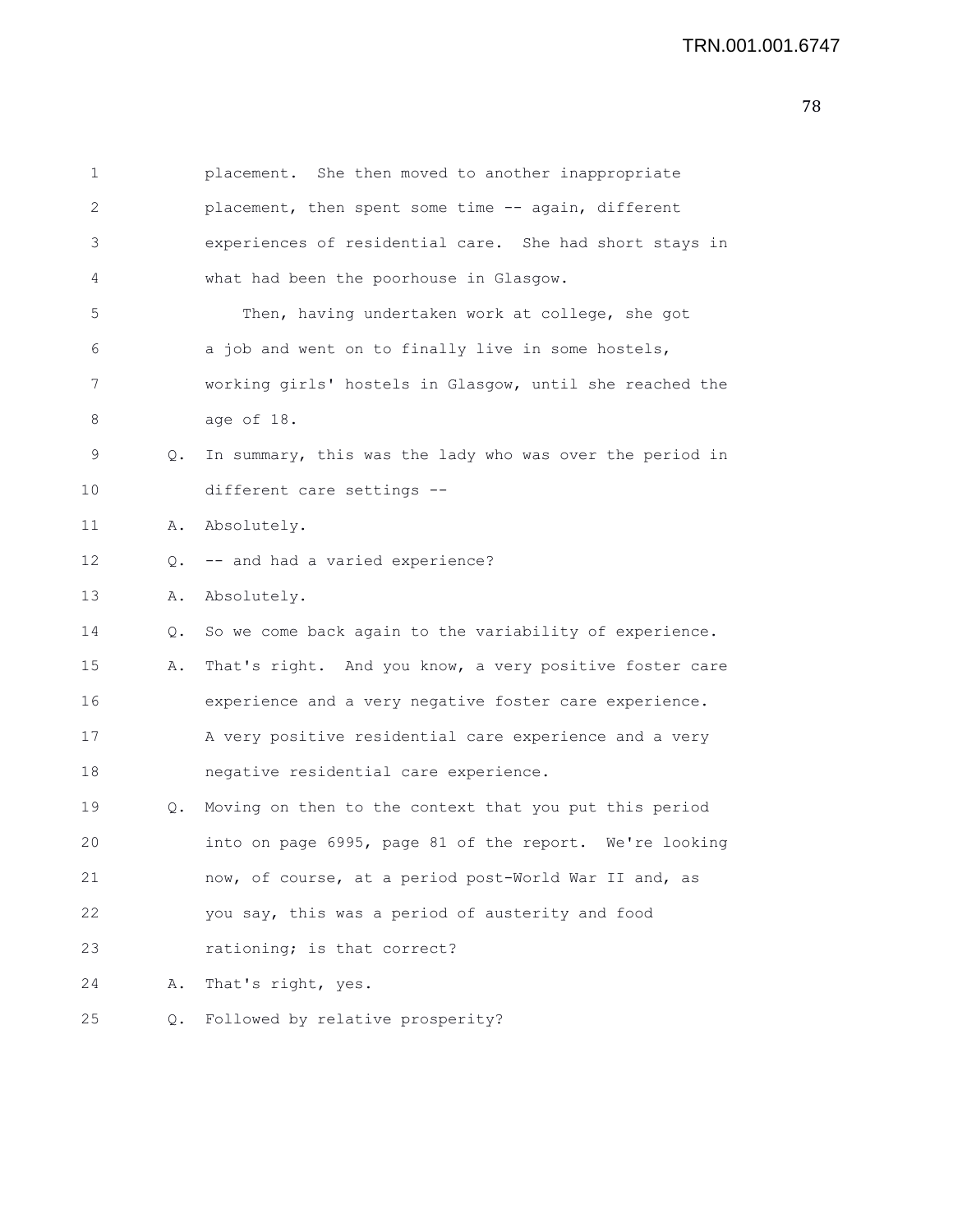```
1 A. Yes. In a sense, as we move up into a more positive
2 economic situation, into the 1960s, a period of
3 relatively full employment. It was epitomised by the
4 children in Ferguson's study who had been placed in care
5 just at the end of the war, who were coming to working
6 age in the late 1950s, early 1960s, and most of them
7 went into employment, relatively menial employment. We
8 spoke about them, the military and suchlike, but
9 nevertheless the vast majority of them were getting jobs
10 at that point in time.
11 Q. On that page, page 6995, you provide us with some
12 statistics, some in response to a parliamentary question
13 in 1949 and then, following that, you have a paragraph
14 which says:
15 "Following the Children Act (1948), more systematic
16 information was collected on children in care and annual
17 figures were produced."
18 What you say is:
19 "The number of children in care rose to a peak of
20 13,340 in 1952 and then fell gradually through the 1950s
21 and 1960s to 11,221 in 1968."
22 So there's quite a change there?
23 A. That's right, and I think one of the important factors
24 is the proportion or the number of children who were
25 placed by their own parents. So in 1952 you can see
```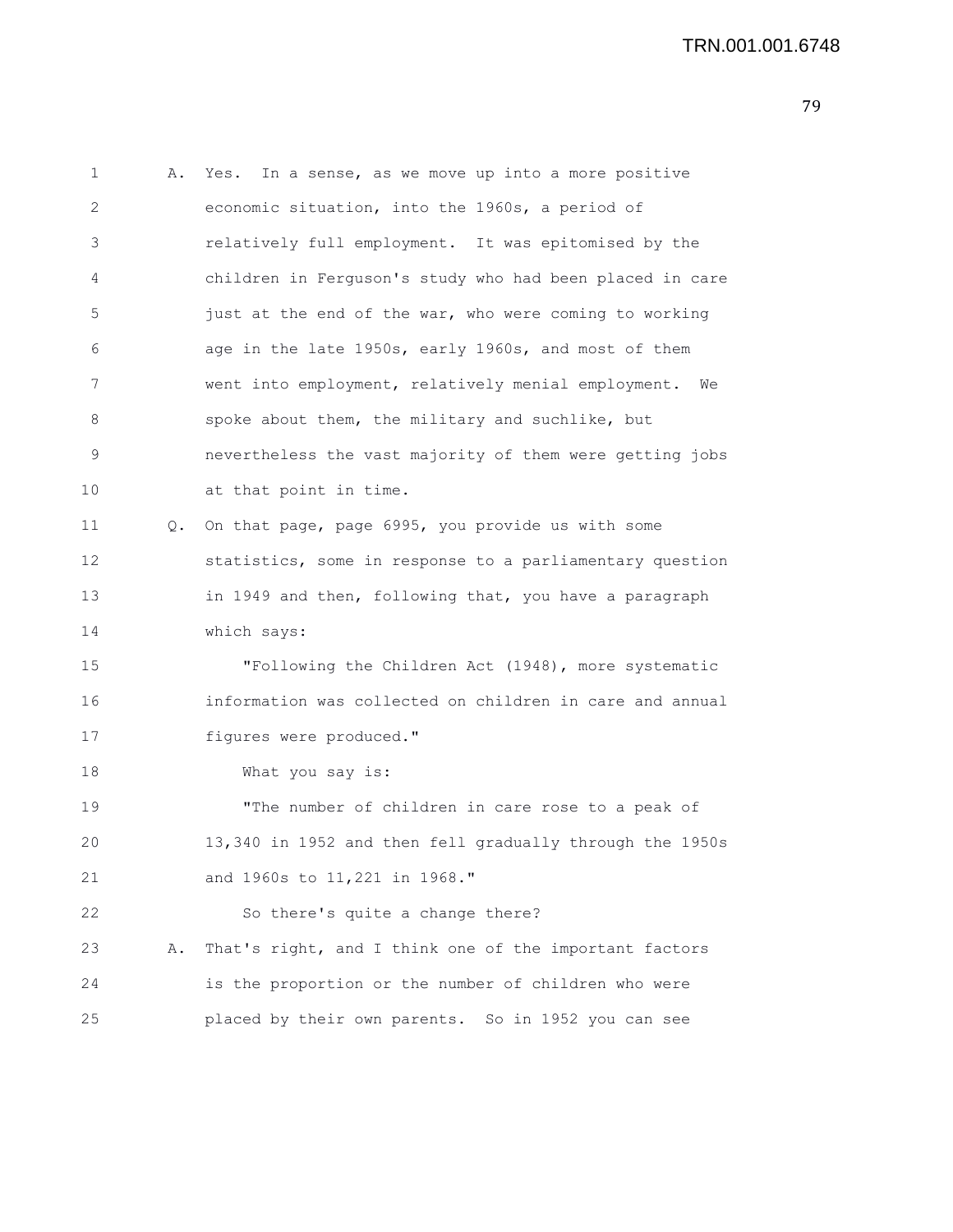1 that that was 3,000. By 1968 that had gone down to 579. 2 So children who were going into care were by and large 3 being placed there by the state towards the end of this 4 period rather than being placed by parents. And when we 5 say being placed by parents, this would often be due to 6 poverty and to issues of illegitimacy. So this fall 7 could again be seen to be linked to improving prosperity 8 of the country over this period, but also the changing 9 social attitudes in terms of stigma in relation to 10 illegitimacy. 11 Q. As time goes on beyond the 1960s, is it the case that 12 the children who were in care were placed in care by 13 local authorities? 14 A. That's right. But one of the pieces of legislation -- 15 and I'm sure Professor Norrie discussed this -- was 16 section 15 of the 1968 Act, where children were placed 17 in a sense with -- it was called voluntary care because 18 children were placed with the permission of the parents 19 and the parents agreed to it. 20 Q. You then have a section dealing with some work by 21 Ferguson, "Children in Care", where Ferguson gives an 22 account of a group of children placed in the care of 23 Glasgow's Children's Department. 24 A. That's right, that was me jumping the gun when I 25 referred to that.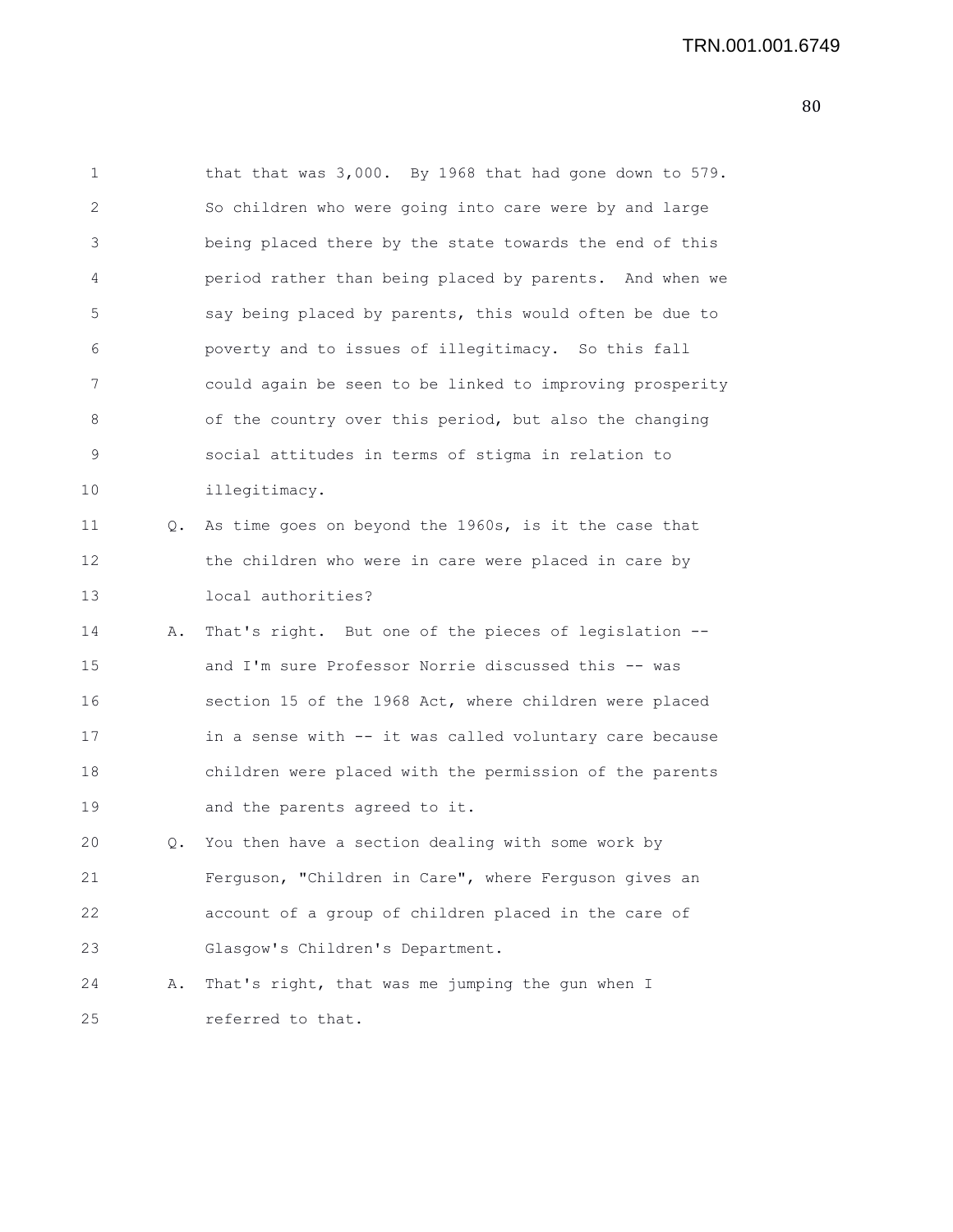| 1  | Q. | Just so I understand, the author of this particular      |
|----|----|----------------------------------------------------------|
| 2  |    | piece of work -- and he features from time to time in    |
| 3  |    | your report -- this was Thomas Ferguson?                 |
| 4  | Α. | That's right.                                            |
| 5  | Q. | You've referred to a number of his reports --            |
| 6  | Α. | That's right.                                            |
| 7  | Q. | -- or his studies. Can you tell me, what time frame is   |
| 8  |    | he looking at here in relation to this particular study? |
| 9  | Α. | That particular study was carried out in the late 1950s, |
| 10 |    | early 1960s, and looked at the experience of children in |
| 11 |    | Glasgow who were placed in care, so it's a retrospective |
| 12 |    | study.                                                   |
| 13 | Q. | I see. So how would he carry out that study? He would    |
| 14 |    | look at some source materials?                           |
| 15 | Α. | Well, through the local authority, he would have had     |
| 16 |    | access to the records at that time of those children and |
| 17 |    | young people and was carrying out empirical research to  |
| 18 |    | look at, for example, their relationships with foster    |
| 19 |    | carers, to look at where they had gone, employment and   |
| 20 |    | suchlike.                                                |
| 21 | Q. | If we turn to page 7099, that's page 185 of your         |
| 22 |    | report --                                                |
| 23 | Α. | Right. We're right back at the references?               |
| 24 | Q. | Yes. I'll wait until it's on the screen though, so       |
| 25 |    | we can all see it.                                       |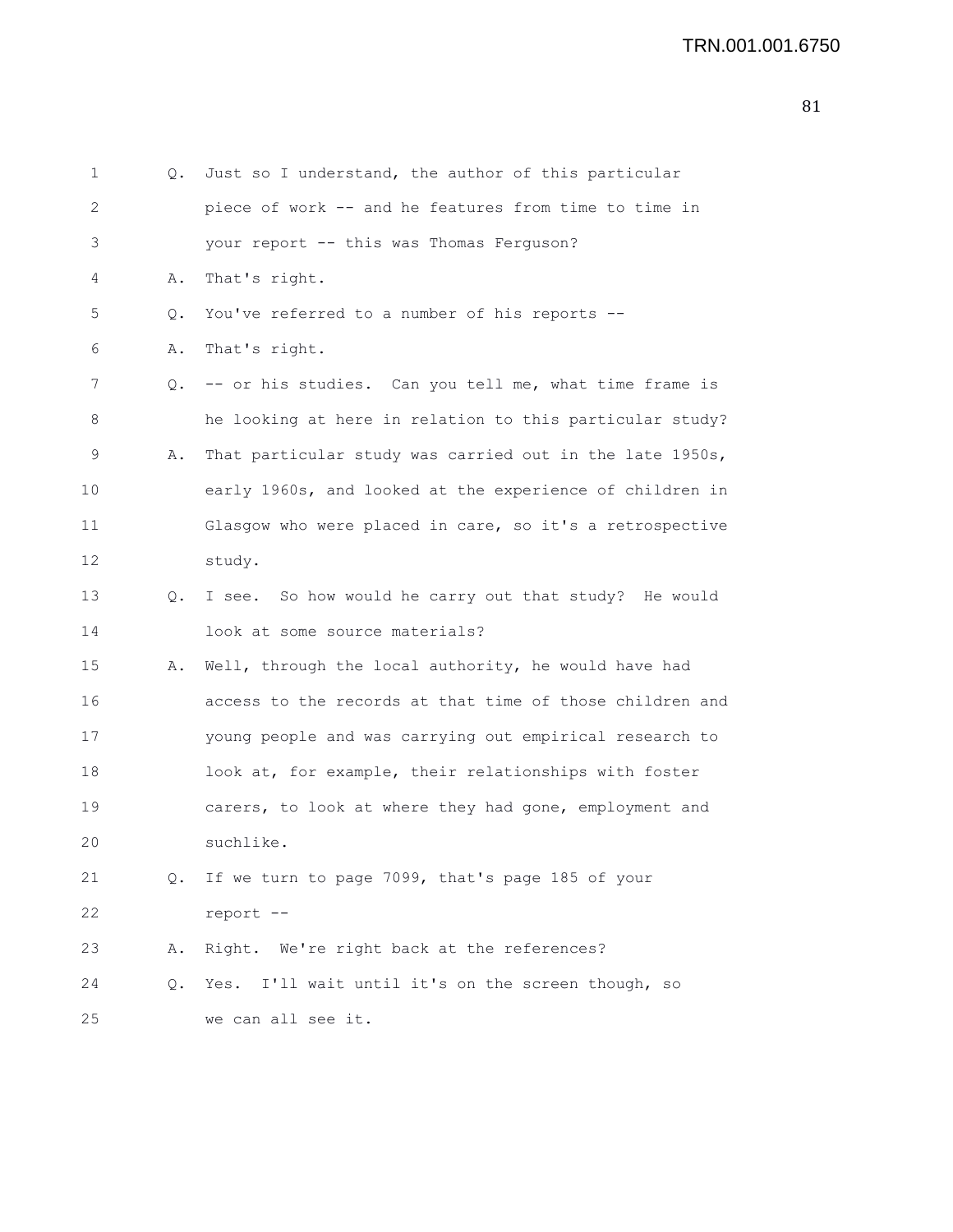1 (Pause) 2 I just wanted to identify this particular work. Are 3 we looking at the third reference to Thomas Ferguson? 4 A. That's right. 5 Q. "Children in Care and After." So the work was in 1966 6 and you said it was a retrospective? 7 A. That's right. 8 Q. Looking at, did you say, the 1950s? 9 A. The children were placed towards the end of the war, so 10 1945/46/47. In the early 1960s this study was carried 11 out to look at the outcomes of those children placed at 12 the end of the war. So by this time, they were 18. 13 Q. On page 6996, if we go back to page 82 of the report, 14 you provide us with a table. Has this been taken from 15 Ferguson's work? 16 A. That's right. 17 Q. What's said before we look at the table is that: 18 "The 205 children included in the study reached the 19 able of 18 in the years 1961 through to 1963." 20 So that gives us an idea of the time frame: 21 "Almost exactly half of the children taken into care 22 were illegitimate." 23 So that gives us an idea of the social context. 24 A. That's right. 25 Q. And this was the major factor in them going into care.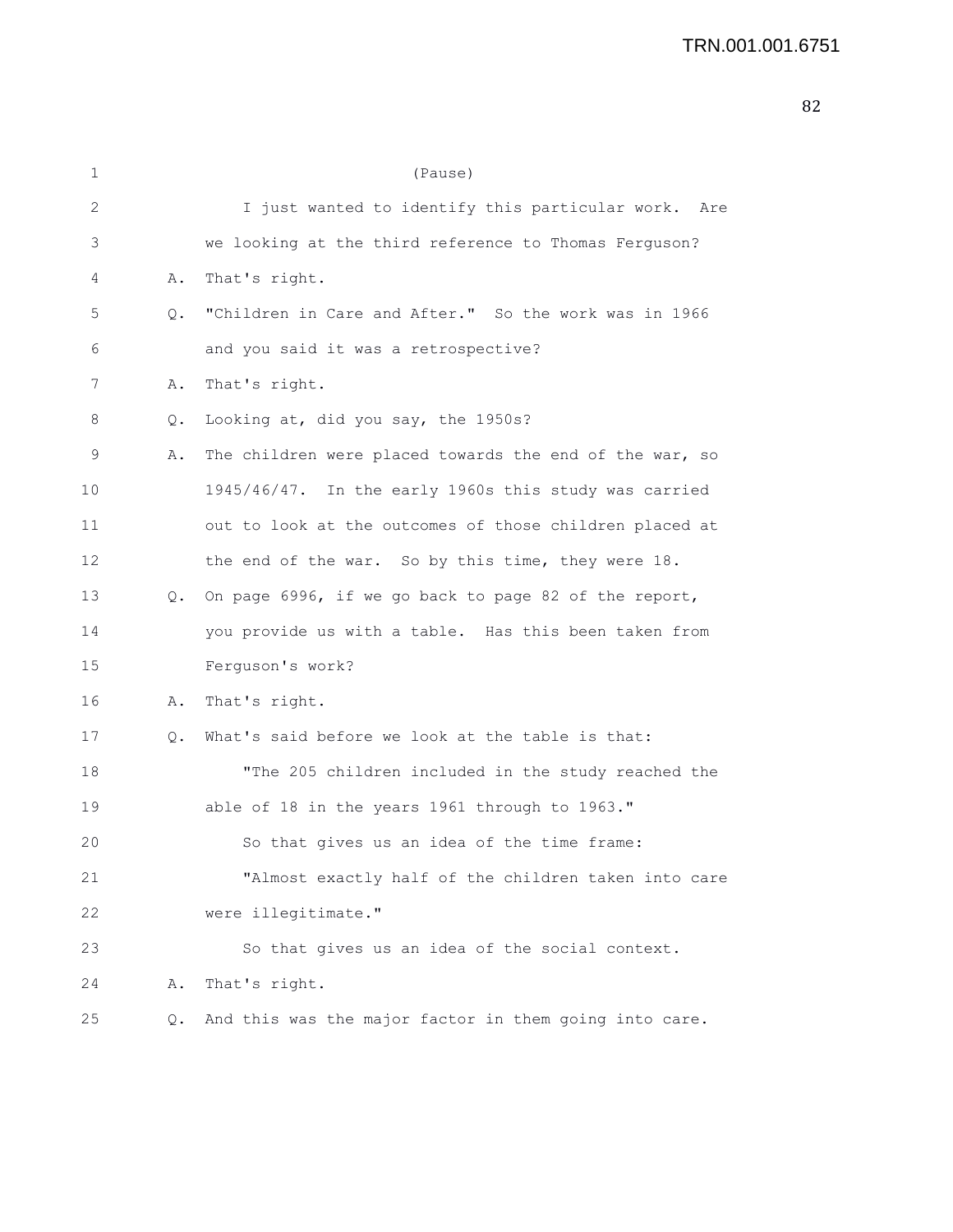1 Then there's a list of the reasons why they were in 2 care. We see the references to the illegitimate 3 children. There is also "parents separated" as a cause. 4 A. Yes. 5 Q. "Parents in prison. Child of widower failing to cope. 6 Neglect." 7 So there are different reasons in addition to the 8 illegitimacy reason? 9 A. That's right. 10 Q. If we turn on to page 6997 and see some of the 11 conclusions that he arrived at, can you summarise what 12 his conclusions were in relation to outcome? 13 A. I think in general he considered that foster care over 14 this period for most of the children had worked 15 reasonably well, that they had done satisfactorily at 16 school. Obviously, whenever we look at the education of 17 looked-after children, you have to look at what might 18 have been happening prior to children being taken into 19 care. For this group of children, they would have been 20 relatively young when they were taken into care, and 21 obviously spent their whole time in care. 22 As I said, outcomes in terms of employment reflect

23 the economic situation at the time. The great majority 24 were at work within four weeks of leaving school. The 25 vast majority self-supported on their 18th birthday. So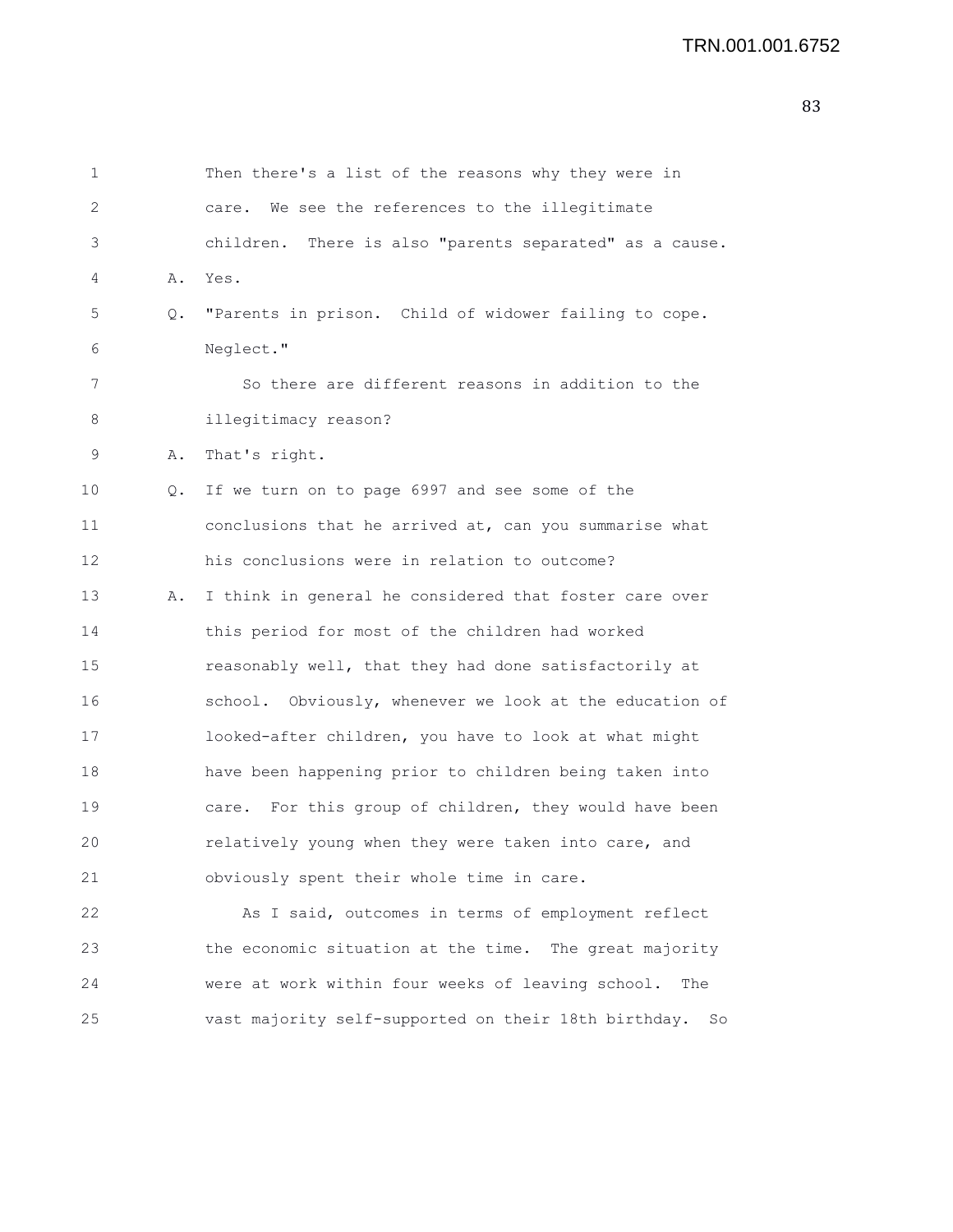1 in terms of education and employment as very crude 2 outcome figures, this group of young people were doing 3 okay. They were in employment. 4 Q. Although I think you quote from Ferguson in the last 5 paragraph there, where you say that: 6 "Considering all the circumstances, it seems 7 reasonably clear that, despite the fact that a high 8 proportion of them worked for at least 90% of the time 9 between leaving school and reaching their 18th birthday, 10 children brought up in homes made the least satisfactory 11 showing, an outcome always on the cards in view of their 12 poor level of ability and high incidence of 13 temperamental abnormality." 14 So he is making a comparison. 15 A. I think that's right and again that is because of -- you 16 know, it tends to be that those children at that time 17 who were in residential care may have had more problems, 18 may have had levels of disability and suchlike, which he 19 alludes to. 20 Q. Can we then go on and look at the Kilbrandon Committee. 21 That's at 6998, page 84. This is a committee that was: 22 "... set up with a remit to consider the provisions 23 of the law of Scotland relating to the treatment of 24 juvenile delinquents and juveniles in need of care or 25 protection or beyond parental control. In particular,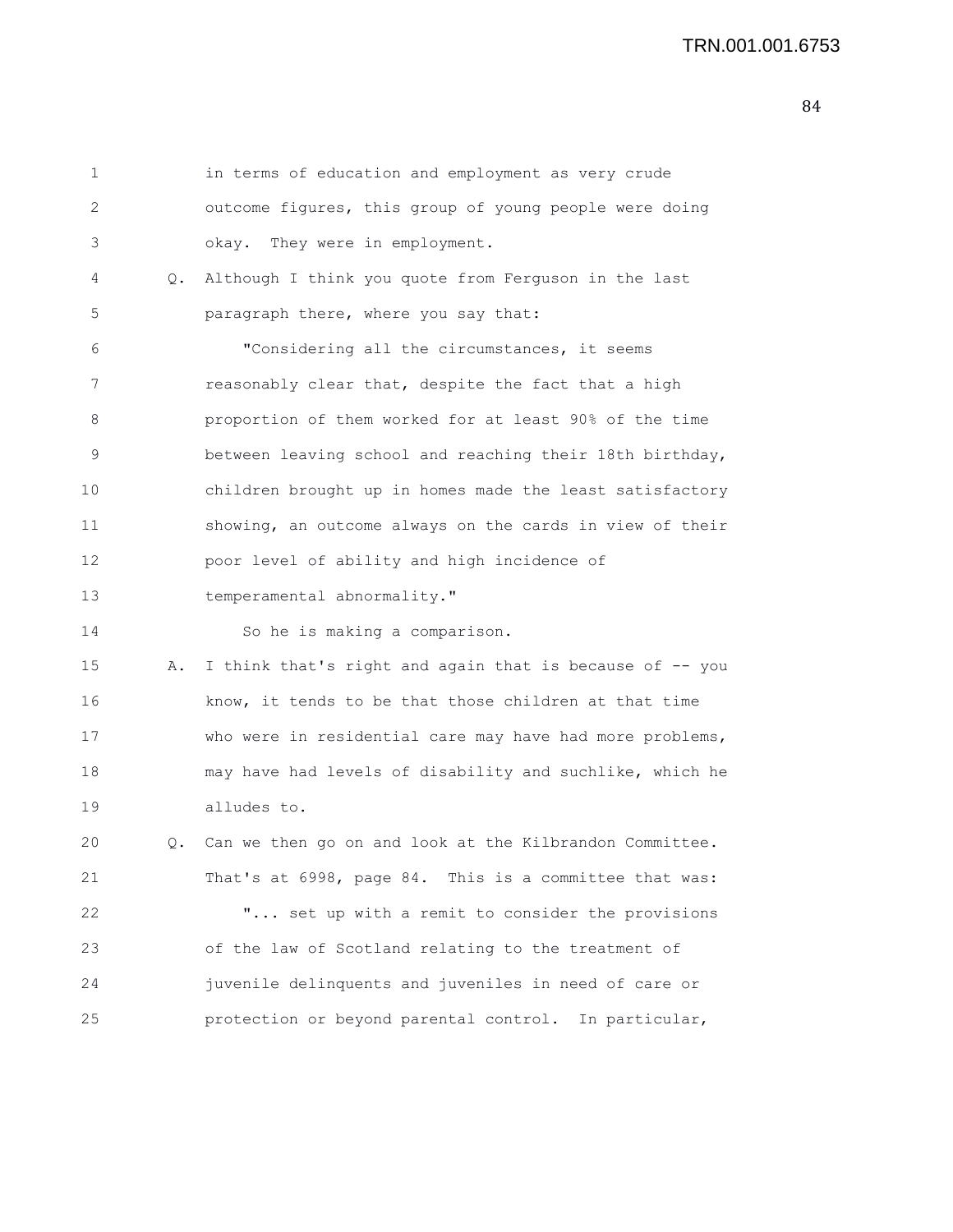| 1  |    | the constitution, powers and procedure of the courts     |
|----|----|----------------------------------------------------------|
| 2  |    | dealing with such juveniles."                            |
| 3  |    | That is the remit that you have set out?                 |
| 4  | Α. | That's right.                                            |
| 5  | Q. | Did this committee produce an important report?          |
| 6  | Α. | Yes. The Kilbrandon Report is, again, seen as            |
| 7  |    | absolutely seminal in the development of childcare       |
| 8  |    | policy in Scotland and very much in terms of the way it  |
| 9  |    | adopted a welfare approach that basically said that      |
| 10 |    | if we look at young offenders, children and young people |
| 11 |    | beyond parental control, children and young people in    |
| 12 |    | need of care and protection, these are often the same    |
| 13 |    | children, and therefore we should address this and       |
| 14 |    | address their needs or address the intervention in terms |
| 15 |    | of their needs, not in terms of whether they have        |
| 16 |    | offended or offended against, and so proposed the        |
| 17 |    | children's hearing system as the decision-making forum   |
| 18 |    | which takes children out of that court system.           |
| 19 | Q. | We'll just look at that in a moment. In the last         |
| 20 |    | paragraph on that page, you say that:                    |
| 21 |    | "There is a brief mention of foster care in the          |
| 22 |    | Kilbrandon Report, but the main focus is on residential  |
| 23 |    | care."                                                   |
| 24 |    | Can you just develop that for me? What were the          |
| 25 |    | concerns over residential care?                          |
|    |    |                                                          |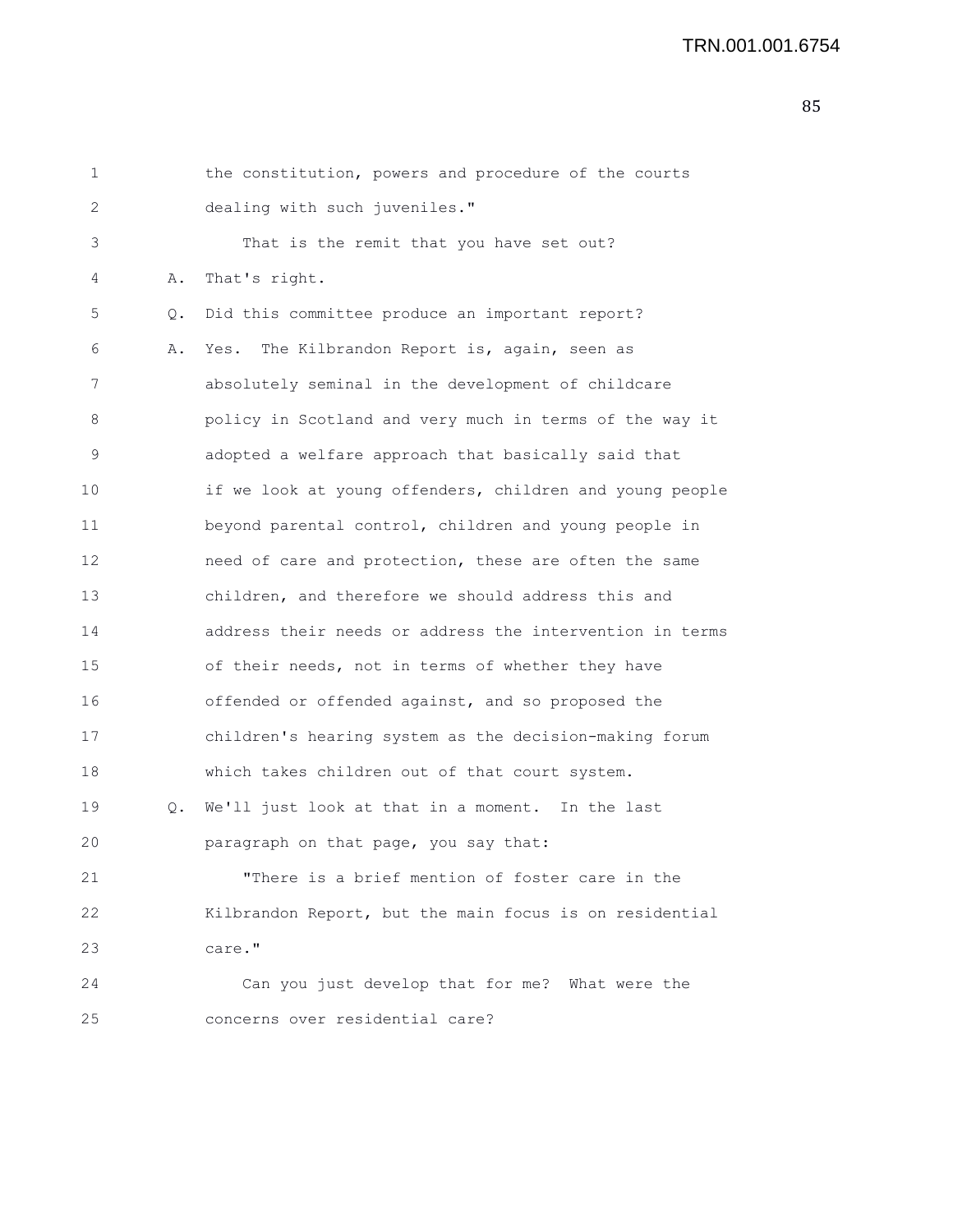1 A. I think -- and especially because of the numbers 2 involved -- it was very much in terms of juvenile 3 justice and the response to young offenders. It was 4 felt that there was an insufficient range of variety of 5 the approved schools system, raised issues of the lack 6 of hospital accommodation in terms of children with, 7 termed a mental defect, need for residential schools, 8 suffering from serious maladjustment, inadequacies in 9 local authority children's homes, which meant that 10 children were then being moved on and placed in the 11 approved schools system, and also a need for short-term 12 residential facilities. 13 So a range of issues around the residential sector 14 were identified by Kilbrandon. 15 Q. And in particular, a focus on approved schools and 16 children being sent there unnecessarily? 17 A. That's right. I think one of the issues in terms of 18 this is that this is a different population to those 19 covered by the Children Act. So the Children Act is 20 looking at children who were deserted, who cannot be 21 supported by their parents, but also in terms of those 22 who are in need of protection as well. So there's an 23 overlap between this population. And it's in a sense 24 a similar split that we saw prior to the war, in that 25 the majority of those who went into care under the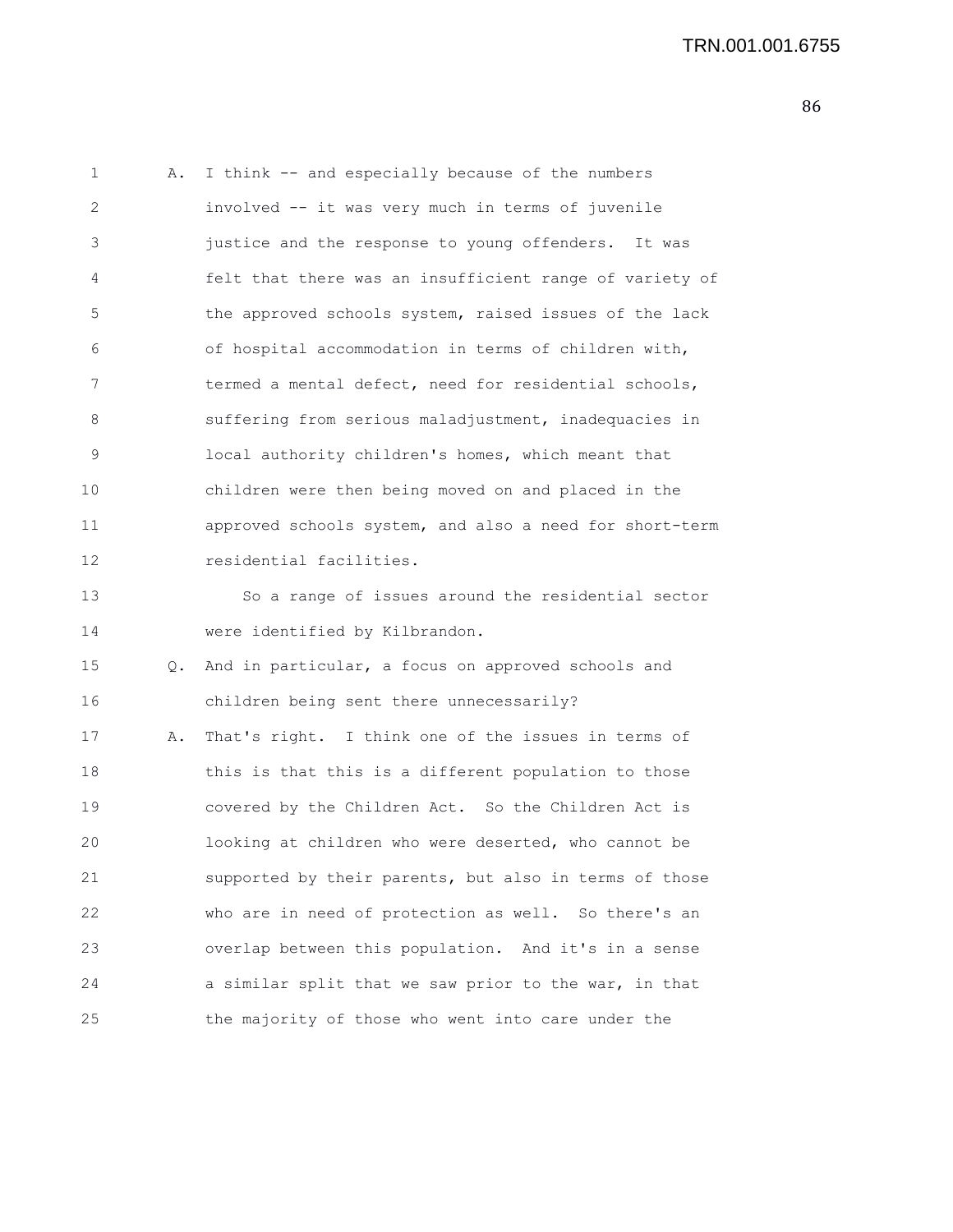| $\mathbf 1$ |    | Children Act were going to foster care.                  |
|-------------|----|----------------------------------------------------------|
| 2           |    | In this group of children and young people that the      |
| 3           |    | Kilbrandon Report was involved in, they were by and      |
| 4           |    | large going into the residential system of               |
| 5           |    | children's homes and the approved schools system.        |
| 6           | Q. | Following upon Kilbrandon -- and you mention this in the |
| 7           |    | next page, 6999, page 85 -- was there an important       |
| 8           |    | White Paper produced, published in 1950? I think you     |
| 9           |    | talk about that towards the top of the page.             |
| 10          | Α. | Sorry, what page was that?                               |
| 11          | Q. | Just bear with me.                                       |
| 12          |    | LADY SMITH: Your page 85, which is 6999.                 |
| 13          | Α. | Oh right, sorry. Is this the                             |
| 14          |    | MR MacAULAY: This is the paper "Social Work in the       |
| 15          |    | Community".                                              |
| 16          | Α. | That's right, yes.                                       |
| 17          | Q. | This developed, I think, the Kilbrandon recommendations, |
| 18          |    | particularly in relation to Children's Panels.           |
| 19          | Α. | That's right.                                            |
| 20          | Q. | I don't think Kilbrandon had used the term               |
| 21          |    | "Children's Panels".                                     |
| 22          | Α. | No.                                                      |
| 23          | Q. | But in any event --                                      |
| 24          | Α. | I can't remember what he called them; he may have used   |
| 25          |    | "lay panels" or something like that.                     |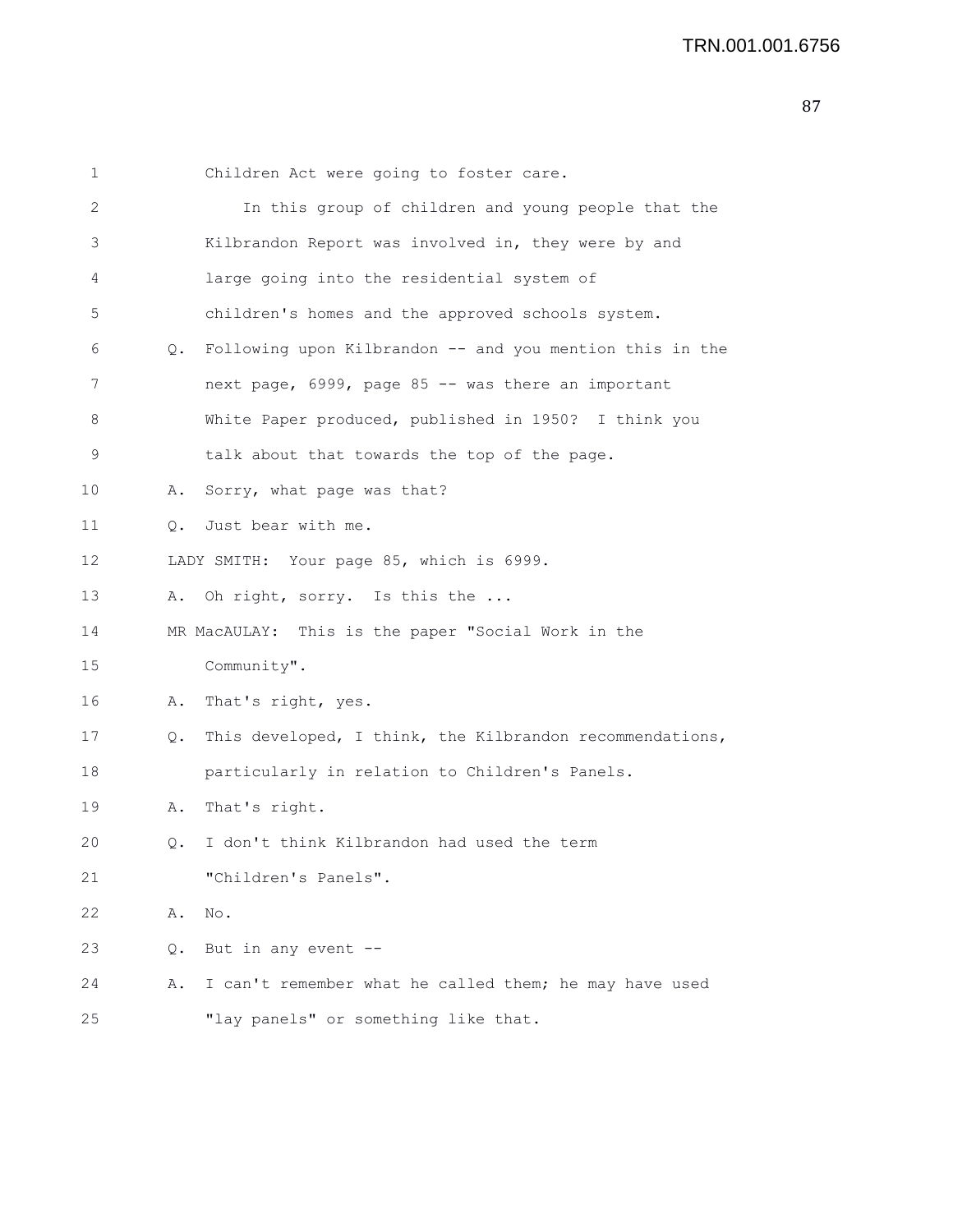| 1  | Q. | What this paper did was set out proposals for a generic   |
|----|----|-----------------------------------------------------------|
| 2  |    | social work department.                                   |
| 3  | Α. | That's right.                                             |
| 4  | Q. | Was that an important proposal?                           |
| 5  | Α. | Kilbrandon, I think in terms of focusing on children and  |
| 6  |    | young people, had recommended a social education          |
| 7  |    | department. So in a sense, that was a development of      |
| 8  |    | the children's departments. So its focus would be on      |
| 9  |    | children and young people. In the discussions and         |
| 10 |    | debates around the developments of social work at that    |
| 11 |    | time it was considered important that it should be        |
| 12 |    | generic social work, that it was taken forward, and the   |
| 13 |    | argument behind that was that children and young people   |
| 14 |    | would be coming from families who themselves may need     |
| 15 |    | support from social work, and therefore that, rather      |
| 16 |    | than separate out children's departments or the           |
| 17 |    | social work education department from social work for     |
| 18 |    | the whole family, the remits of these should be brought   |
| 19 |    | together.                                                 |
| 20 |    | In fact, the remit of the social work departments in      |
| 21 |    | Scotland were broader than the social services            |
| 22 |    | departments in England because they also included         |
| 23 |    | criminal justice work.                                    |
| 24 |    | LADY SMITH: Professor Kendrick, on the top line there you |
| 25 |    | refer to the Scottish Government having published         |
|    |    |                                                           |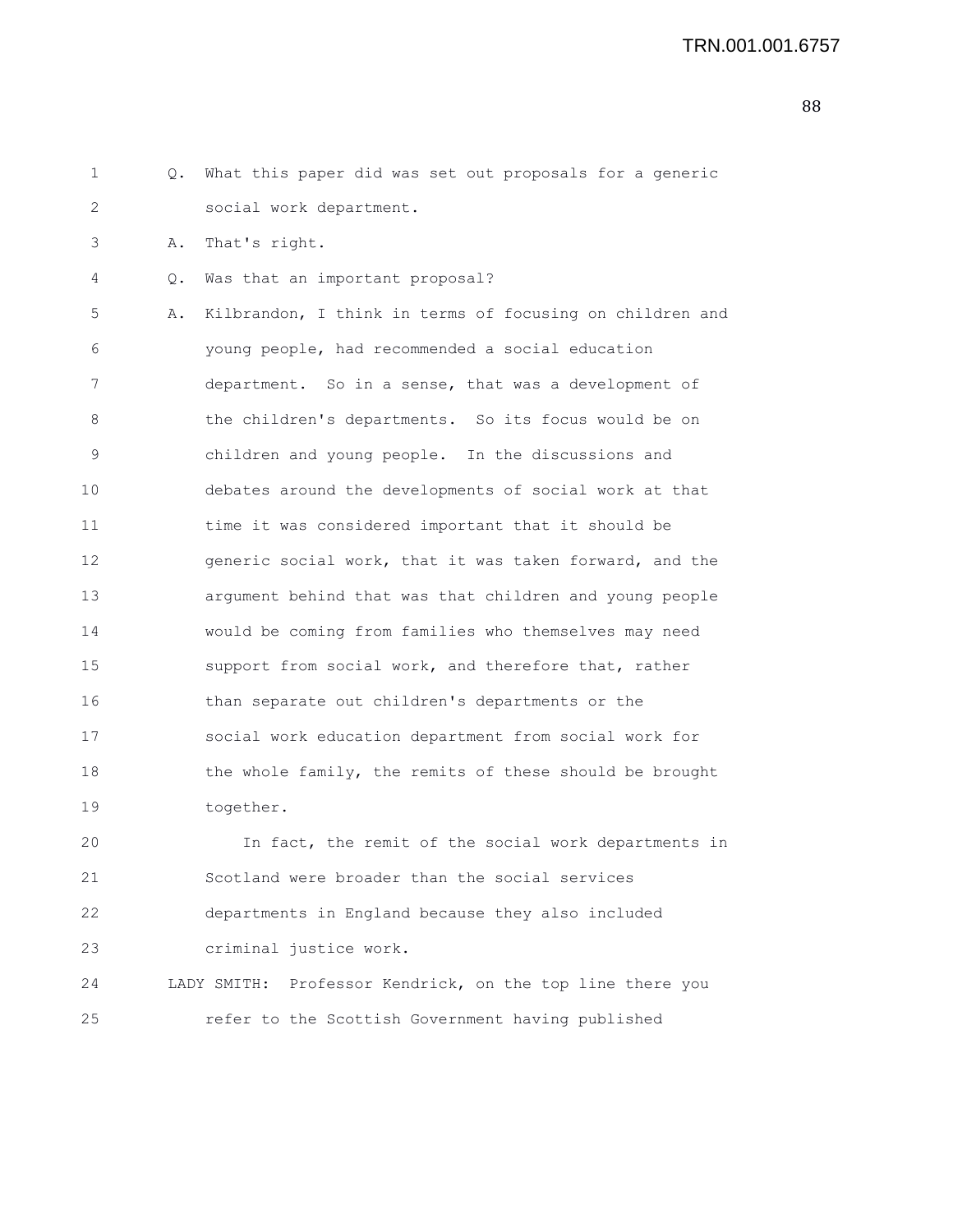```
1 a paper. We didn't have a Scottish Government at that
2 time, but I imagine it might have been a Scottish Office
3 publication, was it?
4 A. A slip of the pen, yes.
5 LADY SMITH: Thank you.
6 MR MacAULAY: I think it was the Social Education Department
7 and Scottish Home and Health Department, as you tell us
8 in the footnote.
9 LADY SMITH: That probably is an SO, Scottish Office,
10 document.
11 MR MacAULAY: Yes.
12 You go on to look at foster care during this period
13 as well, professor, at 6999. How was foster care
14 managed and developed during this period of 1948 to
15 1968?
16 A. Well, I think one of the important developments was that
17 you started to look at the idea of temporary foster
18 care. That in itself is starting to look at return to
19 the parents. Up until that point, foster care was seen
20 as substitute parenting with children not going back to
21 their parents.
22 Q. But do we still see -- and indeed this was
23 a recommendation by the Advisory Council on Childcare,
24 if we turn to page 7000, towards the bottom:
25 "We consider that visits by parents or relatives or
```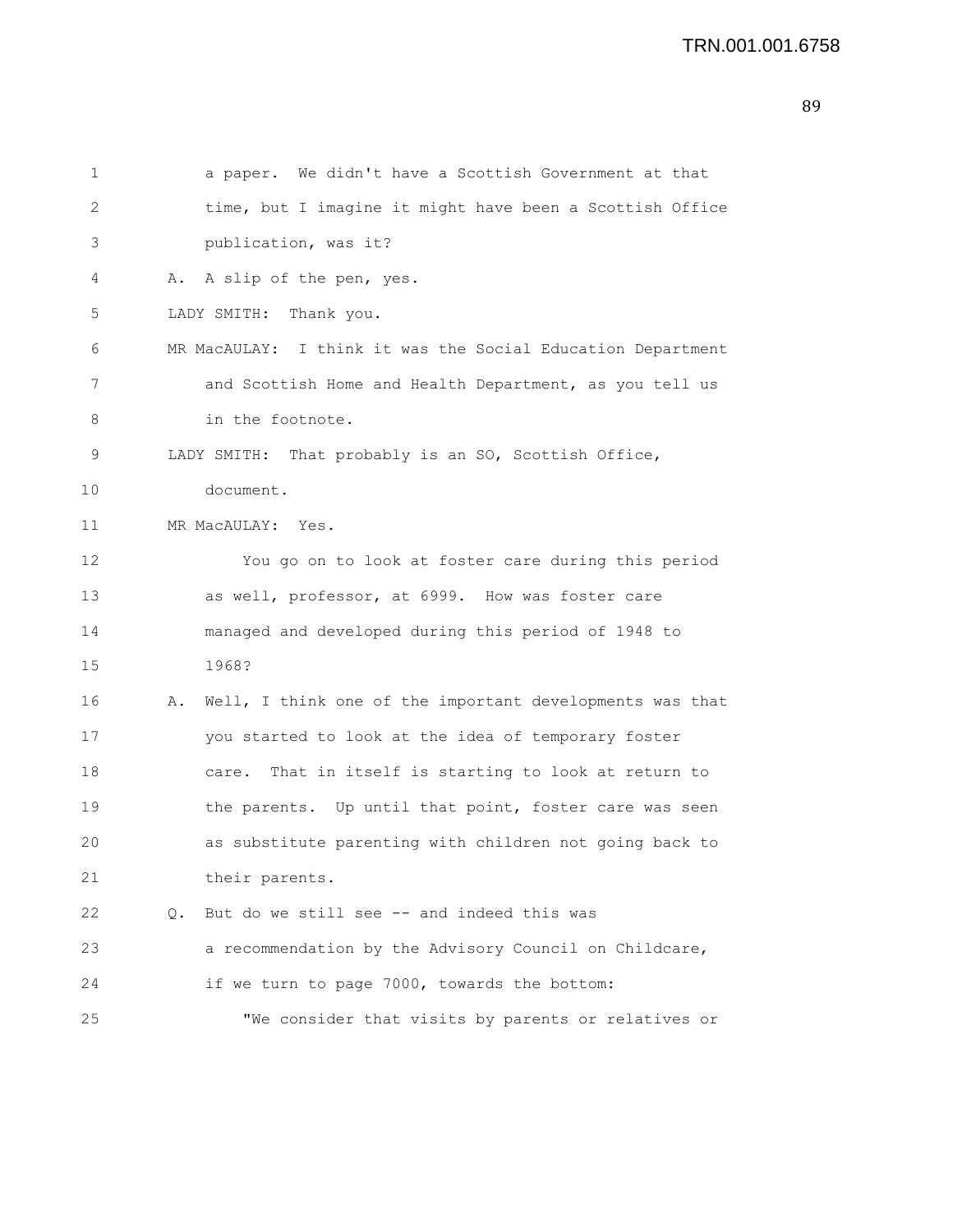| 1  |    | friends to a boarded-out child should not be allowed     |
|----|----|----------------------------------------------------------|
| 2  |    | except at the discretion of the local authority acting   |
| 3  |    | through their children's officer."                       |
| 4  |    | So even at this point --                                 |
| 5  | Α. | Even at this point and even after Clyde who's talking    |
| 6  |    | about, that yes.                                         |
| 7  | Q. | But this paper, I think, did highlight the importance of |
| 8  |    | selecting good foster parents?                           |
| 9  | Α. | Absolutely.                                              |
| 10 | Q. | And that follows on from Clyde?                          |
| 11 | Α. | Yes.                                                     |
| 12 | Q. | On the following page at page 7001, page 87, you mention |
| 13 |    | the memorandum, I think, for boarding out children.      |
| 14 |    | I think that was a later document.                       |
| 15 | Α. | That's right. This came out sort of about nine years,    |
| 16 |    | nine or ten years later.                                 |
| 17 | Q. | That, I think, was 1959.                                 |
| 18 | Α. | 1959.                                                    |
| 19 | Q. | That was an important document?                          |
| 20 | Α. | Well, I think this was important because it marked       |
| 21 |    | a major shift away from the point about the lack of      |
| 22 |    | contact with parents. So the memorandum then seriously   |
| 23 |    | talked about the importance and the fundamental nature   |
| 24 |    | of the relationship between the child and the parent.    |
| 25 |    | So it's starting to talk about foster parents receiving  |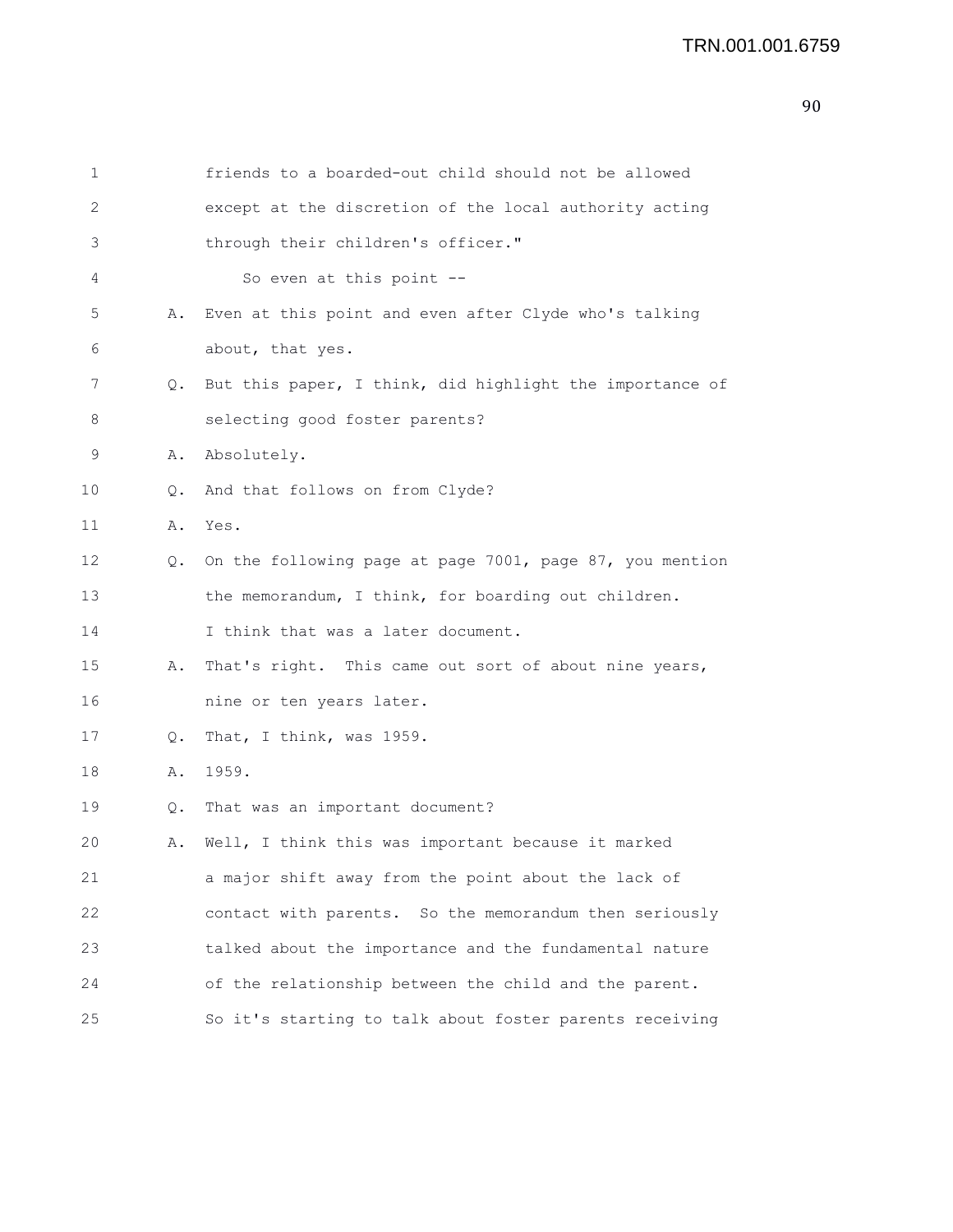```
1 guidance on supporting regular contact where this is
2 appropriate.
```

| 3              | So in terms of those short-term placements, this is          |
|----------------|--------------------------------------------------------------|
| $\overline{4}$ | a significant shift. This is a move away from the sort       |
| 5              | of bedrock of the boarding-out and foster care system        |
| 6              | going back to the 19th century, that children are taken      |
| 7              | away from their parents and that is for good, and now        |
| 8              | we are starting to talk about that idea of working with      |
| 9              | parents so that children can return home.                    |
| 10             | So even in that period from 1950 to 1959 $-$ -<br>$\circ$ .  |
| 11             | That's right.<br>Α.                                          |
| 12             | -- this change had taken place?<br>Q.                        |
| 13             | That's right, even though it had been flagged up by<br>Α.    |
| 14             | Clyde, you know, it's taken this amount of time to be        |
| 15             | emphasised in the way it does.                               |
| 16             | Although I think Clyde tended to favour the notion of<br>Q.  |
| 17             | keeping parents away from children, did he?                  |
| 18             | To an extent, but does talk about that relationship at<br>Α. |
| 19             | points.                                                      |
| 20             | MR MacAULAY: My Lady, that's 1 o'clock. It might be a good   |
| 21             | point to break for lunch.                                    |
| 22             | LADY SMITH:<br>That seems a neat stopping point, yes. I'll   |
| 23             | adjourn now until 2 o'clock for the lunch break.             |
| 24             | Thank you.                                                   |
| 25             | $(1.00 \text{ pm})$                                          |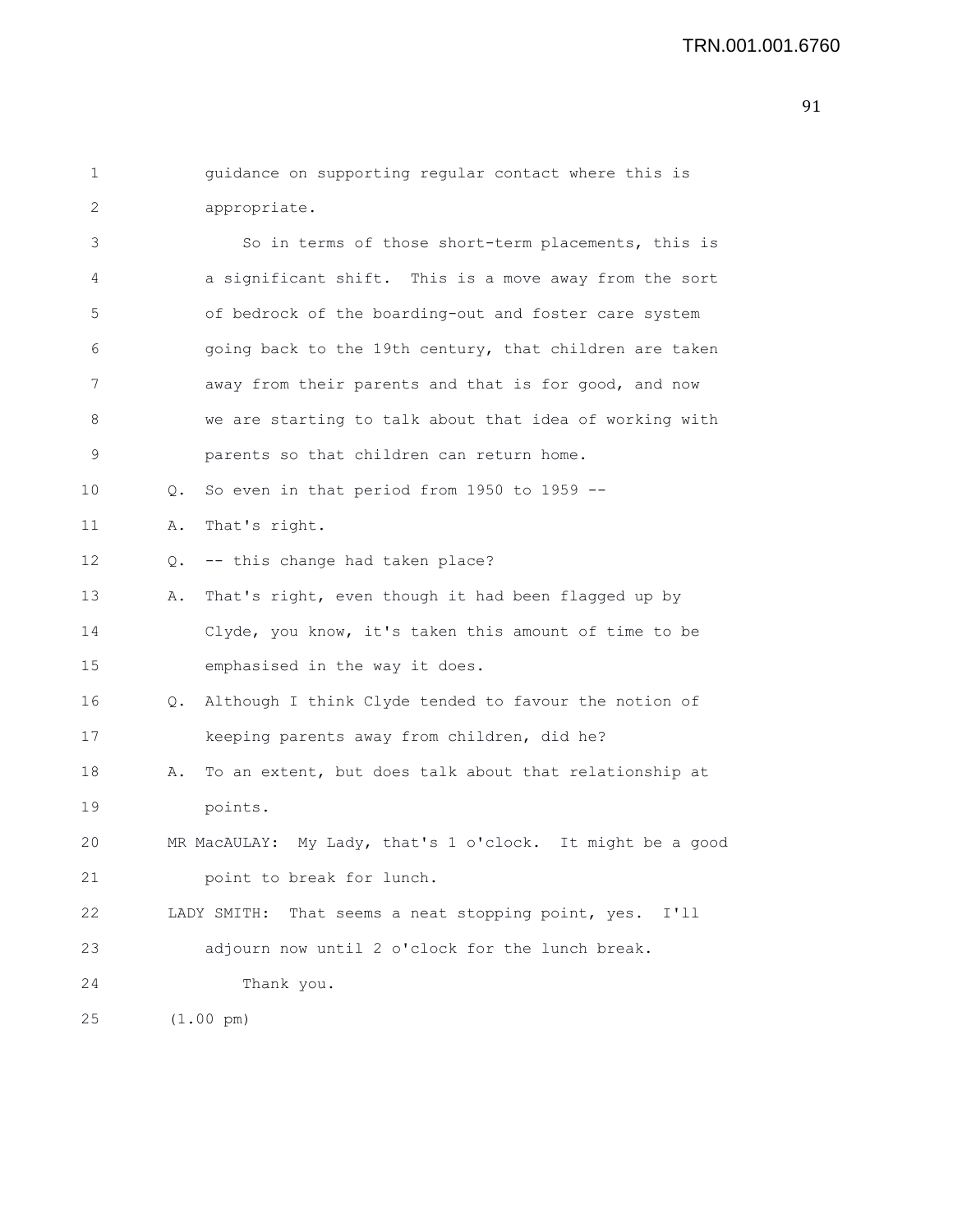| 1               |    | (The lunch adjournment)                                    |
|-----------------|----|------------------------------------------------------------|
| 2               |    | $(2.00 \text{ pm})$                                        |
| 3               |    | LADY SMITH: Good afternoon, Professor Kendrick.            |
| 4               |    | Mr MacAulay, when you're ready.                            |
| 5               |    | MR MacAULAY: Before lunch, professor, we had looked at the |
| 6               |    | Memorandum on the Boarding Out of Children 1959, which     |
| 7               |    | I think you told us was an important document, focusing    |
| 8               |    | on the continuing relationship between child and parent.   |
| 9               |    | At this part in your report, you take some                 |
| 10              |    | information from a book by Josephine Duthie entitled       |
| 11              |    | "Say Nothing" and you provide a summary of that.<br>What   |
| 12 <sup>2</sup> |    | do you take from this piece of work?                       |
| 13              | Α. | Well, I think this was an example of the worst form of     |
| 14              |    | foster care that we were talking about.                    |
| 15              |    | Josephine Duthie and her brothers were placed on a croft   |
| 16              |    | in Moray and experienced beatings, humiliation, verbal     |
| 17              |    | and emotional abuse, worked to exhaustion, and this went   |
| 18              |    | on for years and years, and even when Josephine, who had   |
| 19              |    | left when she reached 18, tried to rescue her siblings,    |
| 20              |    | she wasn't believed, she was seen as a troublemaker, and   |
| 21              |    | the blame was put on her. It's an absolutely tragic        |
| 22              |    | story.                                                     |
| 23              | Q. | You're covering a period probably from the mid-1950s to    |
| 24              |    | the 1960s.                                                 |
| 25              | Α. | Yes.                                                       |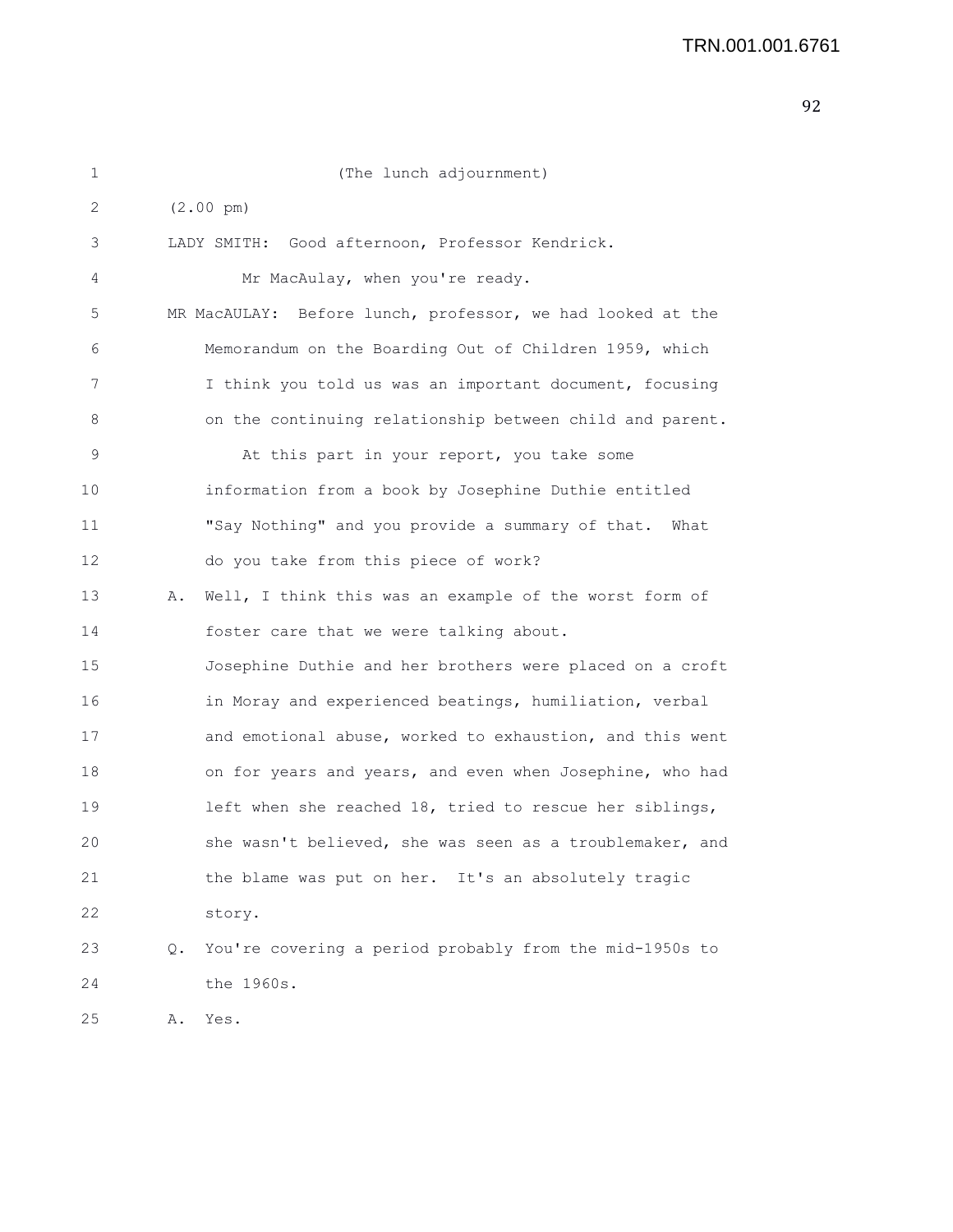```
1 Q. The point about the blame being put on her, what I think
2 you tell us in this extract is that in seeking to rescue
3 her brothers and sisters, she reported the abuse --
4 A. That's right.
5 Q. -- and essentially, clearly, was not believed --
6 A. That's right.
7 Q. -- because the opposite side of the story was given by
8 the foster parents.
9 A. And this was a common experience, where children did
10 report abuse, that they weren't believed, they weren't
11 listened to, and particularly in the case of this foster
12 carer, who manipulated inspectors and who hid it well.
13 Q. But you go on to look at work by Patricia Aldgate in her
14 "Overview of Foster Care in Scotland" --
15 A. Yes.
16 Q. -- that was research in the early 1970s. Does this
17 reflect again a recognition of the role that natural
18 parents should play in the lives of children in care?
19 A. That's right and speaks of that growing recognition
20 that, first of all, every effort should be made to
21 prevent reception into care, but that the emphasis then
22 is on returning children to their parents.
23 Q. Those developments, as you tell us, halfway down
24 page 7004, they conflicted with the practice of placing
25 children at a distance --
```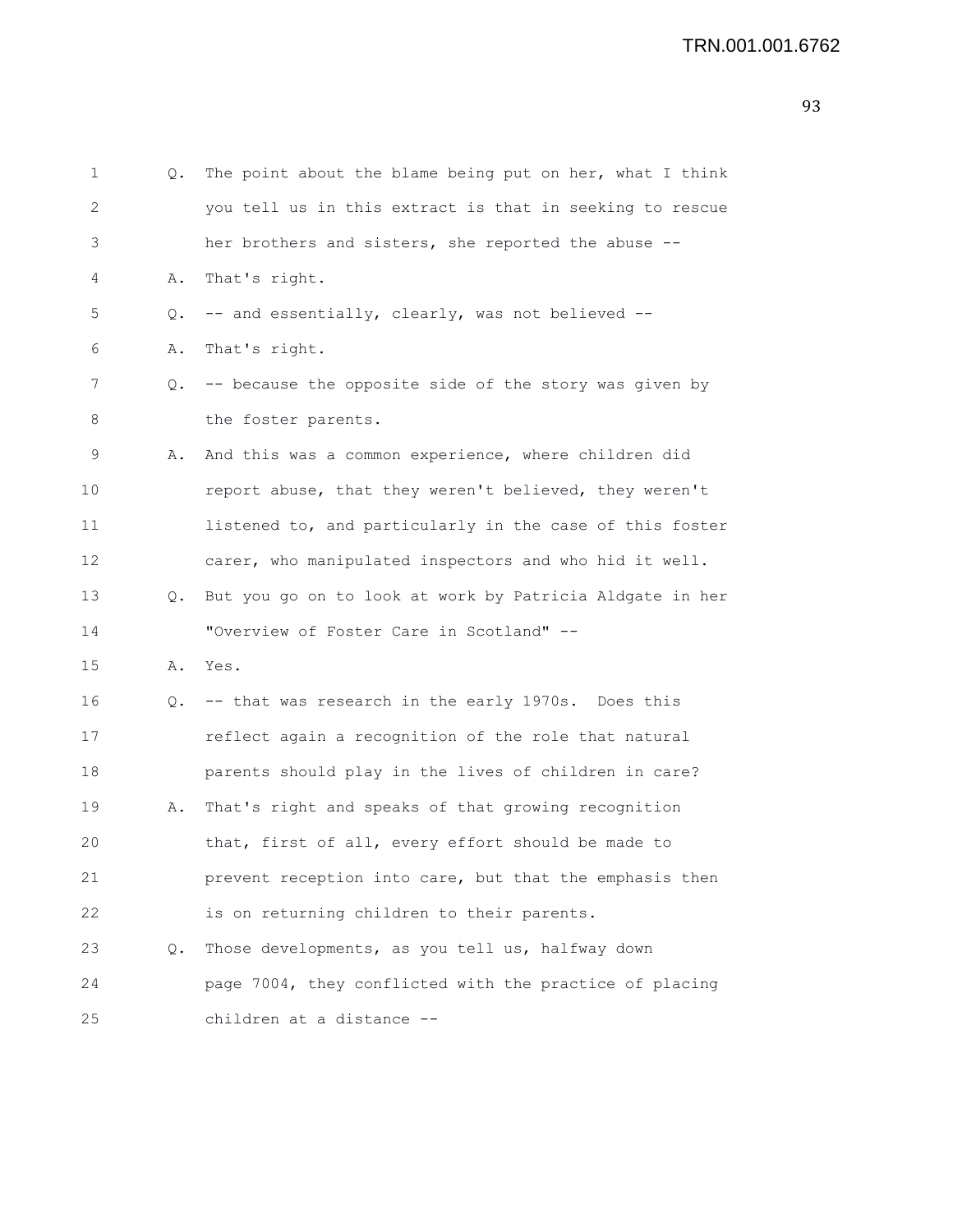1 A. That's right.

| 2  | Q. | -- for the obvious reason that if you place children at  |
|----|----|----------------------------------------------------------|
| 3  |    | a distance, then the travelling makes it more difficult  |
| 4  |    | to retain contact.                                       |
| 5  | Α. | Yes.                                                     |
| 6  | Q. | According to Abrams, although the change in that         |
| 7  |    | practice was slow, it carried on into the 1960s?         |
| 8  | Α. | That's right, yes.                                       |
| 9  | Q. | If we look at the next section where you look at some    |
| 10 |    | aspects of residential care, briefly. This is 7006 and   |
| 11 |    | I think again here, you compare and contrast those       |
| 12 |    | residential nurseries you're talking about here, in      |
| 13 |    | fact, run by the local authority as against              |
| 14 |    | children's homes; is that the contrast you're making?    |
| 15 | Α. | Well, here it was just that Keith White did research     |
| 16 |    | in the 1970s and was looking back at the development of  |
| 17 |    | residential care in the 1940s. It's really to say, yes,  |
| 18 |    | (1), that residential nurseries were being developed and |
| 19 |    | that Edinburgh had two, but it's also about the size of  |
| 20 |    | the homes. Even then, we're talking about -- Clyde was   |
| 21 |    | talking about smaller homes, but even then, in 1948, one |
| 22 |    | of the Edinburgh local authority homes had places for    |
| 23 |    | 90 children. So that is a large, large institution.      |
| 24 | Q. | You touch again on the Kilbrandon Report. I want to      |
| 25 |    | understand that second sentence, that:                   |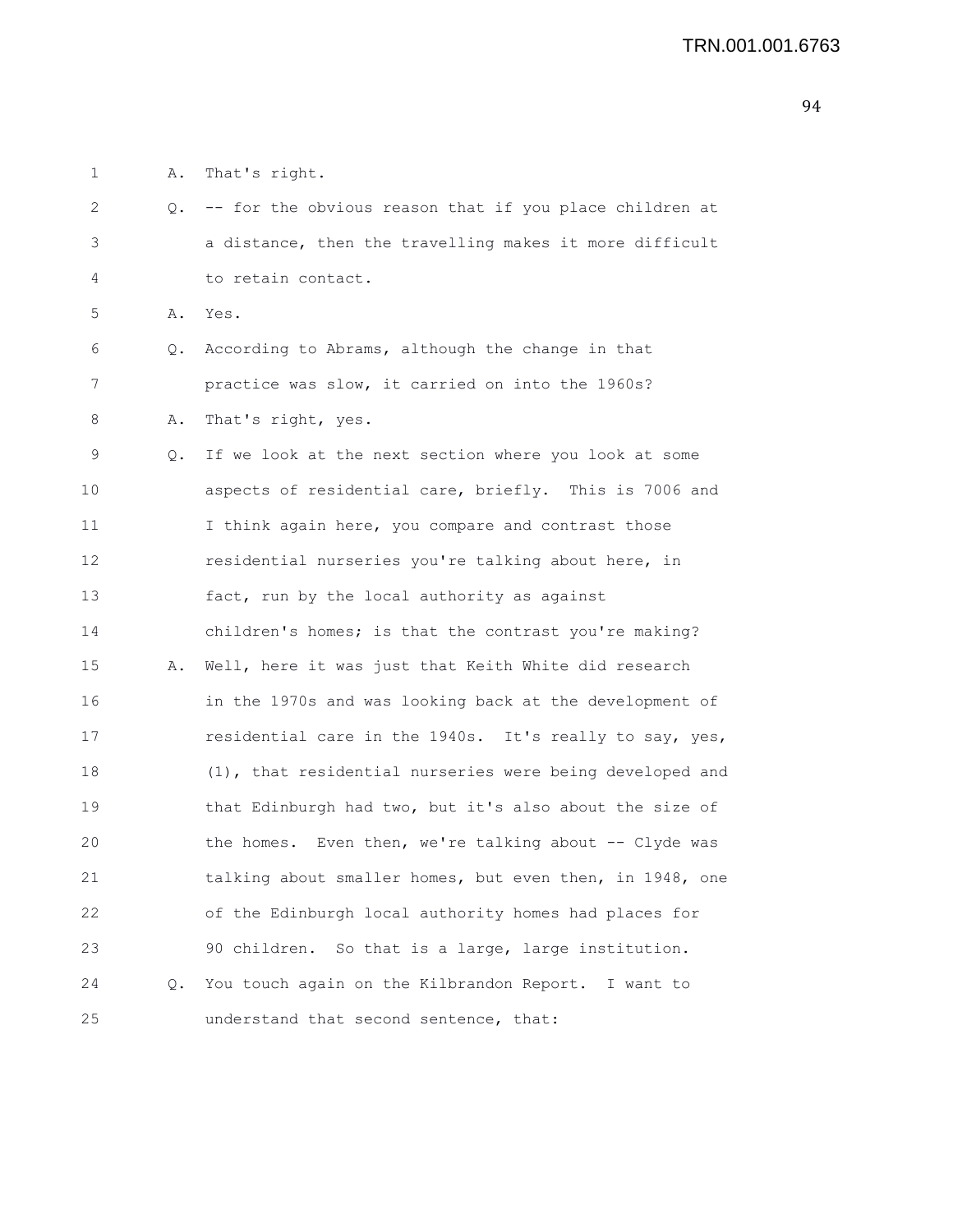| 2<br>informal process and not through the courts."<br>3<br>What is the point there?<br>4<br>Well, this was through the Children Act, but in<br>Α.<br>5<br>comparison to the legislation under which juvenile<br>offenders were placed. So Kilbrandon talks about it as<br>6<br>an informal process, but it was under the Children Act.<br>7<br>8<br>Does that mean children that were placed in care by<br>Q.<br>9<br>local authorities --<br>10<br>Yes.<br>Α.<br>11<br>-- as opposed to children taken into a care home by the<br>Q.<br>12<br>parents or both?<br>13<br>It seems that he's referring to both in this sense.<br>Α.<br>Then residential schools you look at again on page 7007.<br>14<br>Q.<br>15<br>In particular, you draw attention to the work of<br>Zwolinski, who produced an article describing the works<br>16<br>of the Christian Brothers in Scotland following<br>17 |  |
|------------------------------------------------------------------------------------------------------------------------------------------------------------------------------------------------------------------------------------------------------------------------------------------------------------------------------------------------------------------------------------------------------------------------------------------------------------------------------------------------------------------------------------------------------------------------------------------------------------------------------------------------------------------------------------------------------------------------------------------------------------------------------------------------------------------------------------------------------------------------------------------------|--|
|                                                                                                                                                                                                                                                                                                                                                                                                                                                                                                                                                                                                                                                                                                                                                                                                                                                                                                |  |
|                                                                                                                                                                                                                                                                                                                                                                                                                                                                                                                                                                                                                                                                                                                                                                                                                                                                                                |  |
|                                                                                                                                                                                                                                                                                                                                                                                                                                                                                                                                                                                                                                                                                                                                                                                                                                                                                                |  |
|                                                                                                                                                                                                                                                                                                                                                                                                                                                                                                                                                                                                                                                                                                                                                                                                                                                                                                |  |
|                                                                                                                                                                                                                                                                                                                                                                                                                                                                                                                                                                                                                                                                                                                                                                                                                                                                                                |  |
|                                                                                                                                                                                                                                                                                                                                                                                                                                                                                                                                                                                                                                                                                                                                                                                                                                                                                                |  |
|                                                                                                                                                                                                                                                                                                                                                                                                                                                                                                                                                                                                                                                                                                                                                                                                                                                                                                |  |
|                                                                                                                                                                                                                                                                                                                                                                                                                                                                                                                                                                                                                                                                                                                                                                                                                                                                                                |  |
|                                                                                                                                                                                                                                                                                                                                                                                                                                                                                                                                                                                                                                                                                                                                                                                                                                                                                                |  |
|                                                                                                                                                                                                                                                                                                                                                                                                                                                                                                                                                                                                                                                                                                                                                                                                                                                                                                |  |
|                                                                                                                                                                                                                                                                                                                                                                                                                                                                                                                                                                                                                                                                                                                                                                                                                                                                                                |  |
|                                                                                                                                                                                                                                                                                                                                                                                                                                                                                                                                                                                                                                                                                                                                                                                                                                                                                                |  |
|                                                                                                                                                                                                                                                                                                                                                                                                                                                                                                                                                                                                                                                                                                                                                                                                                                                                                                |  |
|                                                                                                                                                                                                                                                                                                                                                                                                                                                                                                                                                                                                                                                                                                                                                                                                                                                                                                |  |
|                                                                                                                                                                                                                                                                                                                                                                                                                                                                                                                                                                                                                                                                                                                                                                                                                                                                                                |  |
|                                                                                                                                                                                                                                                                                                                                                                                                                                                                                                                                                                                                                                                                                                                                                                                                                                                                                                |  |
| World War II; is that correct?<br>18                                                                                                                                                                                                                                                                                                                                                                                                                                                                                                                                                                                                                                                                                                                                                                                                                                                           |  |
| 19<br>Yes. Partly this is -- through this period there wasn't<br>Α.                                                                                                                                                                                                                                                                                                                                                                                                                                                                                                                                                                                                                                                                                                                                                                                                                            |  |
| 20<br>a lot of material specifically on residential schools.                                                                                                                                                                                                                                                                                                                                                                                                                                                                                                                                                                                                                                                                                                                                                                                                                                   |  |
| 21<br>So this was a pulling together, as I said at the start,                                                                                                                                                                                                                                                                                                                                                                                                                                                                                                                                                                                                                                                                                                                                                                                                                                  |  |
| 22<br>and sometimes it feels like a patchwork, so over this                                                                                                                                                                                                                                                                                                                                                                                                                                                                                                                                                                                                                                                                                                                                                                                                                                    |  |
| 23<br>period of time there was relatively little written on                                                                                                                                                                                                                                                                                                                                                                                                                                                                                                                                                                                                                                                                                                                                                                                                                                    |  |
| residential schools. This was one of the articles that<br>24                                                                                                                                                                                                                                                                                                                                                                                                                                                                                                                                                                                                                                                                                                                                                                                                                                   |  |
| 25<br>covered it at this time.                                                                                                                                                                                                                                                                                                                                                                                                                                                                                                                                                                                                                                                                                                                                                                                                                                                                 |  |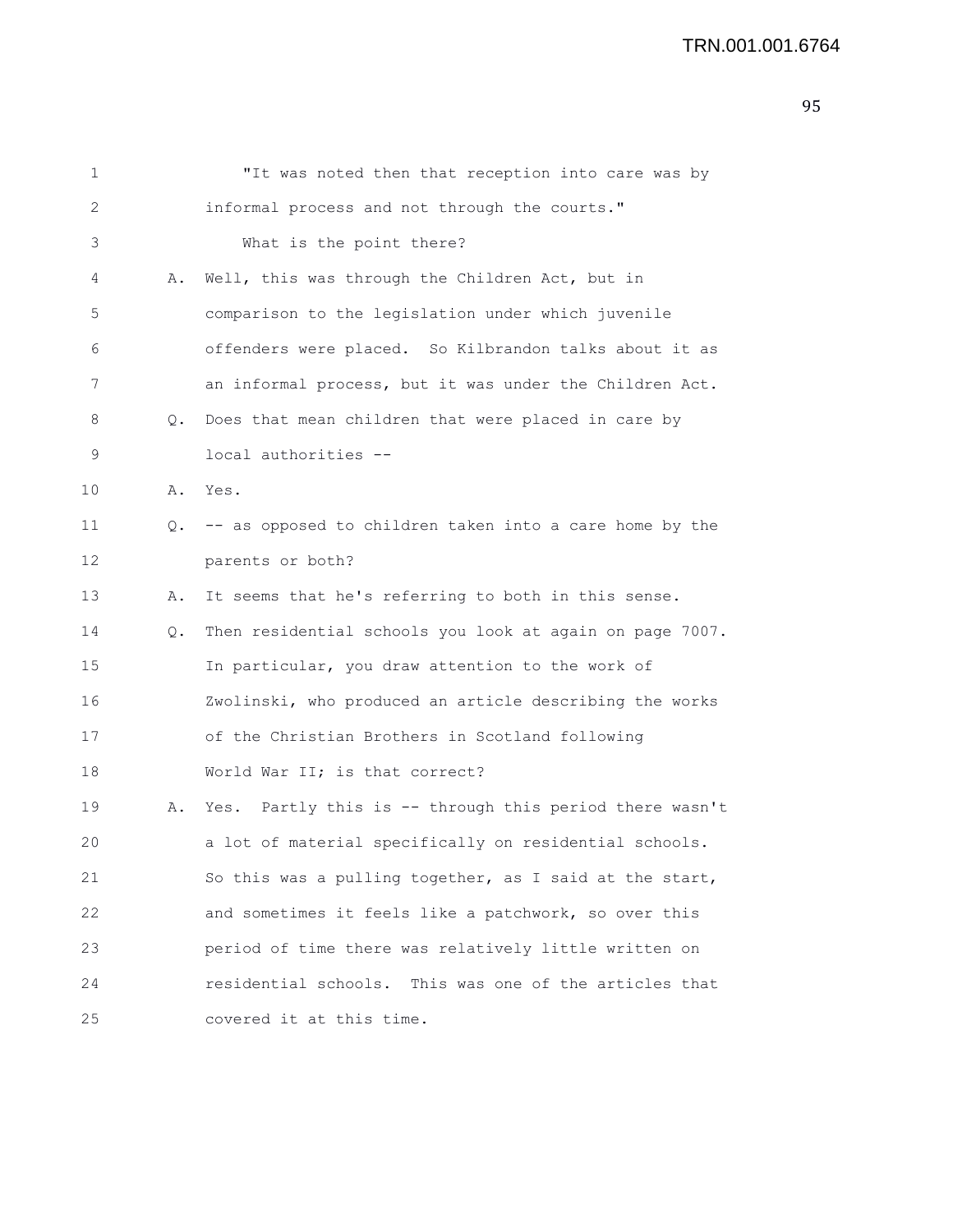| 1  |       | When we move on later into the 1970s and 1980s,          |
|----|-------|----------------------------------------------------------|
| 2  |       | there is a lot more research at that time and just to    |
| 3  |       | highlight that sometimes we have a relatively limited    |
| 4  |       | amount of material to draw on.                           |
| 5  | Q.    | But he is looking at the regime of St Ninian's School in |
| 6  |       | Falkland, which was run by the Christian Brothers?       |
| 7  | Α.    | Yes.                                                     |
| 8  | Q.    | Can I say, that will feature shortly in the inquiry.     |
| 9  | Α.    | Certainly, yes.                                          |
| 10 | Q.    | I think we take from this that St Ninian's in fact       |
| 11 |       | didn't open until 1951, I think, but by 1983 it had      |
| 12 |       | closed.                                                  |
| 13 | Α.    | That's right.                                            |
| 14 | $Q$ . | And the reasons -- were you able to work out what these  |
| 15 |       | were?                                                    |
| 16 | Α.    | Well, I mean, at that point in the 1980s, a number of    |
| 17 |       | the residential schools and residential institutions     |
| 18 |       | were closing, as we will come on to see. There was       |
| 19 |       | a marked decline in the use of residential care between  |
| 20 |       | the 1970s through to the 1990s. So this reflected the    |
| 21 |       | closure of a number of institutions in the 1980s.        |
| 22 | Q.    | You draw attention on page 7008 -- and I think you       |
| 23 |       | mentioned this school before -- to Nerston Residential   |
| 24 |       | School, which opened during the Second World War.<br>Was |
| 25 |       | this a special school?                                   |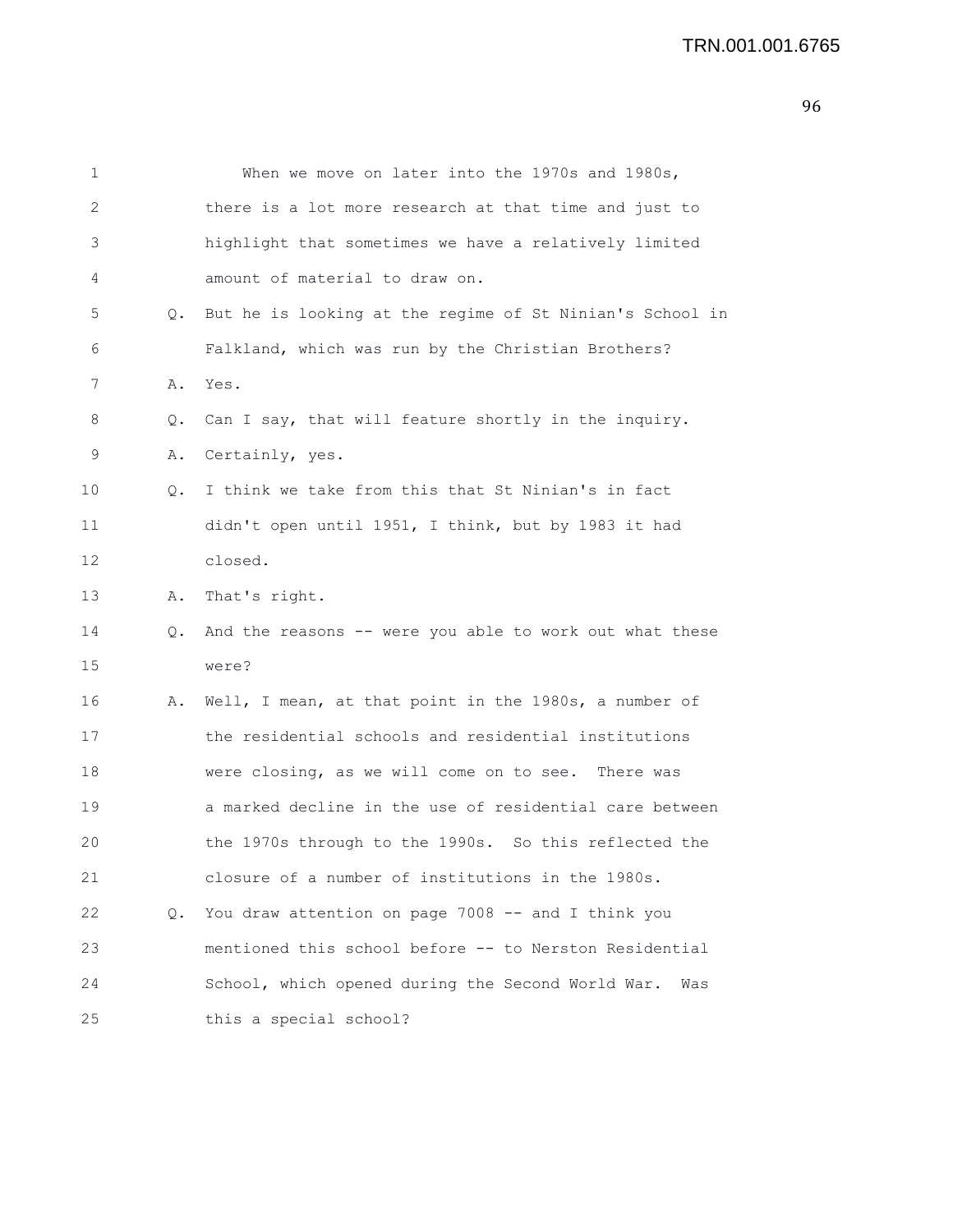```
1 A. Yes. This was opened by Glasgow Child Guidance Service.
2 0. To accommodate?
3 A. Maladjusted young children and young people, referred
4 through the Child Guidance Service.
5 Q. You give us some information on the next page about the
6 regime and what the ordinary day would consist of.
7 There's a quote towards the bottom of page 7009 to
8 suggest -- this is from Bridgeland -- that:
9 "When it was set up, rules were rigid and punishment
10 including corporal punishment, loss of privilege, a day
11 in bed without books or toys, loss of pocket money for
12 one week, or punishment tasks while others were at
13 play."
14 This was a range of forms of discipline that was
15 used?
16 A. That's right, but I think also it reflects different
17 perspectives on the same regime. Up above you'll see
18 Craw talks about:
19 "Indeed, everything that is done or not done at
20 Nerston is deliberately planned to be therapeutically
21 effective."
22 Q. So there's contradictions in there?
23 A. That's right, in terms of how this was seen.
24 LADY SMITH: Professor Kendrick, did you come across
25 anything that indicated what criteria were being applied
```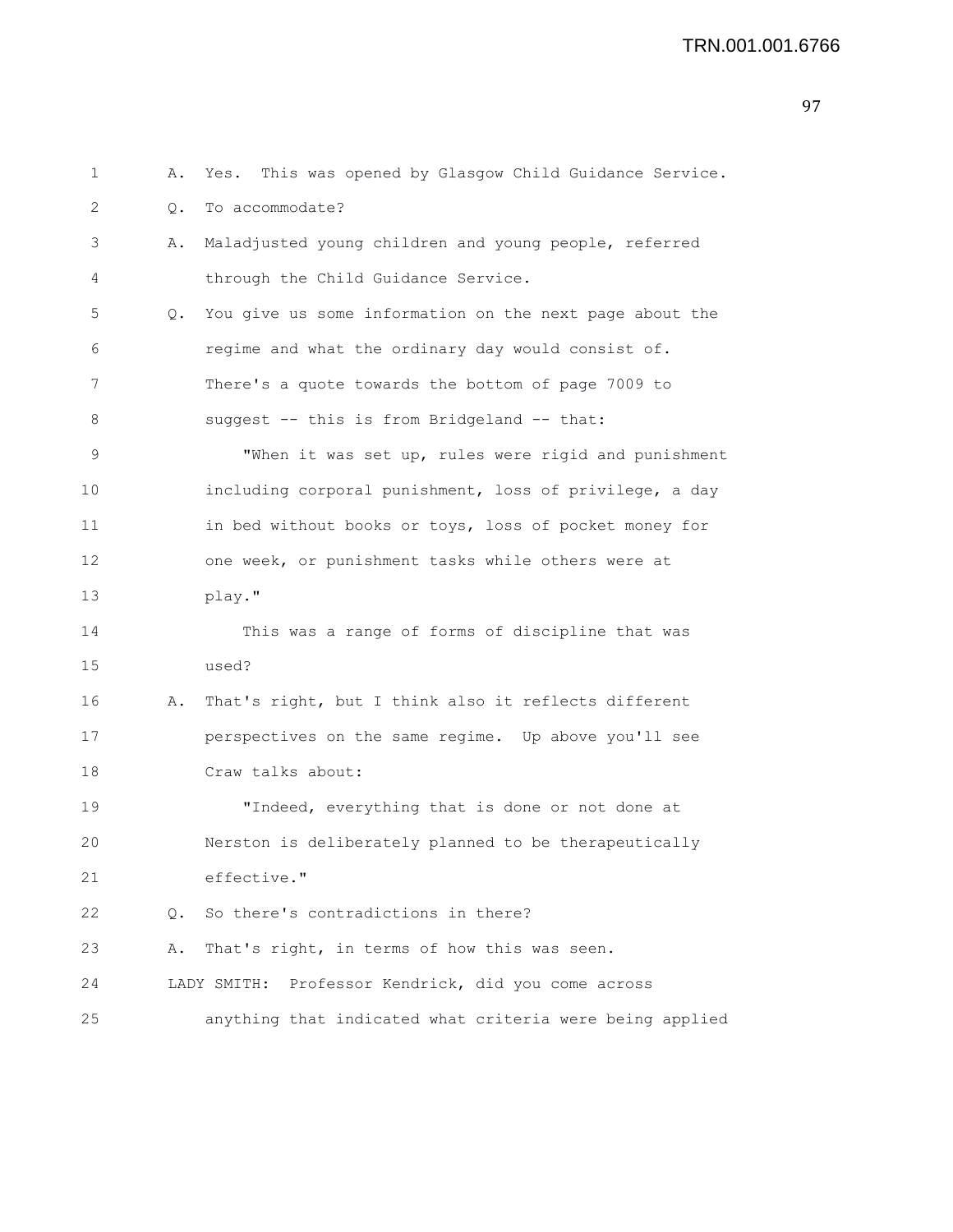## TRN.001.001.6767

| 1  |    | to determine whether a child could be referred to as      |
|----|----|-----------------------------------------------------------|
| 2  |    | maladjusted?                                              |
| 3  | Α. | No, it's one of those interesting developments of         |
| 4  |    | language, where often there weren't clear definitions of  |
| 5  |    | what was termed maladjusted. Later on you started to      |
| 6  |    | hear about "social-emotional behavioural difficulties",   |
| 7  |    | sometimes just "social-emotional difficulties". So        |
| 8  |    | really, there were movements in language which often      |
| 9  |    | weren't that well-defined.                                |
| 10 |    | LADY SMITH: Was it a euphemism?                           |
| 11 | Α. | I don't think it would have been considered a euphemism   |
| 12 |    | at the time. I think it was in terms of maladjusted in    |
| 13 |    | terms of behaviour and emotional well-being.              |
| 14 |    | MR MacAULAY: You draw attention to some work by McNair on |
| 15 |    | the following page, 7010. Towards the bottom you          |
| 16 |    | narrate McNair's conclusion that:                         |
| 17 |    | "The two principal factors influencing the decision       |
| 18 |    | to place a child in this type of residential provision    |
| 19 |    | were the nature of the child's symptoms and the degree    |
| 20 |    | of family disturbance."                                   |
| 21 | Α. | That's right.                                             |
| 22 | Q. | So it's really quite vague?                               |
| 23 | Α. | Oh, absolutely, and that's it: it's about the extent to   |
| 24 |    | which the family might be able to deal with troubled      |
| 25 |    | and -- there's another term that was used for a period,   |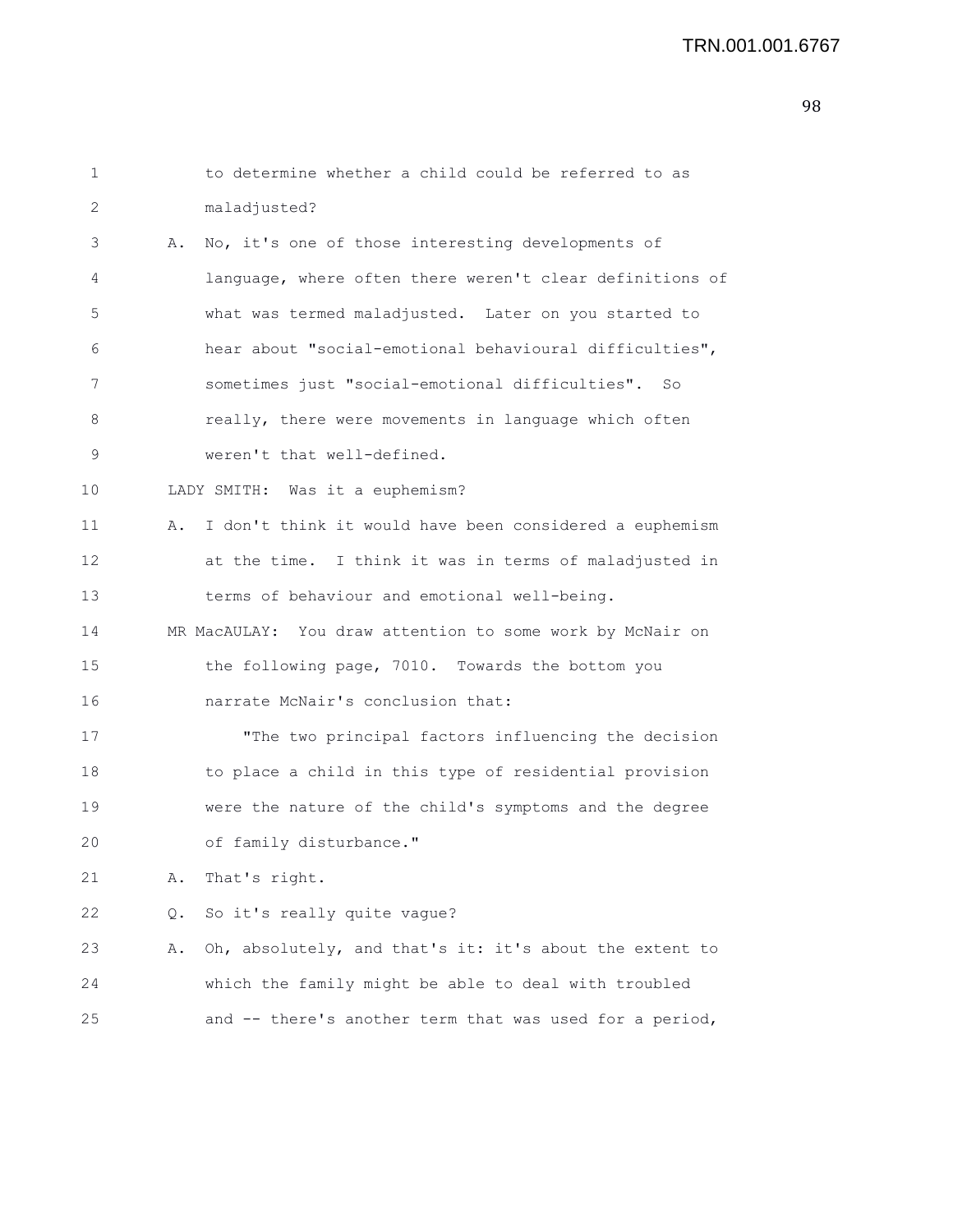1 which was "troubled and troublesome children". So 2 there's that. And it's a recurrent theme about 3 generally -- in terms of childcare services in general, 4 about how well particular forms of care can look after 5 and provide stability for particular groups of children 6 and young people. 7 One of the prime reasons for children's homes is 8 emergency placements, for example, where foster care 9 might break down. We've seen, in terms of approved 10 schools, the Kilbrandon Committee saying that one of the 11 issues is inadequate children's homes who aren't able to 12 cope with this group of children and young people. 13 The same is found when secure units were opened and 14 that often -- the reasons children and young people 15 might be placed in secure care were less about their own 16 behaviour and more about the ability of a particular 17 home or placement to deal with that behaviour. 18 Q. I think we may see that those who went into secure units 19 were generally those who absconded from institutions. 20 A. That's right: absconding and causing trouble in 21 institutions as well. 22 Q. But in the preceding paragraph, McNair in fact sets out 23 some of the types of symptoms. As McNair says, there's 24 a wide variety of symptoms. You can see, for example, 25 these include: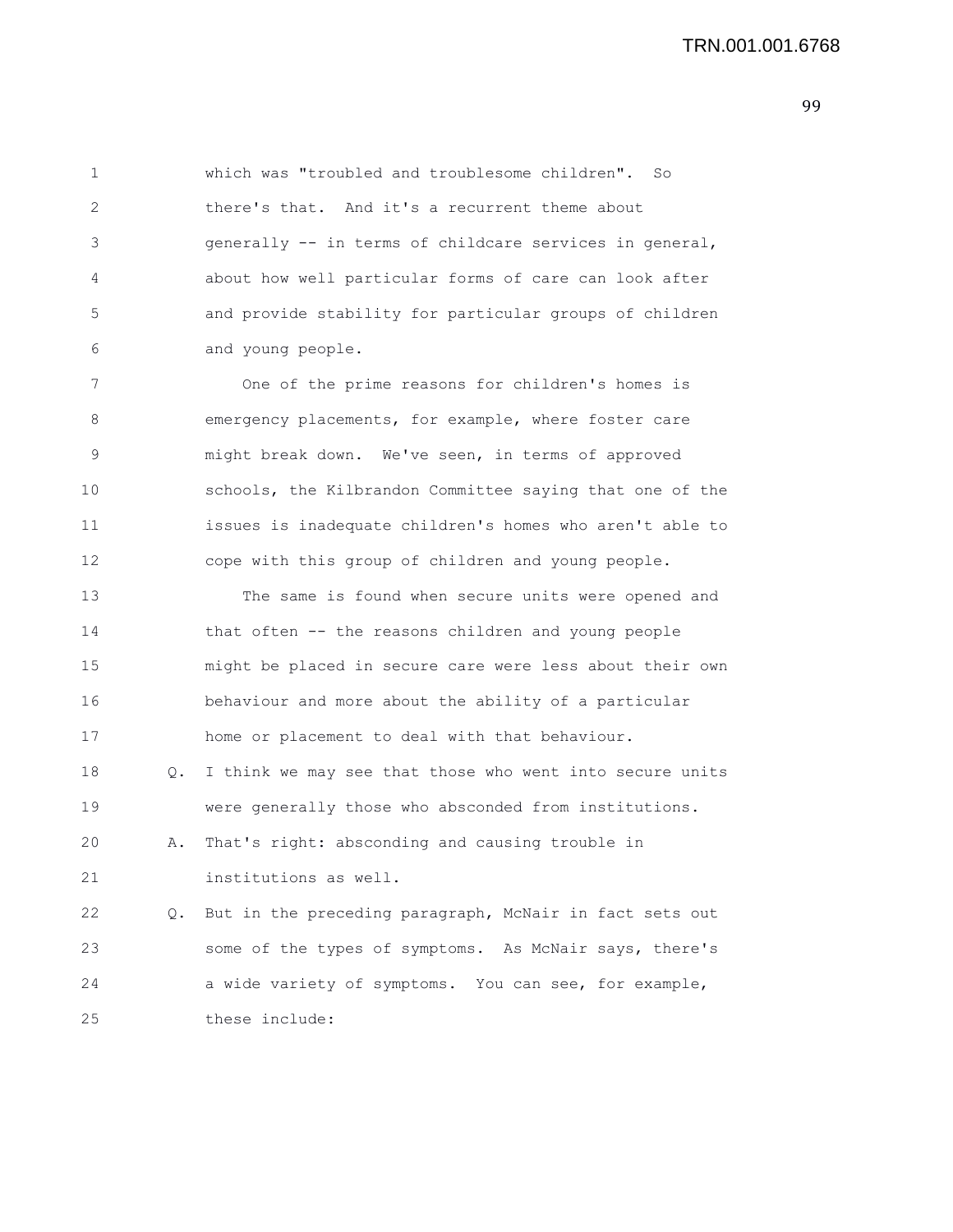## TRN.001.001.6769

| 1  |               | " aggressive and difficult behaviour, anti-social         |
|----|---------------|-----------------------------------------------------------|
| 2  |               | conduct, [going on] anxiety and depression, education     |
| 3  |               | retardation", and so on.                                  |
| 4  |               | So there's a whole host of different symptoms?            |
| 5  | Α.            | Oh absolutely, yes.                                       |
| 6  | Q.            | We mentioned secure care. Can we then look at aspects     |
| 7  |               | of that? You look at that on page 7011.                   |
| 8  | Α.            | Yes.                                                      |
| 9  | 0.            | You say there:                                            |
| 10 |               | "The first secure unit in the UK opened at                |
| 11 |               | Rossie Farm School near Montrose in 1962."                |
| 12 |               | Is that right?                                            |
| 13 | Α.            | That's right.                                             |
| 14 | $Q_{\bullet}$ | Initially it had places for 15 boys?                      |
| 15 | Α.            | Yes.                                                      |
| 16 |               | Q. Although, according to Kilbrandon, it had been used to |
| 17 |               | place up to 25 boys.                                      |
| 18 | Α.            | Yes. I take it that it expanded after those initial       |
| 19 |               | placements.                                               |
| 20 | 0.            | And I think you go on to tell us -- and we may see        |
| 21 |               | something about this later -- that St Mary's Kenmure,     |
| 22 |               | which was a Catholic approved school, opened up a secure  |
| 23 |               | unit with 18 places in 1967.                              |
| 24 | Α.            | That's right. Again, a limited amount of material at      |
| 25 |               | this point towards the end of it, but more written on     |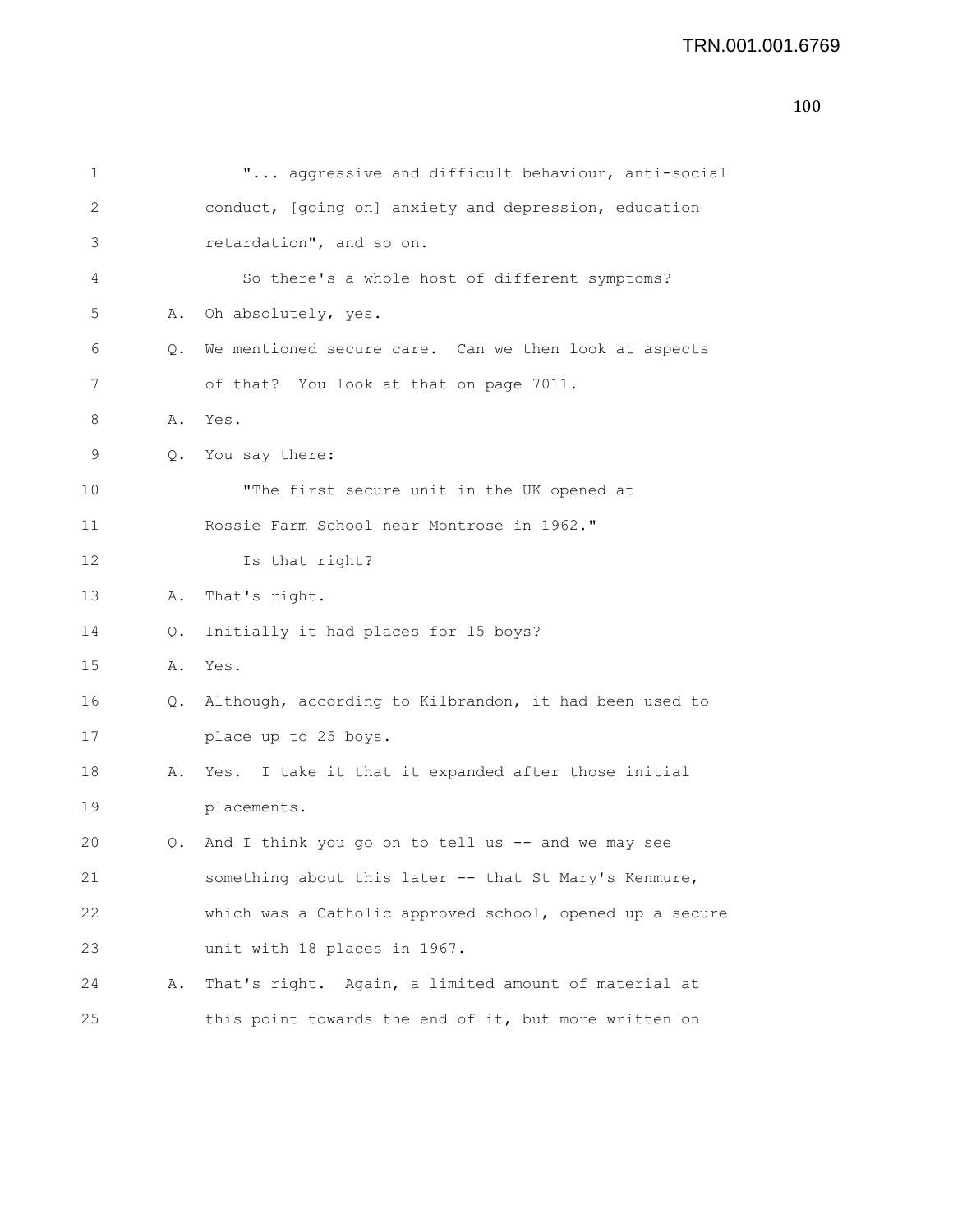1 secure care in the 1970s and 1980s. 2 Q. But at this time, were there just these two places? 3 A. That's right. And another point at this time is that 4 secure care is set alongside remand homes, detention 5 centres and borstals as well, so there were a variety of 6 different institutions. 7 Q. You have a section dealing with homes for disabled 8 children, long-stay hospitals and psychiatric units. 9 After 1948, did the fact of the National Health 10 Service have a role to play, particularly in relation to 11 the role that psychiatric units might play? 12 A. Well, I think there were two issues. The mental 13 deficiency hospitals, like Lennox Castle, came under the 14 National Health Service, and there was an expansion over 15 a period of time in terms of that form of provision. 16 But the other major development was of inpatient 17 psychiatric units over this period in time. That's in 18 a sense where the Health Service started to see the 19 benefit of inpatient treatment for children and young 20 people. 21 Q. But did Kilbrandon highlight that there was a gap? 22 A. That's right. He was talking about children with 23 mental -- I think "mental defects" was the term he used. 24 Q. Then can we just look at approved schools, and of course

25 in 1968/1969 these are converted into List D schools.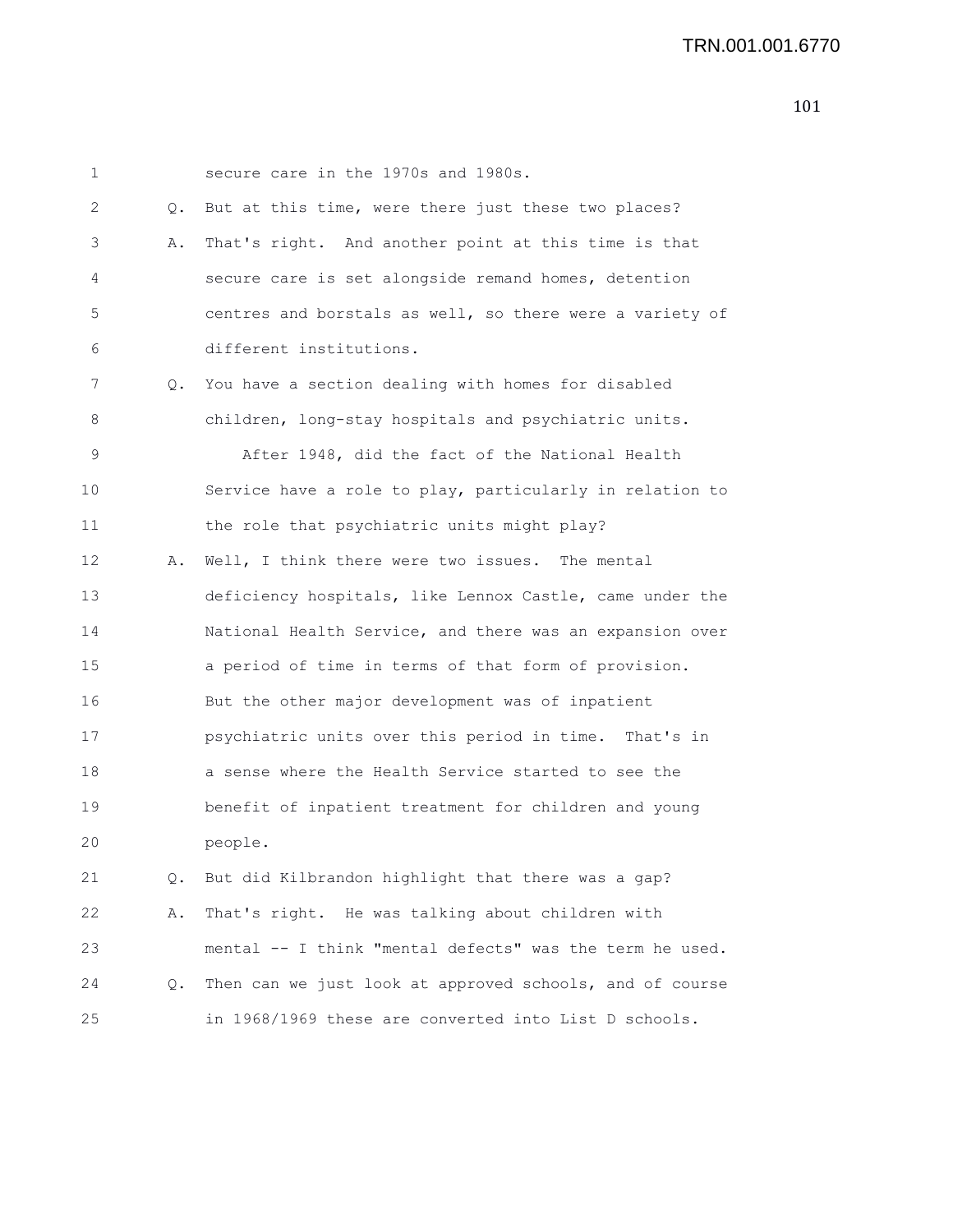1 A. That's right.

| 2  | Q. | That was the terminology. At page 7013 on to page 7014, |
|----|----|---------------------------------------------------------|
| 3  |    | I think you make some observations about approved       |
| 4  |    | schools, in particular that over this period there were |
| 5  |    | attempts made to improve the quality of the             |
| 6  |    | accommodation of these institutions.                    |
| 7  | Α. | That's right.                                           |
| 8  | Q. | So, for example, you indicate that new classrooms were  |
| 9  |    | built in some schools and Wellington Farm School and    |
| 10 |    | St Mary's School were effectively rebuilt. That's the   |
| 11 |    | top of page --                                          |
| 12 | Α. | Yes, that's right. I think there were developments over |
| 13 |    | this period of time. I think, as we'll come on to,      |
| 14 |    | Skinner talked about how some institutions weren't fit  |
| 15 |    | for purpose, so there was a process of development of   |
| 16 |    | rebuilding, of new places opening and suchlike. But     |
| 17 |    | still these are relatively large places and I think     |
| 18 |    | that's an issue as well.                                |
| 19 | Q. | On that page, page 7014, page 100 of the report, in     |
| 20 |    | 1962, in response to a parliamentary question, were     |
| 21 |    | details given on the schools then in existence --       |
| 22 | Α. | That's right.                                           |
| 23 | Q. | -- that were approved schools?                          |
| 24 | Α. | Yes.                                                    |
| 25 | Q. | I made a calculation and I certainly counted 22 at that |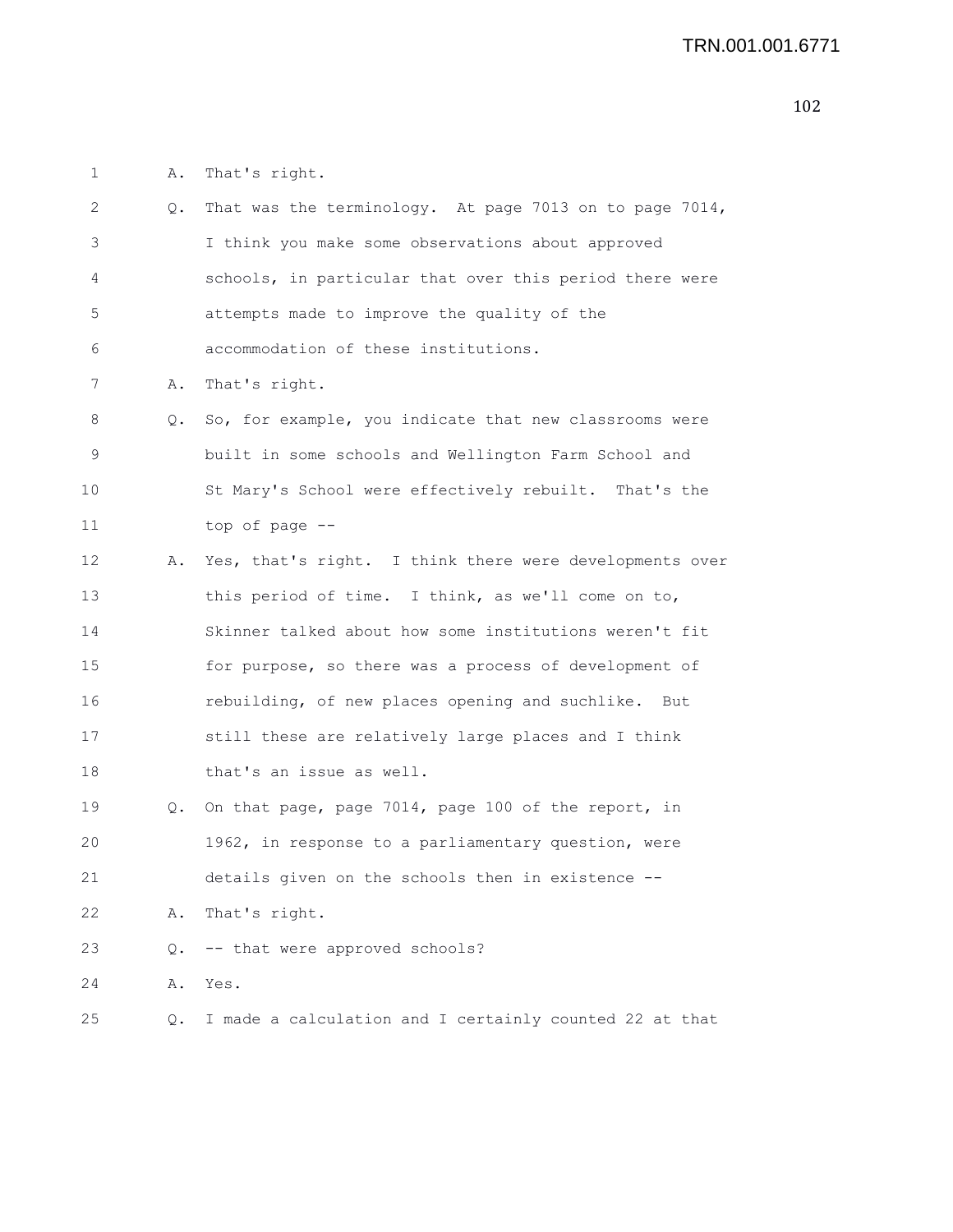| 1  |           | time.                                                     |
|----|-----------|-----------------------------------------------------------|
| 2  | Α.        | Yes, that's right.                                        |
| 3  | Q.        | I think that number changed shortly. Would it be fair     |
| 4  |           | to say that a number of these schools were run by         |
| 5  |           | religious organisations, Nazareth House School, for       |
| 6  |           | example?                                                  |
| 7  |           | A. Yes, certainly a number, Springboig St John's, Kenmure |
| 8  |           | St Mary's, and suchlike.                                  |
| 9  | $\circ$ . | St Joseph's School?                                       |
| 10 | Α.        | Yes. St Ninian's. I'm looking                             |
| 11 | Q.        | We needn't dwell on it, but clearly --                    |
| 12 | Α.        | That's right, yes.                                        |
| 13 |           | Q. -- they had a significant input into the running of    |
| 14 |           | these schools?                                            |
| 15 |           | A. Certainly, yes.                                        |
| 16 | Q.        | When we come to Kilbrandon, which we look at towards the  |
| 17 |           | bottom of page 7014, do we now note that there were       |
| 18 |           | 24 approved schools in Scotland?                          |
| 19 | Α.        | That's right. I think that's it. I think the numbers      |
| 20 |           | varied, you know, over time.                              |
| 21 | Q.        | What we can note there is that 22 of these were under     |
| 22 |           | voluntary management and two managed by Glasgow           |
| 23 |           | Education Authority.                                      |
| 24 | Α.        | Yes.                                                      |
| 25 | Q.        | So the voluntary sector was playing a significant role?   |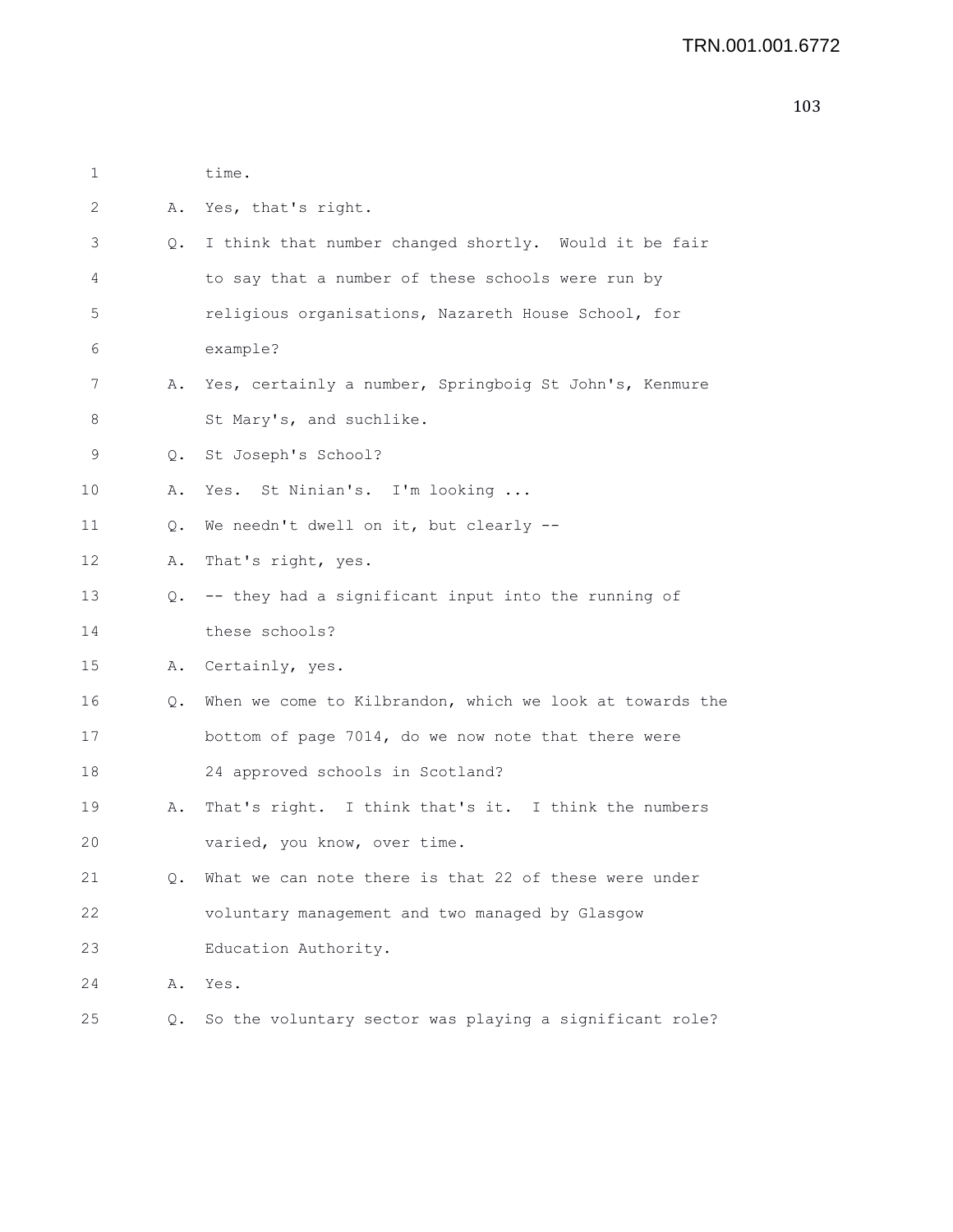| 1  | Α. | Absolutely and did very much and continues to do so in   |
|----|----|----------------------------------------------------------|
| 2  |    | terms of residential schools.                            |
| 3  | Q. | Again, following through on approved schools, on the     |
| 4  |    | following page, 7015, you draw attention to              |
| 5  |    | Geilsland School --                                      |
| 6  | Α. | Yes.                                                     |
| 7  | Q. | -- which I think was run by the Church of Scotland.      |
| 8  | Α. | That's right.                                            |
| 9  | Q. | What happened there?                                     |
| 10 | Α. | This was where school inspectors were warned the head of |
| 11 |    | that school about the extensive ill-treatment and        |
| 12 |    | excessive punishment of the children and young people    |
| 13 |    | there. And although Geilsland School is sort of          |
| 14 |    | highlighted, you can see that the issue of corporal      |
| 15 |    | punishment was addressed in terms of a number of         |
| 16 |    | schools.                                                 |
| 17 | Q. | So the reference to the 1,000 floggings, does that refer |
| 18 |    | to a number of schools?                                  |
| 19 | Α. | Well, it says "boys in the former approved schools",     |
| 20 |    | yes, and protested, so I understand that that's about    |
| 21 |    | a number of schools.                                     |
| 22 | Q. | Indeed, there's also suggestions there that physical     |
| 23 |    | punishment was common and went unrecorded.               |
| 24 | Α. | Absolutely.                                              |
| 25 | Q. | I think we know from regulations that such punishments   |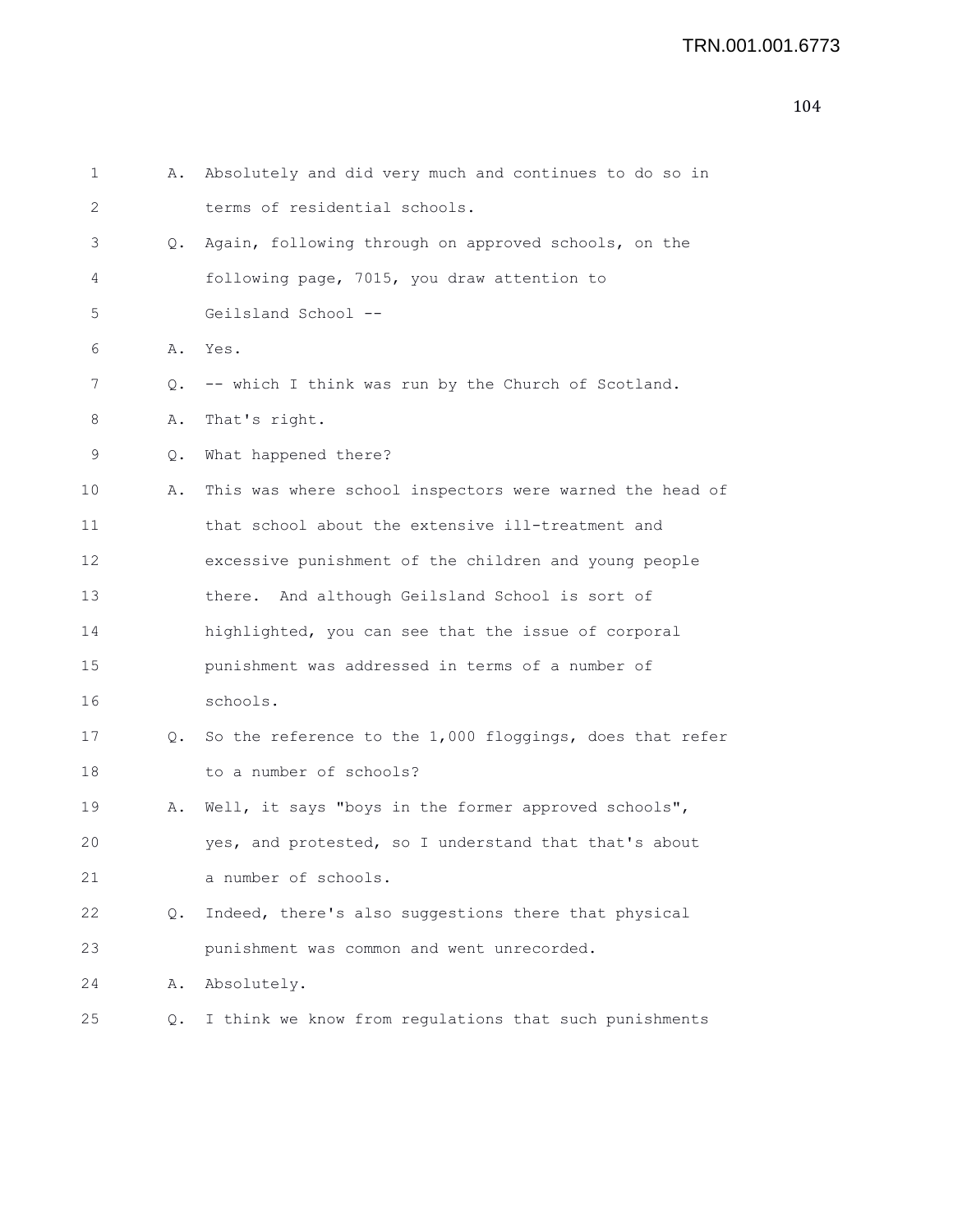1 ought to have been recorded. 2 A. Yes, that's right. 3 Q. You draw attention to research carried out in the late 4 1960s by McMichael. I think that was focusing on one 5 List D school; is that correct? 6 A. Yes, that's right. 7 Q. Was he looking to see what the rates of re-conviction 8 were? 9 A. Yes. 10 Q. And what was his conclusion? 11 A. Well, that they weren't particularly successful. You 12 can see that re-conviction rates for the study school 13 was 66%. So there was a large number who were 14 re-convicted. It was not seen as particularly good and 15 that this was across -- he was looking at a school with 16 a particular regime, a democratic regime. At that time 17 there were ideas about elected school councils, so 18 involving young people in the running of the school. 19 But even so, despite what you might see as a progressive 20 regime, it didn't seem to impact. 21 Q. If you look at the penultimate paragraph in that page, 22 does he conclude that: 23 "It would not be unreasonable to account for some 24 part of the failure rate, regardless of the regime, by 25 the inadequate care which follows release and the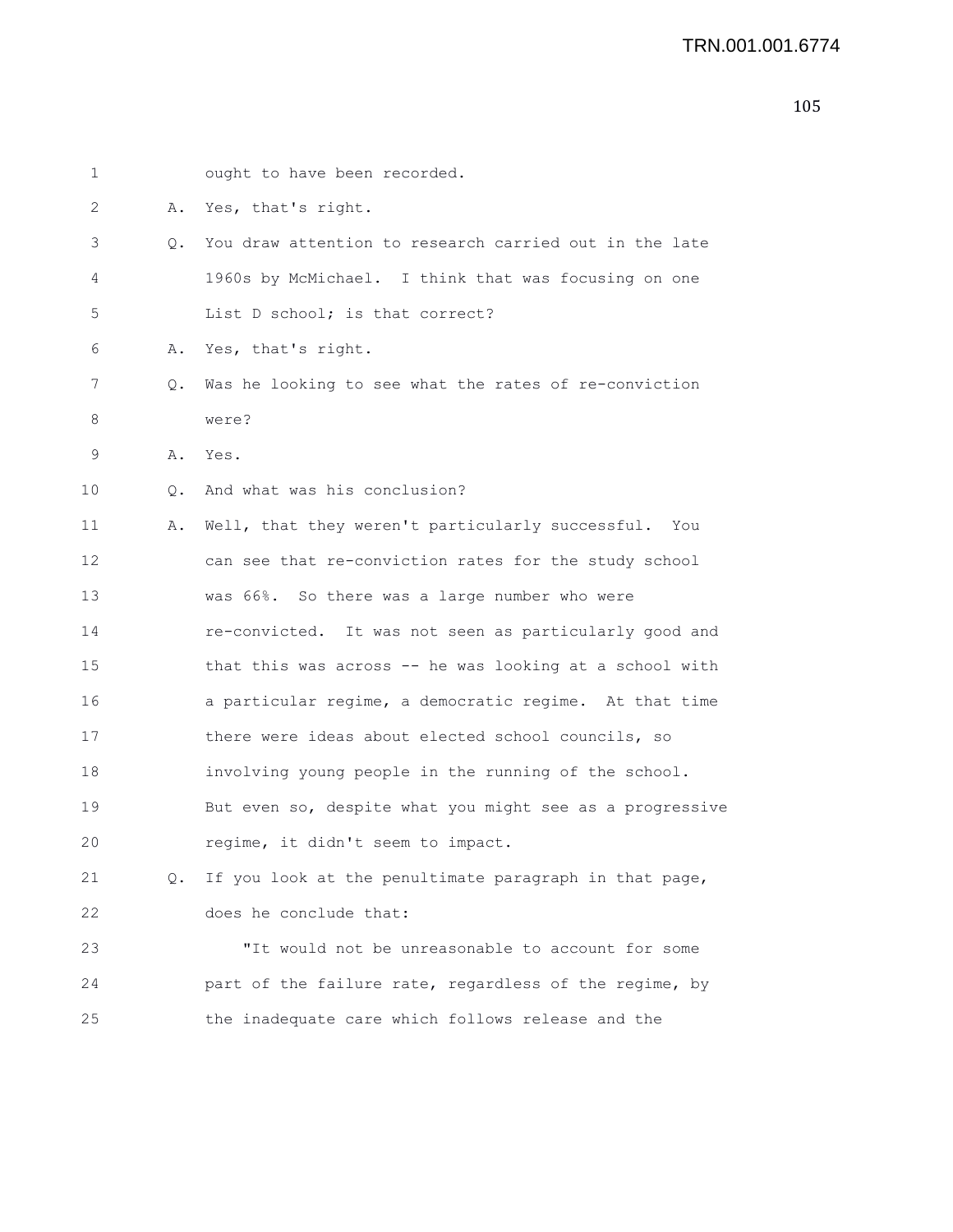```
1 unresolved problems which renew their destructive impact
2 on return home"?
3 A. And again, this has been seen to be a perennial issue in
4 terms of looking at residential care of juvenile
5 offenders, the extent to which behaviour can be changed
6 while those children and young people are in residential
7 schools of various types. But once young people go back
8 to their communities, go back to what may be
9 dysfunctional families, then there isn't -- you know,
10 the immediate successes of the schools aren't carried
11 through.
12 Q. You provide in the next couple of pages, 7018, page 104
13 onwards, an excerpt from the book "A Sense of Freedom"
14 by Jimmy Boyle.
15 A. That's right.
16 Q. What are you seeking to present here?
17 A. Here Jimmy Boyle was a notorious gang member who
18 eventually was rehabilitated, but he describes the
19 regimes of the Larchgrove Remand Home and other approved
20 schools. Again, that idea that the day was spent
21 scrubbing and cleaning floors, walls and brasses, and
22 exercise. A very rigid regime. Everything done as
23 a group. Corporal punishment, again, routine. Violence
24 generally, I think, was routine in terms of between the
25 young people as well as in terms of staff.
```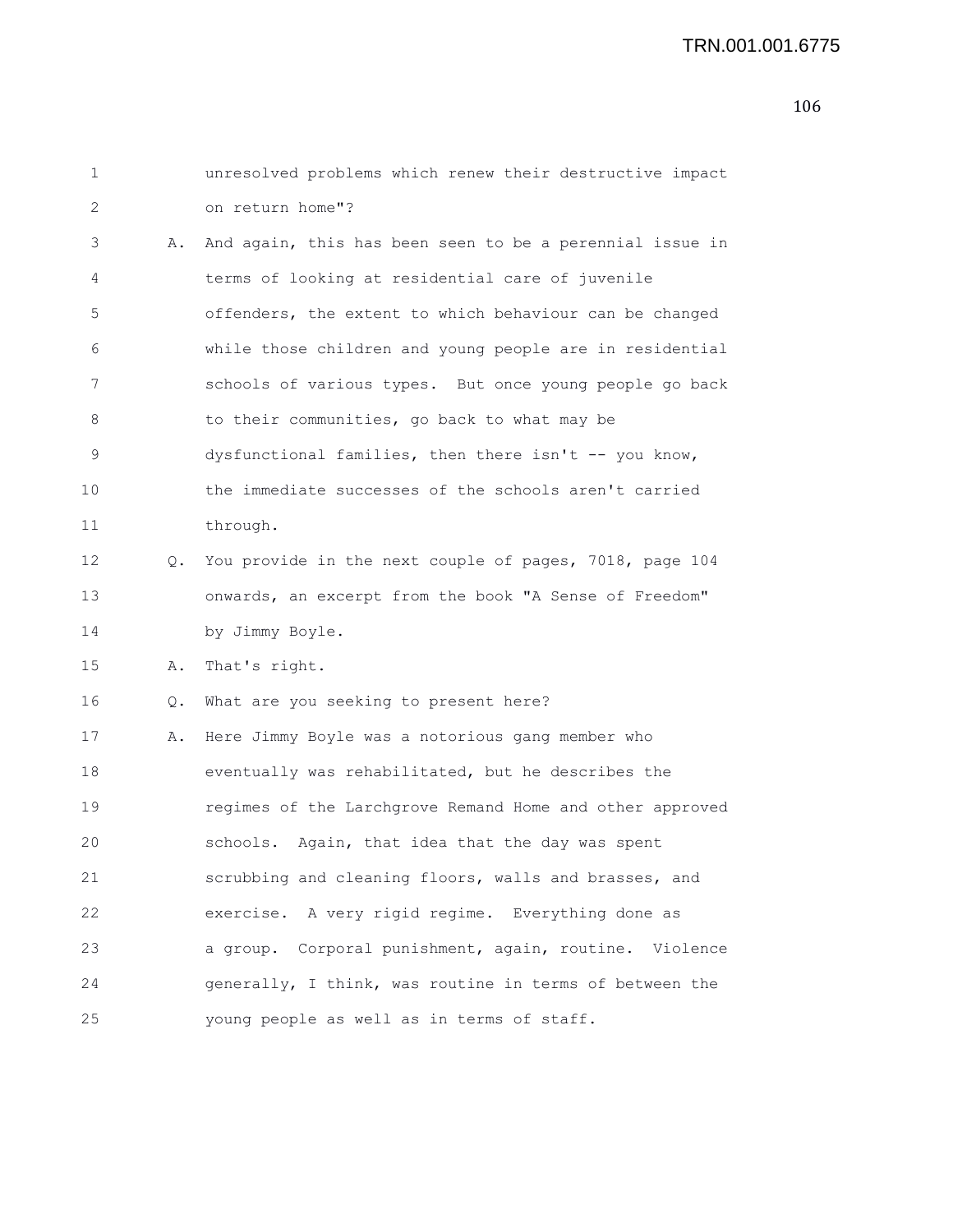| 1  |    | I think the other thing which comes out of his          |
|----|----|---------------------------------------------------------|
| 2  |    | description is the way in which networks of criminals   |
| 3  |    | across Scotland were created because of their           |
| 4  |    | experiences in the approved schools and the borstal     |
| 5  |    | system. His attitude was he grinned and bore it, to an  |
| 6  |    | extent, once he knew what was going to happen, and so   |
| 7  |    | those institutions weren't particularly rehabilitative  |
| 8  |    | environments.                                           |
| 9  | Q. | If we turn on to page 7020, that's page 106 of the      |
| 10 |    | report, again under reference to a parliamentary        |
| 11 |    | question in July 1968, there was a question as to the   |
| 12 |    | list of approved schools. Have you set out the list on  |
| 13 |    | that page?                                              |
| 14 | Α. | That's right.                                           |
| 15 | Q. | There were 26 at this time?                             |
| 16 | Α. | Yes. This one identifies those which are run by the     |
| 17 |    | Church of Scotland as well as local authorities, and    |
| 18 |    | don't separate out the Catholic schools, but then each  |
| 19 |    | of the schools might be run by a different Catholic     |
| 20 |    | order and come together under the independent voluntary |
| 21 |    | bodies.                                                 |
| 22 | Q. | So far as numbers are concerned, do you say in the next |
| 23 |    | paragraph that:                                         |
| 24 |    | "In March 1968, there were 1,663 children and young     |
| 25 |    | people in approved schools"?                            |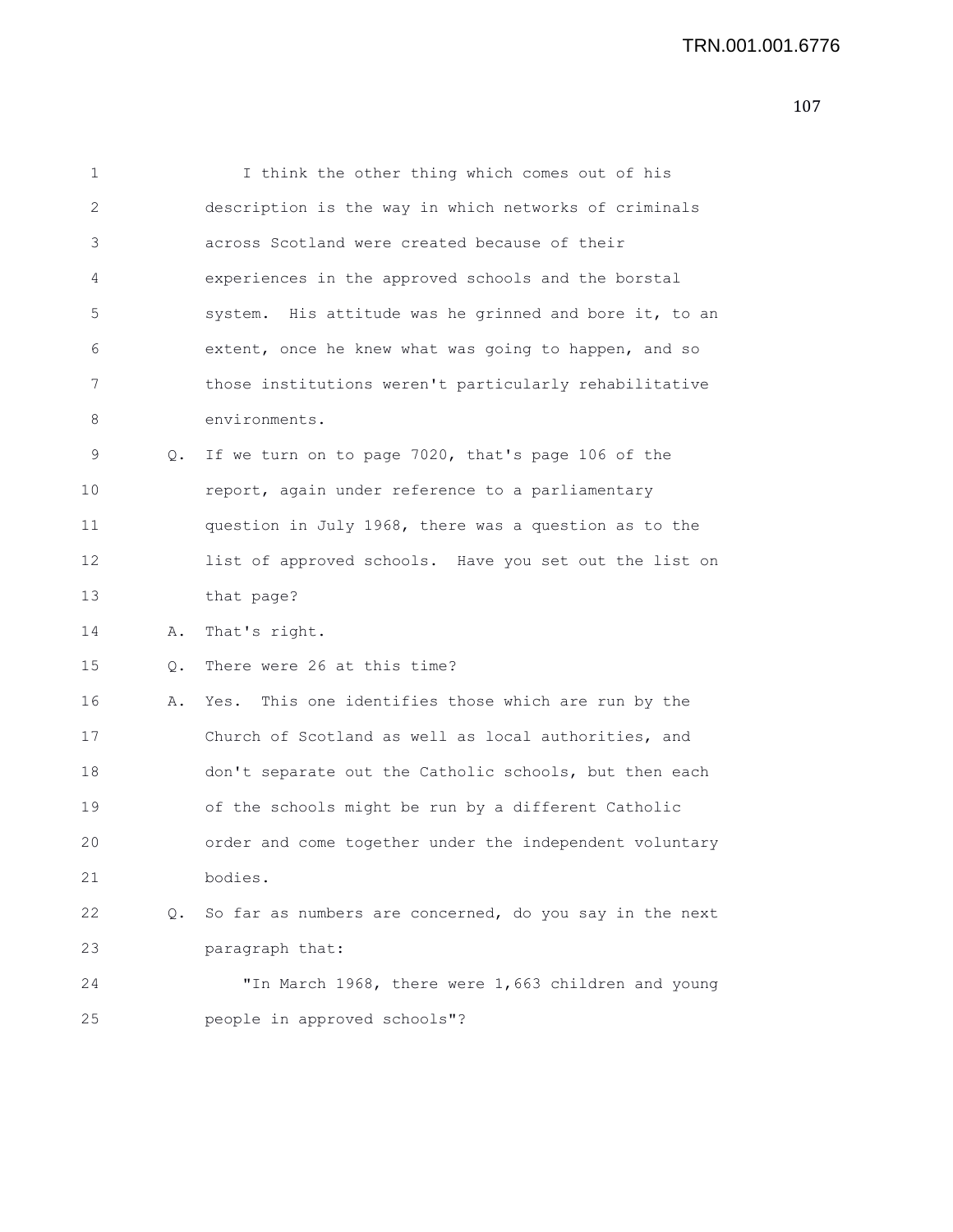1 A. Yes. That's correct. 2 Q. Going back to remand -- perhaps looking at remand homes, 3 borstals and now we can talk about detention centres, 4 do you look at that beginning at page 7021, page 107? 5 A. That's right. I think there was sometimes -- there was 6 some slippage certainly in terms of referral between 7 remand homes and detention centres. That is a feeling 8 I get when reading the material. 9 Q. But as far as remand homes are concerned, you tell us 10 now that there were eight remand homes in Scotland 11 during this period? 12 A. Yes. 13 Q. These were designed to house residents for a short 14 period of time, were they not? Is that right? 15 A. That's right, on remand, but also young people could be 16 placed in remand homes as well, for, I think, 17 three months. 18 Q. Three months? 19 A. Yes. And often those remand homes would be linked to an 20 approved school, so Larchgrove was a remand home with an 21 approved school. 22 Q. And I think you tell us that, so far as Polmont was 23 concerned, which is a borstal, that was rebuilt in the 24 1950s? 25 A. That's right.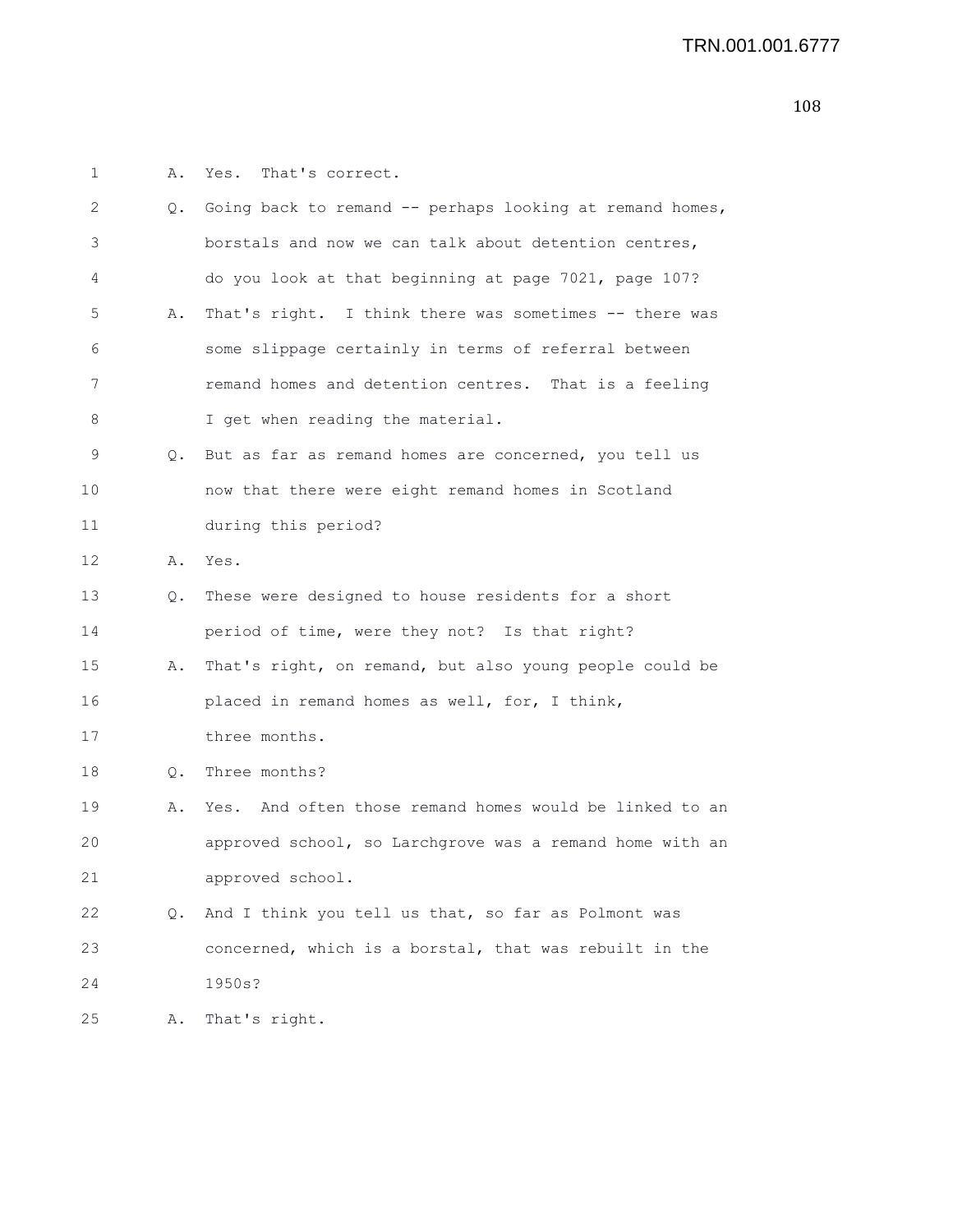| 1  | Q.        | Did Polmont become the principal borstal?                |
|----|-----------|----------------------------------------------------------|
| 2  | Α.        | Yes, that's right, and in a sense, as when it became     |
| 3  |           | a young offenders' institution, it was seen as the main  |
| 4  |           | institution.                                             |
| 5  | Q.        | But if you move on to page 7022, you now, towards the    |
| 6  |           | bottom of the page, talk about detention centres.        |
| 7  | Α.        | That's right.                                            |
| 8  | Q.        | And the first detention centre in Scotland was opened in |
| 9  |           | 1960 at South Inch House in Perth; is that right?        |
| 10 | Α.        | Yes.                                                     |
| 11 | Q.        | What functions were they designed to --                  |
| 12 | Α.        | I will admit that I found this period and these          |
| 13 |           | different institutions quite confusing in terms of       |
| 14 |           | understanding exactly what the differences were.         |
| 15 | Q.        | Very well.                                               |
| 16 | Α.        | In a sense, that sort of  I think it's a precursor       |
| 17 |           | to, on the next page, 109, when Wilson describes the     |
| 18 |           | establishment of young offenders' institutions as:       |
| 19 |           | " a haphazard and unsatisfactory protest,                |
| 20 |           | characterised by a lack of foresight."                   |
| 21 |           | Which I think is built on the quite confusing            |
| 22 |           | landscape of institutions for young offenders in         |
| 23 |           | Scotland at the time.                                    |
| 24 | $\circ$ . | You mentioned Glenochil towards the top of the page.     |
| 25 |           | Glenochil was described as a "senior detention centre".  |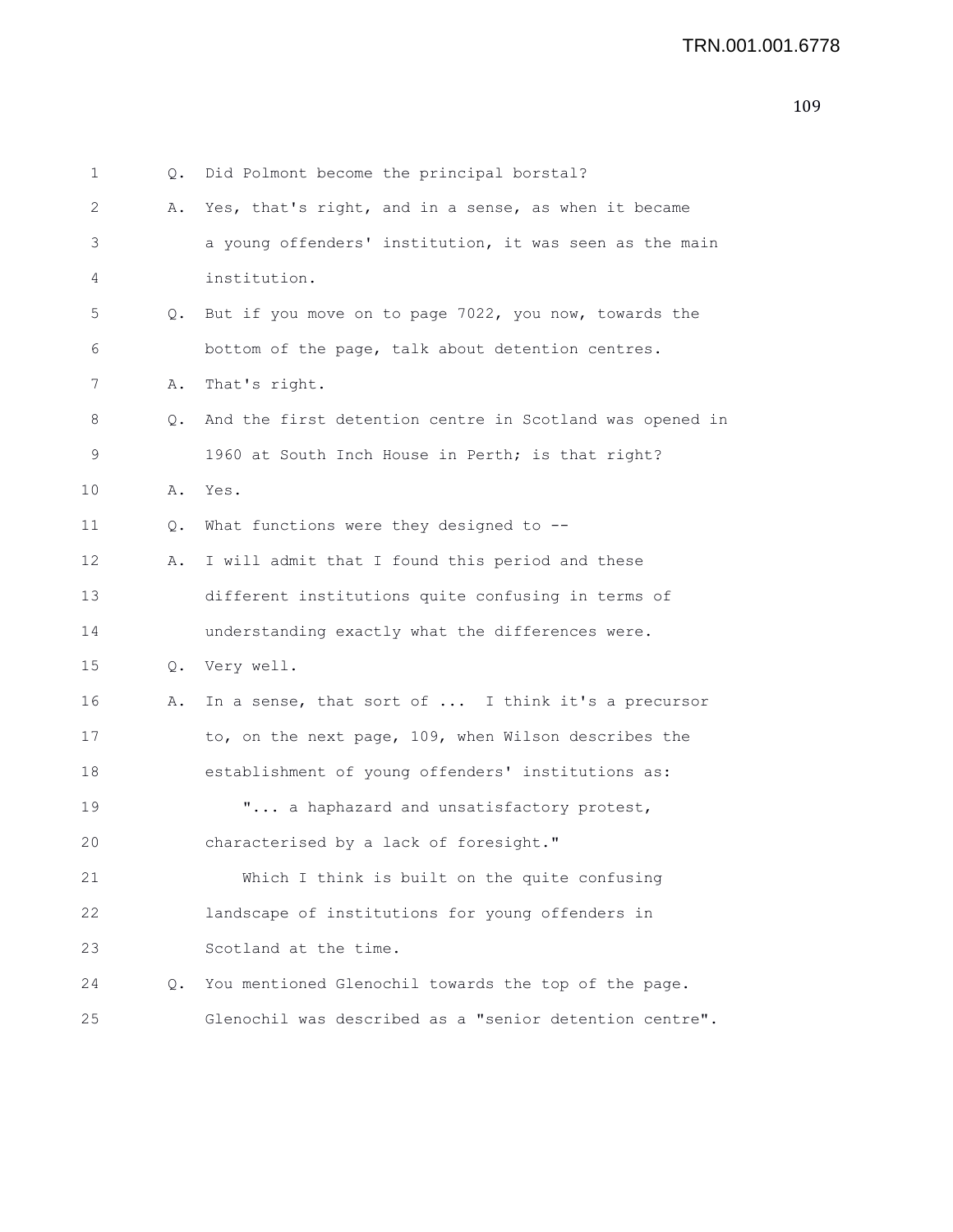1 A. That's right.

| 2               |    | Q. We have a table there, if we can just look at it      |
|-----------------|----|----------------------------------------------------------|
| 3               |    | briefly. This is designed to set out the offence         |
| 4               |    | categories of those sentenced to detention centres       |
| 5               |    | between 1960 and 1967. Can we see in the main the        |
| 6               |    | offences are either housebreaking or breach of the       |
| 7               |    | peace?                                                   |
| 8               |    | A. Yes, that's right.                                    |
| 9               | Q. | The establishment of young offenders' institutions --    |
| 10              |    | and they now still exist --                              |
| 11              | Α. | Yes.                                                     |
| 12 <sup>2</sup> | Q. | -- can you give me a date when we can say that such an   |
| 13              |    | establishment was created?                               |
| 14              | Α. | Well, the first one was in 1965 when it was opened in    |
| 15              |    | Saughton Prison, and again there's that issue, as we saw |
| 16              |    | with borstals, when the purpose of these institutions is |
| 17              |    | to remove young people from the prison environment, yet  |
| 18              |    | the first one is actually a unit within the prison       |
| 19              |    | itself.                                                  |
| 20              | Q. | In the next section you deal with again residential      |
| 21              |    | nurseries and mother and babies homes. We are now        |
| 22              |    | coming to the, I think, end of the life of these         |
| 23              |    | particular institutions; is that right?                  |
| 24              | Α. | That's right. Certainly in terms of mother and baby      |
| 25              |    | homes, there were  With the move away and the change     |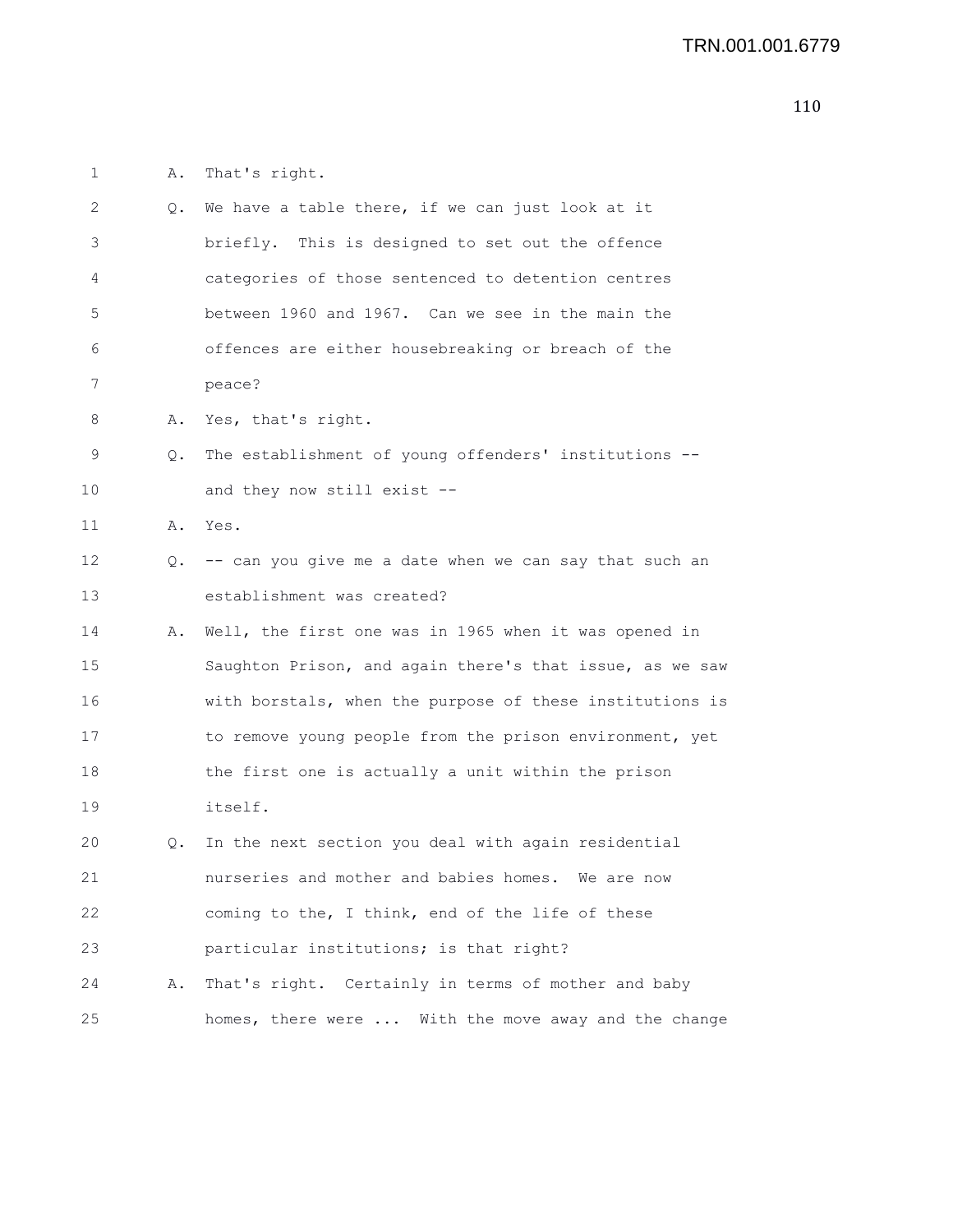1 in social attitudes around single-parenthood and issues 2 of illegitimacy, as that stigma receded -- because 3 often, mothers would go to a mother and baby home at 4 a distance. They would disappear in a sense to have the 5 child, and children may well then be adopted. 6 So with that change and with still often the focus 7 on religion and morals in these homes, then they went 8 out of fashion and there was a move then -- and the 9 Scottish Council for Unmarried Mothers began work to 10 close them down so that this wasn't the appropriate 11 place for young mothers. 12 Q. Are you saying that by around the 1970s, they had become 13 outmoded? 14 A. Yes. 15 Q. You then have a section to reflect what you had done in 16 section 3, and that is dealing with issues in care 17 services over this period. Can you take us through 18 that, professor? 19 A. Yes, certainly. Again, in terms of recruitment and 20 selection, Shaw says that at this time there wasn't 21 a great deal of work on the selection of staff. We did 22 see that the Memorandum on Boarding-Out did have advice 23 and guidance about the selection of foster carers, and

24 this was in the context of a shortage of foster carers,

25 the need to recruit more foster carers, and so both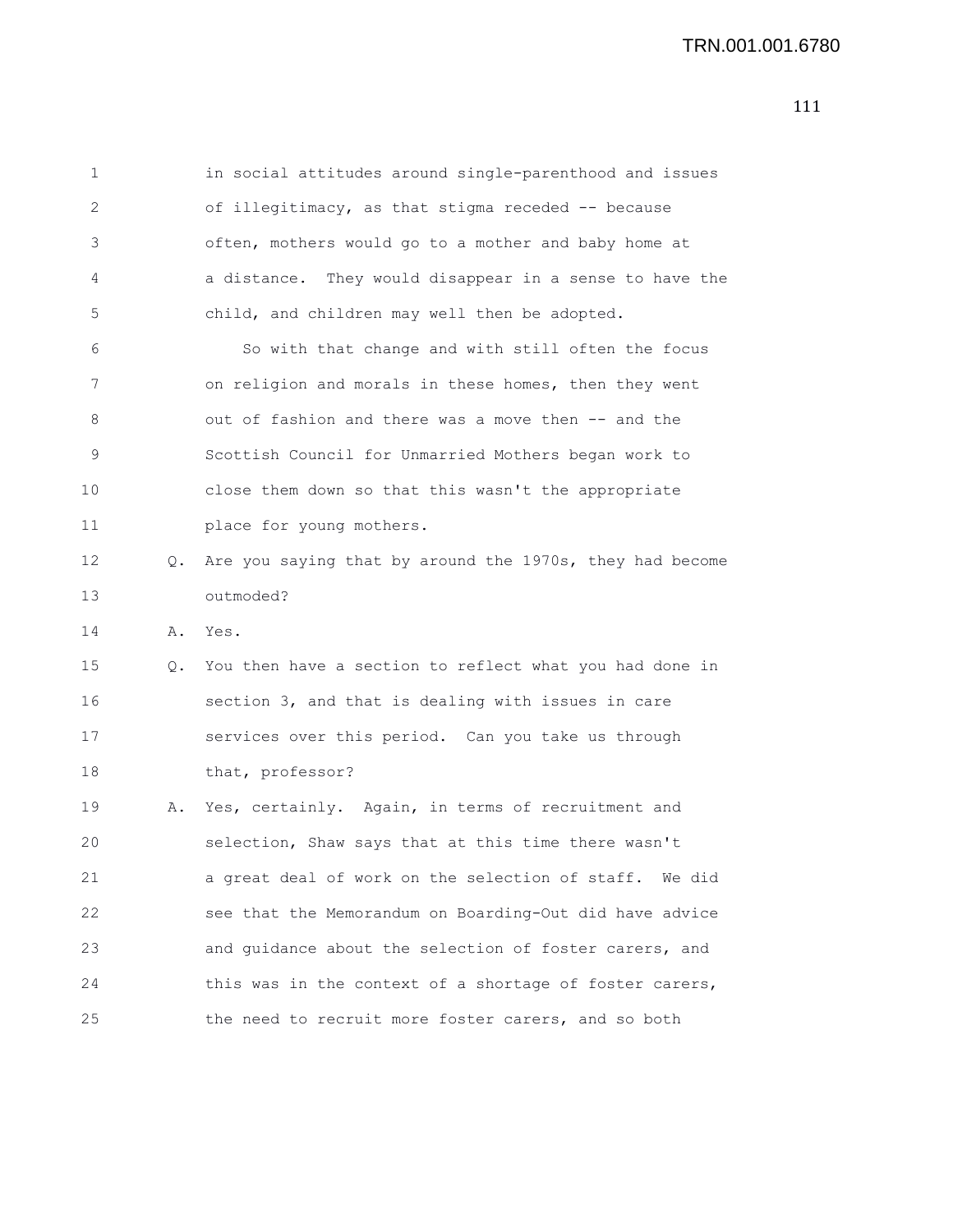1 addressed publicity campaigns and advertisements to 2 attract more foster carers, but also the issues which 3 should be addressed in terms of the matching of 4 placements and the suitability of particular foster 5 homes for individual children.

6 Again, I think that's an advance because that in the 7 past wasn't something that was particularly looked at in 8 terms of, "Is this foster care placement the most 9 appropriate for this particular child or young person?" 10 but starting to talk about issues around age and 11 opportunities, disability, in terms of the actual 12 matching of individual placements to individual 13 children.

14 Q. And "Training and Supervision" then, the next section? 15 A. Again, not a lot of focus, but we saw that Clyde had 16 called for basic training courses for residential 17 workers and the certificate in residential care of 18 children was set up in Glasgow and Aberdeen 19 universities, although it had been commented that the 20 content was very domestic and practical, but it did 21 cover the growth and health and development of children. 22 However, in that research that I carried out with 23 a colleague, Julie Shaw, on residential workers' 24 experiences, they said that they were employed because 25 they had experience of raising children or because they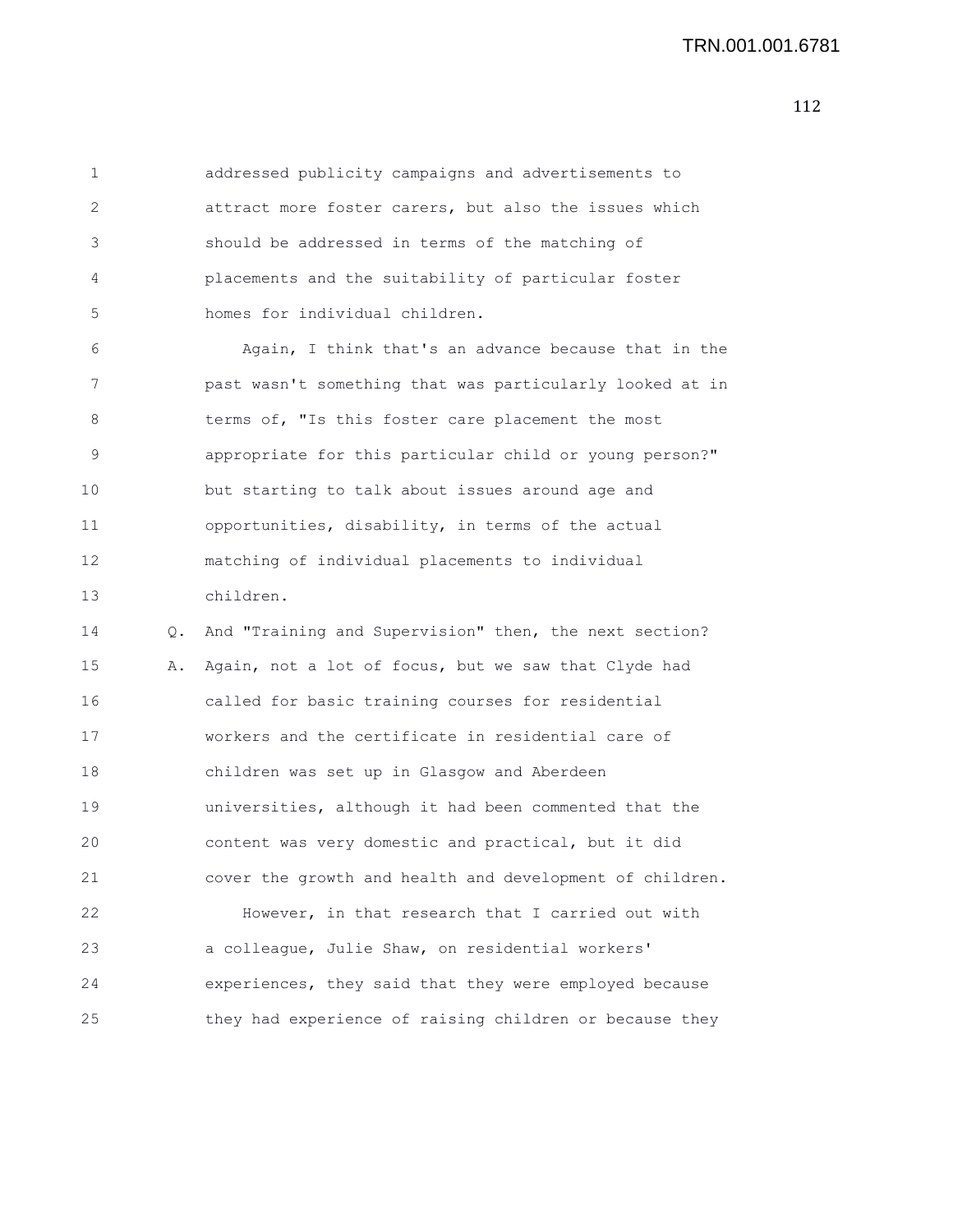| 1  |    | showed some enthusiasm and they didn't engage a great   |
|----|----|---------------------------------------------------------|
| 2  |    | deal with training and felt that they didn't understand |
| 3  |    | issues around child abuse or child protection at that   |
| 4  |    | time.                                                   |
| 5  | 0. | And that's your own research in the 1960s and early     |
| 6  |    | 1970s?                                                  |
| 7  | Α. | Well, it was done retrospectively, yes. It was looking  |
| 8  |    | at their experiences at that time.                      |
| 9  | Q. | In that period?                                         |
| 10 | Α. | Yes.                                                    |
| 11 | Q. | Then "Systemic Weakness and Good Practice"; what do you |
| 12 |    | say about that in this period?                          |
| 13 | Α. | Well, I think in this period there were major shifts in |
| 14 |    | attitude, which were positive and progressive,          |
| 15 |    | significant developments in terms of the understanding  |
| 16 |    | of child development. There's still that issue of the   |
| 17 |    | wide variability in the quality of care. We see that    |
| 18 |    | throughout that period. It was shown in terms of some   |
| 19 |    | of the examples that we've seen.                        |
| 20 | Q. | This seems to be a common theme then throughout all the |
| 21 |    | periods so far?                                         |
| 22 | Α. | Yes, and it's a common -- it continues.                 |
| 23 | Q. | It continues?                                           |
| 24 | Α. | I think it continues.                                   |
| 25 | Q. | "Individuality and Development", which is the next      |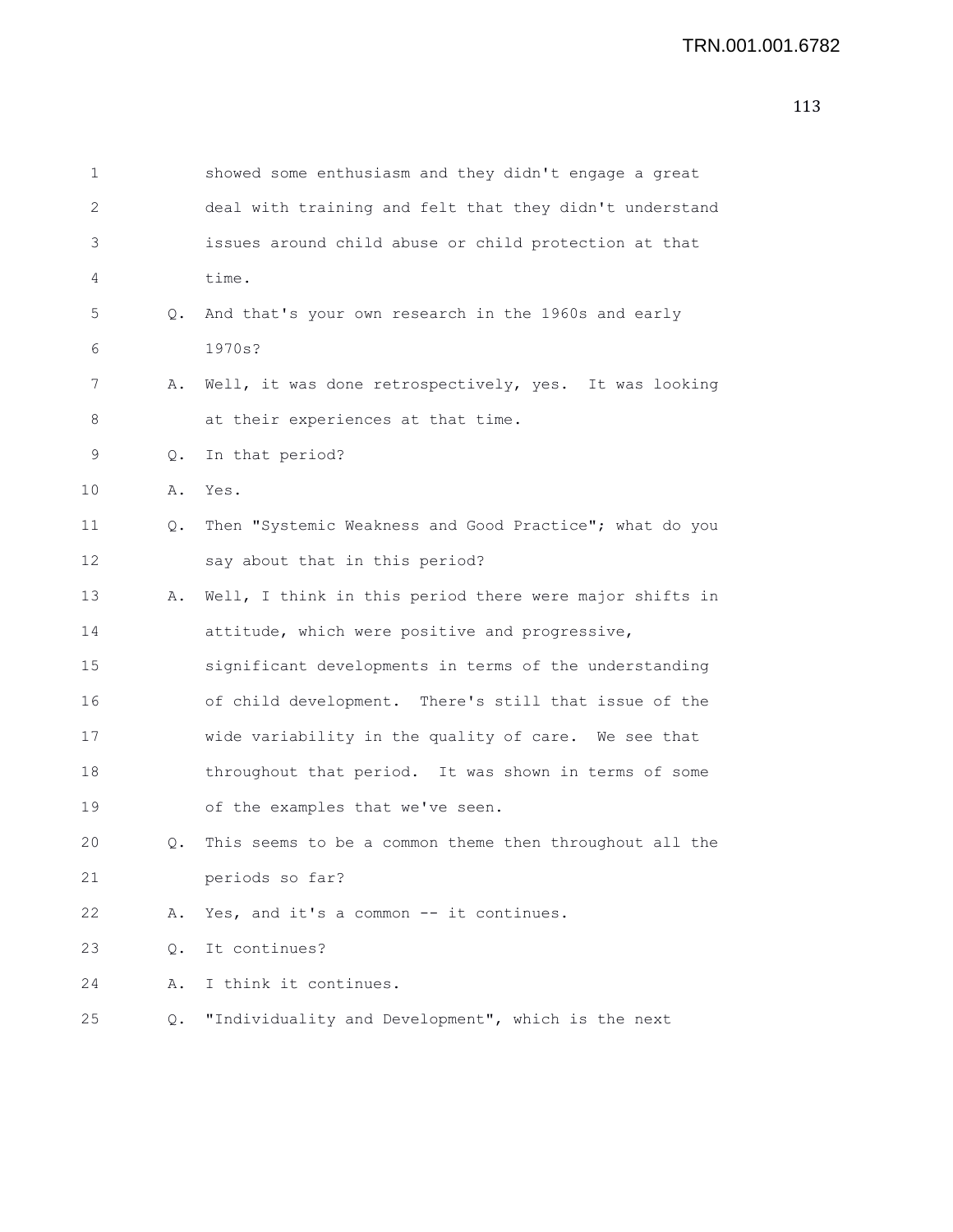1 head -- 2 A. Yes. 3 Q. -- on page -- 4 A. I think there's increasing consideration of 5 individuality and development of children in care, so 6 development in therapeutic approaches to the care of 7 children and generally a better understanding of child 8 development. 9 In terms of children's rights, again there'd been 10 further international developments in children's rights, 11 but at this point in time it hadn't really impacted. 12 Again, I think just through the Social Work 13 (Scotland) Act and the way in which the children's 14 hearings were being set up, it was expected certainly 15 that all the children would attend children's hearings, 16 so starting to look at children and young people being 17 engaged in the process of decision-making. 18 Q. Good basic care? 19 A. General improvements in accommodation. So still -- 20 you're still seeing inspectors at this time saying that 21 the care is inappropriate. I think even with new 22 developments in terms of new-build residential care, it 23 might have been seen as appropriate at the time, but it 24 actually didn't work that well in terms of children in

25 care.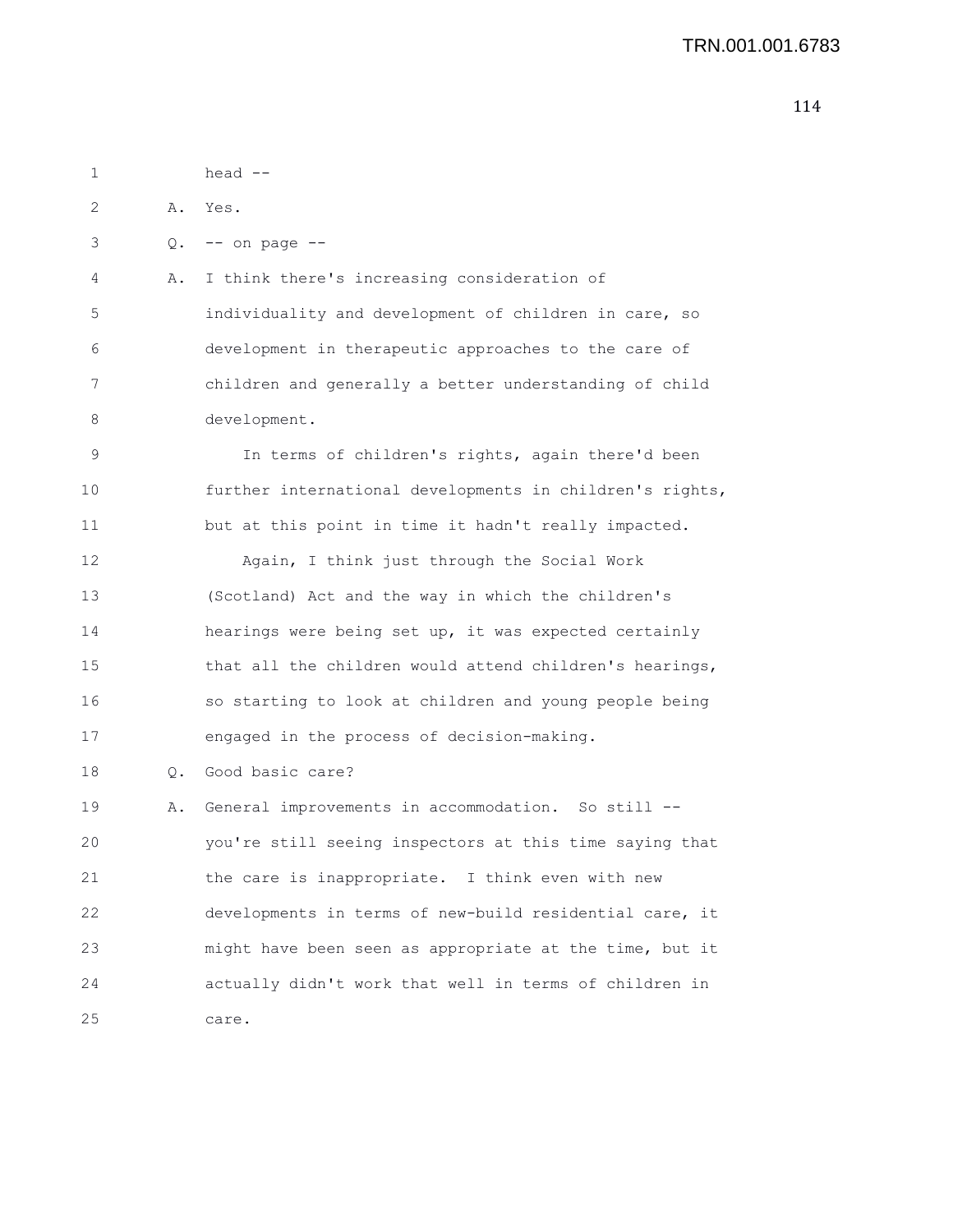1 Q. And education?

| 2  | Α.            | Yes, still a focus on vocational education and training. |
|----|---------------|----------------------------------------------------------|
| 3  |               | The low expectations of children in care is starting     |
| 4  |               | to be recognised, not really addressed, but they're      |
| 5  |               | starting to be seen -- there is a recognition that       |
| 6  |               | residential staff, foster carers, teachers, may have --  |
| 7  |               | aren't expecting children in care to do well             |
| 8  |               | educationally and it becomes a self-fulfilling prophecy. |
| 9  | $Q_{\bullet}$ | And health?                                              |
| 10 | Α.            | Similarly with health, although we're starting to see    |
| 11 |               | that increased focus on the emotional and mental health, |
| 12 |               | the new psychiatric services being developed in          |
| 13 |               | hospitals, development of child guidance and             |
| 14 |               | adolescent -- child and adolescent psychiatric           |
| 15 |               | outpatient services as well.                             |
| 16 | Q.            | Then the "Partnership with Parents" principle.           |
| 17 | Α.            | We've seen that that is starting to develop but is still |
| 18 |               | limited. So there is more emphasis on children           |
| 19 |               | returning home and therefore the expectation of parents  |
| 20 |               | being involved at least in terms of contact with their   |
| 21 |               | children while they're in care. But still a long way to  |
| 22 |               | go in terms of that.                                     |
| 23 | $\circ$ .     | And "Child-centred Collaboration"?                       |
| 24 | Α.            | We're starting to see evidence of interdisciplinary      |
| 25 |               | teams and interdisciplinary working, but there's no      |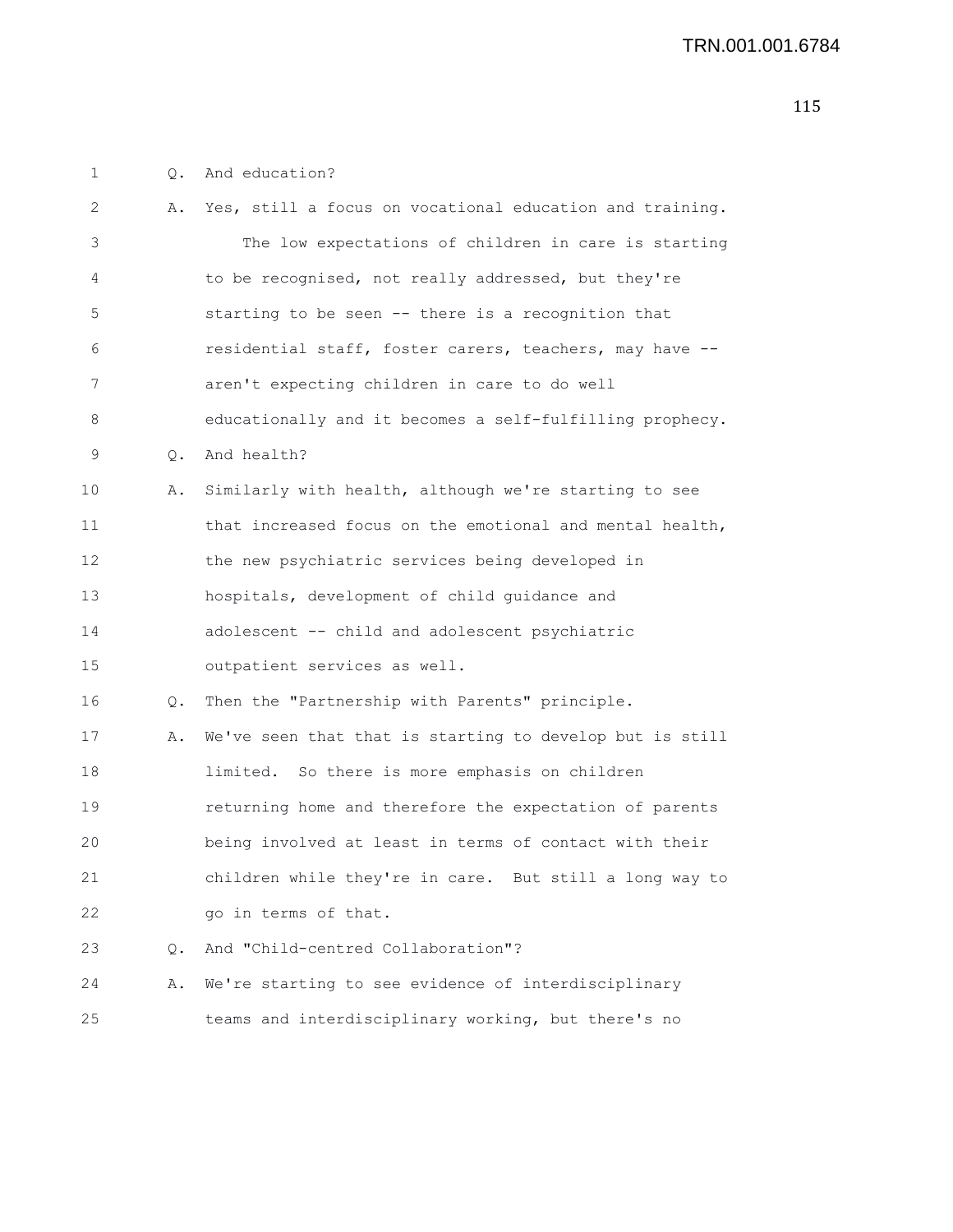| 1  |    | clear articulated policy yet on that.                      |
|----|----|------------------------------------------------------------|
| 2  | Q. | And "A Feeling of Safety" then.                            |
| 3  | Α. | We've seen that there's still a range of punishments and   |
| 4  |    | sanctions. It still continues to involve corporal          |
| 5  |    | punishment, deprivation of privileges, medication and      |
| 6  |    | isolation.                                                 |
| 7  |    | I think, particularly in those care settings               |
| 8  |    | involving young offenders, corporal punishment seems       |
| 9  |    | common and routine. We saw that evidence in terms of       |
| 10 |    | the approved schools. There is continued clear evidence    |
| 11 |    | across different care settings of emotional, physical      |
| 12 |    | and sexual abuse of children.                              |
| 13 |    | I suppose up until this point there's still that           |
| 14 |    | general lack of attention to issues of child protection    |
| 15 |    | and safeguarding of children in care.                      |
| 16 | Q. | Thank you.                                                 |
| 17 |    | That brings us up to the final chapter of this piece       |
| 18 |    | of work, and that's the period from 1968 through to        |
| 19 |    | You begin considering that period on page 7030 at<br>1995. |
| 20 |    | page 116 of the report.                                    |
| 21 |    | In your introduction, you point to the 1968 Act and        |
| 22 |    | also local government reorganisation in the mid-1990s as   |
| 23 |    | being of significance to the care services; is that        |
| 24 |    | right?                                                     |
| 25 | Α. | Yes, that's right.                                         |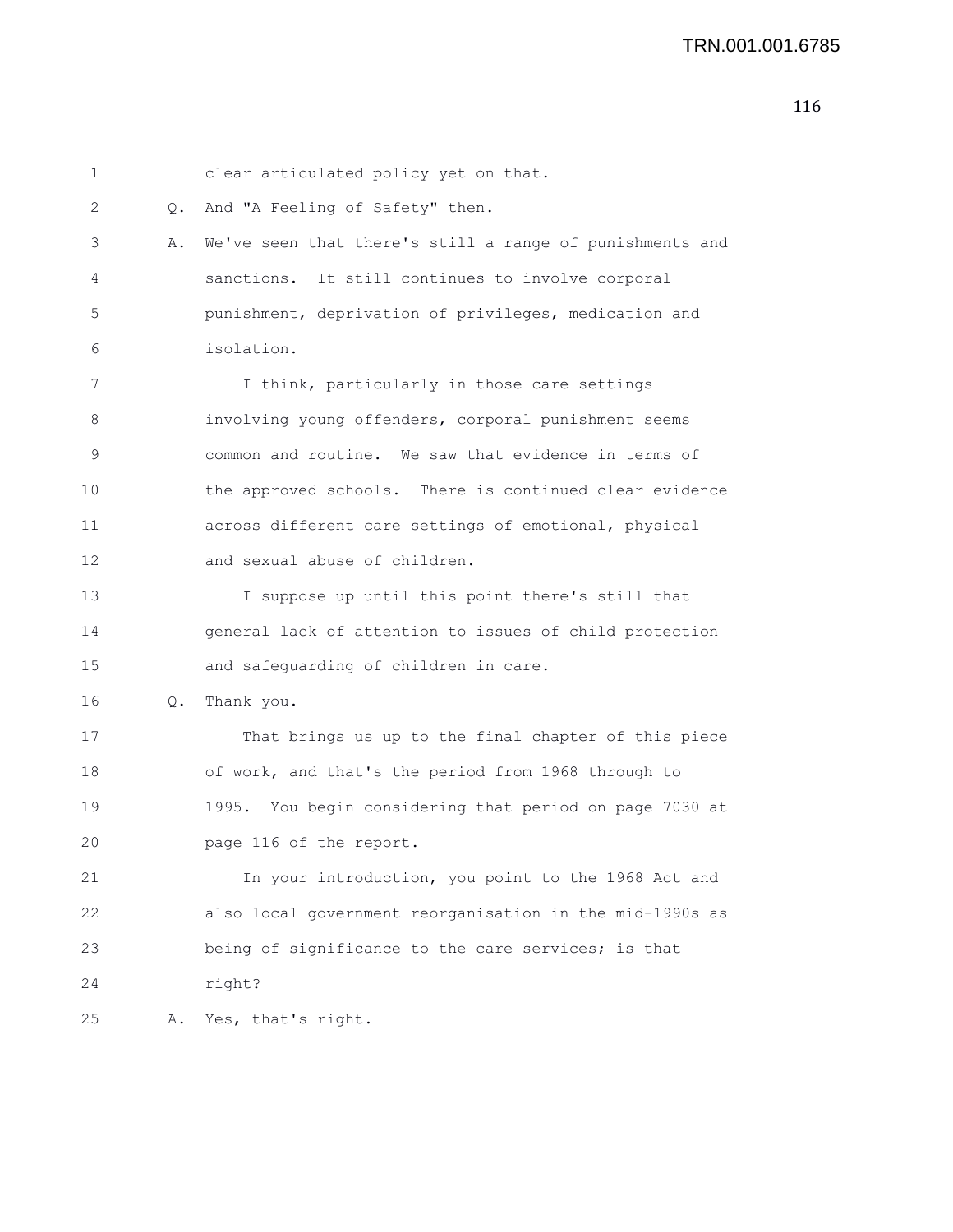| 1  | Q. | Can you help me with that? Can you explain that?         |
|----|----|----------------------------------------------------------|
| 2  | Α. | Well, I think in terms of the Social Work (Scotland) Act |
| 3  |    | and the establishment of the children's hearings         |
| 4  |    | system -- again, reorganisation was, I think, less about |
| 5  |    | the development of services but rather in itself was     |
| 6  |    | a huge upheaval in the mid-1970s. But we start to see    |
| 7  |    | now a real shift towards foster care and foster care as  |
| 8  |    | a priority, the move away from residential care, and     |
| 9  |    | increasingly the introduction of community-based         |
| 10 |    | alternatives. It was starting -- certainly in the 1970s  |
| 11 |    | and 1980s, there was a clear focus on, where possible,   |
| 12 |    | preventing children going into care by supporting them   |
| 13 |    | in their homes and communities.                          |
| 14 | Q. | So if we look at the section headed "Context", you draw  |
| 15 |    | attention to the Act and the significant change to the   |
| 16 |    | categorisation of children in care, in particular with   |
| 17 |    | the introduction of the new category of children on      |
| 18 |    | supervision at home --                                   |
| 19 | Α. | Yes, that's right.                                       |
| 20 | Q. | -- and that would mean they would not go into care,      |
| 21 |    | whereas in the past they would have been into care.      |
| 22 | Α. | Well, they were in care under the Social Work (Scotland) |
| 23 |    | $Act$ $--$                                               |
| 24 | Q. | But they were at home.                                   |
| 25 | Α. | -- but they were not in care away from home, or          |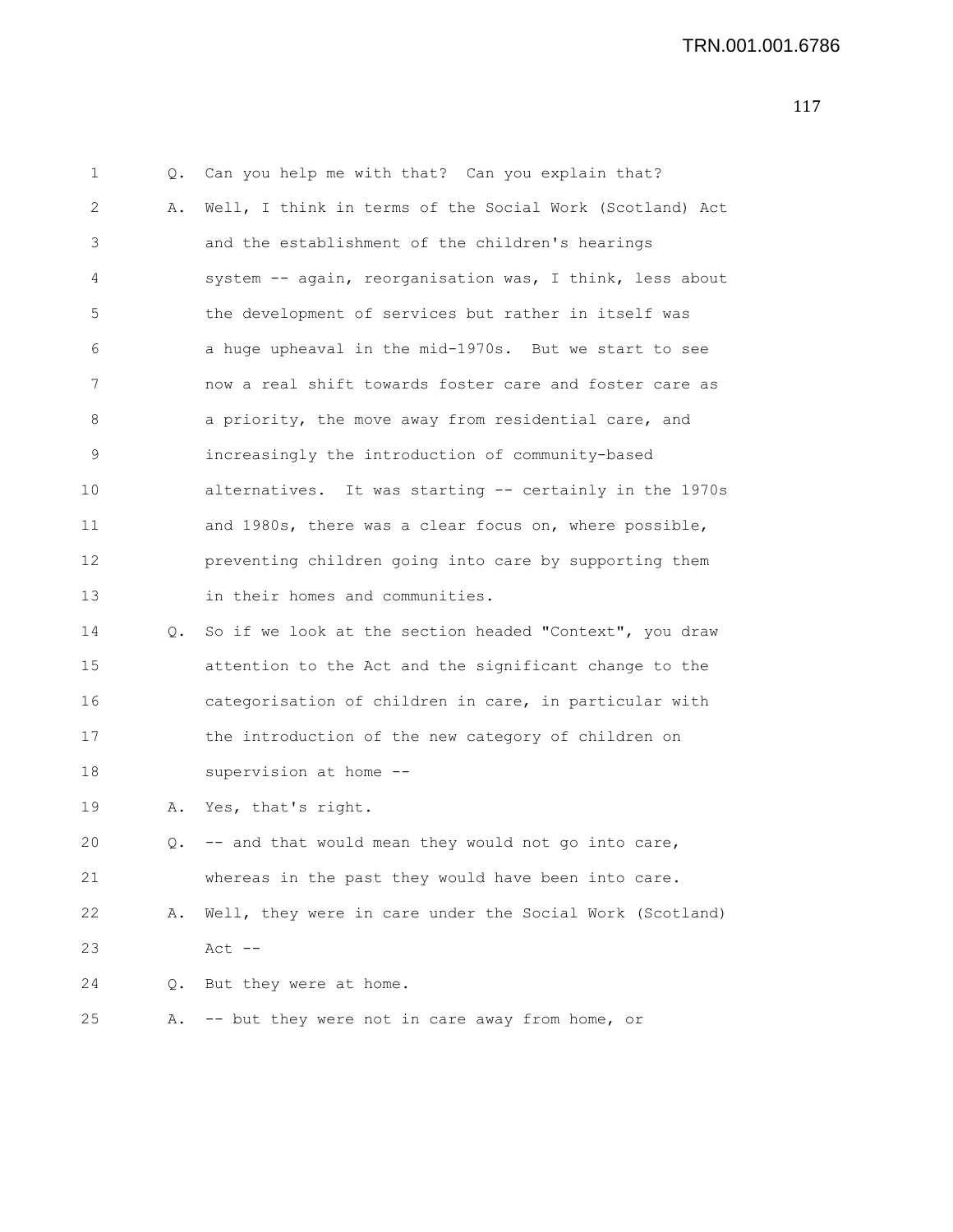| 1  |           | out-of-home care, as it's sometimes called.                |
|----|-----------|------------------------------------------------------------|
| 2  | $\circ$ . | Yes. If we move down, can we see the quite dramatic        |
| 3  |           | change in numbers in relation to residential care? So      |
| 4  |           | for example, if we look at 1971, I think you tell us       |
| 5  |           | that there were $6,304$ children in residential care $-$ - |
| 6  | Α.        | Yes.                                                       |
| 7  | Q.        | $--$ but by 1995, that was 2,042?                          |
| 8  | Α.        | That's right. This is the period where, as we saw,         |
| 9  |           | there were significant closures of residential schools     |
| 10 |           | and suchlike, and a real move away from residential        |
| 11 |           | Again, this period also covers the closure of the<br>care. |
| 12 |           | residential nurseries, the final closure of the            |
| 13 |           | residential nurseries. So what we also find is that the    |
| 14 |           | age of children in residential care increases.             |
| 15 |           | Residential care is very much seen as a service for        |
| 16 |           | teenagers.                                                 |
| 17 | 0.        | And so far as foster care was concerned, what you call     |
| 18 |           | foster and community care placements, that fell over the   |
| 19 |           | same period from over 7,000 in 1971 to 3,626 in 1995?      |
| 20 | Α.        | That's right.                                              |
| 21 | О.        | Almost half in fact?                                       |
| 22 | Α.        | Yes.                                                       |
| 23 | Q.        | If we move on then to the following page, 7031, here you   |
| 24 |           | talk in particular, in the 1980s, about there being        |
| 25 |           | a clear policy shift within local authorities --           |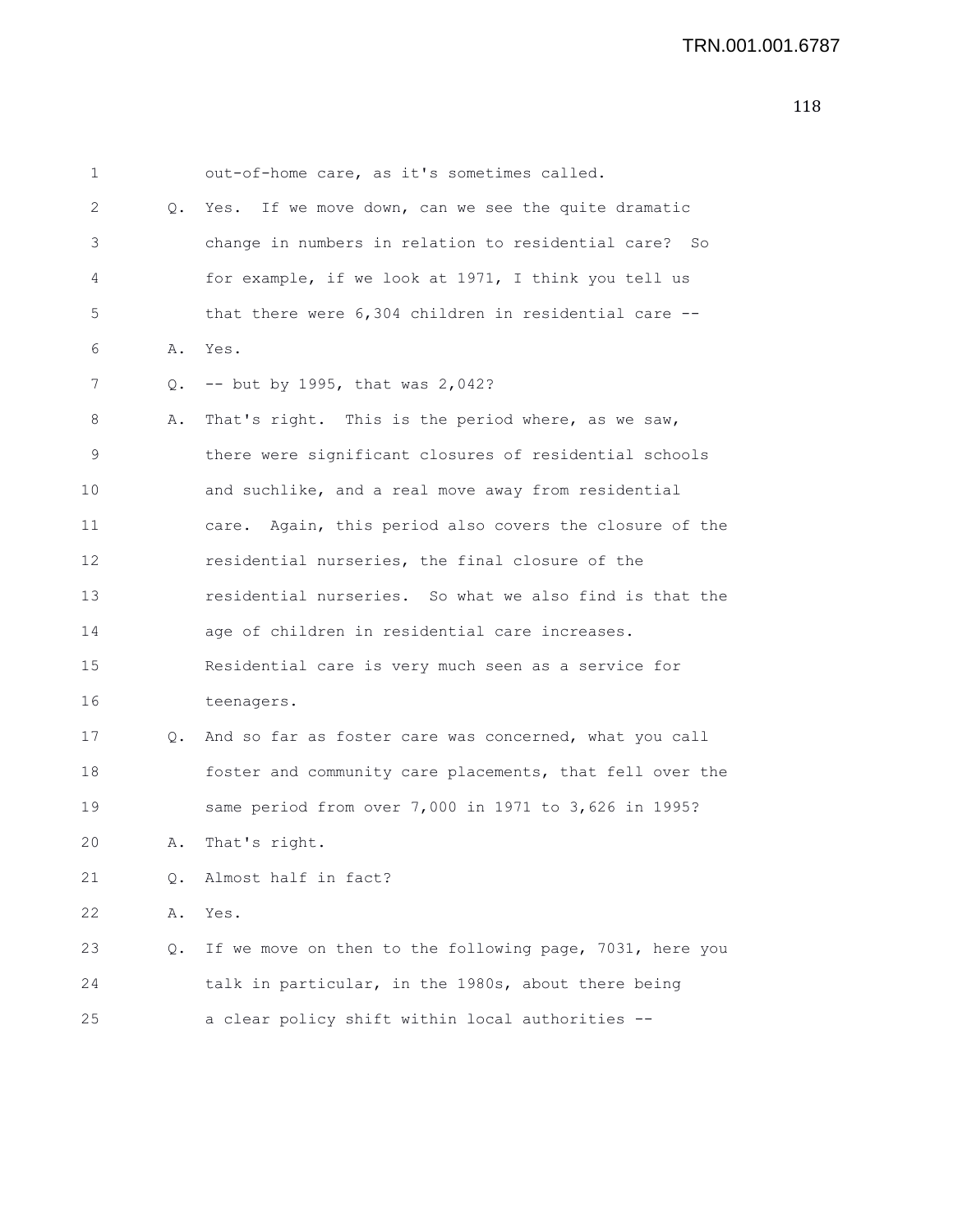1 A. Yes.

| 2  |    | Q. -- to the redirection of resources towards the        |
|----|----|----------------------------------------------------------|
| 3  |    | maintenance of children and young people in their local  |
| 4  |    | schools and communities.                                 |
| 5  | Α. | Yes. That's right. I think part of this, it reflects     |
| 6  |    | the new legal category of children on home supervision.  |
| 7  |    | So there's a requirement then for local authorities to   |
| 8  |    | be providing support for these children while they are   |
| 9  |    | still in the communities, and in order to do that then   |
| 10 |    | it was looking at what services can be provided to       |
| 11 |    | support these children and young people.                 |
| 12 |    | At this period, family support workers were quite        |
| 13 |    | a common intervention with families of children on home  |
| 14 |    | supervision, and this was workers who would go into the  |
| 15 |    | families to support them. The use of family support      |
| 16 |    | workers declined later in the 1990s and 2000s, and you   |
| 17 |    | don't see that intervention so much.                     |
| 18 |    | There were developments such as intermediate             |
| 19 |    | treatment, which was group work within the community,    |
| 20 |    | for young offenders and so a range of alternative        |
| 21 |    | interventions was being put in place to support children |
| 22 |    | and young people in the community.                       |
| 23 | Q. | You draw attention in particular to a policy -- I think  |
| 24 |    | it was a 1979 policy -- by Strathclyde Regional Council  |
| 25 |    | with the title "Room to Grow".                           |
|    |    |                                                          |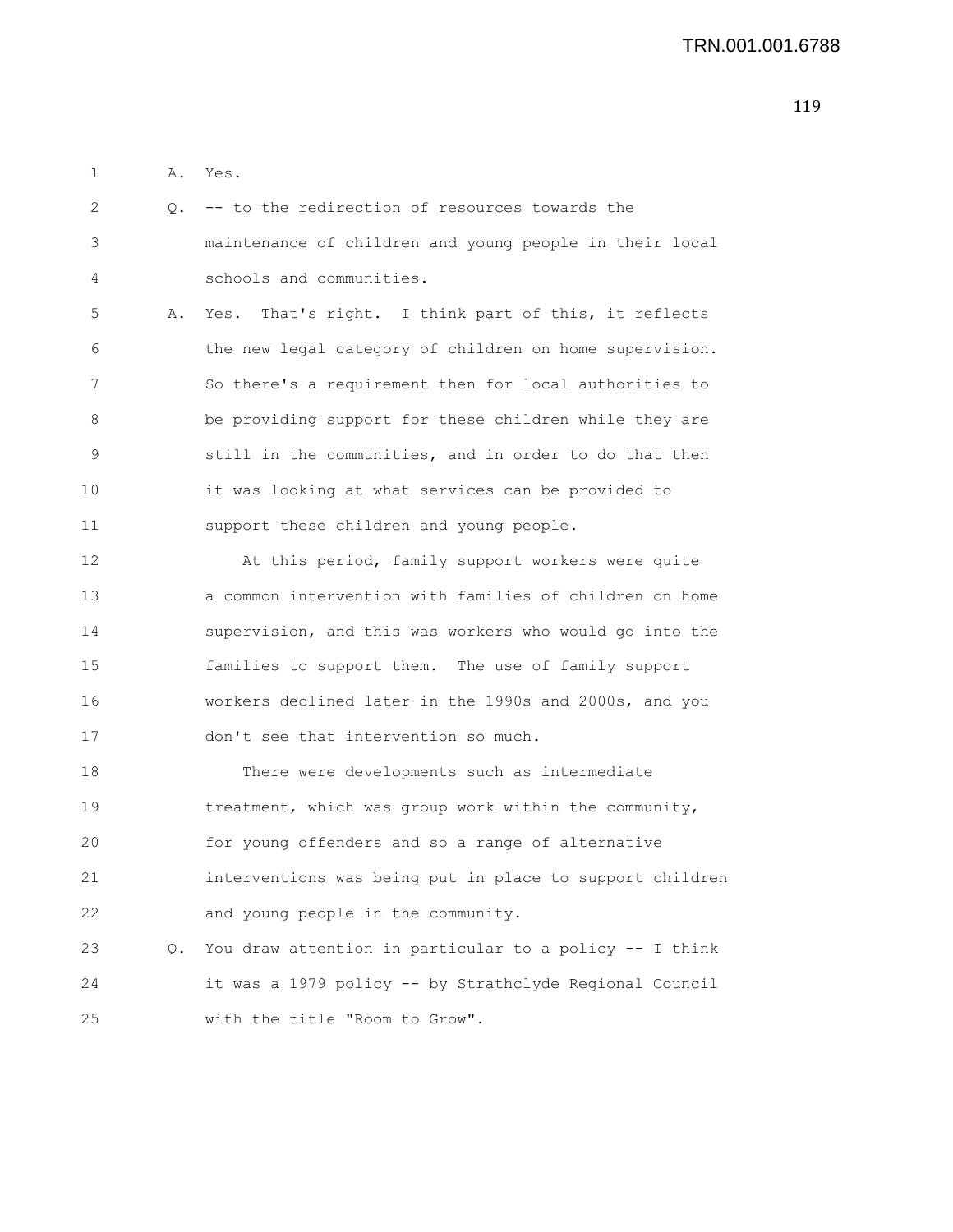1 A. That's right.

| $\mathbf{2}$ | Q. | And was that focusing upon what you have just been      |
|--------------|----|---------------------------------------------------------|
| 3            |    | saying?                                                 |
| 4            | Α. | That's right. That's an example of a number of policies |
| 5            |    | at that time. Strathclyde -- Tayside had a similar      |
| 6            |    | policy, Lothian Region had similar policies at that     |
| 7            |    | time, and were developing, you know, actually very      |
| 8            |    | similar policies in terms of children in care and also  |
| 9            |    | in keeping children at home.                            |
| 10           | Q. | Would I be right in thinking by this time, after the    |
| 11           |    | changes brought about through the 1960s, that these     |
| 12           |    | local authorities would have their own social work      |
| 13           |    | departments?                                            |
| 14           | Α. | That's right, yes. That would be through the            |
| 15           |    | social work department.                                 |
| 16           | Q. | This particular policy goes on to say residential care  |
| 17           |    | was recognised as:                                      |
| 18           |    | " not providing children with a sense of                |
| 19           |    | security, permanence or predictability because of       |
| 20           |    | frequent moves and feelings of isolation and            |
| 21           |    | stigmatisation."                                        |
| 22           |    | So that was recognised?                                 |
| 23           | Α. | Absolutely, yes.                                        |
| 24           | Q. | But it goes on to say:                                  |
| 25           |    | "However, we firmly believed that there is a place      |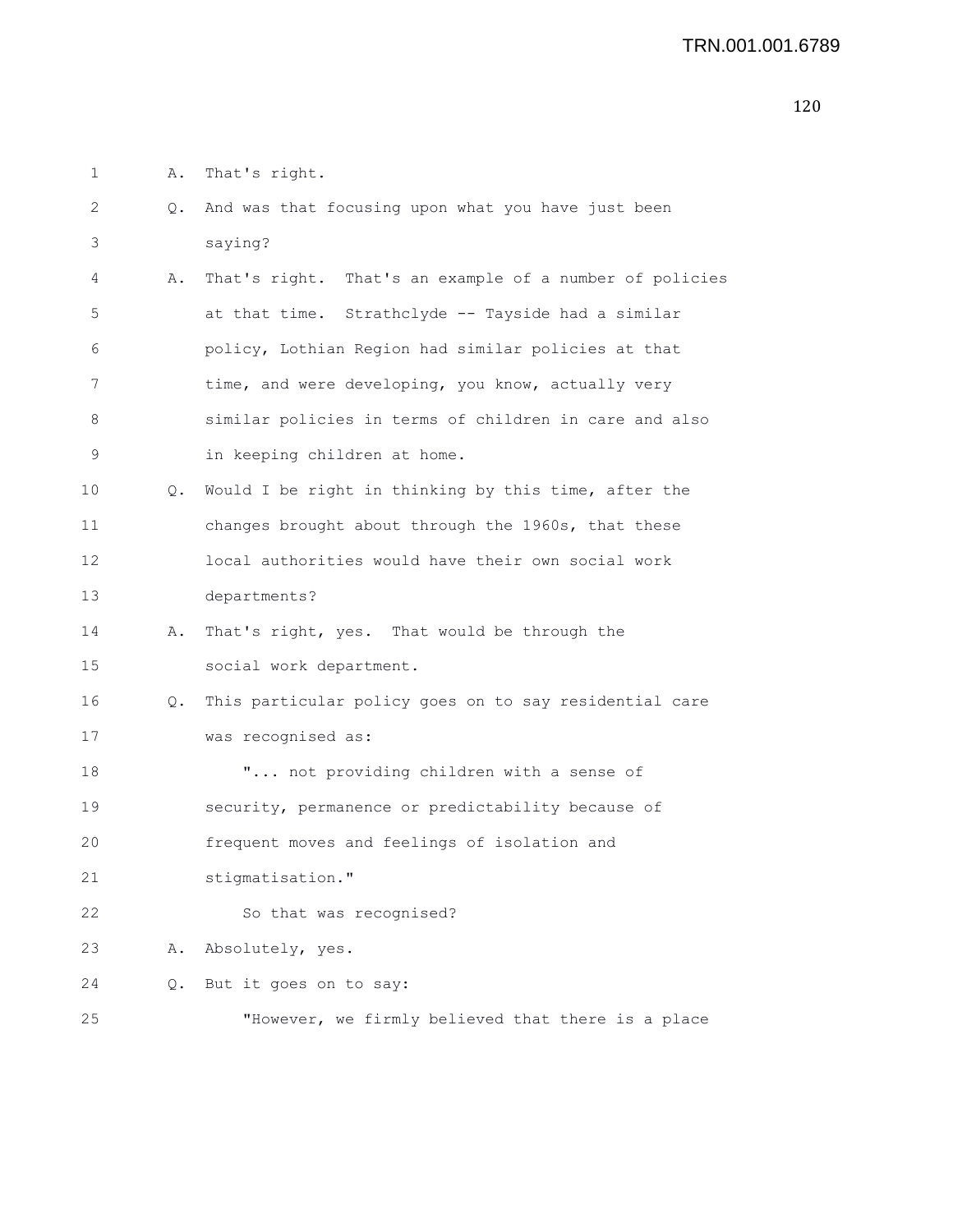| 1  |    | for residential care in the future and that it should be   |
|----|----|------------------------------------------------------------|
| 2  |    | seen to be positively beneficial for some children."       |
| 3  |    | So there was still that on the agenda?                     |
| 4  | Α. | Very much so. There have been moves, there have been       |
| 5  |    | local authorities that have tried to get rid of            |
| 6  |    | residential care and it's tended not to work. One is it    |
| 7  |    | can lead to repeated foster care placements which then     |
| 8  |    | break down and often those who don't have their own        |
| 9  |    | residential care will be using residential care outwith    |
| 10 |    | their own local authority. So as I say, there have been    |
| 11 |    | a small number of examples where it's been tried to get    |
| 12 |    | rid of residential care altogether and tending not to      |
| 13 |    | end well.                                                  |
| 14 | Q. | I think we will see, and you will know this, I think,      |
| 15 |    | from your work with Angus Skinner, that although he put    |
| 16 |    | forward principles for good care, he still maintained      |
| 17 |    | that good residential care had to be on the agenda.        |
| 18 | Α. | Oh absolutely, absolutely. But there's always been an      |
| 19 |    | ambivalence about residential care and if you have a --    |
| 20 |    | well, if you have a perfect system then you don't need     |
| 21 |    | If you have a really well supported foster care<br>care.   |
| 22 |    | network with professional support, there may be            |
| 23 |    | a limited need for very highly specialised residential     |
| 24 |    | So there's always been this debate about: what is<br>care. |
| 25 |    | the correct balance in terms of children's services?       |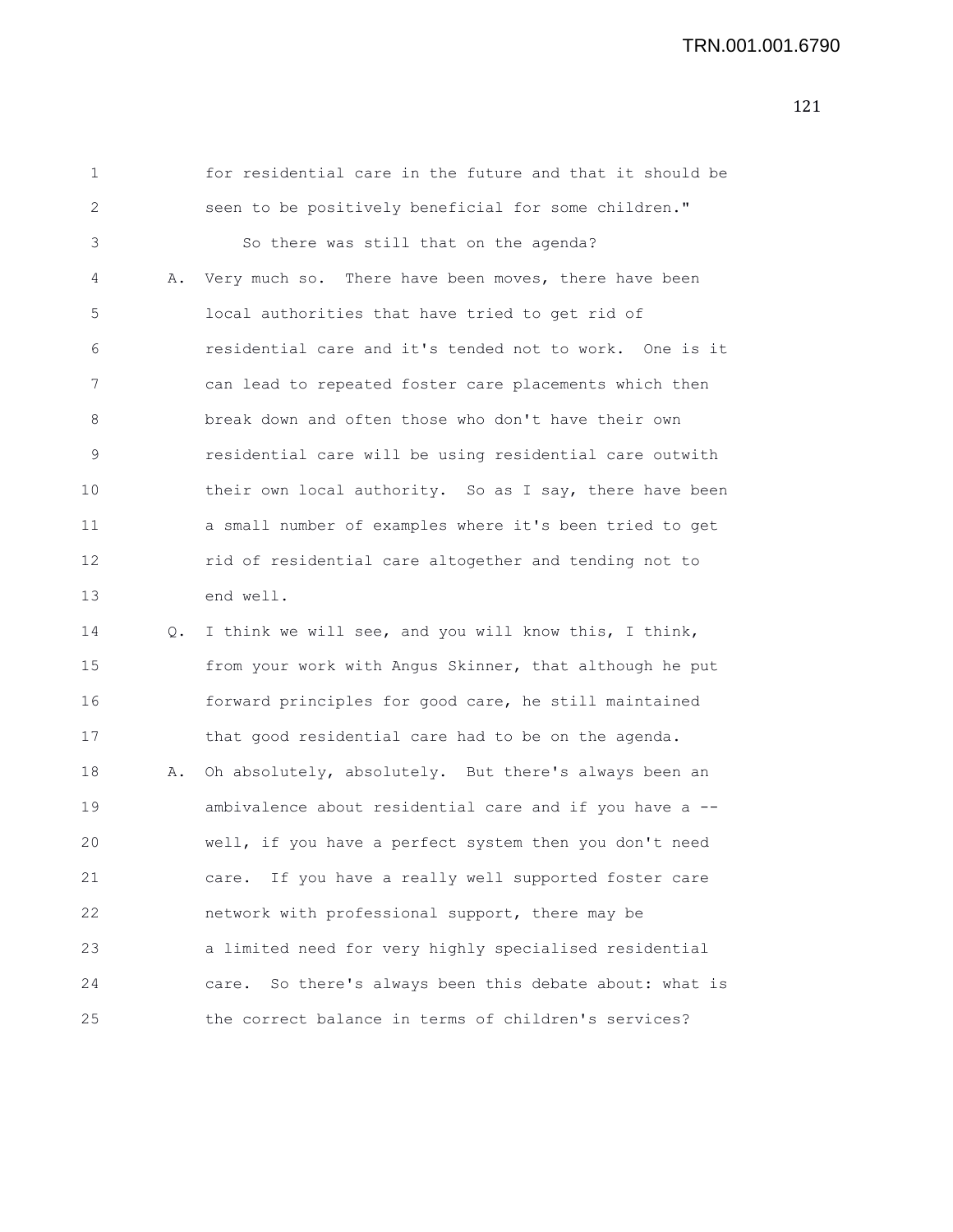1 Q. So far as residential care is concerned, are we there 2 looking at older children rather than very young 3 children? 4 A. Certainly and increasingly over the years -- and quite 5 rightly -- the move away from residential nurseries, 6 where there was evidence of the institutionalisation of 7 very young children -- in some contexts residential care 8 might well be an appropriate resource for young 9 children. 10 There's the issue of sibling groups. If you have 11 a large sibling group and it's difficult to find 12 a foster care placement -- and again there have been 13 innovative developments sometimes around that in terms 14 of keeping sibling groups together. 15 Increasingly, there have been young children with 16 major attachment disorders, often linked with the impact 17 of living with parents who are addicted to alcohol or 18 drugs, where sometimes it might be that residential care 19 might be the most appropriate setting. And there are 20 children who have lived in highly dysfunctional families 21 and where placing them in another family immediately may 22 not be seen as appropriate. 23 Again, there have been models where residential care 24 is linked to foster care, so younger children go into 25 residential care, but it's with the idea of preparing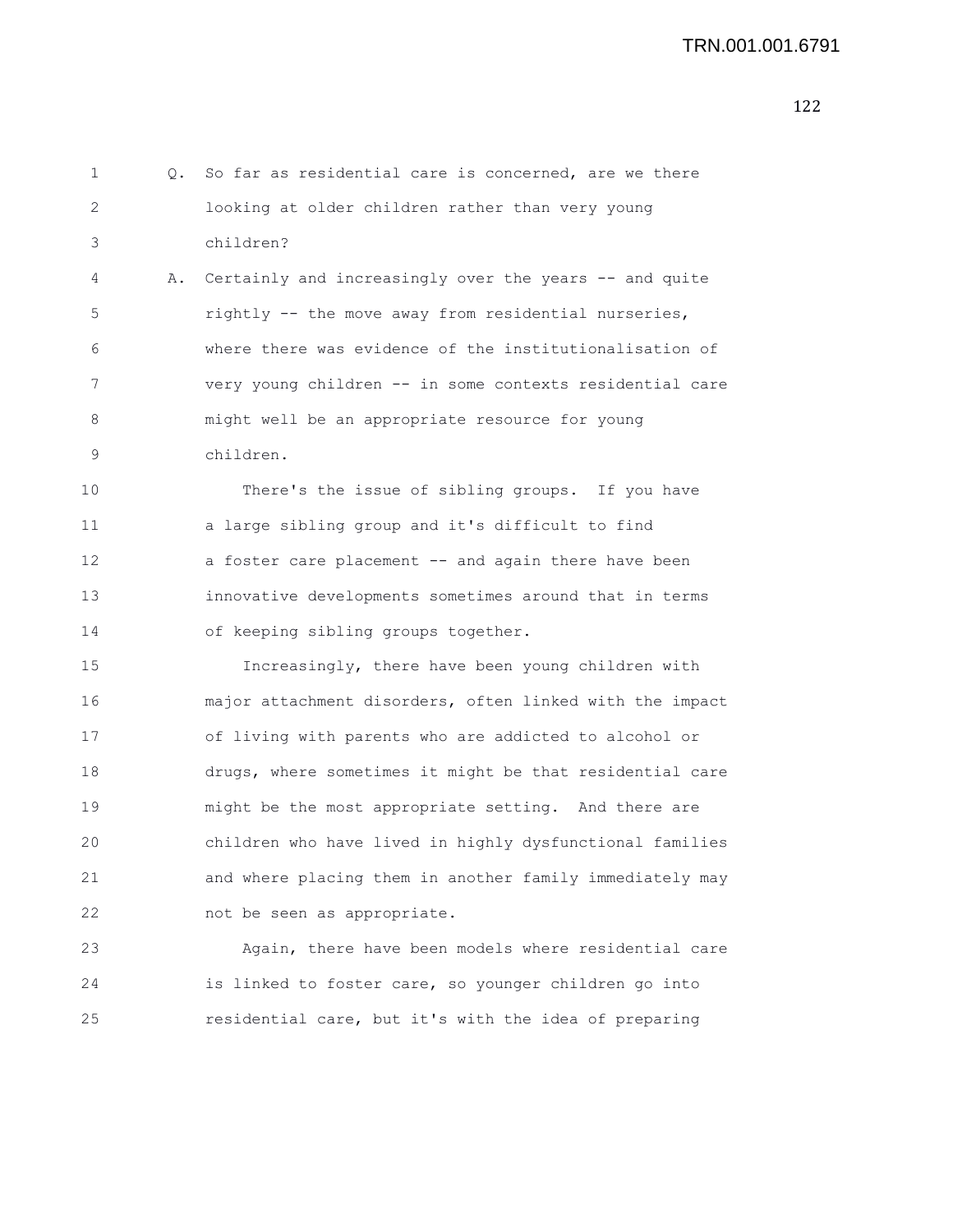```
1 them for a movement into a foster placement and there's
2 close liaison between the potential foster carers and
3 the residential workers to make that easier.
4 Q. On the following page, 7032, you draw attention to some
5 work by yourself --
6 A. Yes.
7 Q. -- and Fraser. What you say there towards the top of
8 the page is:
9 "Kendrick & Fraser highlight that one of the major
10 reasons for the reduction in the use of residential
11 placements was because of the focus on finding
12 alternative family placements, particularly for young
13 children."
14 A. Yes.
15 Q. And you've touched upon that. Then you say:
16 "In 1977, 33% of children aged below four years were
17 in residential care, but by 1989 this had reduced to
18 4%."
19 A. That's right.
20 Q. That's a huge reduction.
21 A. That's right, and generally seen as not appropriate
22 either for very young children to be in residential
23 nurseries or for young children to be in residential
24 care, where often they will be mixing with older
25 teenagers.
```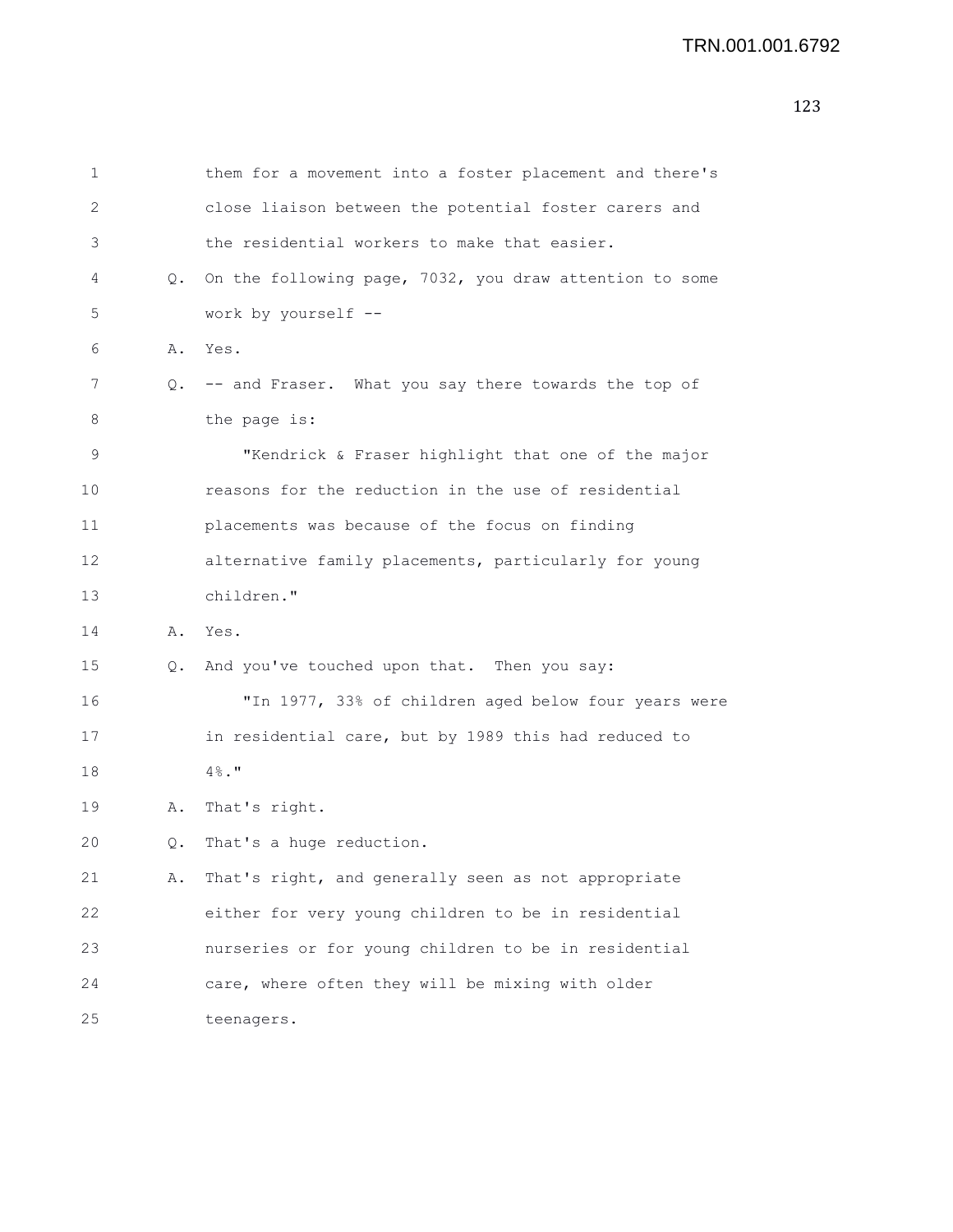| 1  |    | There can be situations where it works. I do              |
|----|----|-----------------------------------------------------------|
| 2  |    | remember an instance from that research where there was   |
| 3  |    | a young girl placed in a residential home and the older   |
| 4  |    | teenagers who were placed there, in a sense, adopted her  |
| 5  |    | and were very supportive in that process. But on the      |
| 6  |    | other side of it, there's evidence of younger children    |
| 7  |    | being bullied by older residents.                         |
| 8  | Q. | We've looked at very young children there. You give       |
| 9  |    | some other age ranges as well in this research, but in    |
| 10 |    | the last sentence in that paragraph you say:              |
| 11 |    | "In contrast, the percentage of children aged 12 and      |
| 12 |    | above had only reduced slightly over this period."        |
| 13 |    | And that was from 34% to 30%. That's a fairly small       |
| 14 |    | reduction --                                              |
| 15 | Α. | That's right.                                             |
| 16 |    | Q. -- over a period of about 12 years?                    |
| 17 | Α. | Yes. But that's the tendency for them to be in            |
| 18 |    | residential care.                                         |
| 19 |    | LADY SMITH: Professor Kendrick, one of the things I heard |
| 20 |    | much earlier in the evidence in this inquiry was that     |
| 21 |    | particularly when you get to that age group, 12 and       |
| 22 |    | over, if you have a child who is managing to maintain     |
| 23 |    | a link with the natural family, they may be less likely   |
| 24 |    | to do well in foster care where they feel they're being   |
| 25 |    | forced to create a link with a new family who is not      |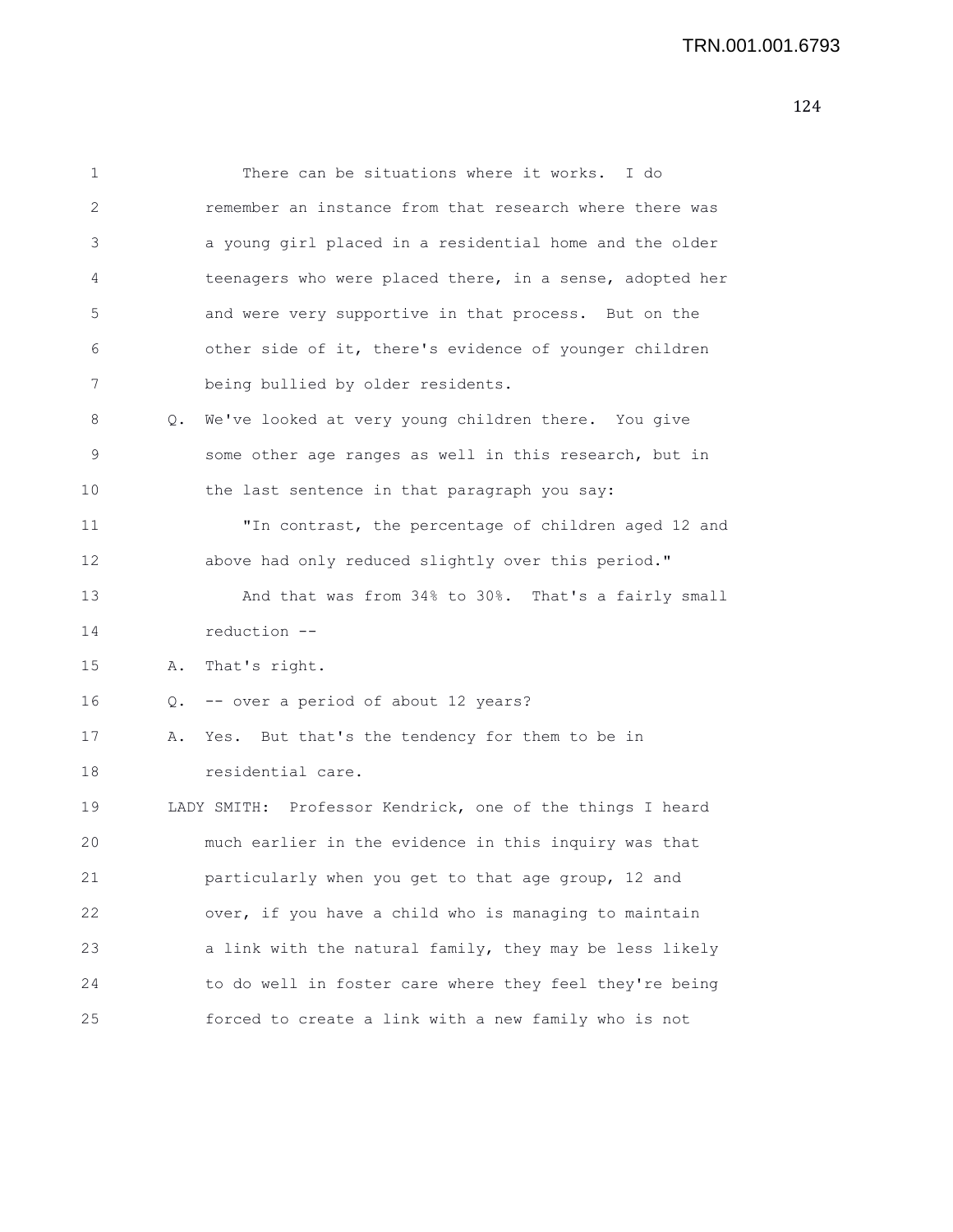```
1 their family and may get in the way of the relationships
2 they want to maintain with their own family. Have you
3 come across that?
4 A. Yes, certainly. In this and other research, you find
5 that young people may feel that they're being forced to
6 make a choice between a foster family and their own
7 parents and therefore feel the neutrality of
8 a children's home is preferable because they don't need
9 to make that choice.
10 LADY SMITH: It gives them space to keep the prior
11 relationship going?
12 A. That's right, and they don't feel that they need to fit
13 into another family.
14 LADY SMITH: Thank you.
15 Is that a good point to stop for the afternoon
16 break? We take just a short break at this stage in the
17 afternoon. I need to give the stenographers a breather,
18 Professor Kendrick, and maybe you'd enjoy one as well.
19 (2.59 pm)
20 (A short break)
21 (3.08 pm)
22 LADY SMITH: Mr MacAulay.
23 MR MacAULAY: Going back then to page 7032 of the report,
24 that's page 118, you draw attention to what is called
25 a longitudinal study of children in care.
```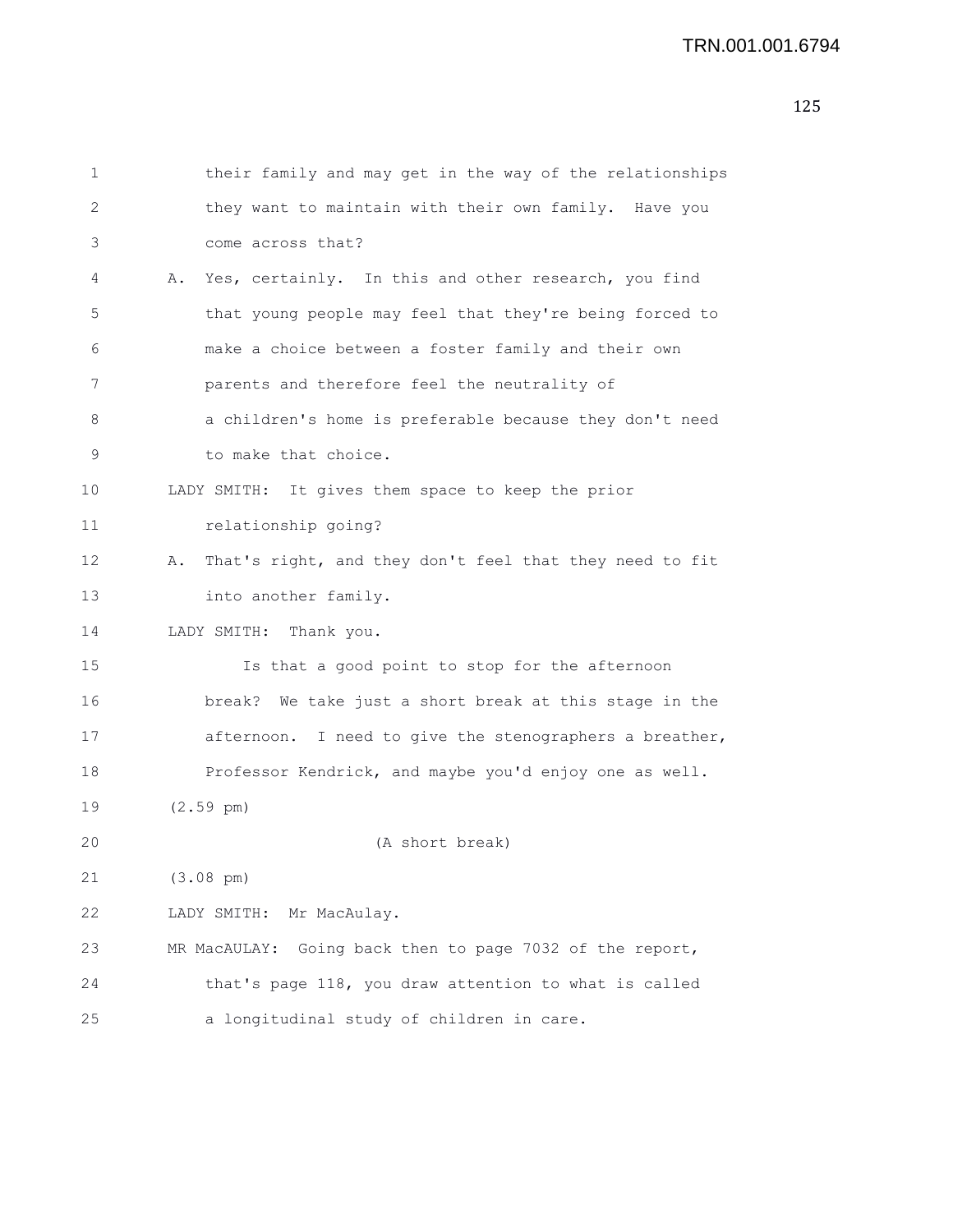1 A. Yes.

| $\overline{2}$ | Q. This is Pat Miller, who I think used new computerised  |
|----------------|-----------------------------------------------------------|
| 3              | statistical data to take this approach to the study of    |
| 4              | care. What was the intention here?                        |
| 5              | A. Well, I think it was just really to try and understand |
| 6              | much better the career paths of children in care. For     |
| 7              | example, of those children discharged in the year ending  |
| 8              | 1977, a fifth had been readmitted. So there are those     |
| 9              | issues around: what are the patterns of children in care  |
| 10             | but also what are the movements within care? For a long   |
| 11             | period of -- and continuing to be an issue is about the   |
| 12             | stability of care and the numbers of placement moves      |
| 13             | that children may have and suchlike.                      |
| 14             | So this is starting to look in detail at some of          |

15 those issues around the reasons for being in care and 16 those patterns of placement. She talks on that first 17 page of an annual turnover rate of about 40%. But if 18 you go back to the 1930s, you didn't have turnover in 19 such sense because once children were in care they were 20 in care until they left at whatever the school-leaving 21 age was or beyond.

22 Q. She does say here on page 7033 towards the bottom of 23 this section that, in March 1979, over 3,000 children 24 had spent more than five years continuously in care. 25 A. Yes.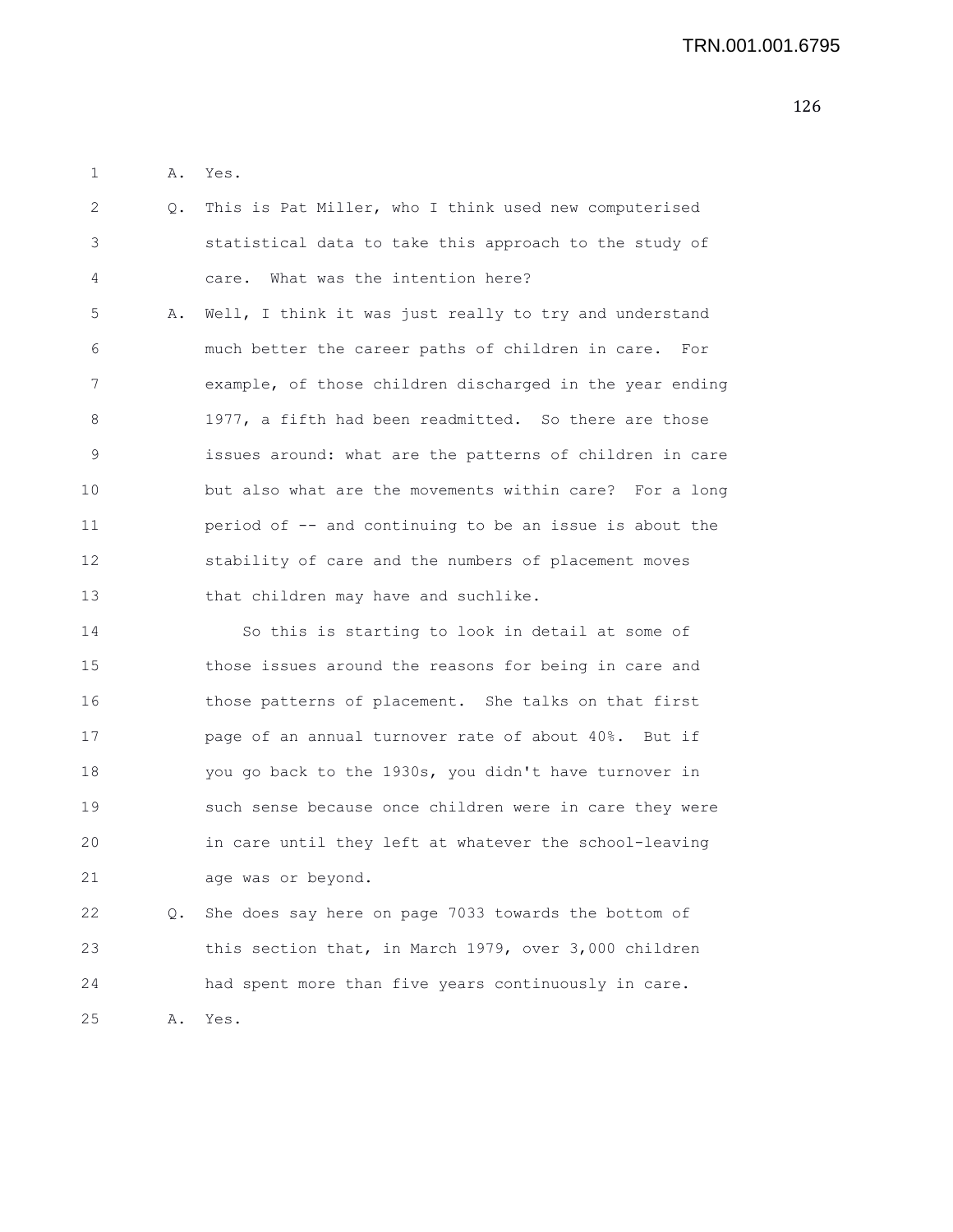| 1  | Q. | That's about one quarter of the children in care.<br>So  |
|----|----|----------------------------------------------------------|
| 2  |    | there's still quite a significant amount of children     |
| 3  |    | even at that time --                                     |
| 4  | Α. | That's right.                                            |
| 5  | Q. | -- who spent a significant period of time in care.       |
| 6  | Α. | Again, research has consistently shown what has been     |
| 7  |    | called "the leaving care curve", so that most children   |
| 8  |    | who leave care will have done so relatively quickly,     |
| 9  |    | often within six months. Once a child has been in care   |
| 10 |    | for over six months or a year, they will tend to stay in |
| 11 |    | care for a longer period of time.                        |
| 12 | Q. | And I think you yourself have done some research on      |
| 13 |    | that.                                                    |
| 14 | Α. | That's right.                                            |
| 15 | Q. | If you turn to page 7034, paragraph 5.2.3, this is       |
| 16 |    | research you carried out in the early 1990s, where you   |
| 17 |    | tracked 201 children in residential and foster care.     |
| 18 |    | A. Yes.                                                  |
| 19 | Q. | In the following page you do talk about the leaving care |
| 20 |    | curve.                                                   |
| 21 | Α. | Yes.                                                     |
| 22 | Q. | So just so I can understand, do you mean by that         |
| 23 |    | a children who's in care, leavings for a while and goes  |
| 24 |    | back into care?                                          |
| 25 | Α. | No, not necessarily, it's just that if a group of --     |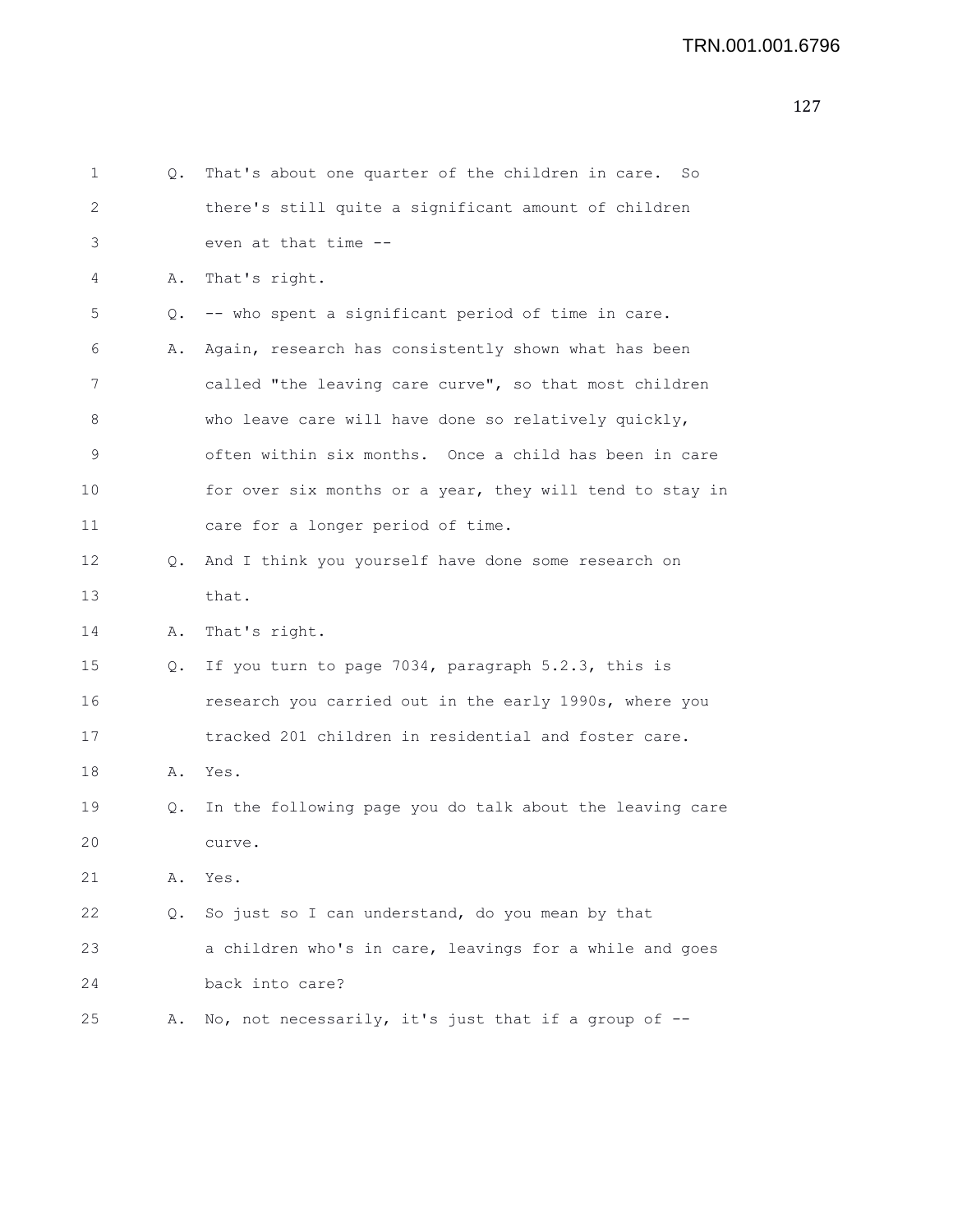| 1  |    | take a group of children who enter care. Those who --    |
|----|----|----------------------------------------------------------|
| 2  |    | they will tend to leave relatively quickly -- or         |
| 3  |    | a number of them will leave relatively quickly, in       |
| 4  |    | a week, four weeks, up to six months. Once you get       |
| 5  |    | beyond six months or so, then the rate of them leaving   |
| 6  |    | care decreases, the curve flattens off --                |
| 7  | Q. | I follow.                                                |
| 8  | Α. | -- so that once they've stayed in care for six months to |
| 9  |    | a year, they tend to stay in care for three, four, five  |
| 10 |    | years or longer.                                         |
| 11 |    | However, you do get a number of children who do          |
| 12 |    | return home quickly, where it does break down relatively |
| 13 |    | quickly, and then they come back into care.              |
| 14 | Q. | So in your study I think you looked at a number of --    |
| 15 |    | three local authority social work departments over       |
| 16 |    | a 12-month period.                                       |
| 17 | Α. | Yes.                                                     |
| 18 | Q. | And I think you found that over that 12-month period     |
| 19 |    | half of the children were still in care at the end of    |
| 20 |    | the period?                                              |
| 21 | Α. | That's right.                                            |
| 22 | Q. | The other point that you talk about in that section at   |
| 23 |    | page 7035 is the impact of changes in placement on       |
| 24 |    | children and young people. Again, this is under          |
| 25 |    | reference to your own research --                        |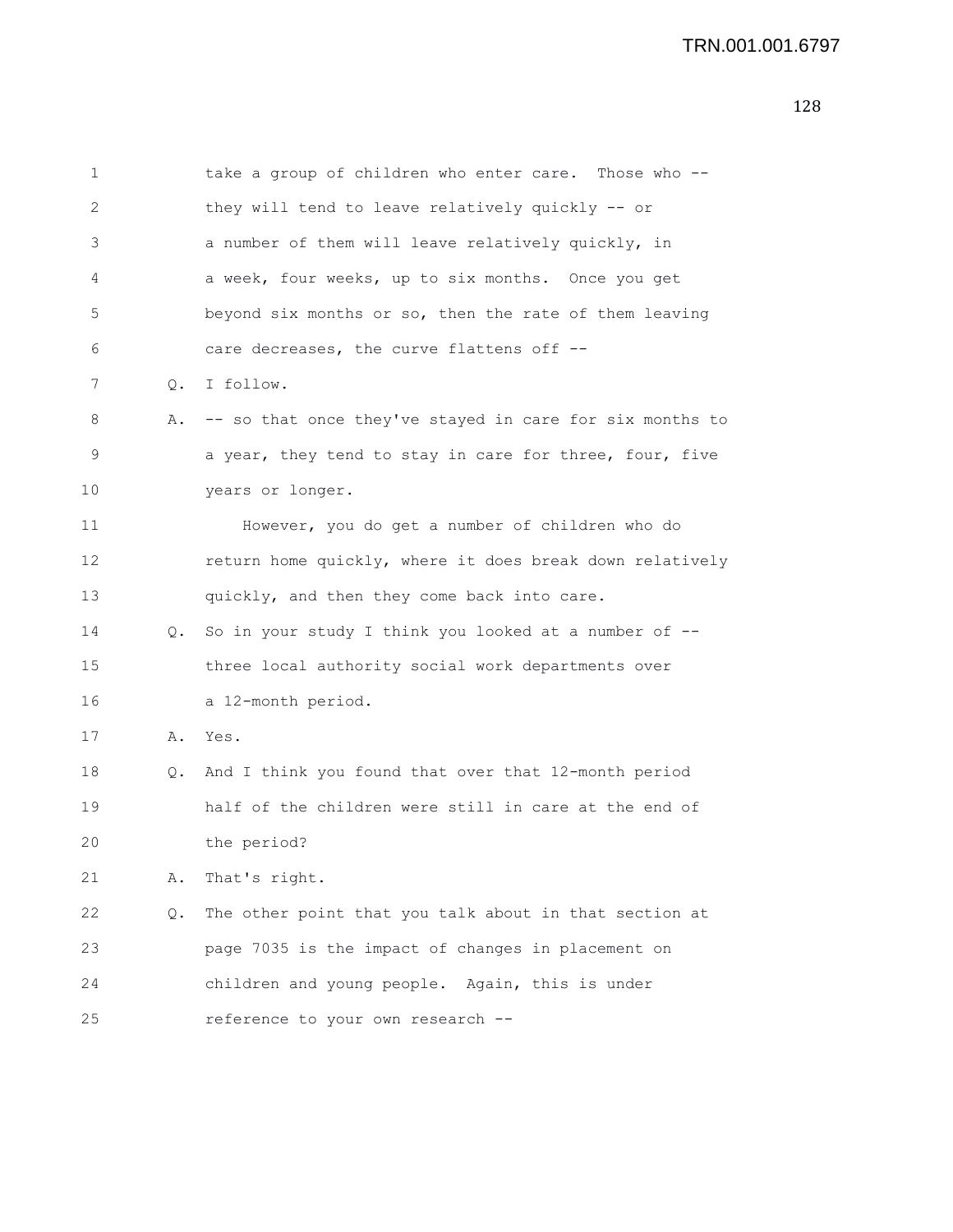1 A. Yes.

| 2  | 0. | -- of the 201 children that you were looking at. What    |
|----|----|----------------------------------------------------------|
| 3  |    | did you discover in relation to that?                    |
| 4  | Α. | There we found that less than half of the children only  |
| 5  |    | had one placement, about a quarter had experienced two   |
| 6  |    | placements, and a third had experienced three or more    |
| 7  |    | placements, and that's just in the 12 months of the      |
| 8  |    | study. So that means within one year, they've moved      |
| 9  |    | places three or four or even more times.                 |
| 10 | Q. | And are you able to give us an insight as to why that -- |
| 11 |    | on the face of it that looks rather disruptive from the  |
| 12 |    | child's perspective.                                     |
| 13 | Α. | It is very disruptive and there's always been an issue   |
| 14 |    | about stability of children in care. Sometimes it may    |
| 15 |    | be that initially, especially if the child has been      |
| 16 |    | taken into care in an emergency, and it tends to be done |
| 17 |    | in an emergency situation, a crisis situation, then the  |
| 18 |    | initial placement may be in a children's home simply     |
| 19 |    | because that's all that's available at that particular   |
| 20 |    | time. So then there's one immediate placement and they   |
| 21 |    | will then perhaps move on to foster care or another form |
| 22 |    | of residential care.                                     |
| 23 |    | There are always going to be a proportion of             |
| 24 |    | placements that break down, and sometimes it's because   |
| 25 |    | of issues in terms of the planning of placements,        |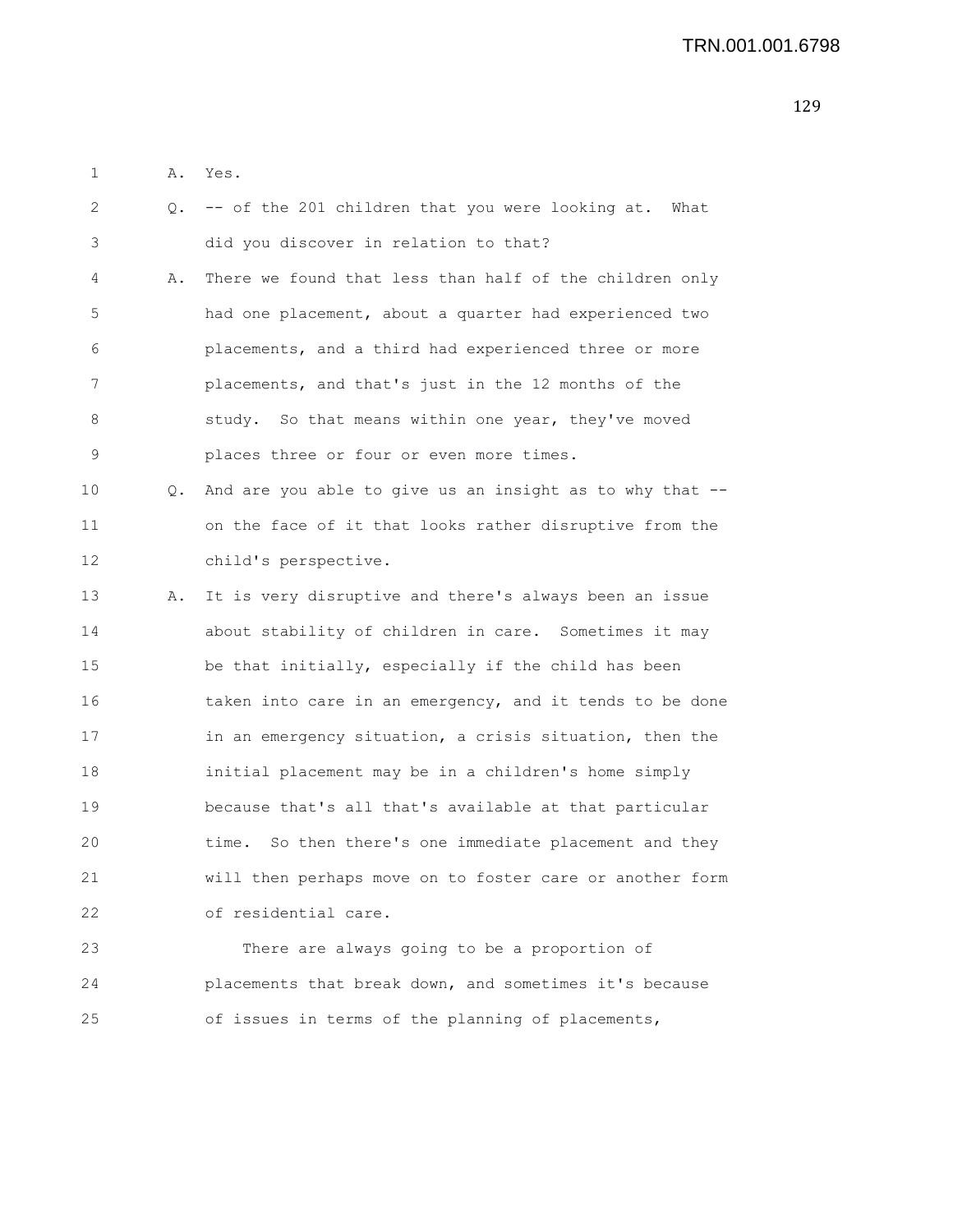| 1  |    | sometimes it can be trying to find a placement for       |
|----|----|----------------------------------------------------------|
| 2  |    | children and young people who are very disturbed. So it  |
| 3  |    | tends to be a combination of factors, but it impacts     |
| 4  |    | heavily on those children who experience that.           |
| 5  | Q. | Because on the face of it, it looks disruptive, for      |
| 6  |    | example, if you have to change schools and so on and so  |
| 7  |    | forth?                                                   |
| 8  | Α. | Absolutely, yes, which is often the case.                |
| 9  | Q. | You also, I think, sought the views of social workers    |
| 10 |    | who were dealing with the children and the placement     |
| 11 |    | decisions.                                               |
| 12 | Α. | Yes.                                                     |
| 13 | Q. | What was the feedback there in this study?               |
| 14 | Α. | We did ask about whether it was the preferred -- whether |
| 15 |    | the placement that had been achieved was the preferred   |
| 16 |    | placement. I think our hypothesis was that for those     |
| 17 |    | going into residential care, perhaps the preferred       |
| 18 |    | placement would be foster care. But we didn't actually   |
| 19 |    | find that. We found that for children placed in foster   |
| 20 |    | care, if that wasn't the preferred placement, it would   |
| 21 |    | be another foster care placement, perhaps closer to the  |
| 22 |    | family home or for another reason.                       |
| 23 |    | For those children placed in residential care, where     |
| 24 |    | it wasn't the preferred placement, it was most often     |
| 25 |    | another form of residential care which was the preferred |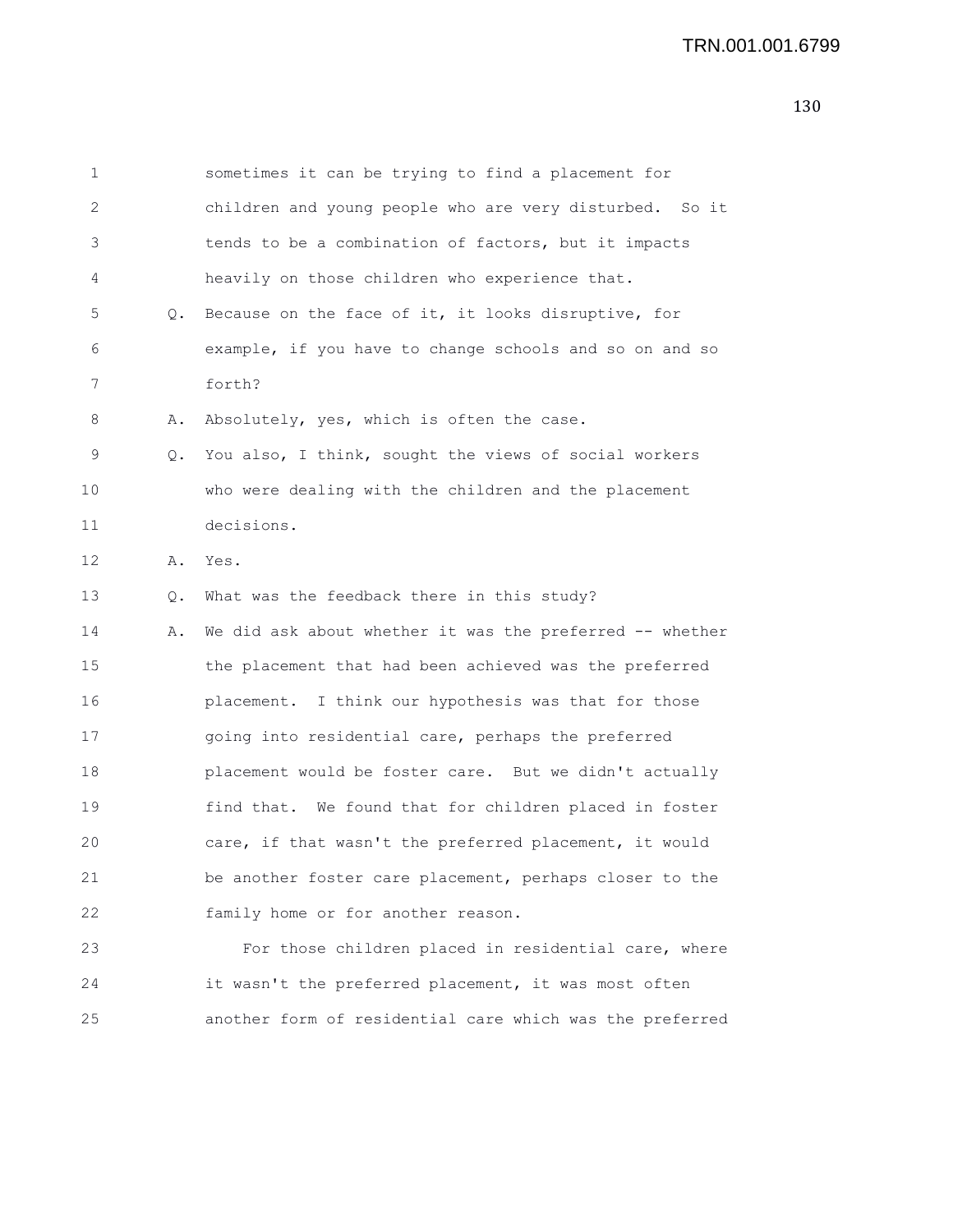| 1  |    | placement, either because of distance or because of        |
|----|----|------------------------------------------------------------|
| 2  |    | wanting a particular form of residential care.             |
| 3  | Q. | You also, I think, in that study, looked at the outcomes   |
| 4  |    | for the selected group of 201 children.                    |
| 5  | Α. | That's right.                                              |
| 6  | Q. | That's on page 7036. I think what you say there is that    |
| 7  |    | the intended long-term outcome for the 201 children        |
| 8  |    | was: return home, 63% --                                   |
| 9  | Α. | That's right.                                              |
| 10 |    | Q. -- independence, 14%; long-term placement, 9%; adoption |
| 11 |    | 5%; and don't know 8%.                                     |
| 12 |    | I think you say that some 71% of placements achieved       |
| 13 |    | their intended outcome.                                    |
| 14 | Α. | Yes. I think -- and again, so this is in the early         |
| 15 |    | 1990s, it's that shift in the conception of care, it's     |
| 16 |    | that idea that for the vast majority of children, the      |
| 17 |    | care placement aims to return those children to their      |
| 18 |    | parents, to support them for whatever reason they've had   |
| 19 |    | to go into care, but that ultimately for most of them      |
| 20 |    | they will be returning home. Independence is often the     |
| 21 |    | case of older children who will be coming into care and    |
| 22 |    | working towards independence, although again research      |
| 23 |    | has found that often children do return home when they     |
| 24 |    | leave care anyway, and long-term placement and adoption    |
| 25 |    | where it's been decided that a return home isn't           |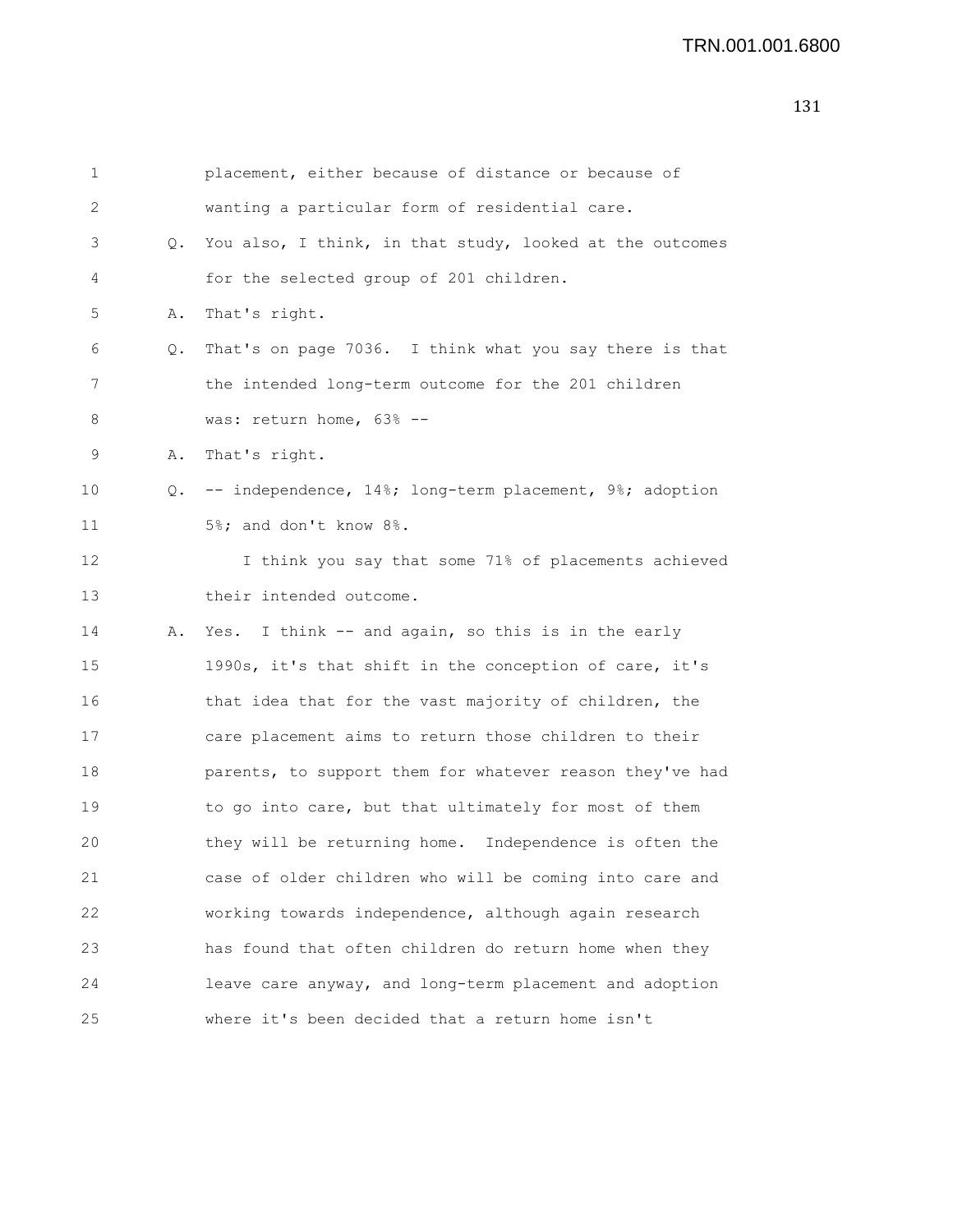| possible. |
|-----------|
|           |

| 2  | Q. | You also provide some information about -- and this is   |
|----|----|----------------------------------------------------------|
| 3  |    | at 5.3.1 -- studies of foster care in two social work    |
| 4  |    | departments. If we turn to page 7037 --                  |
| 5  | Α. | Yes, this was Jane Aldgate.                              |
| 6  | Q. | What conclusions did she arrive at?                      |
| 7  | Α. | I think, again, one of the issues there is -- this is    |
| 8  |    | going back to the early 1970s -- looking at some of the  |
| 9  |    | reasons why children were in care. It's talking about    |
| 10 |    | family homelessness, it's about broken families.         |
| 11 |    | Interestingly, broken family with the father and         |
| 12 |    | children, much more, and that again is going back to     |
| 13 |    | gender assumptions of the family at that time: a father  |
| 14 |    | who is on his own with children would not be in the      |
| 15 |    | same -- would not be in a position to look after them.   |
| 16 |    | Again, issues around illegitimacy are still there.       |
| 17 | Q. | But I think she also highlights the reasons why contact  |
| 18 |    | between parents and children in care were an important   |
| 19 |    | part of the rehabilitation process.                      |
| 20 | Α. | Absolutely, and sees that as crucial in terms of         |
| 21 |    | children returning home. It's about the importance of    |
| 22 |    | maintaining contact and the importance of involving      |
| 23 |    | parents in the whole process of their child's placement. |
| 24 | Q. | And distance could be important in that connection?      |
| 25 | Α. | That's right.                                            |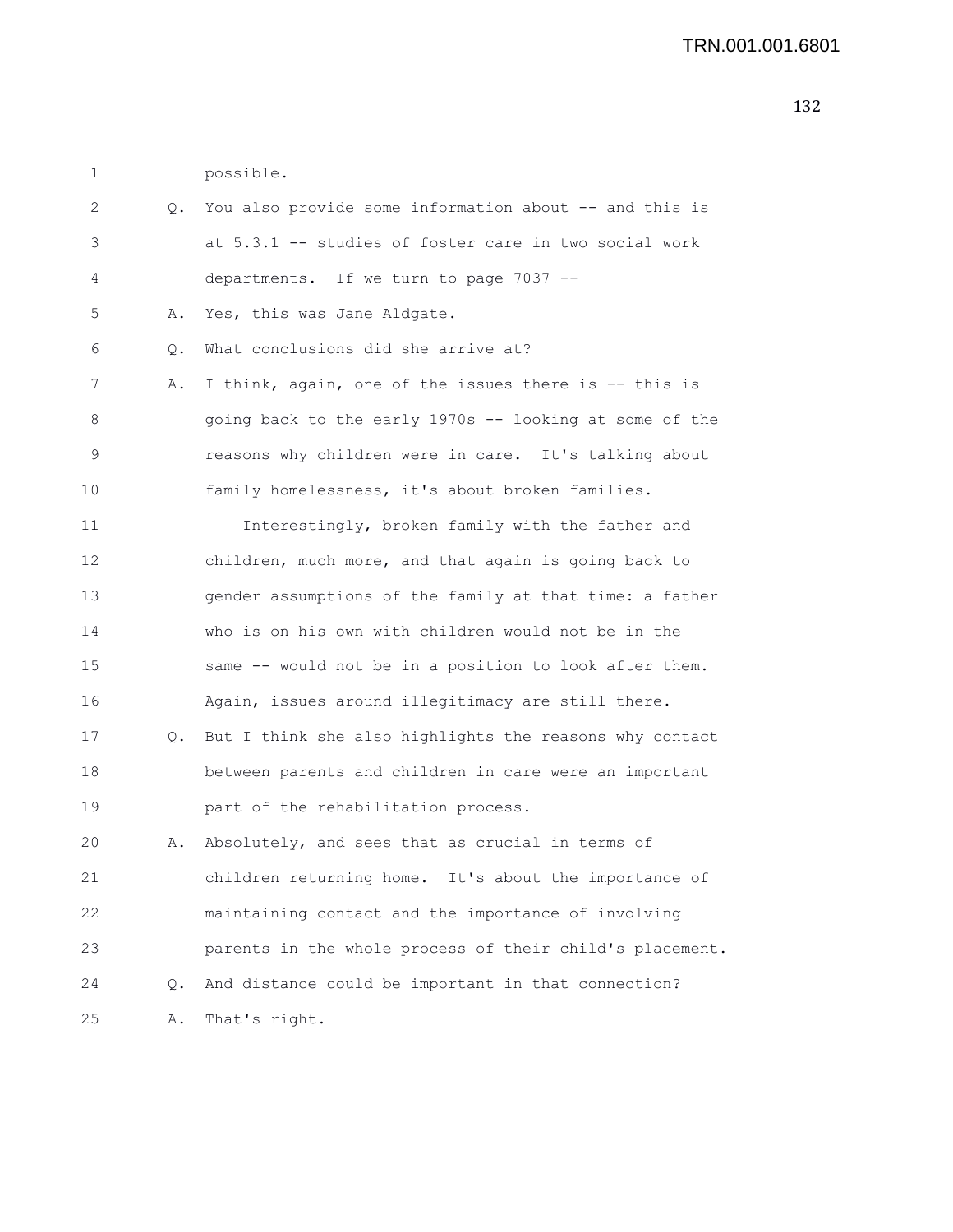```
1 Q. The further the parent has to travel, the more difficult
2 that contact becomes?
3 A. That's right, and as I say, even though we may have seen
4 that children were no longer being placed at long
5 distances into rural communities in the north of
6 Scotland and suchlike, nevertheless, in the major
7 cities, there was a tendency that children would be
8 placed with foster carers in sort of the rural
9 hinterland of those cities.
10 Q. The next study you look at in 1991, Borland, O'Hara and
11 Triseliotis, this is looking at special needs children
12 who are placed for adoption. Do we see from this study
13 that age becomes a significant factor --
14 A. That's right.
15 Q. -- as to whether or not a child is adopted?
16 A. Yes, very much so. Again, I think it was that pattern
17 that to a large extent adopters were looking for young
18 children to be adopted and that that is less the case
19 now because of the work either on supporting
20 families ... But I think another aspect of it was the
21 development of long-term fostering for disabled children
22 at this period of time, that as foster care was being
23 developed, more specialist forms of foster care were
24 being developed, such as this.
25 Q. The next section, in fact, of your report is looking at
```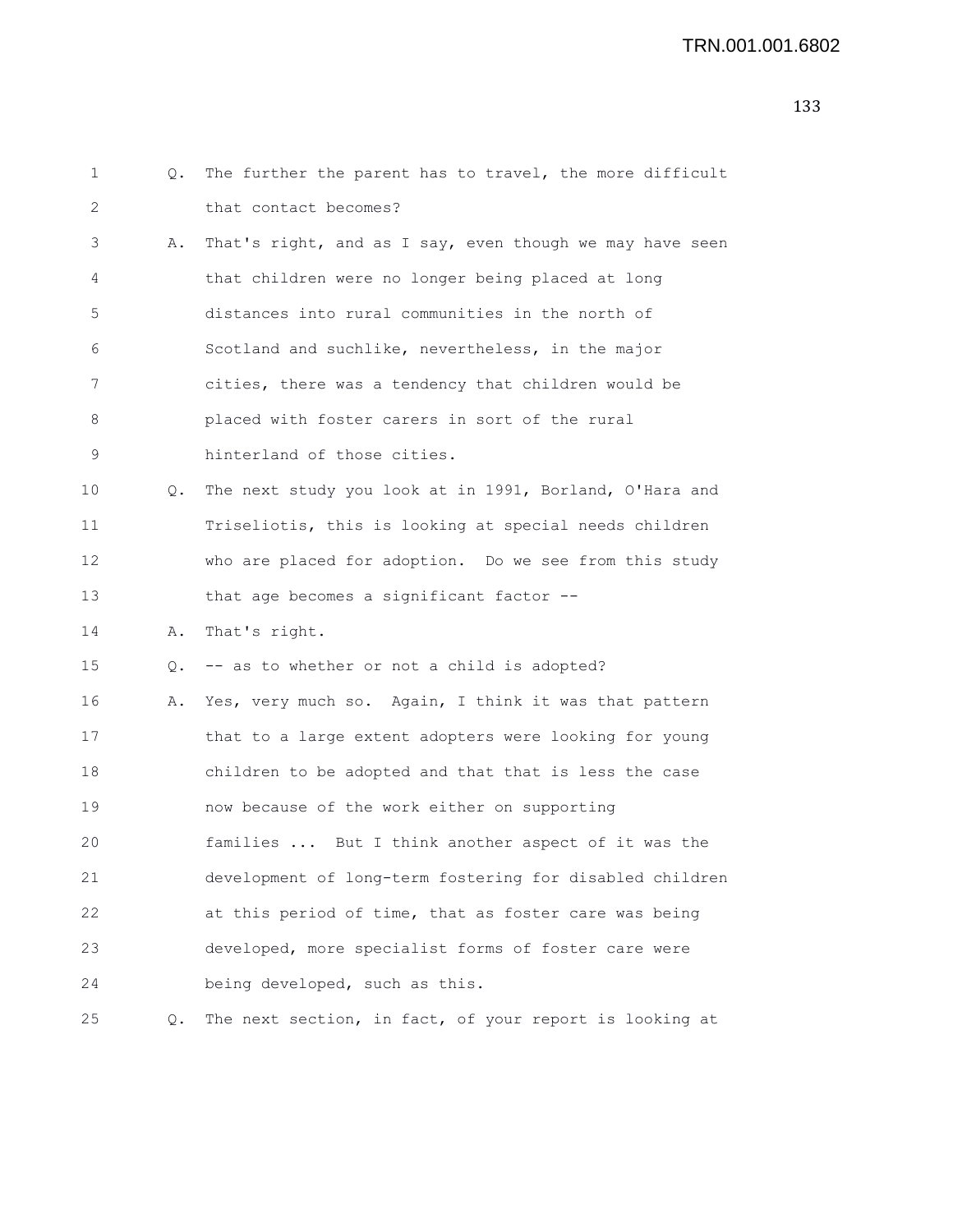1 the development in foster care; that's at page 7039. 2 I think what you say here, and correct me if I'm wrong, 3 under reference to the research, is that adoption plays 4 a role here. 5 A. Yes. 6 Q. Can you just explain that? 7 A. Well, adoption, I think, has always played a role, but 8 I think as we start to move through this period, there 9 are concerns about drift in care. There's a particular 10 study in England around this time which had identified 11 the way in which children and young people -- the 12 decision-making process took far too long and they 13 remained in care far too long. So we start to see the 14 development of permanency planning policies. 15 So it's about how the preferred option would be for 16 children to return to their own family and to be able to 17 live in their own family and be supported to live there. 18 If that is not going to work, then there needs to be 19 a permanent solution agreed as soon as possible and that 20 would be long-term fostering or adoption. 21 Q. Moving on then to perhaps cut through this to page 7040, 22 you draw attention towards the bottom of the page to 23 a report by the Director of Social Work in Scotland -- 24 A. Yes. 25 Q. -- focusing on what's described as the "core statements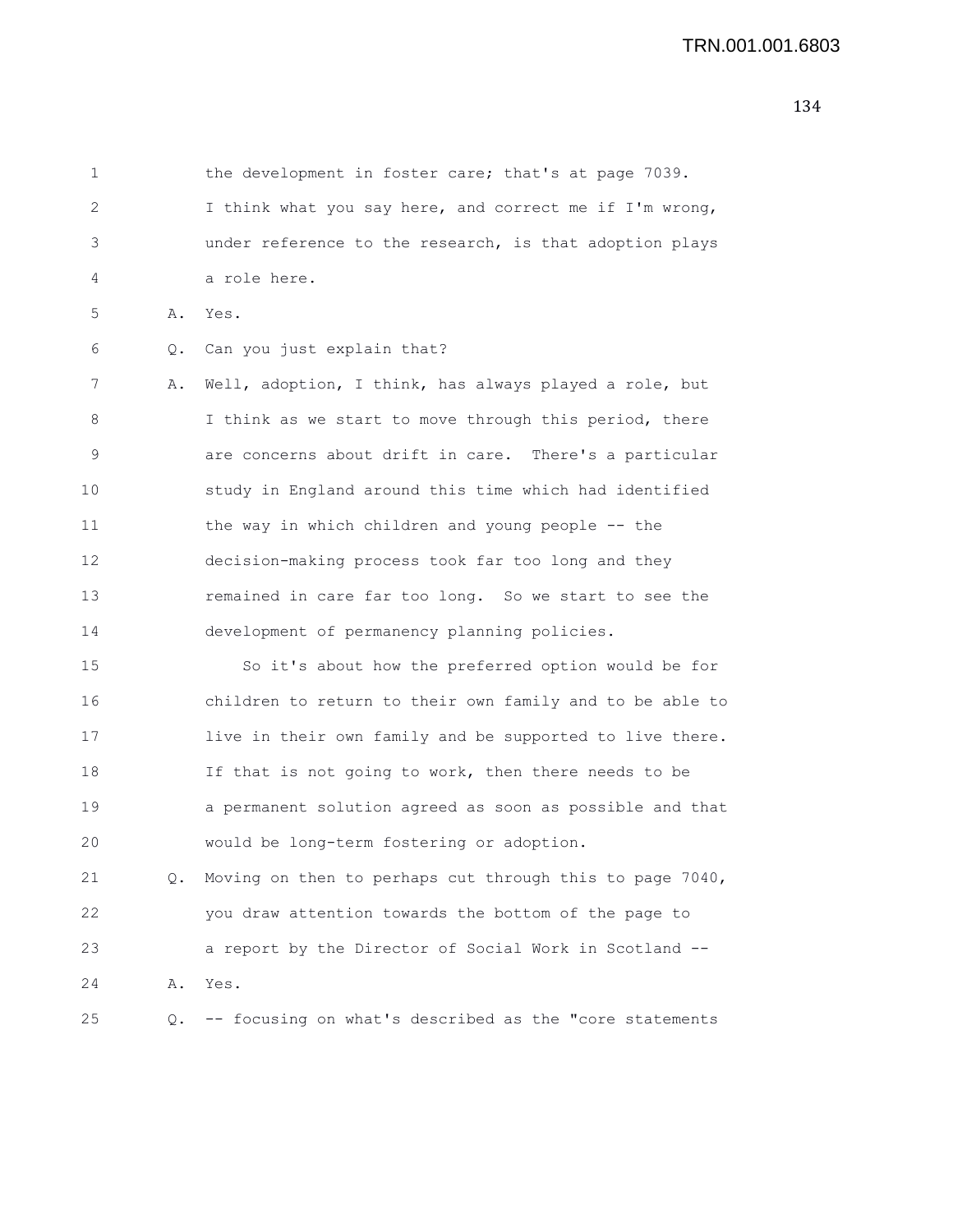```
1 of values and principles".
2 A. That's right.
3 Q. And just to have a date for this, this is 1992?
4 A. Yes.
5 Q. We have a list of four principles, I think this is what
6 you've been talking about, but the last point is:
7 "If a return home does not prove to be a viable
8 option, the child should be provided with permanent
9 substitute family care."
10 A. That's right.
11 Q. Would that include --
12 A. That could include adoption, yes.
13 Q. You draw attention to your own work following on to the
14 next page, 7041, that:
15 "In your own research in the 1990s, a constant theme
16 with professionals was that although the policy priority
17 was to place children in foster care, there was
18 a shortage of foster carers and in particular foster
19 carers for adolescents."
20 A. Yes. And I think we've seen that that goes back and it
21 continues as well in terms of more recently the major
22 issue of providing sufficient foster care, which,
23 although there are particular schemes, is still based on
24 fees and maintenance rather than wages, so there's that
25 voluntary element to foster care.
```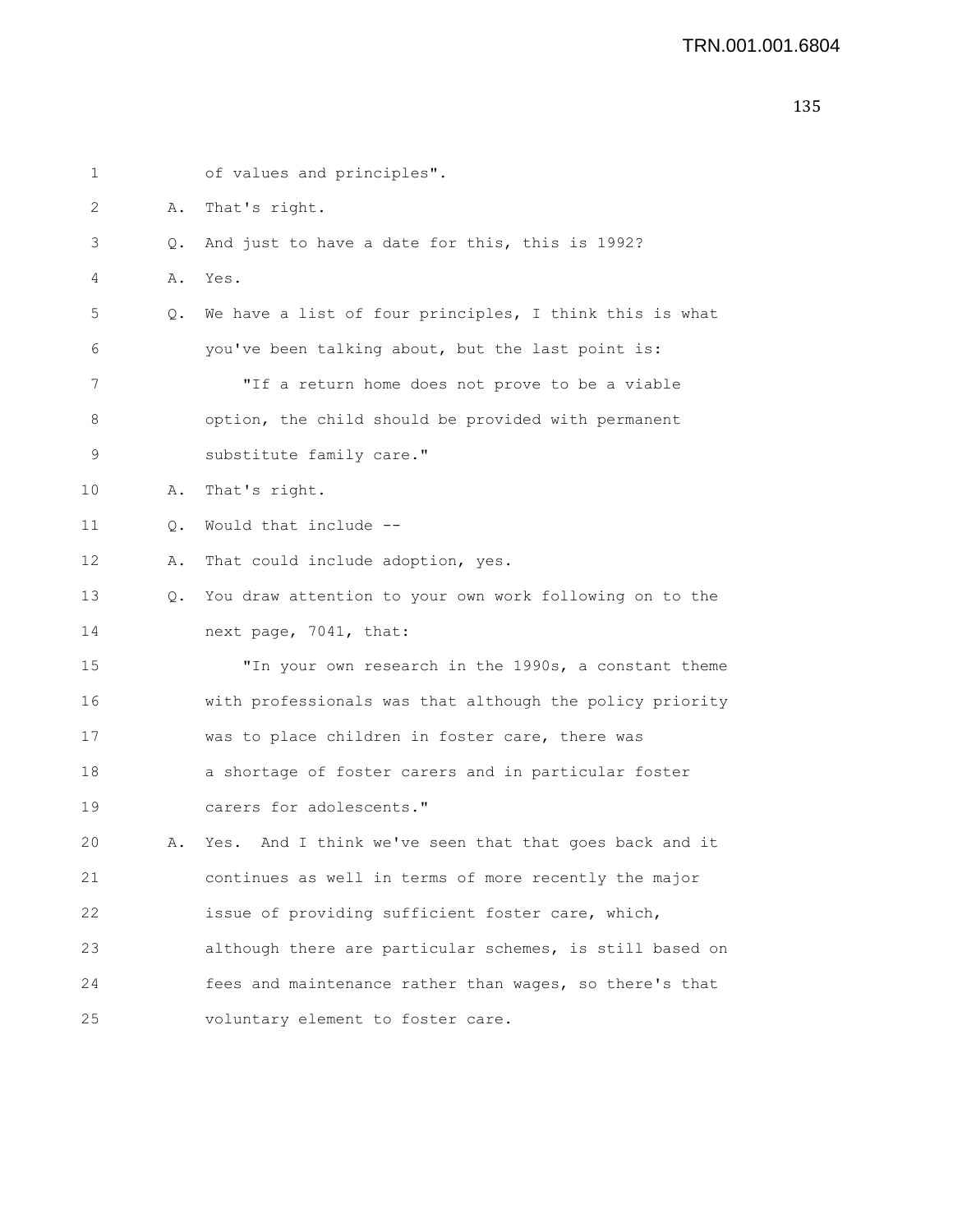1 Q. You return to residential care towards the bottom of 2 page 7041, and I think we've already looked at the 3 numbers and the changes in the numbers reflecting the 4 change from placement policy. You go on to say that: 5 "Most children in residential care ..." 6 That's 86% at the end of the period you're looking 7 at, 1991 to 1995: 8 "... were aged 12 to 17." 9 A. Yes. 10 Q. So we see that those in residential care are at the 11 older end of the age spectrum? 12 A. Absolutely, yes. 13 Q. You then have a section looking at three surveys. The 14 north-east, south-east and the north of the country. 15 A. Yes. 16 Q. Can you perhaps summarise what these surveys were 17 designed to do and what conclusions they drew? 18 A. I think it's interesting that following the Social Work 19 (Scotland) Act and with local government reorganisation 20 looming, it was to look at childcare provisions in 21 particular areas, so north-east would become Grampian, 22 north would be the Highland region, and south-east would 23 be Lothian and suchlike. 24 I think without going into detail, it's interesting 25 to look at the range of residential homes which were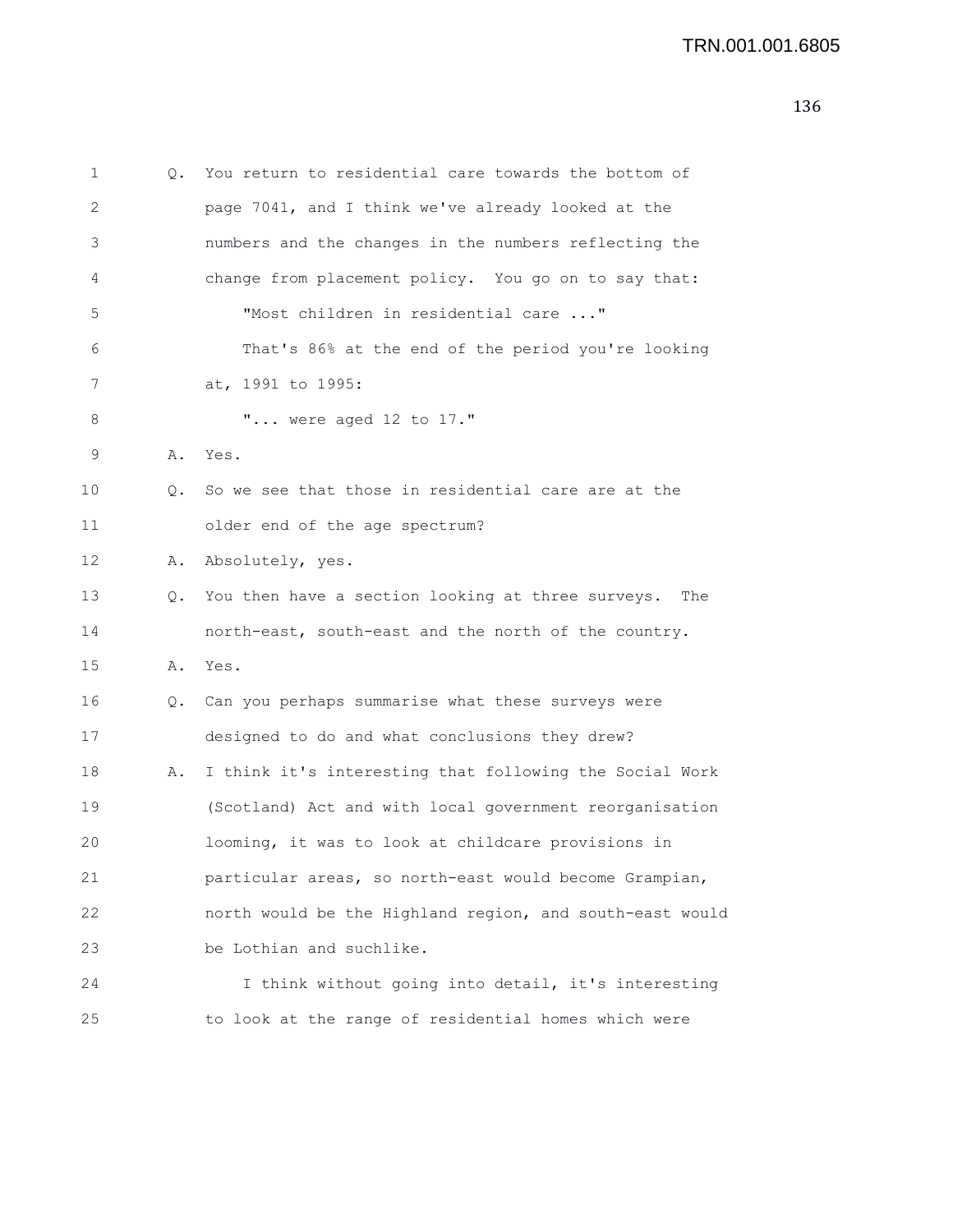1 prevalent at that time. So just for example, the 2 North-east of Scotland had 18 small children's homes, 3 eight large children's homes, three residential special 4 schools, one List D school and four hospitals. So we've 5 got that move to smaller children's homes, although 6 there were still eight large children's homes. 7 In South-east Scotland, Newman and Mackintosh talk 8 about the larger children's homes being "the backbone of 9 the residential service". 10 In North Scotland, there's more use of family group 11 homes as well as very small children's homes. So over 12 this period of time, a whole range of different forms of 13 residential care had developed, although I think one of 14 the issues that these services identify is that for 15 various reasons there could be a mixing up of the 16 functions of these different children's homes. I think

17 that there was an assessment centre in the north-east, 18 which was being used as a large children's home. So 19 there was fluidity as well in terms of what these homes 20 were doing.

21 Q. But the outcome of these surveys, would they be acted 22 upon? What would come out of it?

23 A. I'm not sure the extent to which they were acted upon. 24 I certainly do know that -- I think in the north or the 25 north-east, they did feed in specifically feed into the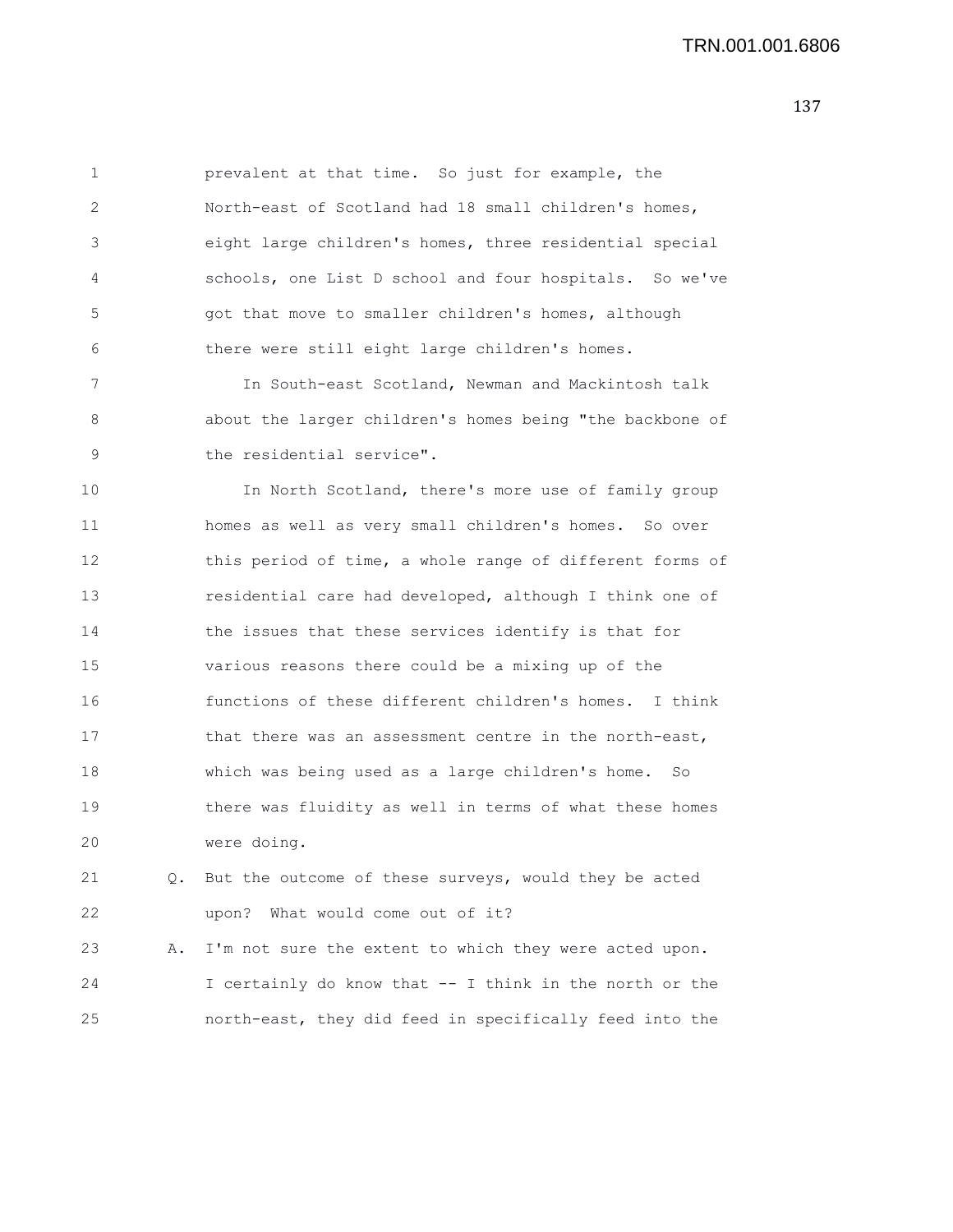| $\mathbf 1$ |    | regional councils and I definitely recall, in the        |
|-------------|----|----------------------------------------------------------|
| 2           |    | north-east, them making specific recommendations about   |
| 3           |    | regional resources.                                      |
| 4           | Q. | You have a section that starts at the bottom of          |
| 5           |    | page 7046 and moves on from there, headed "Crossing the  |
| 6           |    | boundaries". I think here you're looking at the work by  |
| 7           |    | a mental health working group in 1982 --                 |
| 8           | Α. | That's right.                                            |
| 9           | Q. | -- that considered the relationships of residential      |
| 10          |    | childcare to other forms of provision as part of its     |
| 11          |    | wider remit. I think this working group focused on       |
| 12          |    | a number of issues, for example lack of training.        |
| 13          | Α. | Yes, indeed.                                             |
| 14          | Q. | Can you just take me through that?                       |
| 15          | Α. | But also about the lack of clarity and the feeling that  |
| 16          |    | the residential childcare sector had developed in        |
| 17          |    | a disjointed and uneven way, that often developments     |
| 18          |    | were on an ad hoc basis, and that this didn't bode well  |
| 19          |    | for a coherent and integrated residential sector or      |
| 20          |    | indeed broader than residential care and the way in      |
| 21          |    | which this fitted into children's services more broadly. |
| 22          | Q. | So if we pick out the points, you talk about: lack of    |
| 23          |    | training, the number of untrained staff and high staff   |
| 24          |    | turnover -- that was a serious concern?                  |
| 25          | Α. | And that was reflected in the surveys as well, yes.      |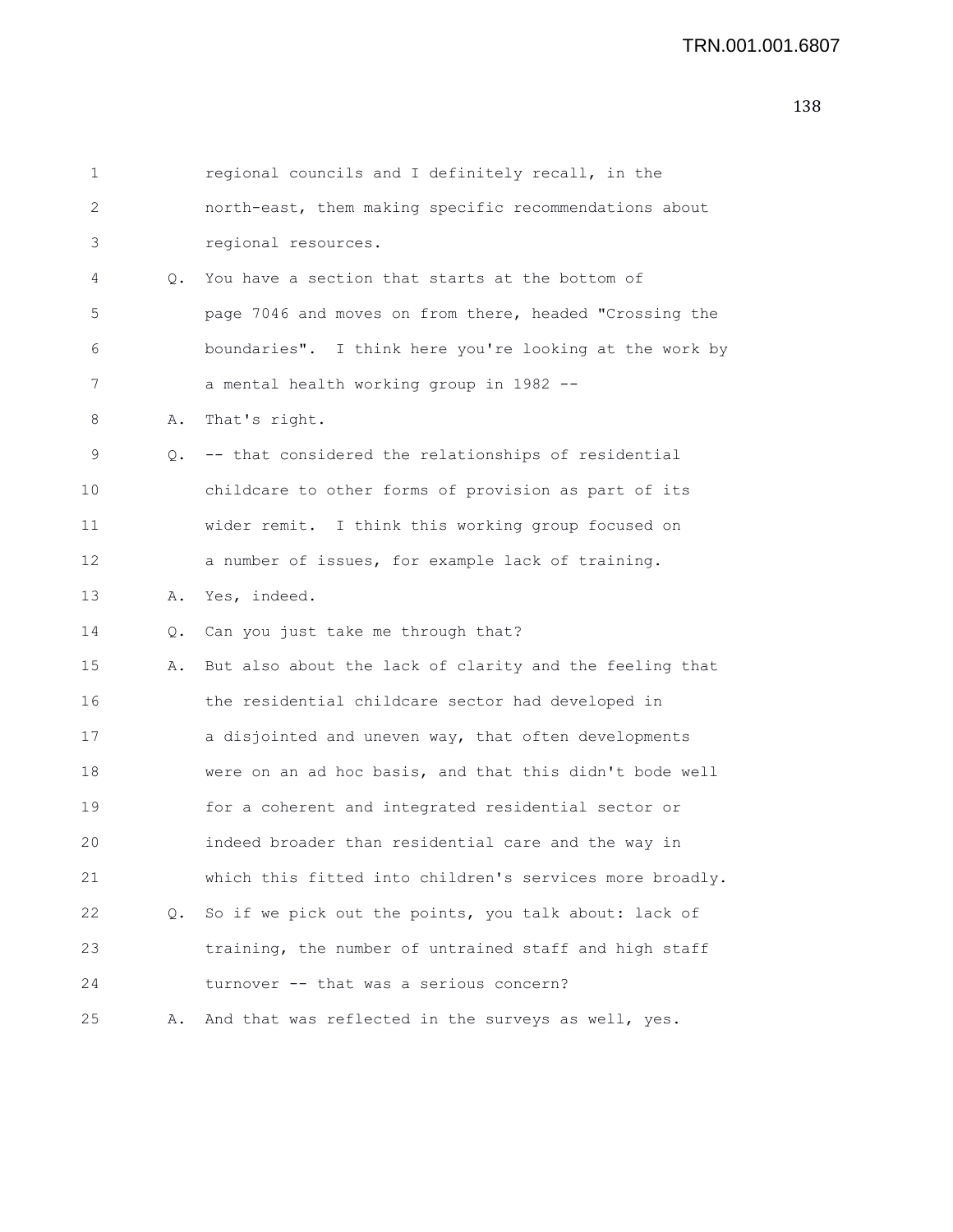```
1 Again, this was another theme at this time.
2 Q. There was a lack of clarity as to the function of the
3 children's homes.
4 A. Yes.
5 Q. And there was a recommendation, I think, or the group
6 acknowledged that:
7 "Whenever possible children with special education
8 needs should attend specialist schools."
9 A. Yes. Again, that's keeping children within
10 the community.
11 Q. If we move on to page 7048, the next page, the final
12 point being said -- and we've seen this previously in
13 other contexts:
14 "The working group also drew attention to the need
15 for aftercare when young people leave long-term care."
16 And that's a continuous theme, I think we've seen?
17 A. Absolutely, and certainly over this period, there was
18 relatively little concern with what happened with
19 children once they leave care. There are occasional
20 mentions over time, but primarily, once children leave
21 care, they are left to fend for themselves.
22 Q. In the next section, 5.4.2, the heading there is:
23 "Review of Residential Childcare in Scotland."
24 On page 7048. There you are really devoting quite
25 a number of pages to the work done by Angus Skinner;
```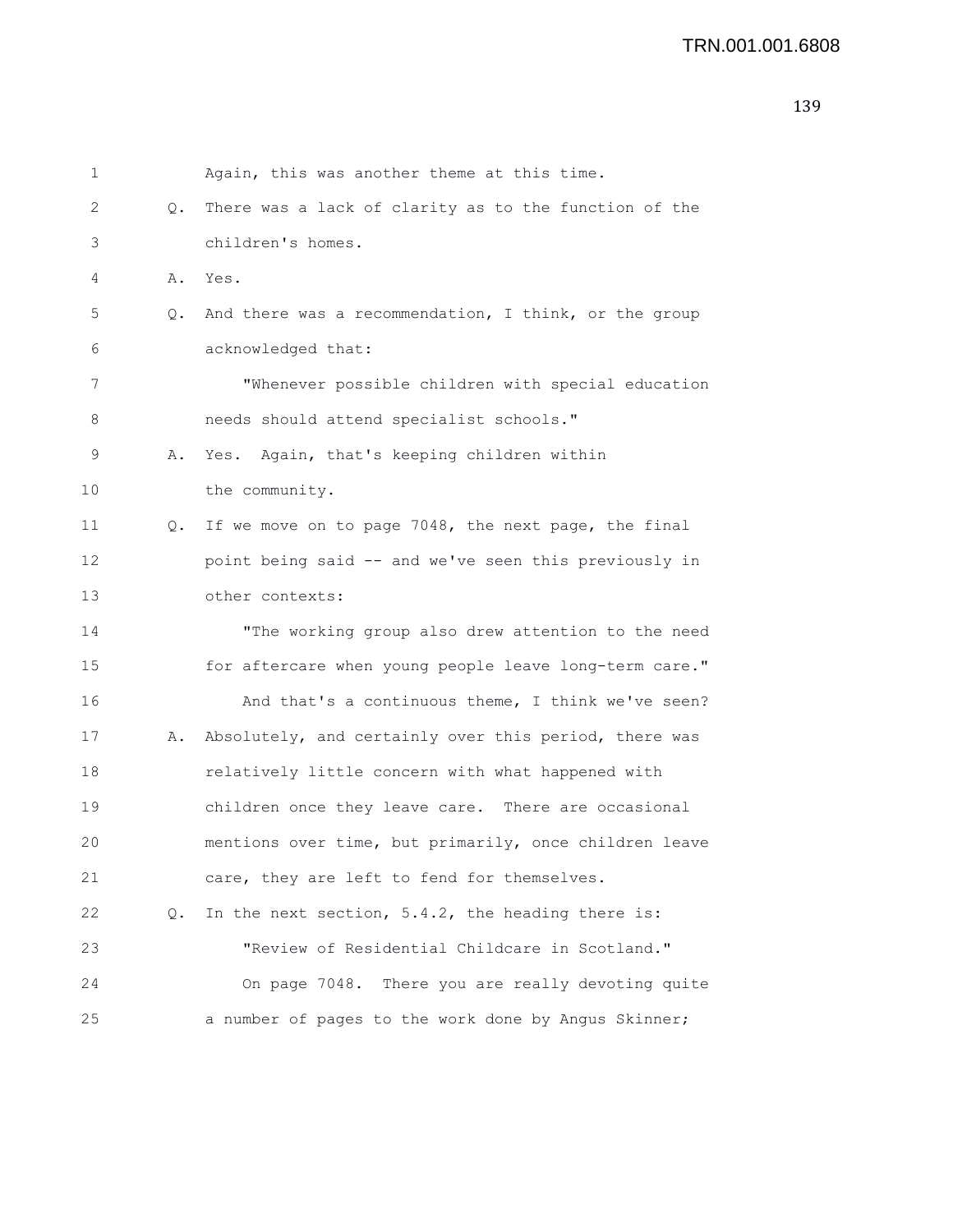| 1  |           | is that right?                                           |
|----|-----------|----------------------------------------------------------|
| 2  | Α.        | Yes.                                                     |
| 3  | $\circ$ . | And you have a clear inside knowledge of that particular |
| 4  |           | work?                                                    |
| 5  | Α.        | Yes.                                                     |
| 6  | Q.        | Rather than go through the detail, can you summarise for |
| 7  |           | us what Angus Skinner's conclusions were, bearing in     |
| 8  |           | mind he has given evidence to the inquiry?               |
| 9  | Α.        | I'm very conscious of that and I hope I don't say        |
| 10 |           | anything that contradicts him. I think one of the        |
| 11 |           | things is that we've said that there's this ambivalence  |
| 12 |           | about residential care. I think that the review of       |
| 13 |           | residential childcare was quite clear that there was     |
| 14 |           | a positive place for residential care in Scotland.<br>He |
| 15 |           | identifies five situations where residential care may    |
| 16 |           | offer the best placement: we've spoken about when young  |
| 17 |           | people need care and in emergencies; when they need      |
| 18 |           | long-term care and family placement is inappropriate;    |
| 19 |           | when they need additional specialist, therapeutic or     |
| 20 |           | educational services, provided on the same site; when    |
| 21 |           | they have complex special care and educational needs,    |
| 22 |           | and that is to provide short-term support for families;  |
| 23 |           | and then for keeping sibling groups together.            |
| 24 |           | I think that's important. I don't think that it's        |
| 25 |           | comprehensive. We've spoken about the situation where    |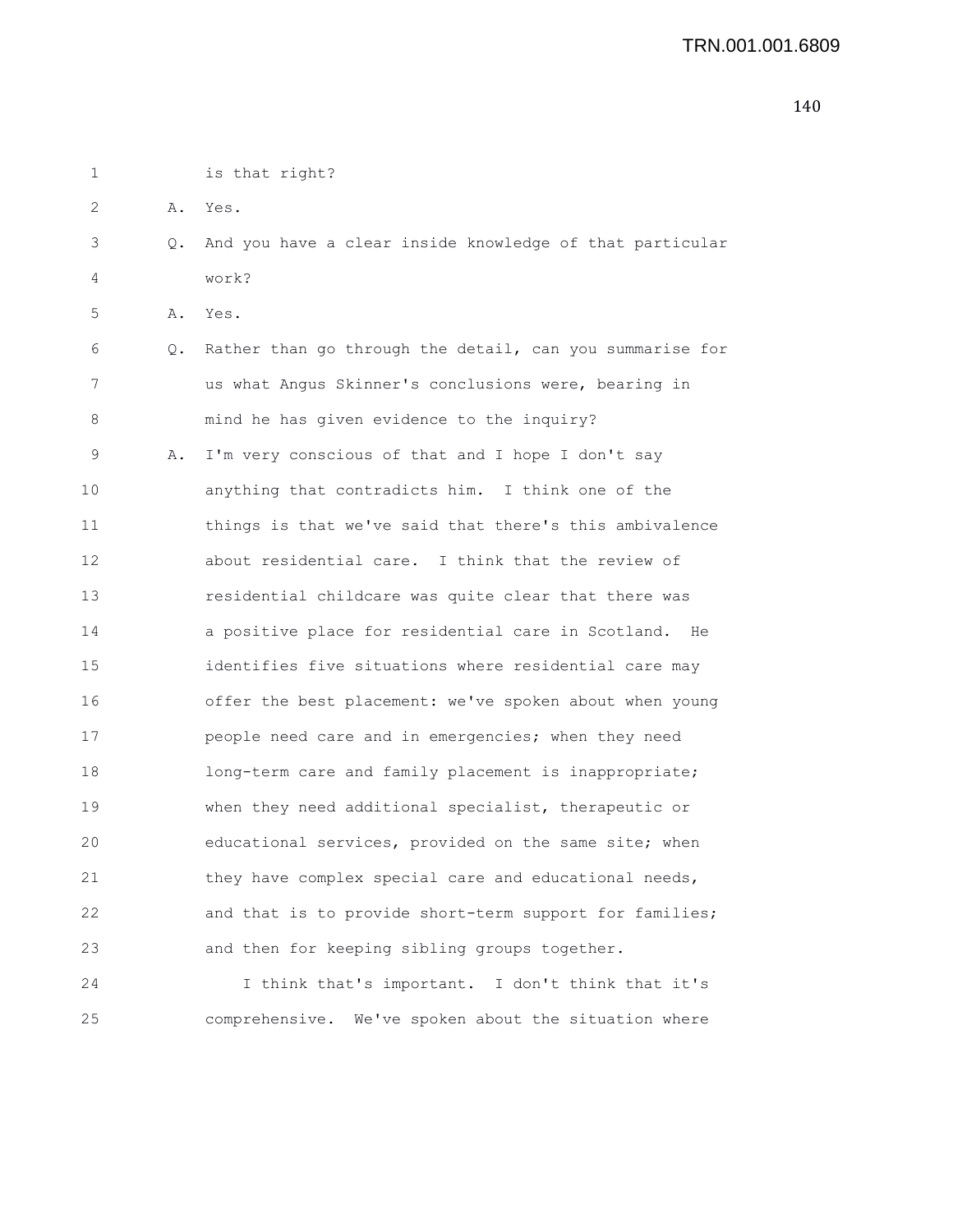1 young people may prefer residential care for particular 2 reasons because they feel that they do not want to go 3 into another foster family and their wishes should be 4 taken into account. 5 He also articulated those eight fundamental 6 principles and we've been through each one, but I do

7 consider that these were important in terms of setting 8 a sound basis for how residential childcare was taken 9 forward in Scotland.

10 I think in terms of each of those, he identified 11 weaknesses, but he also identified examples of good 12 practice. He identified issues around the need to 13 understand child abuse and neglect and its impact on 14 children. So I think there are a range of things he 15 focused on and, again, particularly in terms of the 16 training of residential workers, setting targets for the 17 training of residential workers, for the supervision and 18 support of residential workers, although he didn't go 19 into a lot of detail about recruitment and supervision, 20 that is because there was work being done in England 21 at the time by Warner, and out of that came a tool kit 22 for recruiting and selecting staff, and that was taken 23 up in Scotland.

24 So on a whole range of issues, I think that Skinner 25 in a sense set a baseline in terms of the development of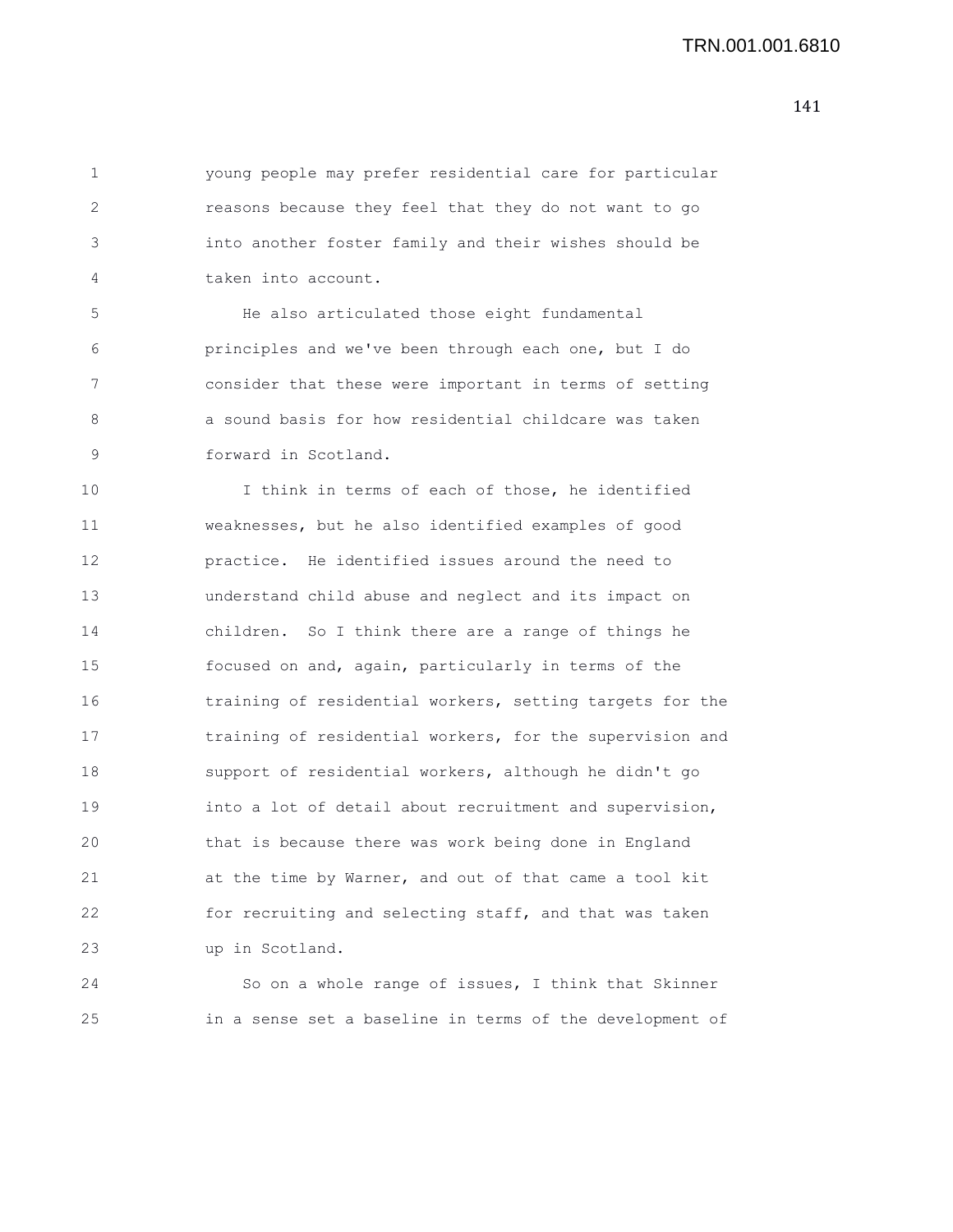| 1  |    | care.                                                    |
|----|----|----------------------------------------------------------|
| 2  | Q. | Can I pick up one point that you draw attention to in    |
| 3  |    | your report at page 7053. That's page 139 of the         |
| 4  |    | report. It's the second last paragraph, where you have   |
| 5  |    | set out:                                                 |
| 6  |    | "While Skinner stated that the review did not find       |
| 7  |    | evidence of young people being abused by staff, he       |
| 8  |    | acknowledged that the review was not comprehensive and,  |
| 9  |    | 'It is clear that within residential childcare abuse may |
| 10 |    | occur and go undetected."                                |
| 11 |    | And then you set out what he says:                       |
| 12 |    | "There is no one answer to this problem. Better          |
| 13 |    | staffing, new inspection arrangements, more openness to  |
| 14 |    | involving outside adults, such as parents, volunteers    |
| 15 |    | and other professionals in the business of the home; all |
| 16 |    | these matters will help. It is essential that the        |
| 17 |    | momentum towards greater openness is maintained."        |
| 18 |    | So transparency is what he sees as being one way of      |
| 19 |    | addressing episodes of abuse?                            |
| 20 | Α. | Absolutely. And in the work I have done around this      |
| 21 |    | area, I've seen three main aspects of that. That is      |
| 22 |    | about the regulation and training of staff so that       |
| 23 |    | you have high quality staff. It's the regulation,        |
| 24 |    | inspection and monitoring of services so that services   |
| 25 |    | are as high quality as possible. And the other is        |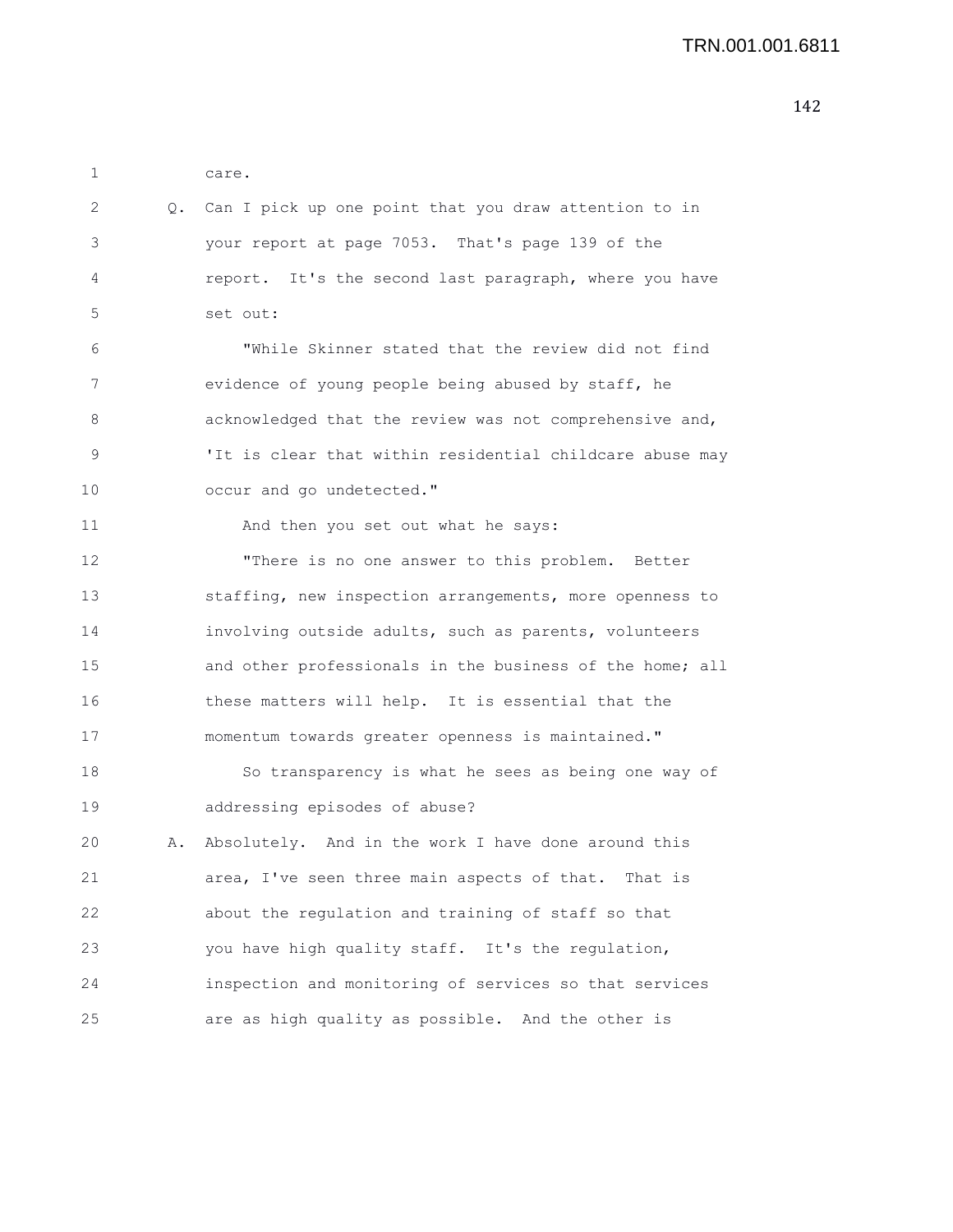1 listening to children and young people and involving 2 them in processes of decision-making. I think that 3 that is absolutely fundamental. And he recognises that, 4 he recognises the value of Who Cares? Scotland, which 5 was establishing itself at that time and the importance 6 of advocacy for children and young people and to hear 7 their voice. 8 Q. He recommended that any allegations or suspicions of 9 abuse of children and young people in residential care 10 should be passed on to the police "without hesitation". 11 A. Yes. 12 Q. I think you've told us this was an important piece of 13 work by Angus Skinner. 14 A. Yes. 15 Q. Are you able to say what impact it has had on the care 16 services in Scotland? 17 A. It's difficult to disentangle Skinner because Skinner 18 was done in parallel to William Utting's first review in 19 England. Reporting in 1966 was the Children's 20 Safeguards Review by Roger Kent, which looked at issues 21 around safeguarding and protecting children, and he 22 built on the work of Skinner and the review, and 23 particular developments were taken further forward. 24 I think we must feel disappointed at this stage in

25 terms of Skinner highlighting the need for training of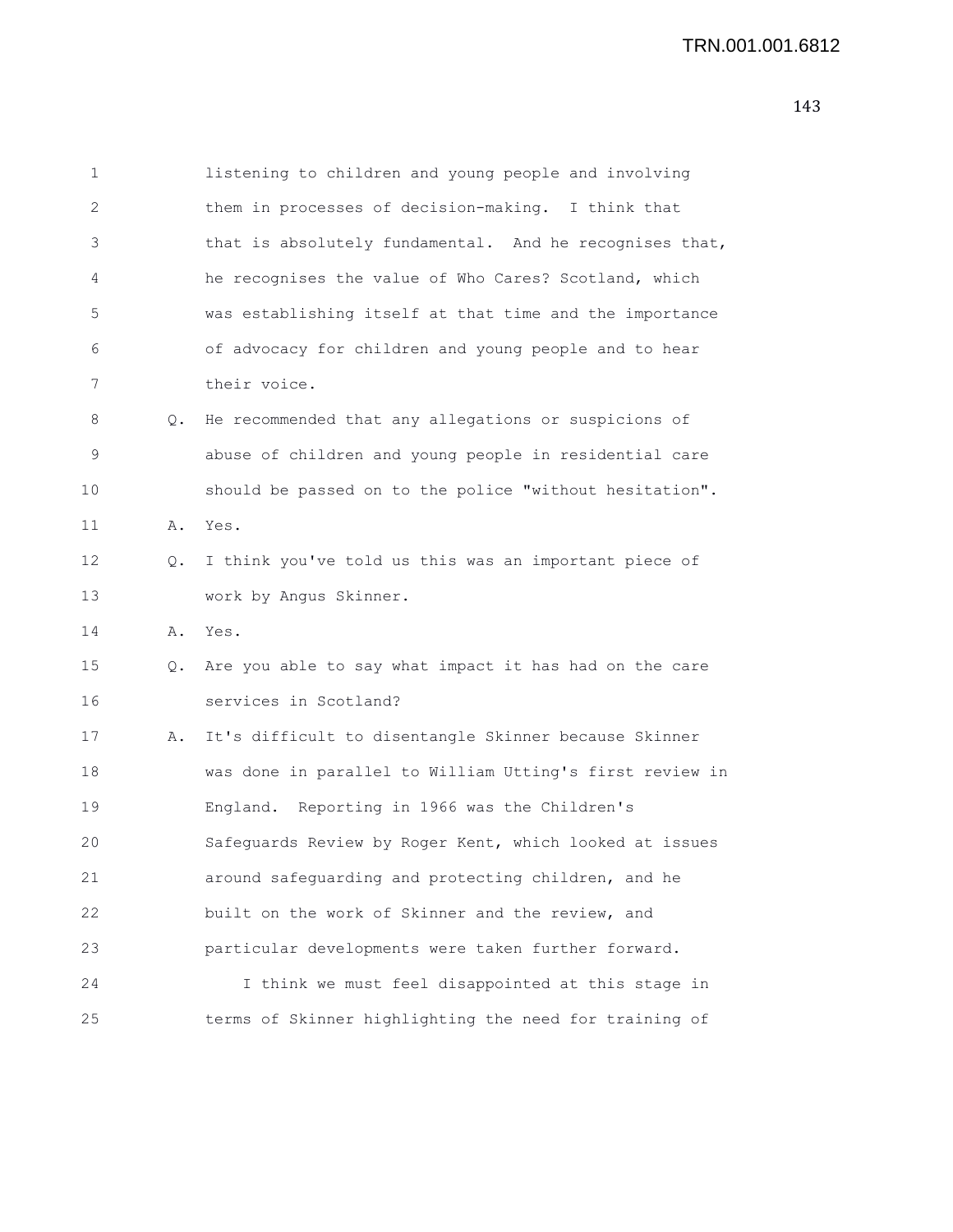| 1  |    | residential staff and that we are not further forward    |
|----|----|----------------------------------------------------------|
| 2  |    | in the training of residential staff in this country.    |
| 3  | Q. | If I can take you to page 7058, we have a little section |
| 4  |    | just looking at Quarriers Homes; that's at page 144.     |
| 5  |    | Essentially, what you're saying there is that            |
| 6  |    | because of the change in approach, the number of         |
| 7  |    | children within Quarriers Homes continued to fall, and   |
| 8  |    | at the beginning of the 1990s, Quarriers cared for       |
| 9  |    | children in two cottages only; is that correct?          |
| 10 | Α. | That's right.                                            |
| 11 | Q. | Which is a huge difference from what had been there      |
| 12 |    | before.                                                  |
| 13 | Α. | And that reflected the general decline in the use of     |
| 14 |    | residential care.                                        |
| 15 | 0. | And we've discussed this.                                |
| 16 | Α. | Yes.                                                     |
| 17 | Q. | You then go on to provide a summary of what David Whelan |
| 18 |    | said in his book "No More Silence", and David Whelan has |
| 19 |    | given evidence to the inquiry.                           |
| 20 | Α. | Absolutely, and I checked with David Whelan before using |
| 21 |    | this.                                                    |
| 22 | Q. | Essentially, what message are you seeking to take from   |
| 23 |    | this?                                                    |
| 24 | Α. | The main message I think is the horrendous nature of     |
| 25 |    | abuse that could occur and be hidden in residential      |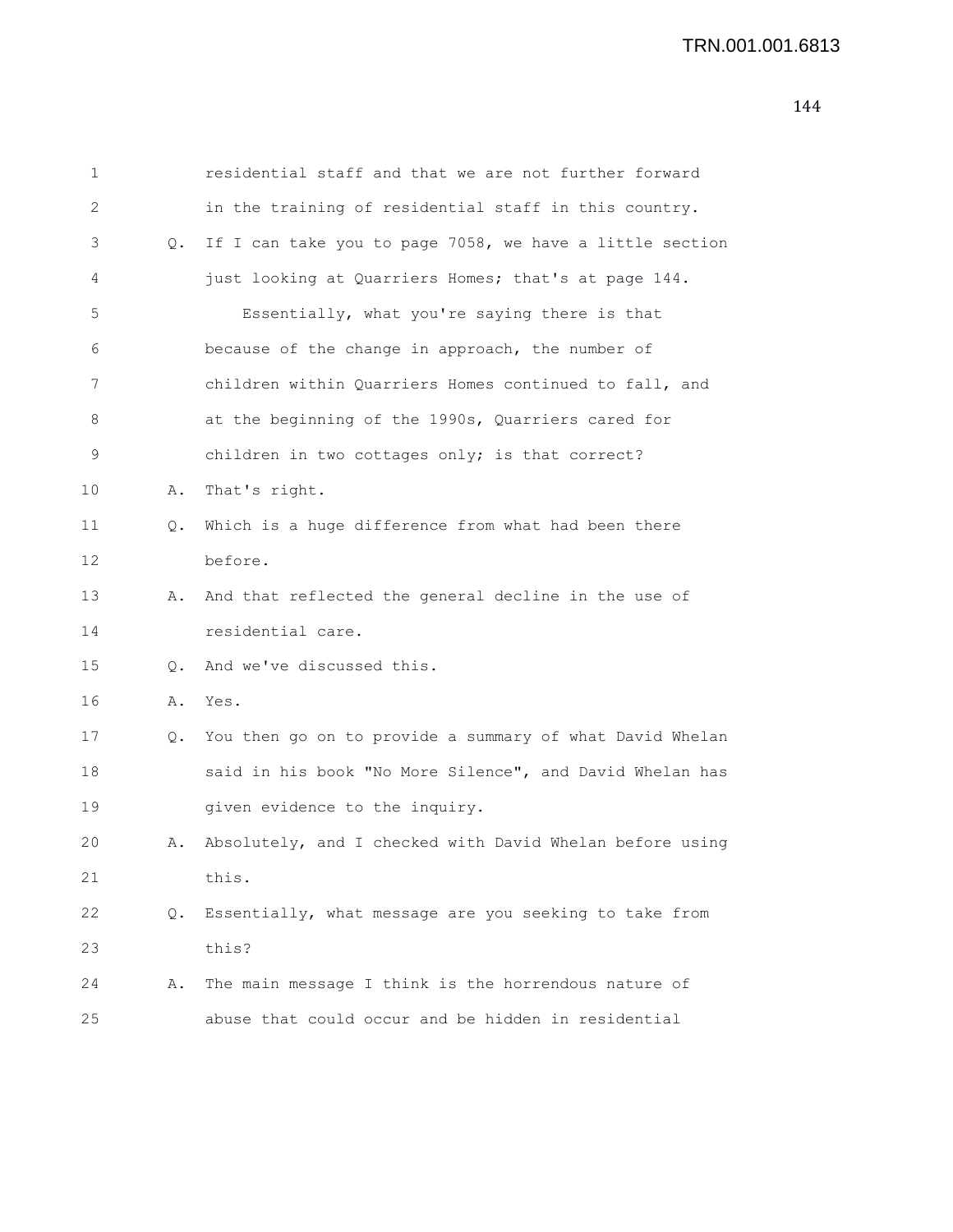| 1  |    | establishments at that time in that it wasn't seen as on |
|----|----|----------------------------------------------------------|
| 2  |    | the agenda. However, where his sister reported abuse,    |
| 3  |    | it was hushed up. So it's really harrowing, I think,     |
| 4  |    | that we've look back and see these situations where      |
| 5  |    | children were taken into care and placed in settings to  |
| 6  |    | have such a horrendous experience. The work that David   |
| 7  |    | has done since in terms of survivors is absolutely --    |
| 8  |    | and others -- has been absolutely commendable.           |
| 9  |    | I talk about the ambivalence in residential care: is     |
| 10 |    | it it's a positive choice, is it a last resort? And      |
| 11 |    | I feel that in my career I've been professor of          |
| 12 |    | residential childcare to advocate high quality           |
| 13 |    | residential care and yet such a lot of my work has been  |
| 14 |    | focused on issues of abuse and neglect to protect        |
| 15 |    | children in care from such experiences.                  |
| 16 | Q. | You have a section beginning at page 7061, returning to  |
| 17 |    | approved schools --                                      |
| 18 | Α. | Yes.                                                     |
| 19 |    | Q. -- that become List D schools and also residential    |
| 20 |    | special schools.                                         |
| 21 |    | Of course, after the 1968 Act, what were approved        |
| 22 |    | schools went on to a list and were number D on the list, |
| 23 |    | so they were known as List D schools.                    |
| 24 | Α. | That's right.                                            |
| 25 | Q. | It's as simple as that?                                  |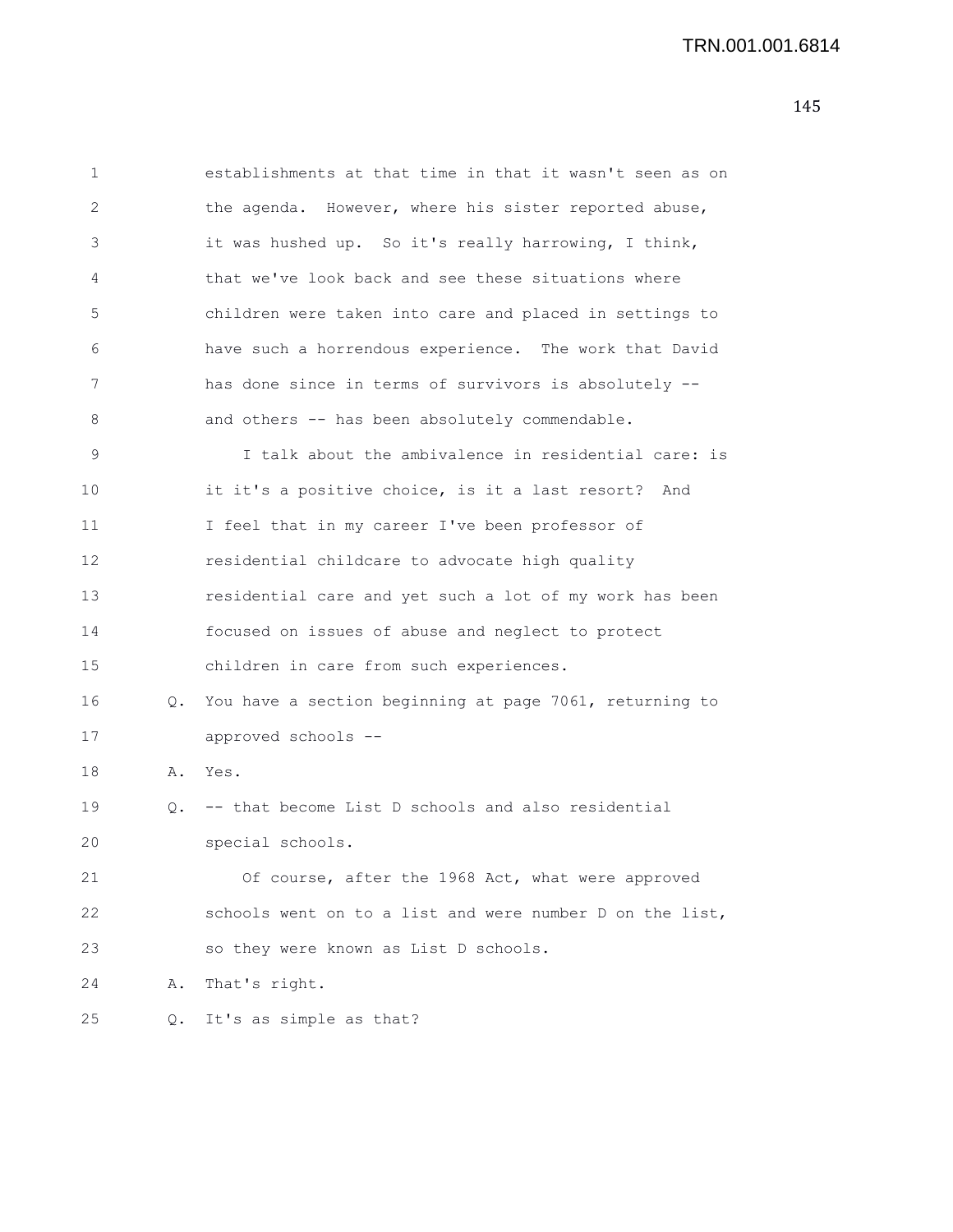```
1 A. It was as simple as that, an administrative name.
2 Q. You provide some statistics on 7062 of the children who
3 were being housed in the 26 approved schools in
4 January 1969. I think we've seen this number before:
5 there was 1,681 children, and you break that down to
6 1,444 boys and 174 girls. So boys significantly
7 outnumbered the girls?
8 A. Yes, certainly.
9 Q. We have a table here. We needn't look at the detail,
10 but you have broken down the classification of the
11 approved schools that existed in 1969.
12 A. Yes. That was from Leslie Hunter's work on the Scottish
13 educational system.
14 Q. Just to understand, PROT?
15 A. Protestant.
16 Q. And RC?
17 A. Roman Catholic.
18 Q. Can I ask you -- well, he also provides -- just before
19 I move on, on page 7063, you provide, with reference to
20 Hunter, figures for the outcomes of children from 1969
21 who left approved schools. Can we see there that just
22 under two-thirds of girls in regular employment or
23 married and two-fifths of boys were in regular
24 employment. So there is a difference in outcome between
25 girls and boys?
```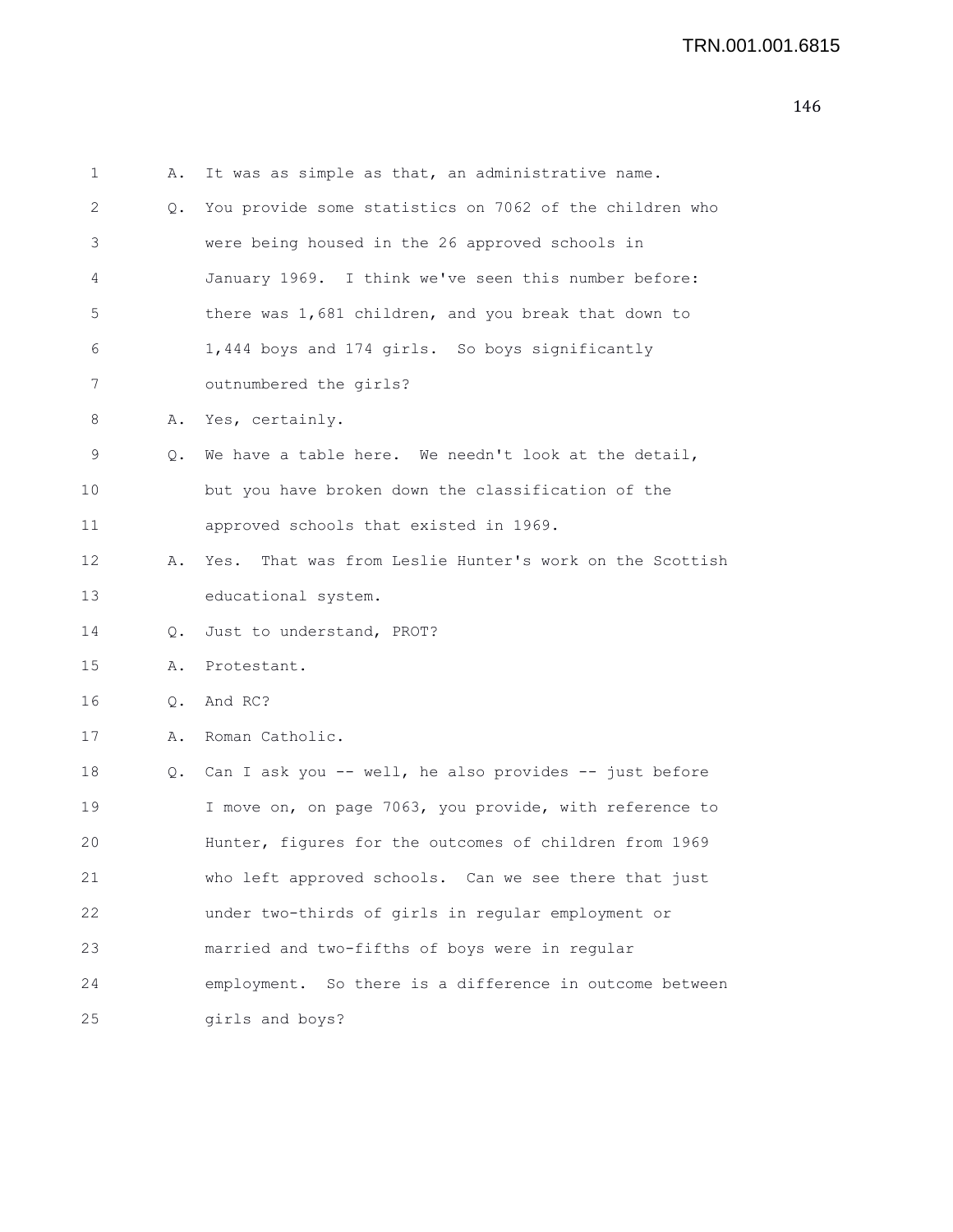| 1  | Α. | Yes, certainly. And this may well be to do with the     |
|----|----|---------------------------------------------------------|
| 2  |    | reasons why girls were in care at that period of time   |
| 3  |    | because there's always been the issue of -- and we've   |
| 4  |    | seen it in terms of protecting the moral status of      |
| 5  |    | girls, so where girls would be taken into care because  |
| 6  |    | of their seemingly lax sexual mores or for reasons like |
| 7  |    | That has been an issue and has continued to be<br>that. |
| 8  |    | an issue up until more recently.                        |
| 9  | Q. | In the next section, you mention what's called the      |
| 10 |    | Fiddes Report.                                          |
| 11 | Α. | That's right.                                           |
| 12 | Q. | What was that?                                          |
| 13 | Α. | Well, it had been intended -- and going back to         |
| 14 |    | Kilbrandon in terms of where he envisaged the social    |
| 15 |    | education department, that are all these residential    |
| 16 |    | schools would come under the social education           |
| 17 |    | department.                                             |
| 18 |    | When the generic social work departments were set       |
| 19 |    | up, and I don't know the detail of the argument for     |
| 20 |    | this, but it seems that for whatever reason, it was     |
| 21 |    | decided that approved schools, or the then List D       |
| 22 |    | schools, would be kept under the remit of the           |
| 23 |    | Social Work Services Groups, the Scottish Education     |
| 24 |    | Department.                                             |
| 25 |    | I think they were wondering what are we really doing    |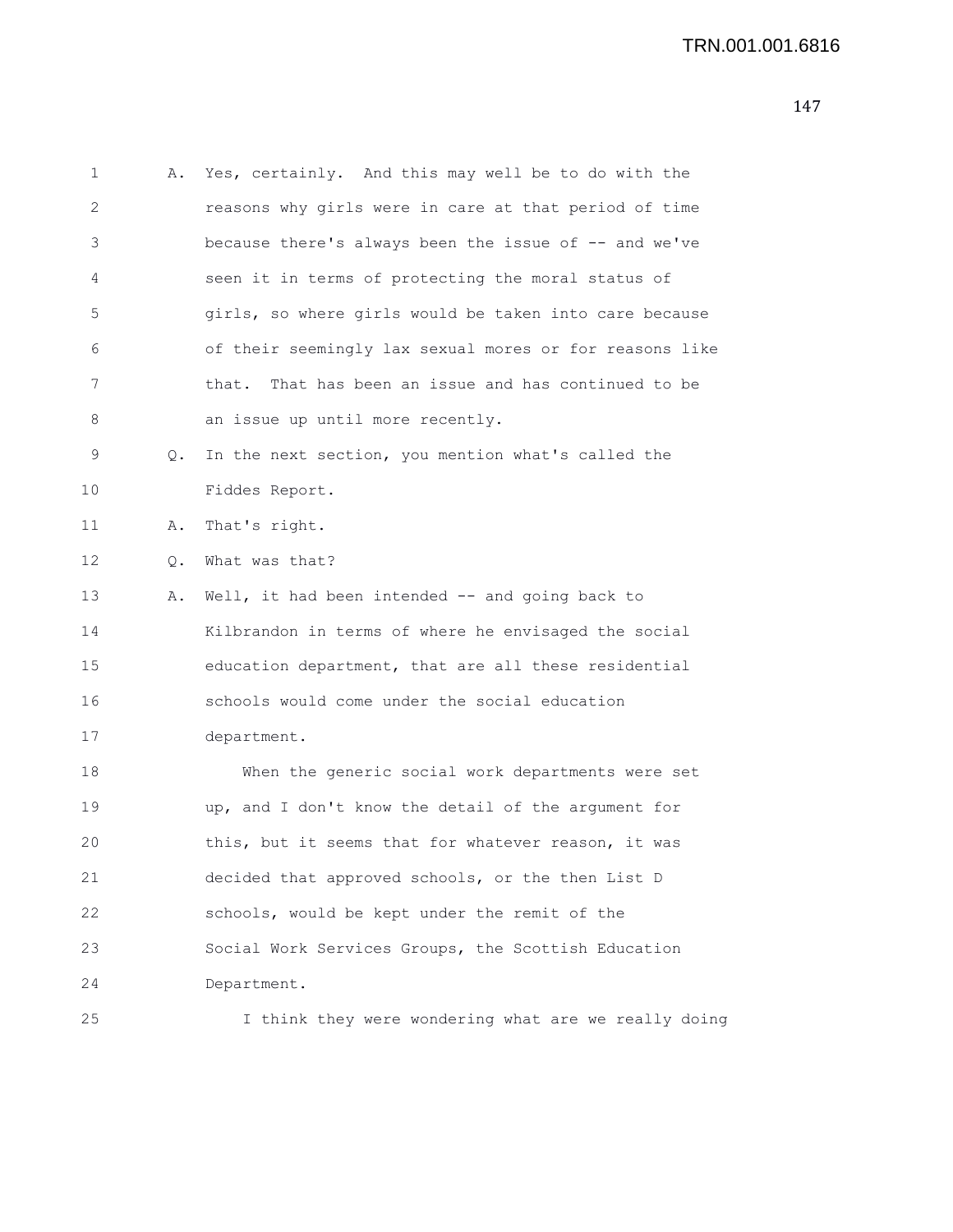| 1  |    | with these. There were debates about the future of       |
|----|----|----------------------------------------------------------|
| 2  |    | List D schools and the Fiddes Report was a report which  |
| 3  |    | was drawn together to look at the future of List D       |
| 4  |    | schools and it was put out as a consultation paper.      |
| 5  | Q. | And what conclusions did it arrive at?                   |
| 6  | Α. | That basically, it felt that, similar to crossing the    |
| 7  |    | boundaries, there was no clear rational explanation for  |
| 8  |    | why the List D sector had developed as it has and that   |
| 9  |    | they really need to look at the huge variety and how     |
| 10 |    | List D schools had developed.                            |
| 11 | Q. | Can you at the time me then what happened eventually to  |
| 12 |    | List D schools?                                          |
| 13 | Α. | Eventually, List D schools, all funding was central --   |
| 14 |    | Central Government funding was removed from List D       |
| 15 |    | schools and most of these then became independent        |
| 16 |    | schools. There was a merging then of what were the       |
| 17 |    | List D schools and the List G schools, the List G being  |
| 18 |    | special residential schools, often run by education      |
| 19 |    | departments.                                             |
| 20 | Q. | $So --$                                                  |
| 21 | Α. | And they more or less just overlapped and merged.        |
| 22 | Q. | As residential schools, then, to use a general term,     |
| 23 |    | would they be funded by local authorities?               |
| 24 | Α. | Yes, generally they would be funded by local authorities |
| 25 |    | through placement of children. Some may have block       |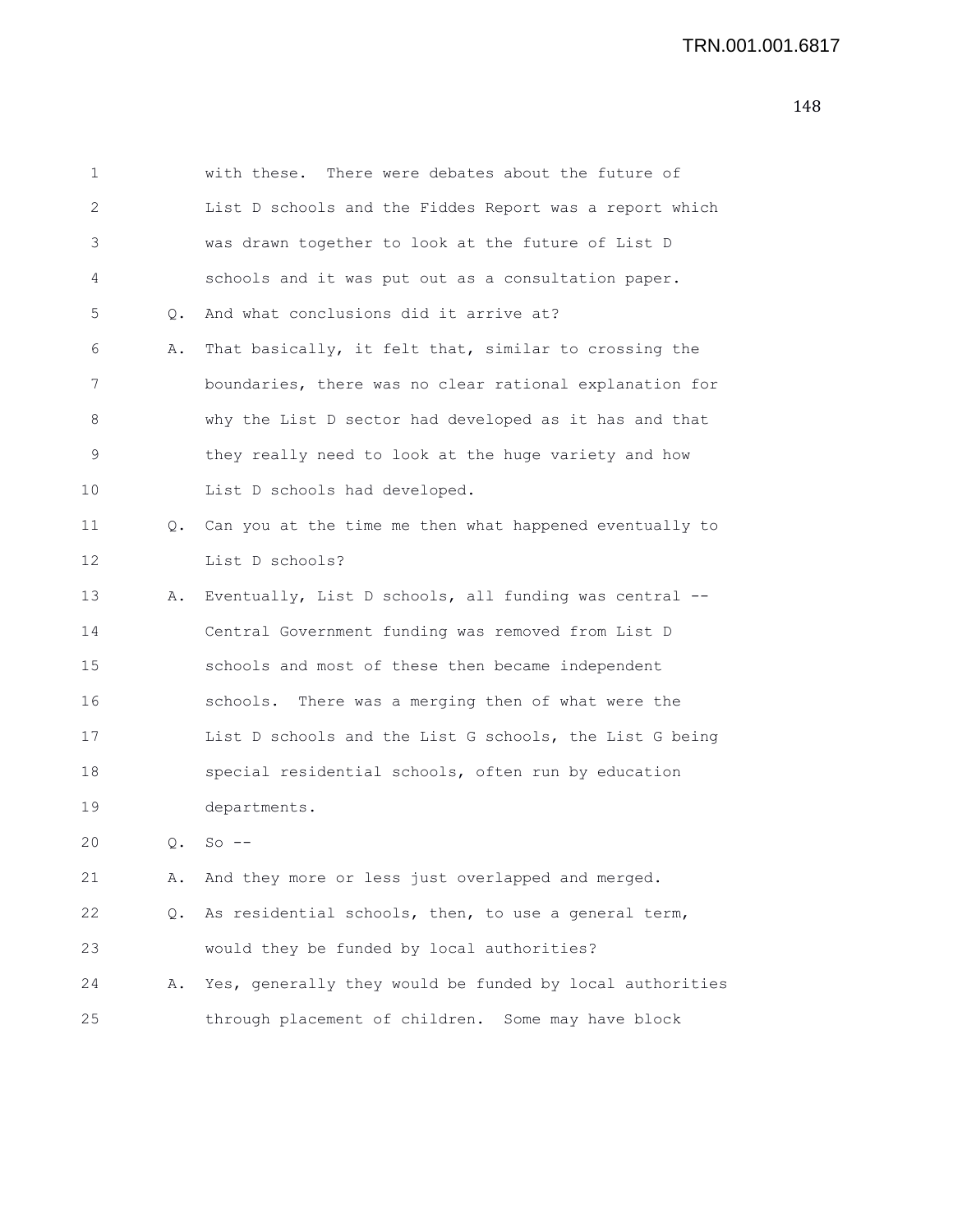| $\mathbf 1$  |       | grants, so one particular local authority would say,     |
|--------------|-------|----------------------------------------------------------|
| $\mathbf{2}$ |       | "We will take X number of places over a year", others    |
| 3            |       | the funding followed individual children.                |
| 4            | Q.    | One section I want to draw attention to is on page 7066. |
| 5            |       | That's in relation to the routes into what were List D   |
| 6            |       | schools. I think you look here at a study by Rushforth,  |
| 7            |       | who looked to see the background of those placed by      |
| 8            |       | children's hearings or by the courts.                    |
| 9            | Α.    | Yes.                                                     |
| 10           | $Q$ . | Those were the two routes into List D schools?           |
| 11           | Α.    | That's right.                                            |
| 12           | $Q$ . | Was there any difference in the background of the        |
| 13           |       | children, whatever the route might have been?            |
| 14           | Α.    | No, not really. Rushforth says that the common factors   |
| 15           |       | were issues around poverty and disadvantage among those  |
| 16           |       | groups.                                                  |
| 17           | Q.    | But I think what this study tells us is that the         |
| 18           |       | children committed by the court were found to be         |
| 19           |       | considerably older than children placed by the           |
| 20           |       | children's hearings?                                     |
| 21           | Α.    | Yes.                                                     |
| 22           | Q.    | And one would expect that, I would --                    |
| 23           | Α.    | That's right, yes, because these would be more serious   |
| 24           |       | crimes.                                                  |
| 25           | Q.    | The study, I think, also focused on the fact that, so    |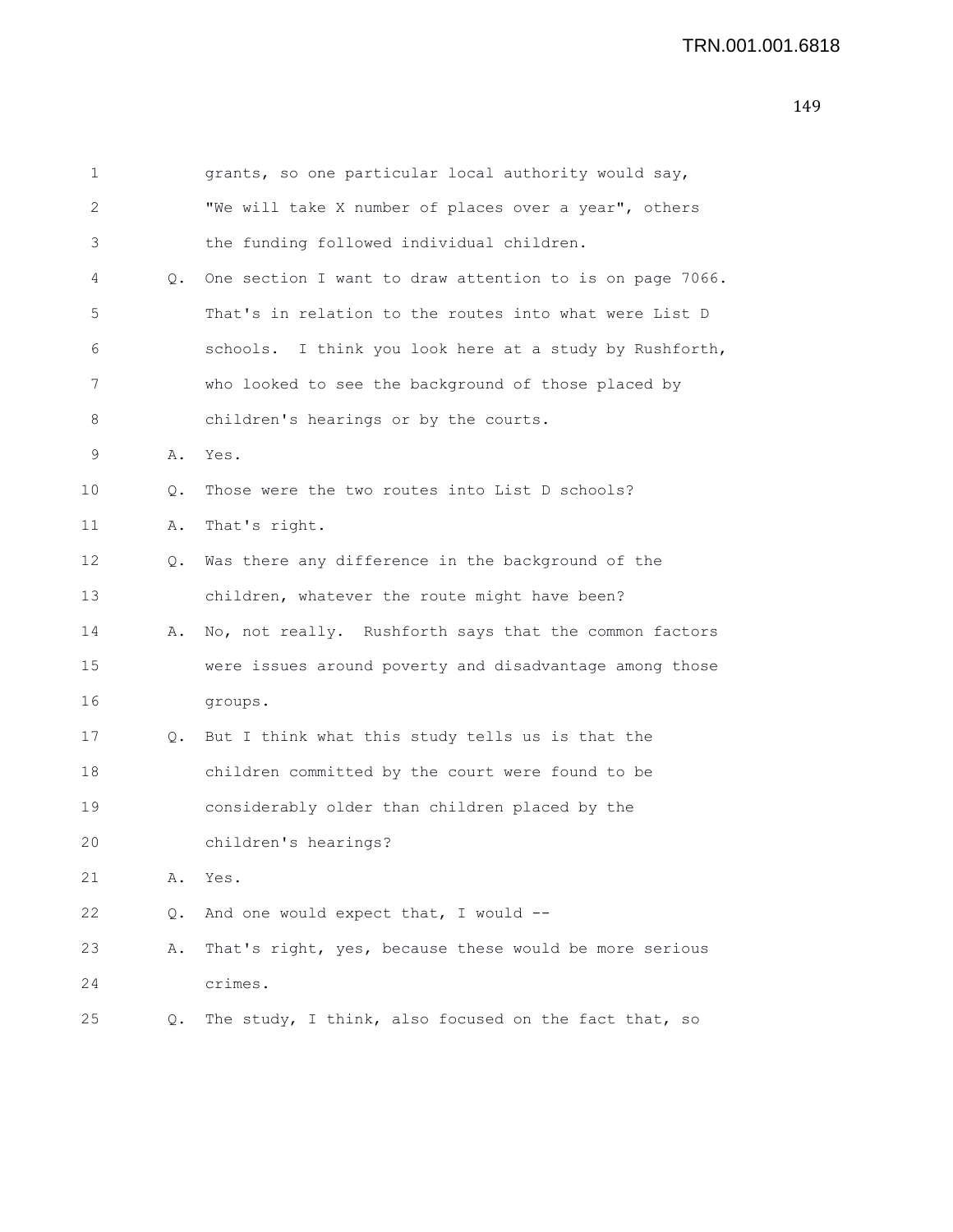| 1  |    | far as the staff in the four List D schools were         |
|----|----|----------------------------------------------------------|
| 2  |    | concerned, they didn't really fully understand the       |
| 3  |    | rationale behind, for example, court appearances.        |
| 4  | Α. | That's right. And I think that although the children's   |
| 5  |    | hearings and Kilbrandon are talking about the welfare    |
| 6  |    | approach in terms of children and young people, we still |
| 7  |    | see this ambivalence around care and control, about      |
| 8  |    | welfare approaches and justice approaches.               |
| 9  | Q. | Can I take you to page 7070, 5.4.4.8, page 156 of the    |
| 10 |    | report. You have here a section headed:                  |
| 11 |    | "A descriptive and evaluative study of residential       |
| 12 |    | special schools."                                        |
| 13 |    | This appears to have been a five-year study of           |
| 14 |    | residential special schools; is that correct?            |
| 15 | Α. | It was actually a PhD dissertation and fascinating.      |
| 16 |    | I have only been able to draw on just an outline,        |
| 17 |    | really, of what Toman discusses, but he gives a potted   |
| 18 |    | description of each of these residential schools in that |
| 19 |    | study.                                                   |
| 20 | Q. | Okay.                                                    |
| 21 | Α. | His focus was from education as well in terms of the     |
| 22 |    | idea of the fact that these are schools.                 |
| 23 | Q. | We're told at the beginning, the first paragraph:        |
| 24 |    | "At the time of this study [and that was between         |
| 25 |    | 1983 and 1988] there were 39 residential special schools |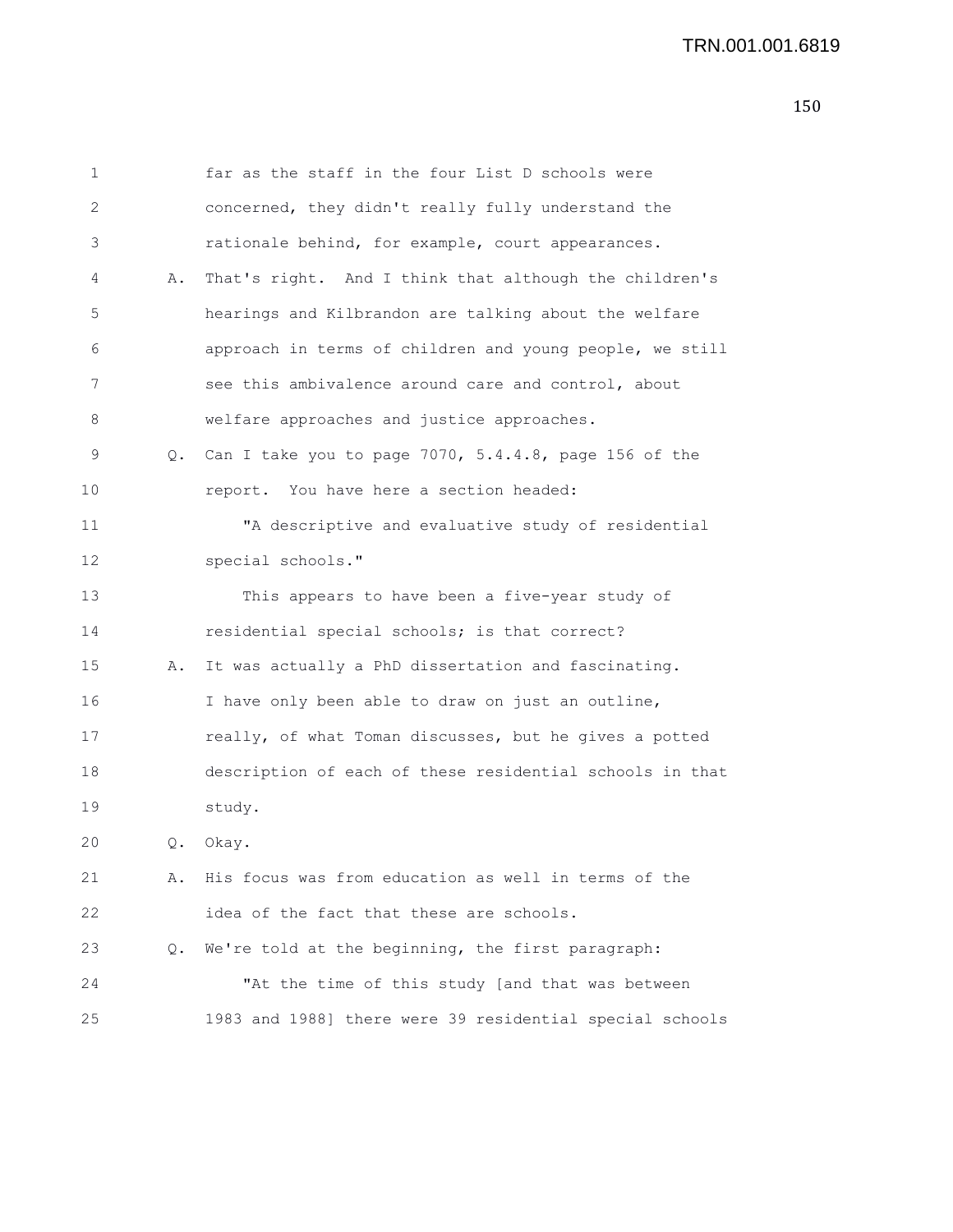| ×<br>۰. |  |
|---------|--|

| 1  |       | along with three secure units."                          |
|----|-------|----------------------------------------------------------|
| 2  |       | Are these the three secure units we looked at            |
| 3  |       | before?                                                  |
| 4  | Α.    | Yes.                                                     |
| 5  | Q.    | That's Rossie, Kerelaw, Kenmure St Mary's?               |
| 6  | Α.    | Yes.                                                     |
| 7  | Q.    | I think $-$                                              |
| 8  | Α.    | Just to say, this is about the merging in a sense of the |
| 9  |       | List D and the List G, so we were talking about 26 or so |
| 10 |       | List D schools and the reason the increased number is    |
| 11 |       | because now the two lists are merged and overlap         |
| 12 |       | greatly. I think he comments on that, on that page.      |
| 13 | $Q$ . | If I can move on quickly to secure care, again, at       |
| 14 |       | page 7005. As just observed, there were three secure     |
| 15 |       | care units, one at Rossie, one at St Mary's Kenmure and  |
| 16 |       | the one in Kerelaw. And the three of them are attached   |
| 17 |       | to List D schools; is that correct?                      |
| 18 | Α.    | Yes.<br>That's right.                                    |
| 19 | Q.    | And if we look at the bottom of the page, we note that   |
| 20 |       | there was a dramatic increase in secure accommodation.   |
| 21 |       | In the 1960s, there were 25 secure beds and 1,700 open   |
| 22 |       | beds, a ratio of 1:68. By 1984 there were 69 secure      |
| 23 |       | places to an overall population of 700, so one in 10.    |
| 24 |       | So that's quite a significant difference in ratios?      |
| 25 | Α.    | It is, yes.                                              |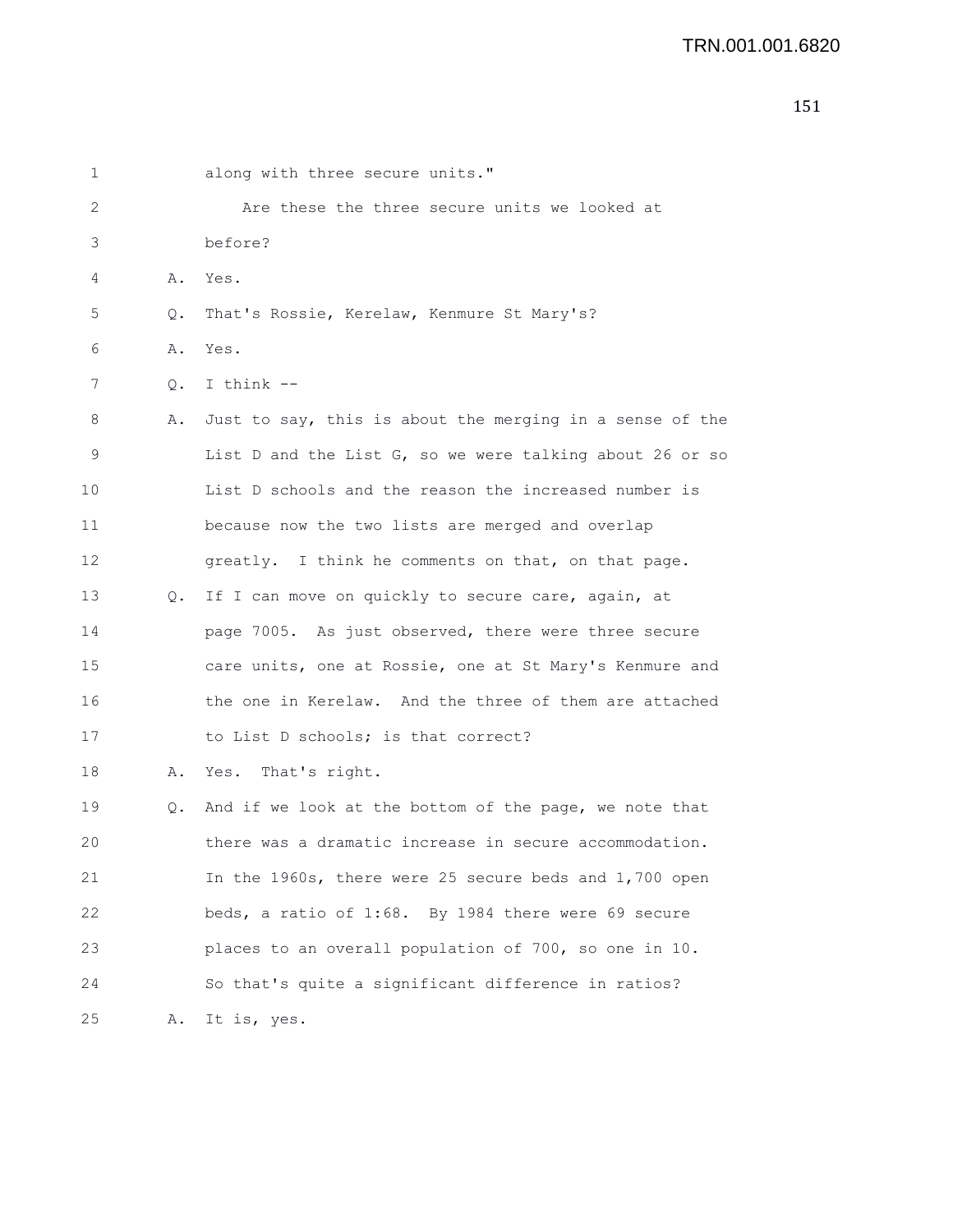| 1  | Q. | I think I'm right in saying in relation to Kerelaw that  |
|----|----|----------------------------------------------------------|
| 2  |    | there was an inquiry --                                  |
| 3  | Α. | Yes, there was.                                          |
| 4  | Q. | $--$ in, I think, 2008/2009.                             |
| 5  | Α. | Yes.                                                     |
| 6  | Q. | That related to allegations -- well, proved allegations  |
| 7  |    | because there were also convictions -- of physical and   |
| 8  |    | sexual abuse at Kerelaw --                               |
| 9  | Α. | That's right.                                            |
| 10 | Q. | -- over a considerable period of time.                   |
| 11 | Α. | Yes.                                                     |
| 12 | Q. | I think then I can probably move quickly to the section  |
| 13 |    | headed "Young Offenders' Institutions" at page 7085.     |
| 14 |    | What you tell us there at page 171 is that in 1970       |
| 15 |    | there were four young offenders' institutions: one was   |
| 16 |    | at Barlinnie, Dumfries, Edinburgh and Friarton.          |
| 17 | Α. | That's correct.                                          |
| 18 | Q. | I think, as we noted before, Glenochil became the main   |
| 19 |    | young offenders' institution.                            |
| 20 | Α. | Yes.                                                     |
| 21 | Q. | As you've already mentioned, these were established to   |
| 22 |    | keep children of this age away from the prisons?         |
| 23 | Α. | Yes, and it was for an older age group as well, not just |
| 24 |    | sort of the children we've seen, 14 and 15-year-olds,    |
| 25 |    | but 16 to 18-year-olds.                                  |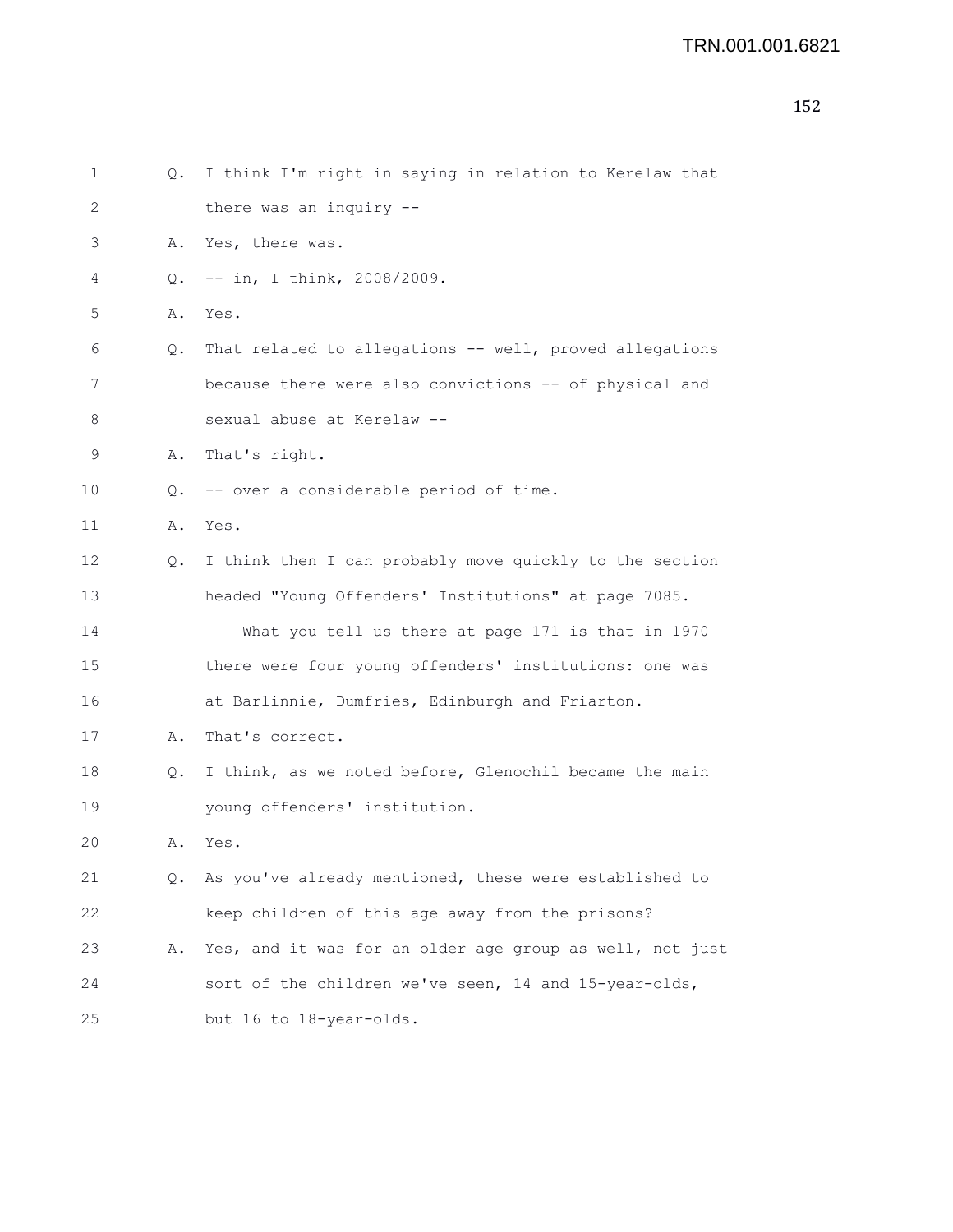```
1 Q. Can I take you then to your final section, so we can try
2 and get that evidence from you before you have to leave
3 us, Professor Kendrick.
4 On page 7092, you have a section headed "Systemic
5 Weakness and Good Practice".
6 A. Yes.
7 Q. Can you take me through that section?
8 A. Certainly. I think we've seen an absolutely major shift
9 in care services over this period: the dramatic
10 reduction in the use of care in general and, within
11 that, the move towards foster care so that over this
12 period the number in residential care had dropped to
13 approximately 2,000.
14 There's an increased focus on collaborative working
15 in terms of, for example, youth strategies with
16 education and social work departments working together,
17 increased inter-agency work on child protection with
18 police, health and social work working much more closely
19 together. Important developments in children's rights,
20 so with the ratification of the UN Convention on the
21 Rights of the Child in 1989. A growing understanding of
22 child abuse and neglect and its impact on children. So
23 the developments of understanding of physical abuse, but
24 certainly, since the 1970s, of sexual abuse and then of
25 emotional abuse.
```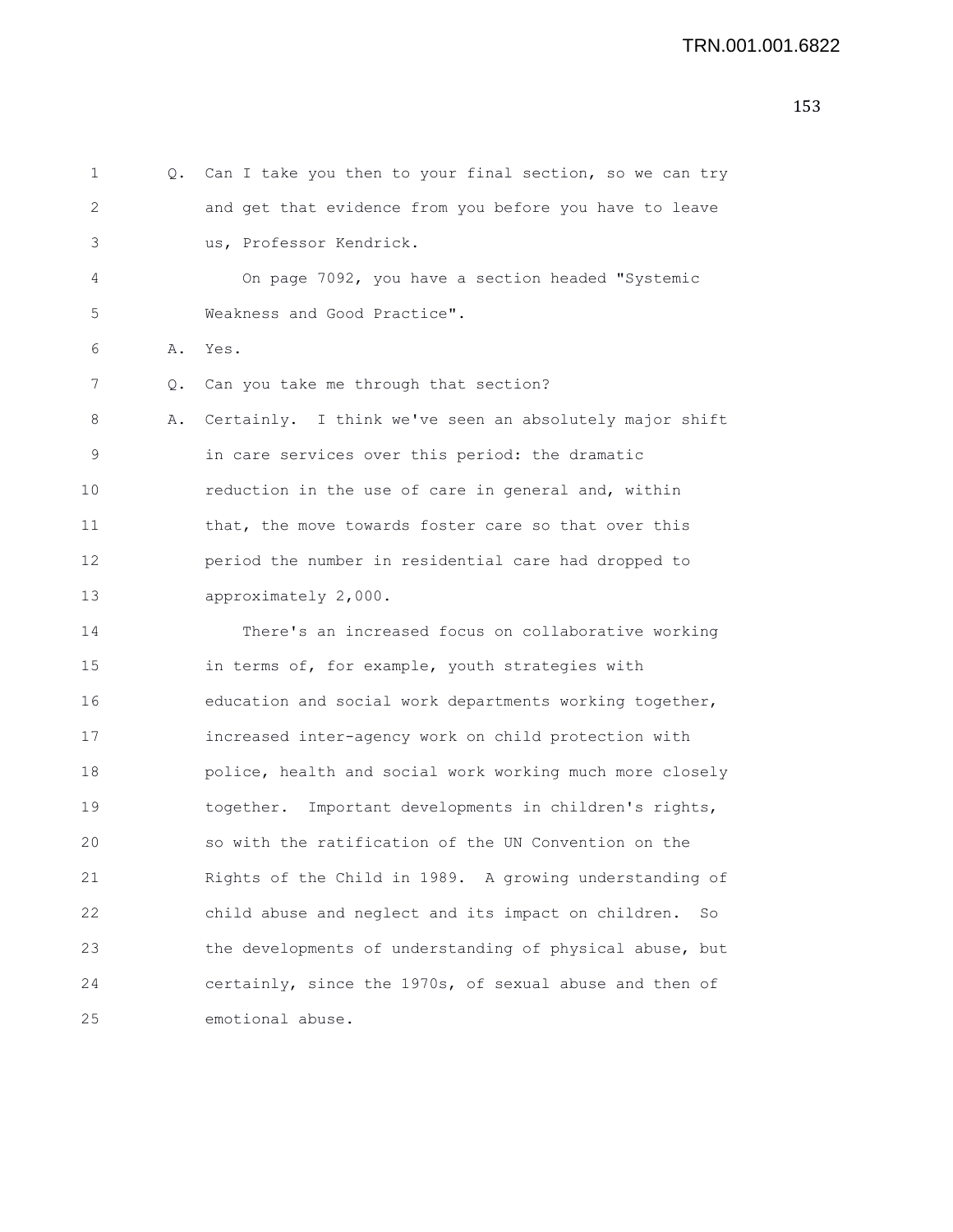1 Children increasingly involved in decision-making -- 2 we mentioned their involvement in children's hearings, 3 in social work. Childcare reviews came into force 4 in the late 1980s as well, where there was an 5 expectation for children to be involved.

6 So I think that there's a clear focus on the 7 individuality of children. It's highlighted, as I said, 8 in terms of Skinner's review of the importance about not 9 treating children, particularly in group care, as part 10 of a group but as individuals.

11 Rights and responsibilities start to be incorporated 12 in policy and legislation. The right for children and 13 young people to participate in decisions about their own 14 lives. The rights to provision. And I think 15 importantly in Scotland was the establishment of 16 Who Cares? Scotland as an advocate for children in care 17 and the development of Who Cares? and other advocacy 18 organisations.

19 Good basic care continues to vary, but general 20 improvements in the standards of accommodation and of 21 the wealth and income generally of foster carers.

22 Skinner identified inadequacies, children were well 23 fed, though there were issues around developing life 24 skills, and the use of food in developing skills for 25 independence. An increased understanding and importance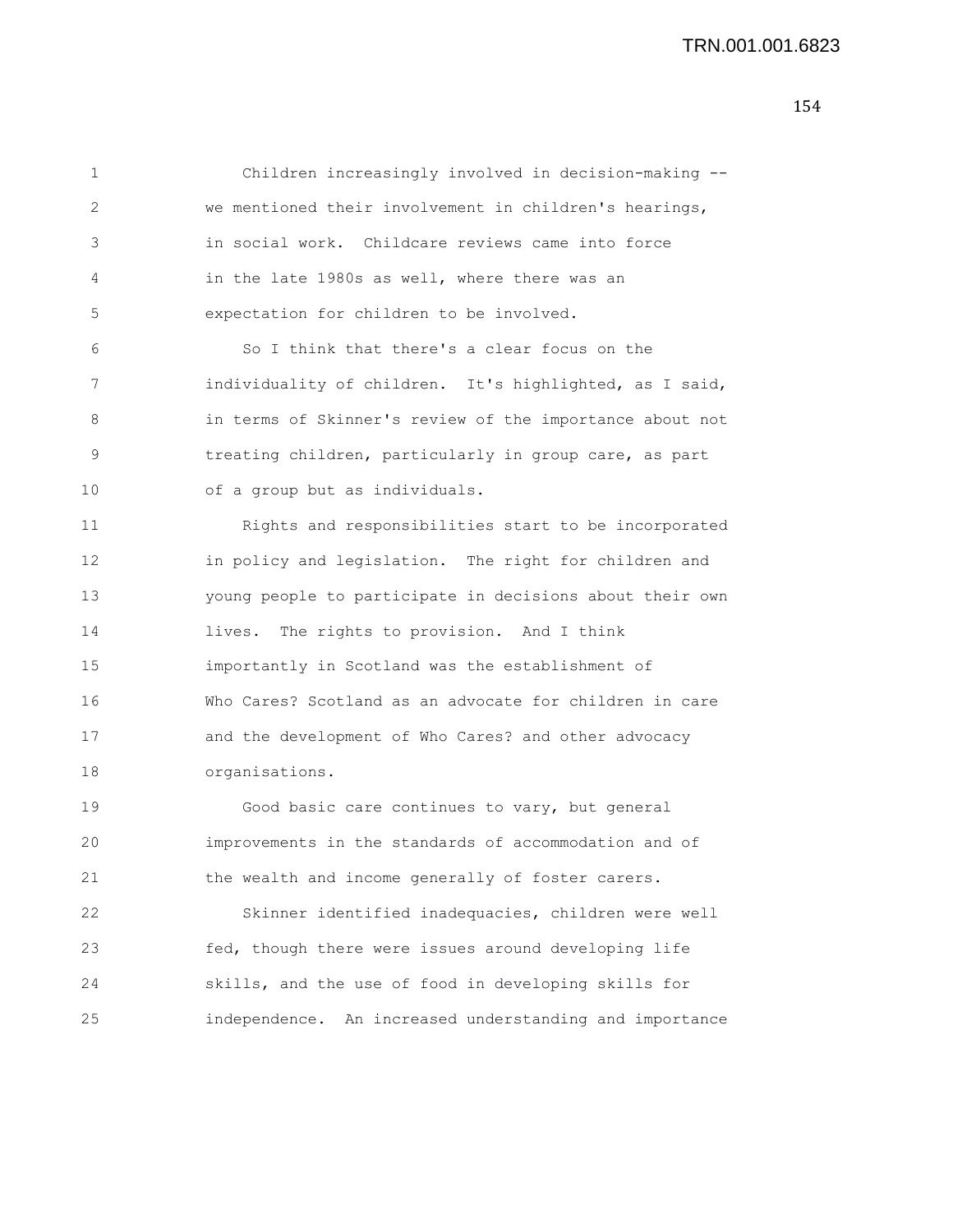1 of play, leisure and recreational activities. 2 I think with Skinner and some of the other 3 developments, there's that real focus now on recruitment 4 and selection and training -- not just Skinner but from 5 the learning of inquiries on abuse. 6 Education. I think there's more of a focus now on 7 academic education for children in care, but then 8 there's a growing awareness of the educational barriers. 9 The low expectations that I've spoken about, where 10 teachers and staff don't expect children to do well, 11 don't support them. 12 Lack of stability, placement moves, moves of school. 13 So some good practice in supporting children for 14 exams and for homework, but by no means the norm. 15 Again, in terms of health there's a growing 16 awareness of the barriers for children and young people 17 in accessing health advice and services. But also 18 there's acknowledgement of the impact of smoking, 19 alcohol and drug use and that this must be addressed, 20 and also the importance of addressing sex and sexual

21 health of children and young people in care. 22 In terms of partnership with parents, there's that 23 increased focus on partnership with parents. Again, 24 parents are being included in decision-making more

25 through children's hearings, through childcare reviews.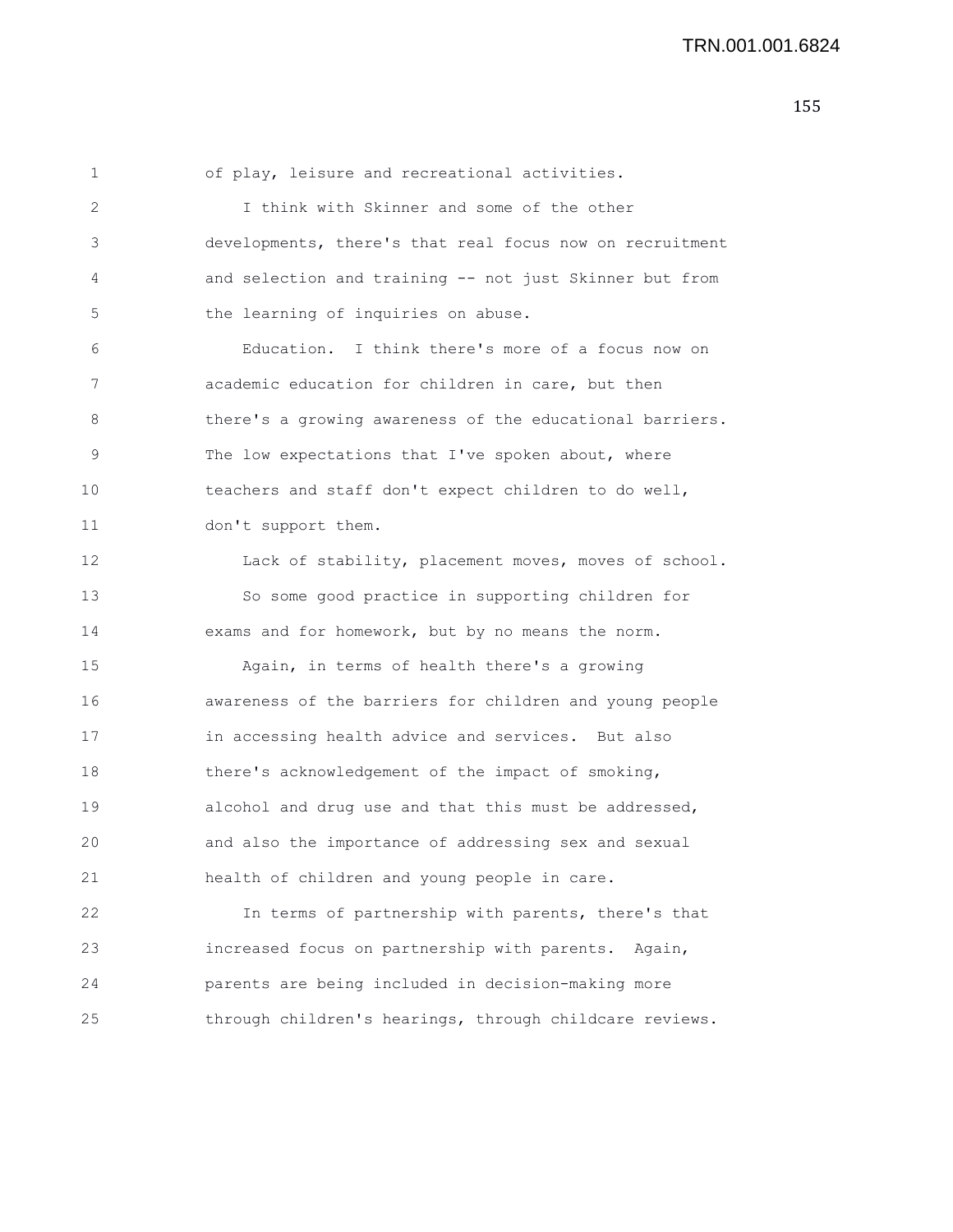1 Skinner sees this as essential. However, there was 2 still some concerns that parents could be excluded from 3 that process of decision-making and planning. 4 We've spoken about the increased focus on 5 inter-agency working and joint working. There's now 6 a clear articulation of integrated services in policy 7 and practice. In the early 1990s, that's where the 8 rather clunky title of my research report came from, 9 "Residential Childcare in the Integration of Childcare 10 Services". It was seen as important that services 11 fitted together, but Skinner was still talking about 12 this as feeling patchy.

13 In terms of a feeling of safety, we've clearly got 14 more awareness of issues of abuse of children in care. 15 However, that very varied experience continues to exist. 16 Corporal punishment has now been banned, but there 17 are still issues about violence, still issues about 18 deprivation of privileges, medication, and isolation, 19 and Skinner himself isolated particular sanctions which 20 should not be used.

21 I think the Skinner Review highlighted issues of 22 safeguarding and protecting children in care. Yes, it 23 was still underestimated, it was still not known about 24 properly, but at least it's now being recognised in 25 a way that it hadn't been in the past.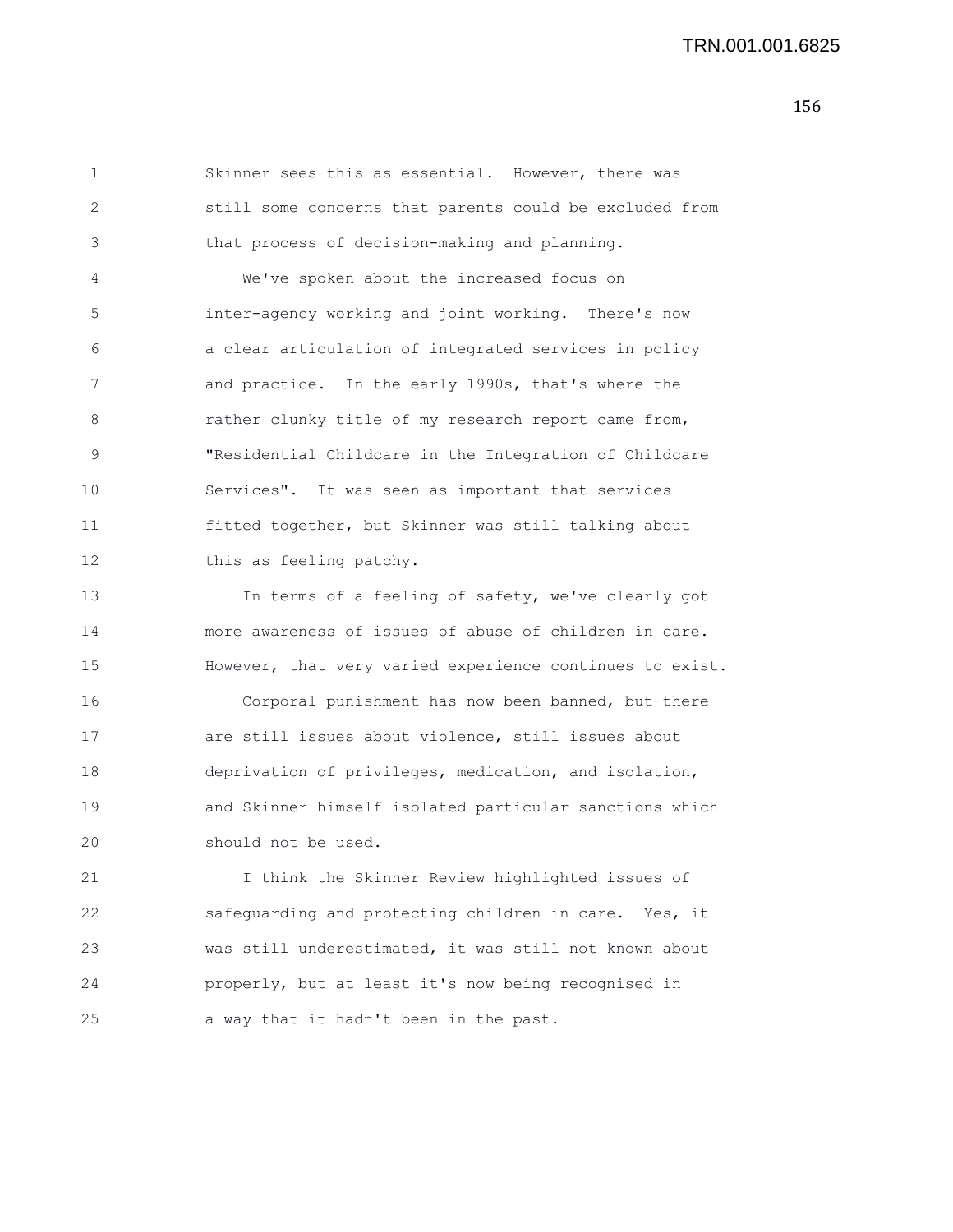| 1  | Q. | Well, thank you very much, professor, for that summary    |
|----|----|-----------------------------------------------------------|
| 2  |    | of your conclusions of this particular review we've been  |
| 3  |    | looking at. Of course, it doesn't end there, as you       |
| 4  |    | know, in that the period post-1995 has still to be        |
| 5  |    | looked at.                                                |
| 6  | Α. | Sure.                                                     |
| 7  | Q. | And the inquiry looks forward to receiving your input     |
| 8  |    | into that period.                                         |
| 9  | Α. | Thank you very much.                                      |
| 10 |    | MR MacAULAY: My Lady, I haven't received any questions to |
| 11 |    | put to the professor.                                     |
| 12 |    | LADY SMITH: Are there any outstanding applications for    |
| 13 |    | questions?                                                |
| 14 |    | Professor Kendrick, it is correct, I'm able to let        |
| 15 |    | you go, for the moment.                                   |
| 16 | Α. | Thank you.                                                |
| 17 |    | LADY SMITH: For today, I should say. But thank you very   |
| 18 |    | much for all the work that's gone into this report and    |
| 19 |    | the way in which you have presented it to us so           |
| 20 |    | accessibly today. That's very, very helpful. Thank you    |
| 21 |    | very much.                                                |
| 22 | Α. | Thank you.                                                |
| 23 |    | (The witness withdrew)                                    |
| 24 |    | LADY SMITH: So tomorrow do we move to our third professor |
| 25 |    | of the week, Mr MacAulay?                                 |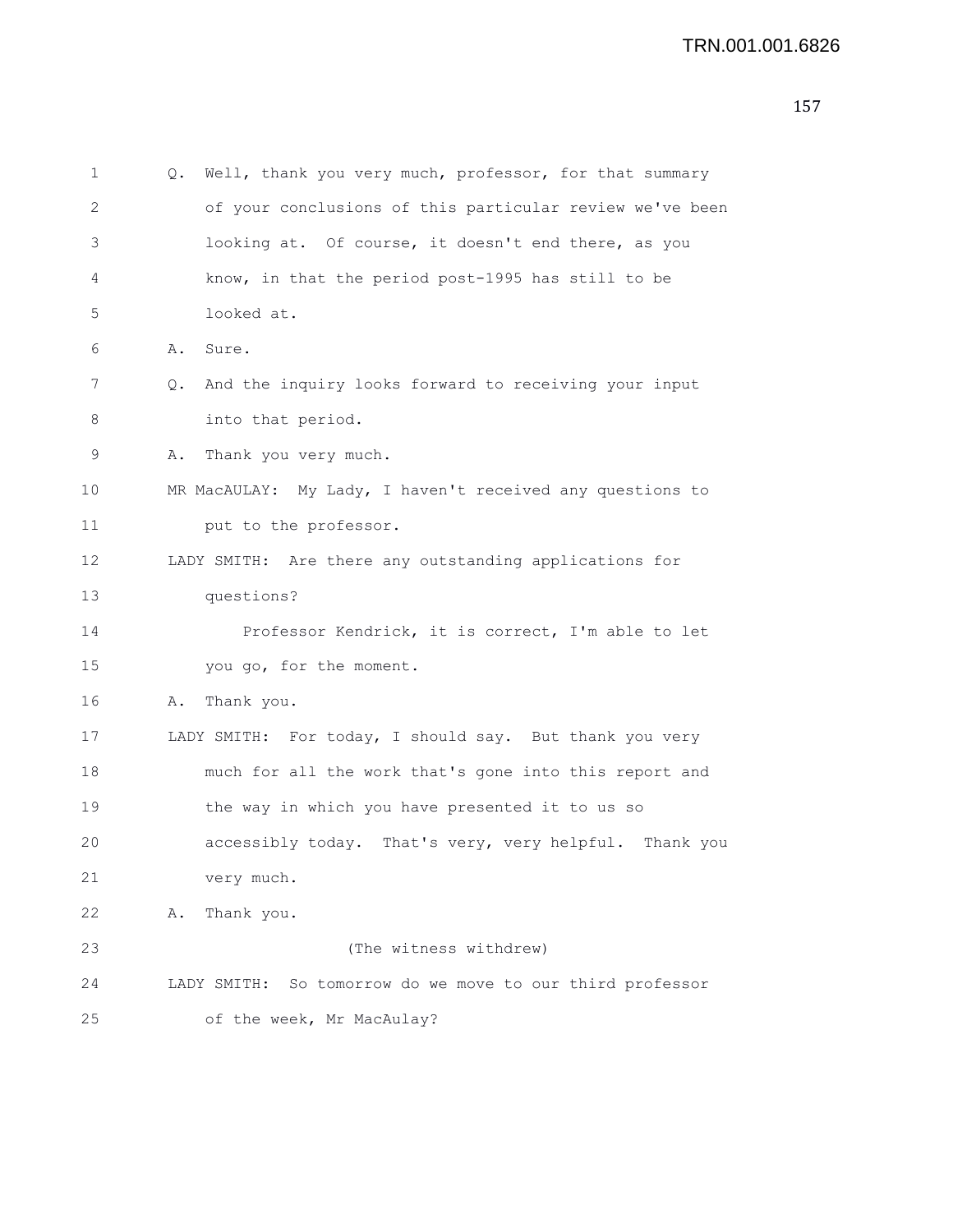```
1 MR MacAULAY: We do, Professor Levitt.
2 LADY SMITH: Very well. I will adjourn until 10 o'clock
3 tomorrow.
4 (4.07 pm)
5 (The inquiry adjourned until 10.00 am
6 on Thursday, 4 April 2019)
7
8
9
10
11
12
13
14
15
16
17
18
19
20
21
22
23
24
25
```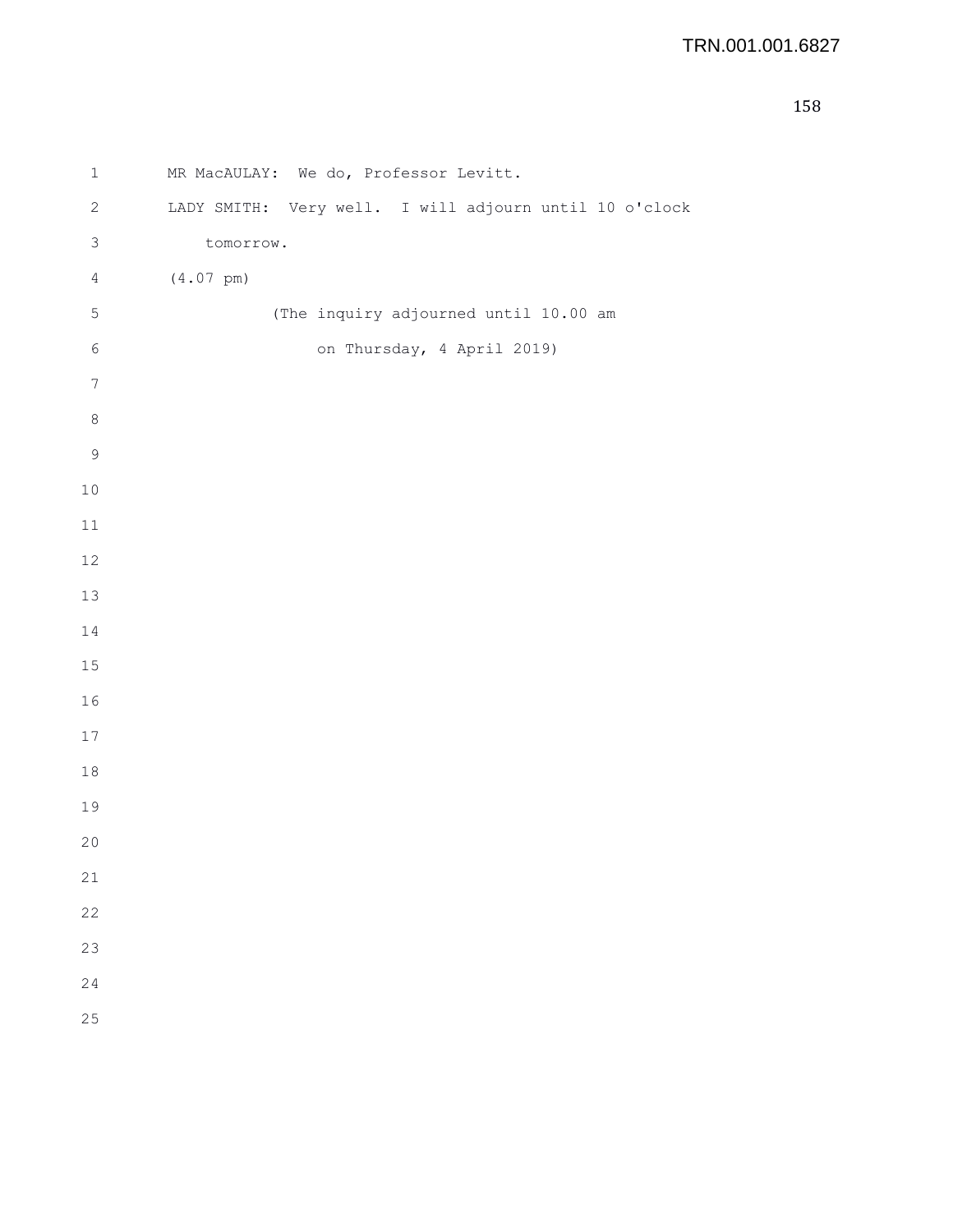## TRN.001.001.6828

| $\mathbbm{1}$    | I N D E X                              |
|------------------|----------------------------------------|
| $\sqrt{2}$       |                                        |
| $\mathfrak{Z}$   | PROFESSOR ANDREW KENDRICK (affirmed) 1 |
| $\overline{4}$   |                                        |
| $\mathsf S$      | Questions from MR MacAULAY 1           |
| $\epsilon$       |                                        |
| $\boldsymbol{7}$ |                                        |
| $\,8\,$          |                                        |
| $\mathsf 9$      |                                        |
| $10\,$           |                                        |
| $11\,$           |                                        |
| $12\,$           |                                        |
| $13$             |                                        |
| $1\,4$           |                                        |
| 15               |                                        |
| 16               |                                        |
| $17$             |                                        |
| $1\,8$           |                                        |
| 19               |                                        |
| 20               |                                        |
| 21               |                                        |
| 22               |                                        |
| 23               |                                        |
| 24               |                                        |
| 25               |                                        |